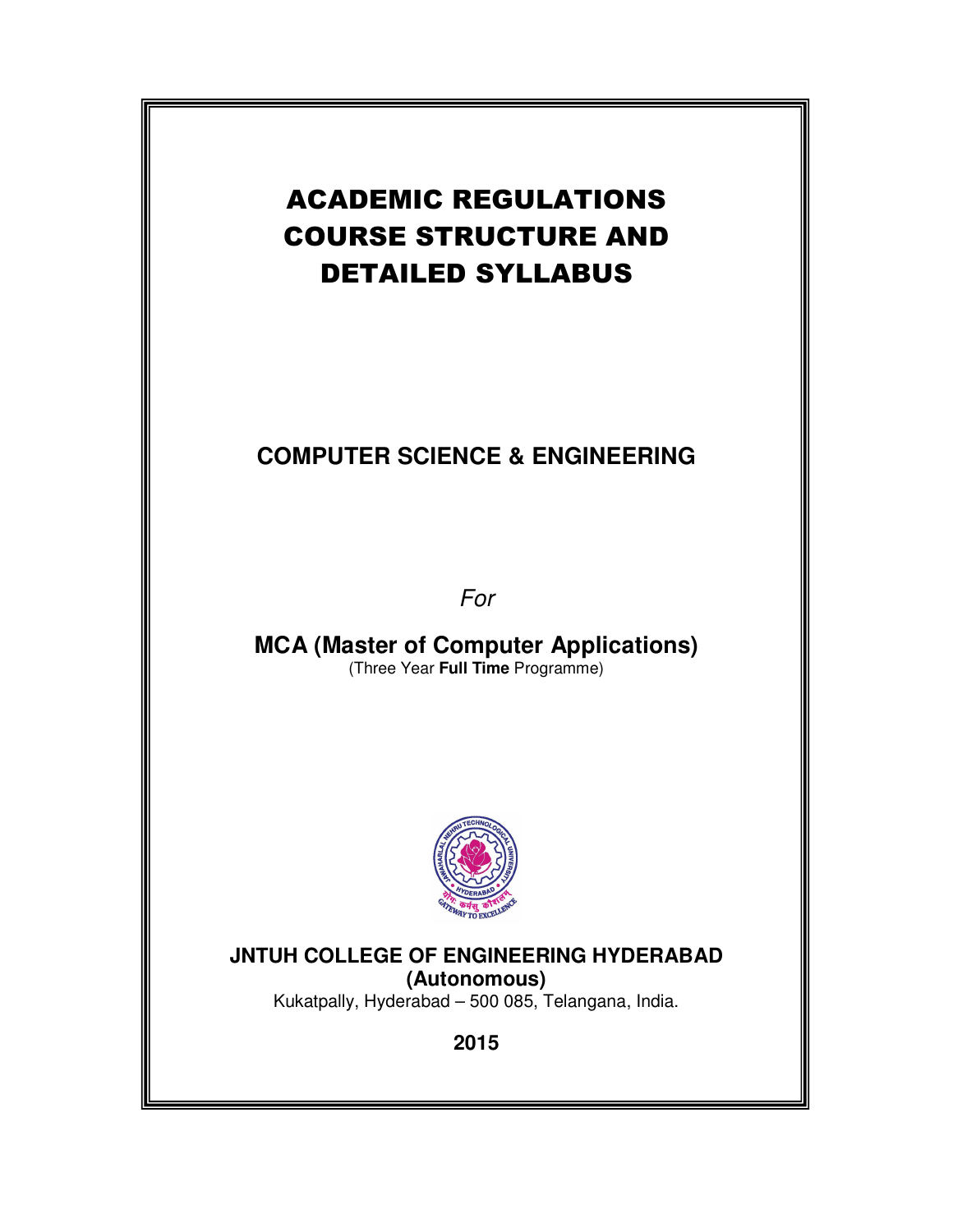

### **JAWAHARLAL NEHRU TECHNOLOGICAL UNIVERSITY HYDERABAD COLLEGE OF ENGINEERING HYDERABAD (AUTONOMOUS) Kukatpally, Hyderabad – 500 085**

# **ACADEMIC REGULATIONS 2015 for CBCS Based M.C.A. (Regular/Full Time) Programmes**  (Effective for the students admitted into I year from the

Academic Year **2015-16** and onwards)

**1.0 Post-Graduate Degree Programmes in Engineering & Technology (PGP in E & T):** 

JNTUH offers 3 Year (6 Semesters) full-time **MCA.** Degree Programmes, under Choice Based Credit System (CBCS) at its Constituent Autonomous College - JNTUH College of Engineering Hyderabad with effect from the Academic Year 2015 - 16 onwards.

### **2.0 Eligibility for Admission:**

Admission to the above programme shall be made subject to the eligibility and qualifications prescribed by the College/University from time to time. Admission shall be made on the basis of the merit rank obtained by the qualifying candidate at ICET for MBA/MCA conducted by the TSCHE subject to reservations as prescribed by the Government from time to time.

#### **3.0 M.C.A. Programme Structure:**

- 3.1 The M.C.A. Programme in JNTUH-CEH is of Semester Pattern, with 6 Semesters constituting 3 Academic Years, each Academic Year having TWO Semesters (First/Odd and Second/Even Semesters). Each Semester shall be of 22 Weeks duration (inclusive of Examinations), with a minimum of 90 Instructional Days per Semester.
- 3.2 UGC/ AICTE specified Definitions/ Descriptions are adopted appropriately for various terms and abbreviations used in these MCA - Academic Regulations.

#### 3.2.1 **Semester Scheme:**

Each Semester having - 'Continuous Internal Evaluation (CIE)' and 'Semester End Examination (SEE)'. Choice Based Credit System (CBCS) and Credit Based Semester System (CBSS) as denoted are taken as 'references' for the present set of Regulations. The terms 'SUBJECT' or 'COURSE' imply the same meaning here, and refer to 'Theory Subject', or 'Lab Course', or 'Design/ Drawing Subject', or 'Seminar', or 'Comprehensive Viva', or 'Project', as the case may be.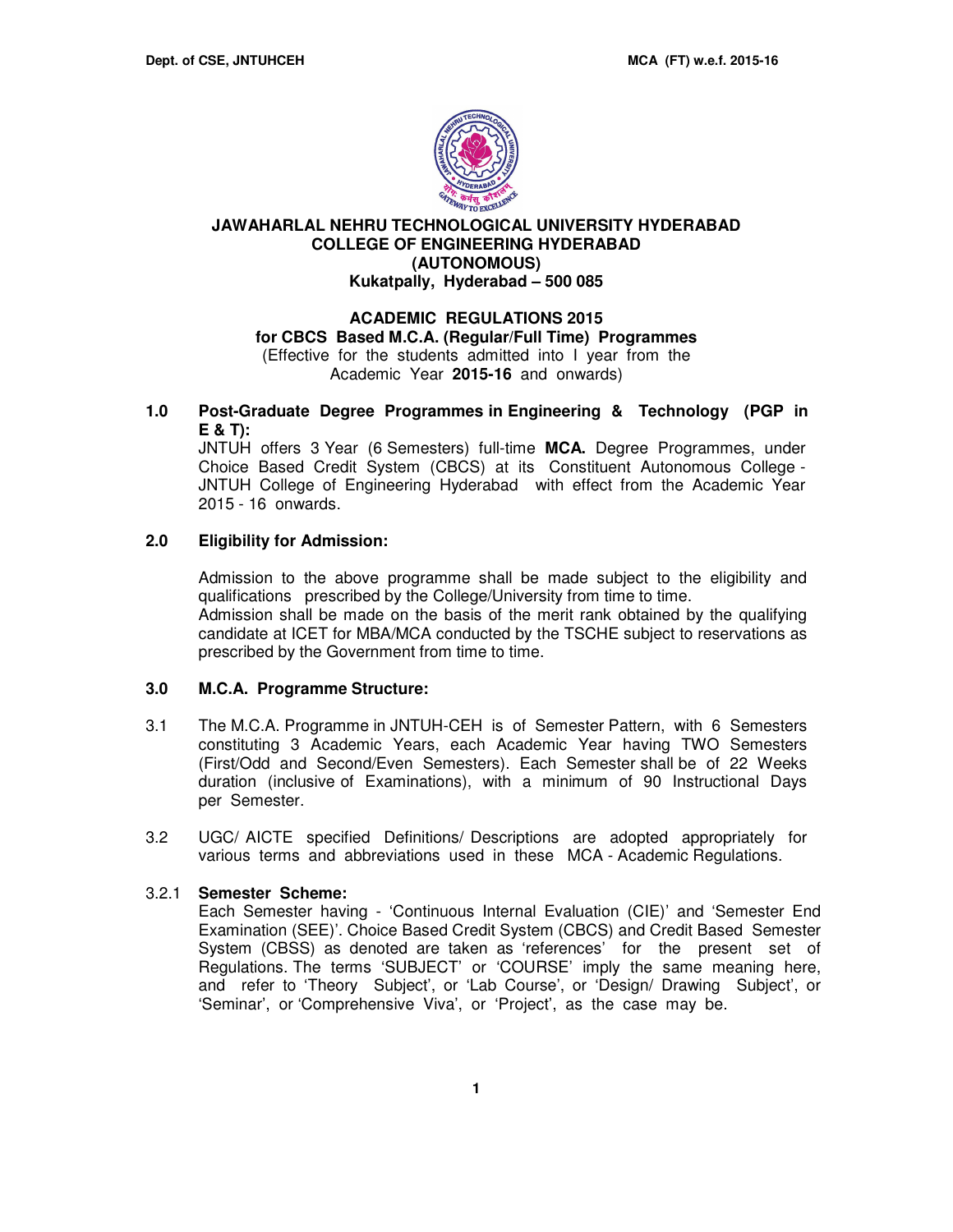#### 3.2.2 **Credit Courses:**

All Subjects (or Courses) are to be registered by a student in a Semester to earn Credits. Credits shall be assigned to each Subject/ Course in a L: T: P: C (Lecture Periods: Tutorial Periods: Practicals Periods : Credits) Structure, based on the following general pattern …

- One hour/ Week/ Semester for Theory/ Lecture (L) Courses; and,
- Two hours/ Week/ Semester for Laboratory/ Practical (P) Courses or Tutorials  $(T)$ .

Other student activities like Study Tour, Guest Lecture, Conference/ Workshop Participations, Technical Paper Presentations etc., and identified Mandatory Courses if any, will not carry Credits.

#### 3.2.3 **Subject/ Course Classification:**

All Subjects/ Courses offered for the MCA are broadly classified as : (a) Core Courses (CoC), and (b) Elective Courses (EℓC).

- Core Courses (CoC) and Elective Courses (EℓC) are categorized as PS (Professional Subjects), which are further subdivided as – (i) PC (Professional/ Departmental Core) Subjects, (ii) PE (Professional/ Departmental Electives) , (iii) Seminar, (iv), and (v) Project Work (PW).

#### 3.2.4 **Course Nomenclature:**

The Curriculum Nomenclature or Course-Structure Grouping for the M.C.A. Degree Programmes is as listed below …

| S.<br><b>No</b> | <b>Broad</b><br>Course<br><b>Classificat</b><br>ion | Course<br>Group/<br>Category                          | <b>Courses Description</b>                                                                                                                             | <b>Credits</b> |
|-----------------|-----------------------------------------------------|-------------------------------------------------------|--------------------------------------------------------------------------------------------------------------------------------------------------------|----------------|
| 1)              |                                                     | <b>BS-Basic</b><br><b>Sciences</b>                    | Includes - Mathematics, Physics and<br><b>Chemistry Subjects</b>                                                                                       | 04             |
| 2)              | Foundation<br>Courses<br>(FnC)                      | $HS -$<br><b>Humanities</b><br>and Social<br>Sciences | Includes<br>subjects<br>related<br>to<br>Humanities, Social<br>Sciences<br>and<br>Management                                                           | 10             |
| 3)              | Core<br>Courses<br>(CoC)                            | PC-<br>Professional<br>Core                           | Includes core subjects related to the<br>Parent Discipline/ Department/ Branch<br>of Engg.                                                             | 108            |
| 4)              | Elective<br>Courses                                 | $PF-$<br>Professional<br>Electives                    | Includes Elective subjects related to<br>the Parent Discipline/ Department/<br>Branch of Engg.                                                         | 12             |
| 5)              | (EIC)                                               | OE-<br>Open<br>Elective                               | Elective subjects which include inter-<br>siciplinary subjects or subjects in an<br>area outside the Parent Discipline/<br>Department/ Branch of Engg. | 04             |
| 6)              | Core                                                | Project Work                                          | M.C.A. Project                                                                                                                                         | 22             |
| 7)              | Courses                                             | Seminar                                               | Seminar/ Colloquium based on core<br>related<br>contents<br>to<br>Parent<br>Discipline/<br>Department/ Branch<br>0f<br>Engg.                           | $\overline{c}$ |
|                 | <b>Total Credits for PGP</b>                        |                                                       |                                                                                                                                                        | 162            |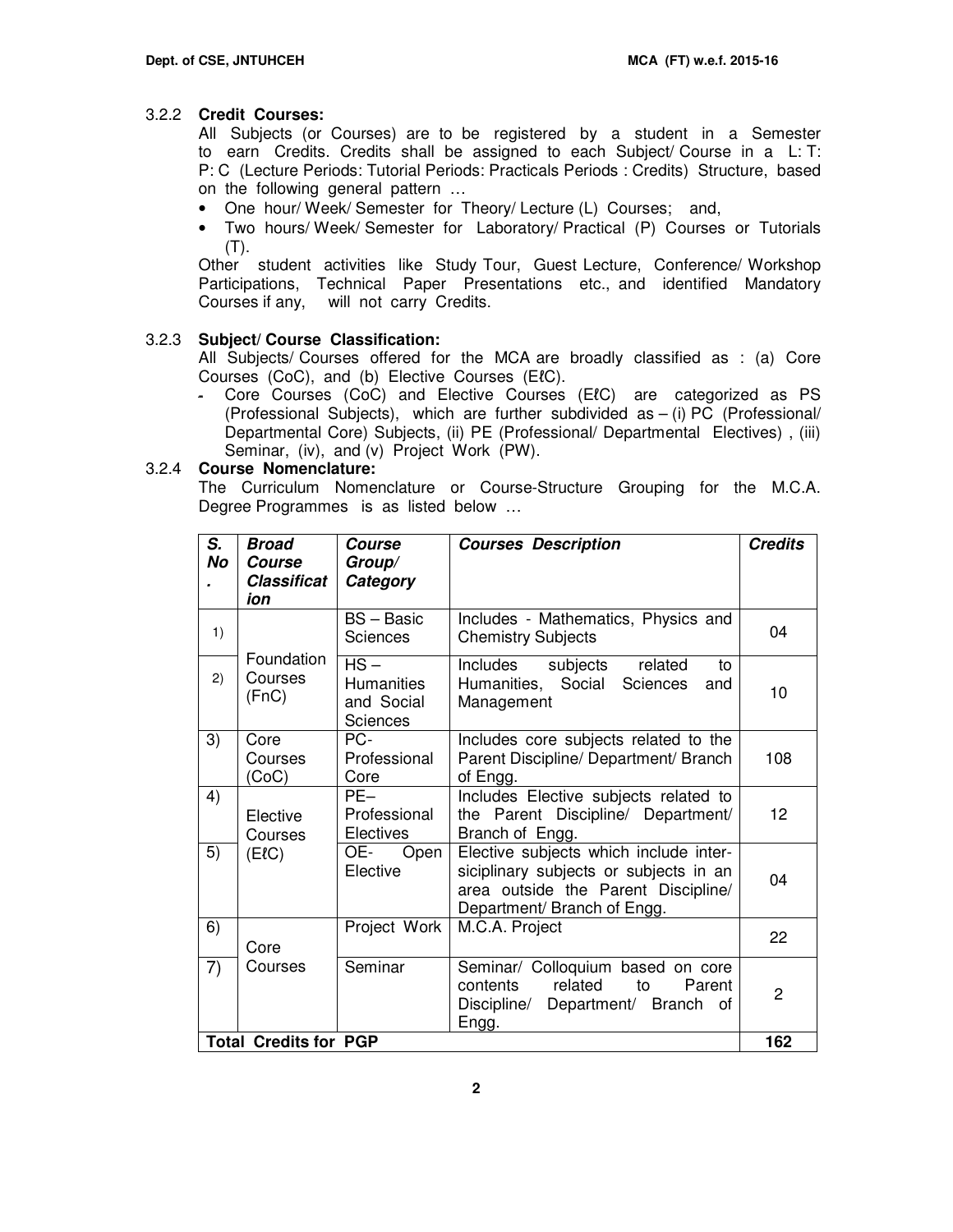#### **4.0 Course Work:**

- 4.1 A Student, after securing admission, shall pursue and complete the M.C.A. in a minimum period of 3 Academic Years (6 Semesters), and within a maximum period of 6 Academic Years (starting from the Date of Commencement of I Year).
- 4.2 Each student shall Register for and Secure the specified number of Credits required for the completion and Award of the M.C.A.
- 4.3 I Year is structured to provide typically 28 Credits (28 C) in each of the I and II Semesters, and II Year comprises of 28 Credits (28 C), in each of the I and II Semesters, III Year comprises of 28 credits (28 C) in I-Sem and 22 credits in II Semester, totaling to 162 Credits (162 C) for the entire M.C.A. Programme.

#### **5.0 Course Registration:**

- 5.1 A 'Faculty Advisor' shall be assigned to M.C.A., who will advise the Students about the M.C.A. Programme, its Course Structure and Curriculum, Choice/ Option for Subjects/ Courses, based on his competence, progress, pre-requisites and interest.
- 5.2 A Student may be permitted to Register for Subjects/ Courses of 'his CHOICE' with a typical total of 28 Credits per Semester in the first five semesters (Minimum being 24 C and Maximum being 32 C, permitted deviation being ± 15%), 22 credits (inclusive of Project) in VI Semester in III Year (minimum being 20 C and maximum 26 C), based on his interest, competence, progress, and 'PRE-REQUISITES' as indicated for various Subjects/ Courses, in the Department Course Structure (for the relevant Specialization) and Syllabus contents for various Subjects/ Courses.
- 5.3 Choice for 'additional Subjects/ Courses' in any Semester (above the typical 28/22 Credit norm, and within the Maximum Permissible Limit of 32/26 Credits, as applicable) must be clearly indicated in the Registration, which needs the specific approval and signature of the Faculty Advisor/ Counselor on hard-copy.
- 5.4 Dropping of Subjects/ Courses in any of the first five semesters of the program may be permitted, ONLY AFTER obtaining prior approval and signature from the Faculty Advisor (subject to retaining a minimum of 24 Credits), 'within 15 Days of Time' from the beginning of the current Semester.

#### **6.0 Attendance Requirements:**

- 6.1 A Student shall be eligible to appear for the End Semester Examination (SEE) of any Subject, if he acquires a minimum of 75% of attendance in that Subject for that Semester.
- 6.2 A Student's Seminar Report and Seminar Presentation shall be eligible for evaluation, only if he ensures a minimum of 75% of his attendance in Seminar Presentation Classes during that Semester.
- 6.3 Condoning of shortage of attendance up to 10% (65% and above, and below 75%) in each Subject or Seminar of a Semester may be granted by the College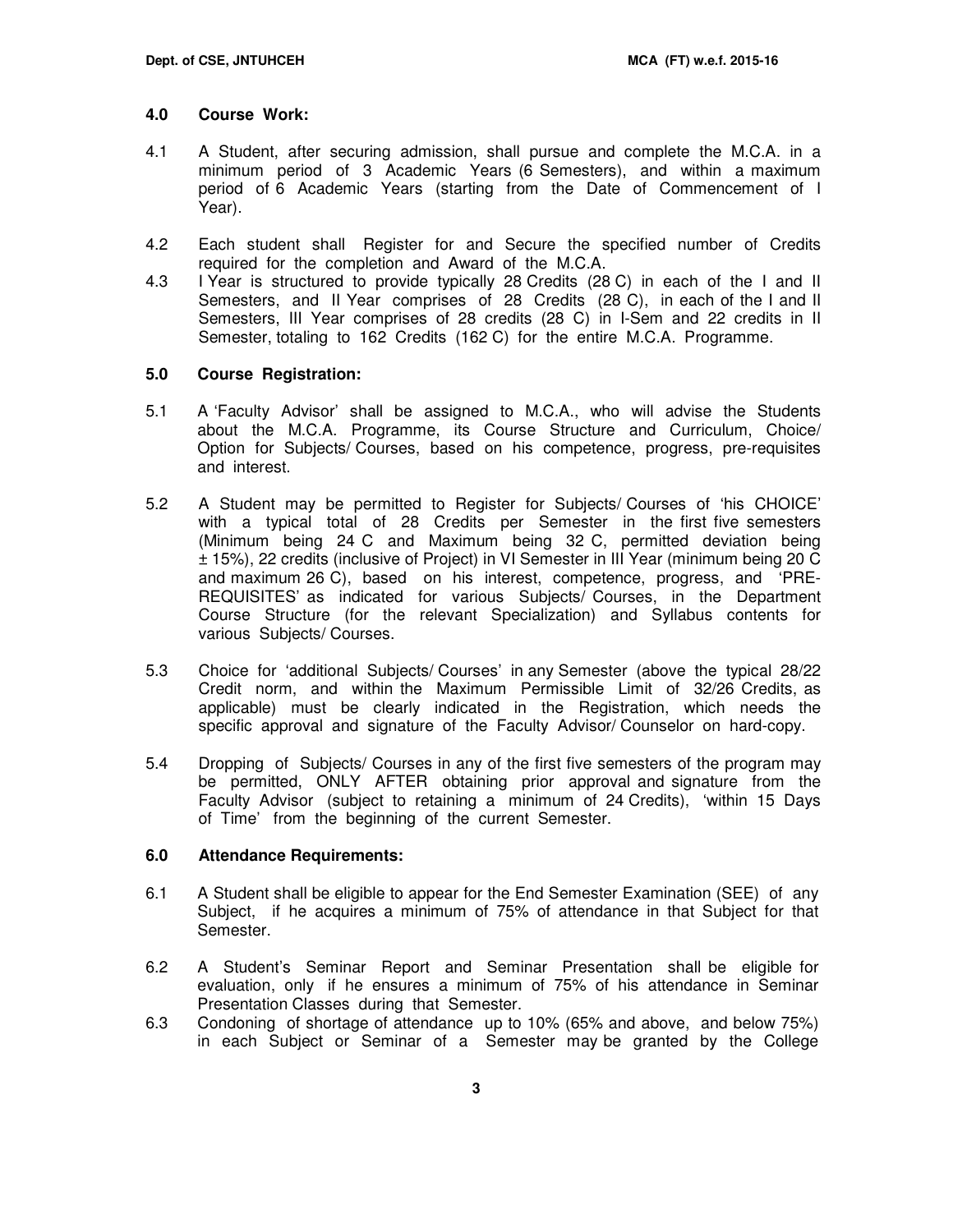Academic Council on genuine and valid grounds, based on the Student's representation with supporting evidence.

- 6.4 A stipulated fee per Subject/Seminar shall be payable towards condoning of shortage of attendance.
- 6.5 Shortage of Attendance below 65% in any Subject/Seminar shall in NO case be condoned.
- 6.6 A Student, whose shortage of attendance is not condoned in any Subject(s) or Seminar in any Semester, is considered as 'Detained in that Subject(s)/ Seminar', and is not eligible to take End Examination(s) of such Subject(s) (and in case of Seminars, his Seminar Report or Presentation are not eligible for evaluation) in that Semester; and he has to seek Re-registration for those Subject(s)/Seminar in subsequent Semesters, and attend the same as and when offered.

#### **7.0 Academic Requirements:**

The following Academic Requirements have to be satisfied, in addition to the Attendance Requirements mentioned in Item No. 6**.** 

- 7.1 A Student shall be deemed to have satisfied the Academic Requirements and earned the Credits allotted to each Subject/ Course, if he secures not less than 40% Marks (28 out of 70 Marks) in the End Semester Examination, and a minimum of 50% of Marks in the sum total of the CIE (Continuous Internal Evaluation) and SEE (Semester End Examination) taken together; in terms of Letter Grades, this implies securing B Grade or above in that Subject.
- 7.2A Student shall be deemed to have satisfied the Academic Requirements and earned the Credits allotted to - Seminar, if he secures not less than 50% of the total Marks to be awarded for each. The Student would be treated as failed, if he - (i) does not present the Seminar as required, or (ii) secures less than 50% of Marks  $(< 50$  Marks) in Seminar.
- 7.3 A Student shall register for all Subjects covering 162 Credits as specified and listed in the Course Structure for the chosen PGP Specialization, put up all the Attendance and Academic requirements for securing 162 Credits obtaining a minimum of B Grade or above in each Subject, and 'earn all 162 Credits securing  $SGPA \geq 5.0$  (in each Semester) and final CGPA (ie., CGPA at the end of PGP)  $\geq$  5.0, to successfully complete the PGP.
- 7.4 Students who fail to earn 162 Credits as per the specified Course Structure, and as indicated above, within 6 Academic Years from the Date of Commencement of their I Year, shall forfeit their seats in M.C.A. Programme and their admissions shall stand cancelled.
- 7.5 When a Student is detained due to shortage of attendance in any Subject(s)/Seminar in any Semester, no Grade Allotment will be done for such Subject(s)/Seminar, and SGPA/ CGPA calculations of that Semester will not include the performance evaluations of such Subject(s)/Seminar in which he got detained. However, he becomes eligible for re-registration of such Subject(s)/Seminar (in which he got detained) in the subsequent Semester(s), as and when next offered, with the Academic Regulations of the Batch into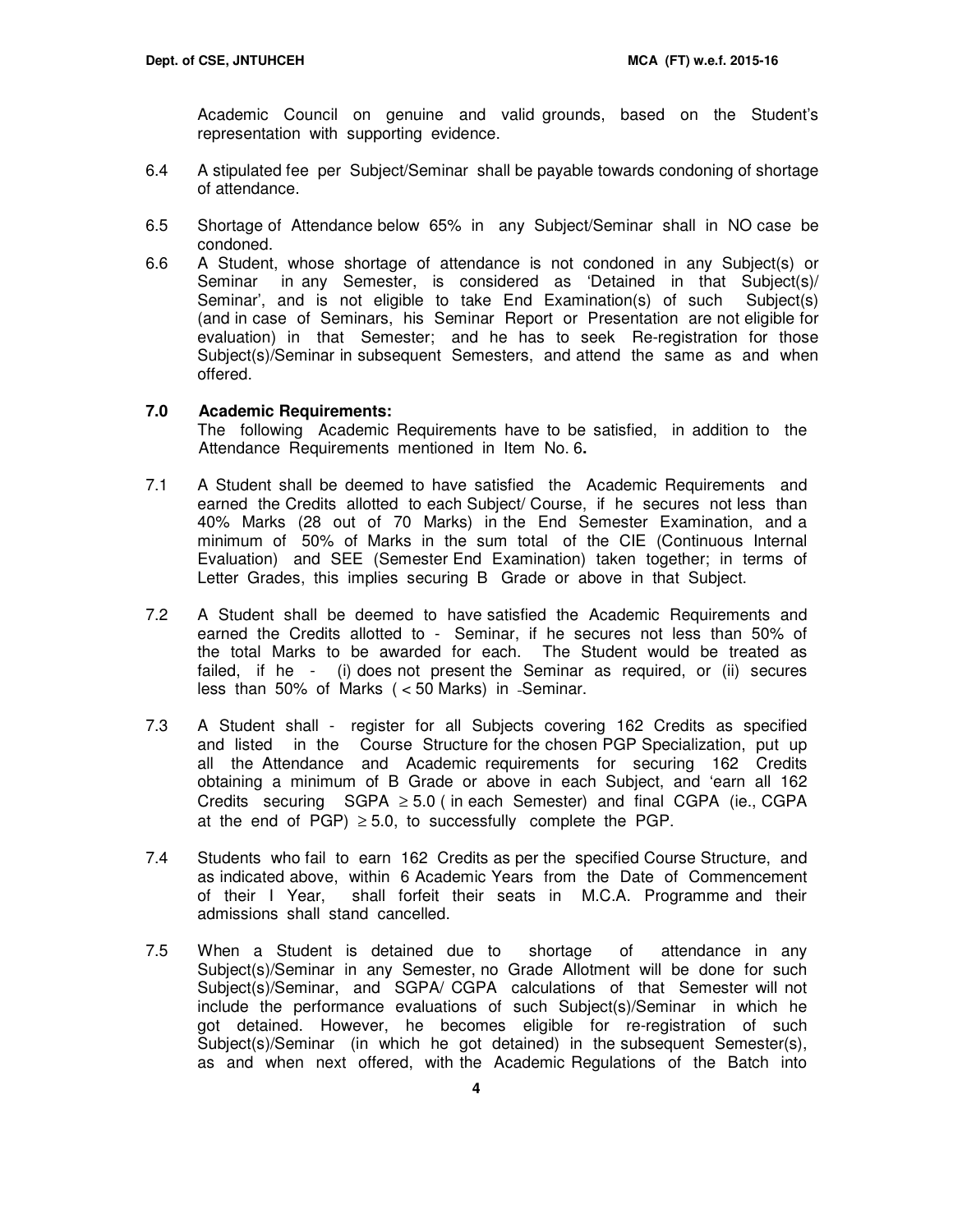which he gets readmitted, by paying the stipulated fees per Subject. In all these re-registration cases, the Student shall have to secure a fresh set of Internal Marks (CIE) and End Semester Examination Marks (SEE) for performance evaluation in such Subject(s), and subsequent SGPA/ CGPA calculations.

7.6 A Student eligible to appear in the End Semester Examination in any Subject, but absent at it or failed (failing to secure B Grade or above), may reappear for that Subject at the supplementary examination (SEE) as and when conducted. In such cases, his Internal Marks (CIE) assessed earlier for that Subject/ Course will be carried over, and added to the marks to be obtained in the supplementary examination (SEE), for evaluating his performance in that Subject.

#### **8.0 Evaluation - Distribution and Weightage of Marks:**

- 8.1 The performance of a Student in each Semester shall be evaluated Subject-wise (irrespective of Credits assigned) with a maximum of 100 Marks for Theory or Practicals or Seminar etc; however, the M.C.A. Project Work (Major Project) will be evaluated for 200 Marks.
- 8.2 a) For Theory Subjects, there shall be a Continuous Internal Evaluation (CIE) during the Semester for 30 Internal Marks, and 70 Marks are assigned for Lab./Practicals End Semester Examination (SEE), CIE Marks shall comprise of - Mid-Term Examination Marks (for 25 Marks), and Assignment Marks (for 5 Marks).
	- b) During the Semester, there shall be 2 Mid-Term examinations. Each Mid-Term examination shall be for 25 Marks (with 120 minutes duration). The better performance out of these two Mid-Term Examinations shall be considered for the award of 25 Marks.
- 8.3 For Practical Subjects, there shall be a Continuous Internal Evaluation (CIE) during the Semester for 30 Internal Marks, and 70 Marks are assigned for Lab./Practicals End Semester Examination (SEE). Out of the 30 Marks for Internals, day-to-day work assessment in the laboratory shall be evaluated for 20 Marks; and the performance in an internal Lab./Practical Test shall be evaluated for 10 marks. The SEE for Lab./ Practicals shall be conducted at the end of the Semester by the concerned Lab. Teacher and another faculty member of the same Department as assigned by the Head of the Department.
- 8.4 There shall be a Seminar Presentation in I Year I Semester or II Semester. For the Seminar, the Student shall collect the information on a specialized topic, prepare a Technical Report and submit to the Department at the time of Seminar Presentation. The Seminar Presentation (along with the Technical Report) shall be evaluated by Two Faculty Members assigned by Head of the Department, for 100 Marks.There are no internal marks for the seminar.
- 8.5 a) Every MCA Student shall be required to execute his M.C.A Project, under the guidance of the Supervisor assigned to him by the Head of Department. The MCA Project shall start immediately after the completion of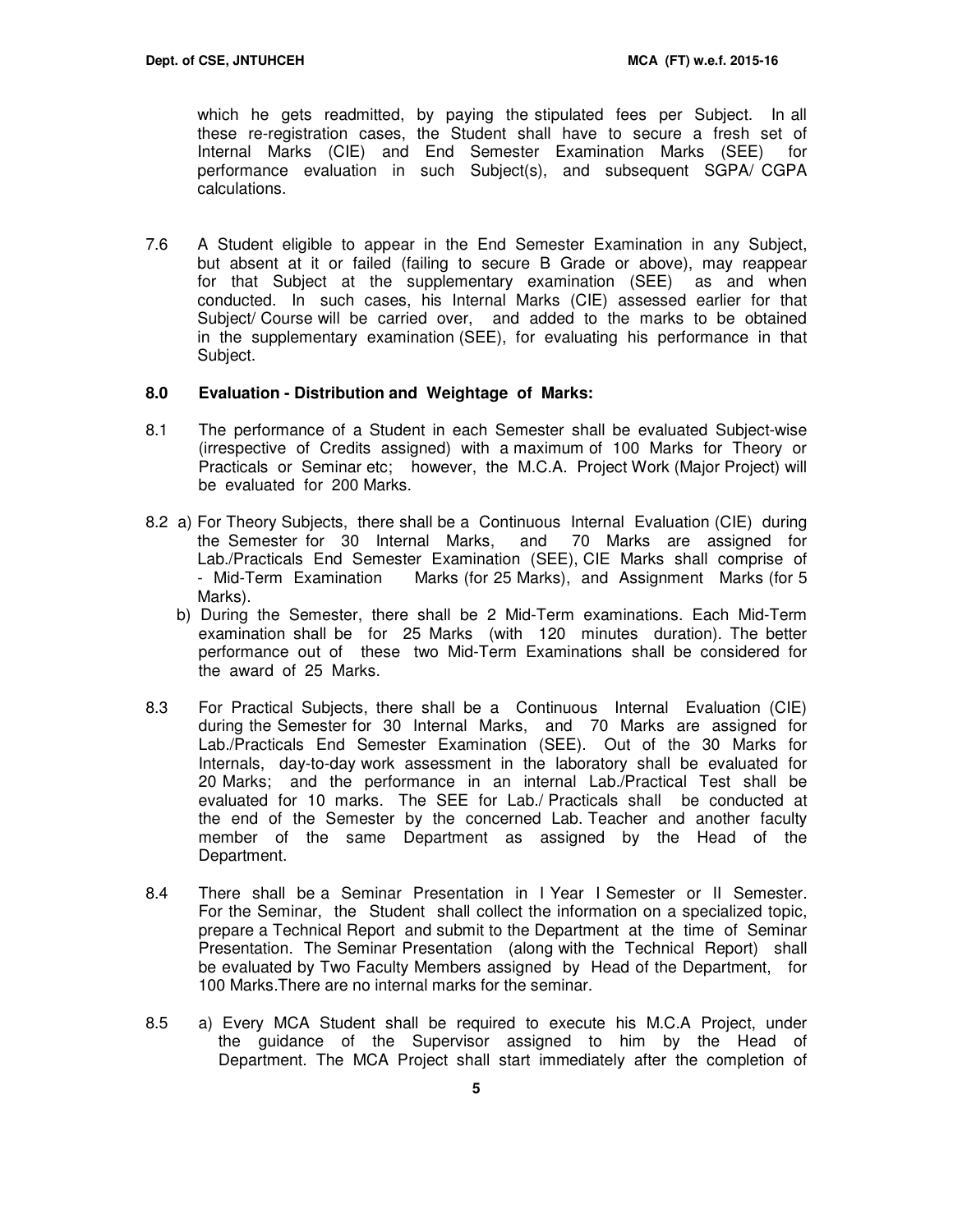the II Year II Semester, and shall continue through III Year I and II Semesters. The Student shall carry out the literature survey, select an appropriate topic and submit a Project Proposal within 6 weeks (immediately after his I Year II Semester End Examinations), for approval by the Project Review Committee (PRC). The PRC shall be constituted by the Head of Department, and shall consist of the Head of Department, Project Supervisor, and a Senior Faculty Member of the Department. The Student shall present his Project Work Proposal to the PRC (PRC-I Presentation), on whose approval he can 'REGISTER for the PG Project'. Every Student must compulsorily register for his M.C.A. Project Work, within the 6 weeks of time-frame as specified above. After Registration, the Student shall carry out his work, and continually submit 'a fortnightly progress report' to his Supervisor throughout the Project period. The PRC will monitor the progress of the Project Work and review, through PRC-II and PRC-III Presentations – one at the end of the II Year I Semester, and one before the submission of M.Tech. Project Work Report/ Dissertation.

- b) After PRC-III presentation, the PRC shall evaluate the entire performance of the Student and declare the Project Report as 'Satisfactory' or 'Unsatisfactory'. Every Project Work Report/ Dissertation (that has been declared 'satisfactory') shall undergo 'Plagiarism Check' as per the University/ College norms to ensure content plagiarism below a specified level of 30%, and to become acceptable for submission. In case of unacceptable plagiarism levels, the student shall resubmit the Project Work Report, after carrying out the necessary modifications/ additions to his Project Work/ Report as per his Supervisor's advice, within the specified time, as suggested by the PRC.
- c) If any Student could not be present for PRC-II at the scheduled time (after approval and registration of his Project Work at PRC-I), his submission and presentation at the PRC-III time (or at any other PRC specified dates) may be treated as PRC-II performance evaluation, and delayed PRC-III dates for him may be considered as per PRC recommendations. Any Student is allowed to submit his M.C.A. Project Dissertation 'only after completion of 40 weeks from the date of approval/registration' of his Project, and after obtaining all approvals from the PRC.
- d) A total of 200 Marks are allotted for the M.C.A Project Work, ( out of which 100 Marks are allotted for internal evaluation and 100 Marks for external evaluation). For internal Evaluation of 100 marks, Project Supervisor shall evaluate for 60 marks based on the continuous Internal Evaluation(CIE) of the student's performance and combined PRC-I, II & III performance evaluation will be for 40 marks (to be awarded by PRC, as SEE).
- 8.6 a) The Student shall be allowed to submit his Project Dissertation, only on the successful completion of all the prescribed PG Subjects (Theory and Labs.), Seminar, (securing B Grade or above), and after obtaining all approvals from PRC. In such cases, the M.C.A. Dissertations will be sent to an External Examiner nominated by the Principal of the College, on whose 'approval', the Student can appear for the M.C.A. Project Viva-voce Examination, which shall be conducted by a Board, consisting of the PG Project Supervisor, Head of the Department, and the External Examiner who adjudicated the M.C.A. Project Work and Dissertation. The Board shall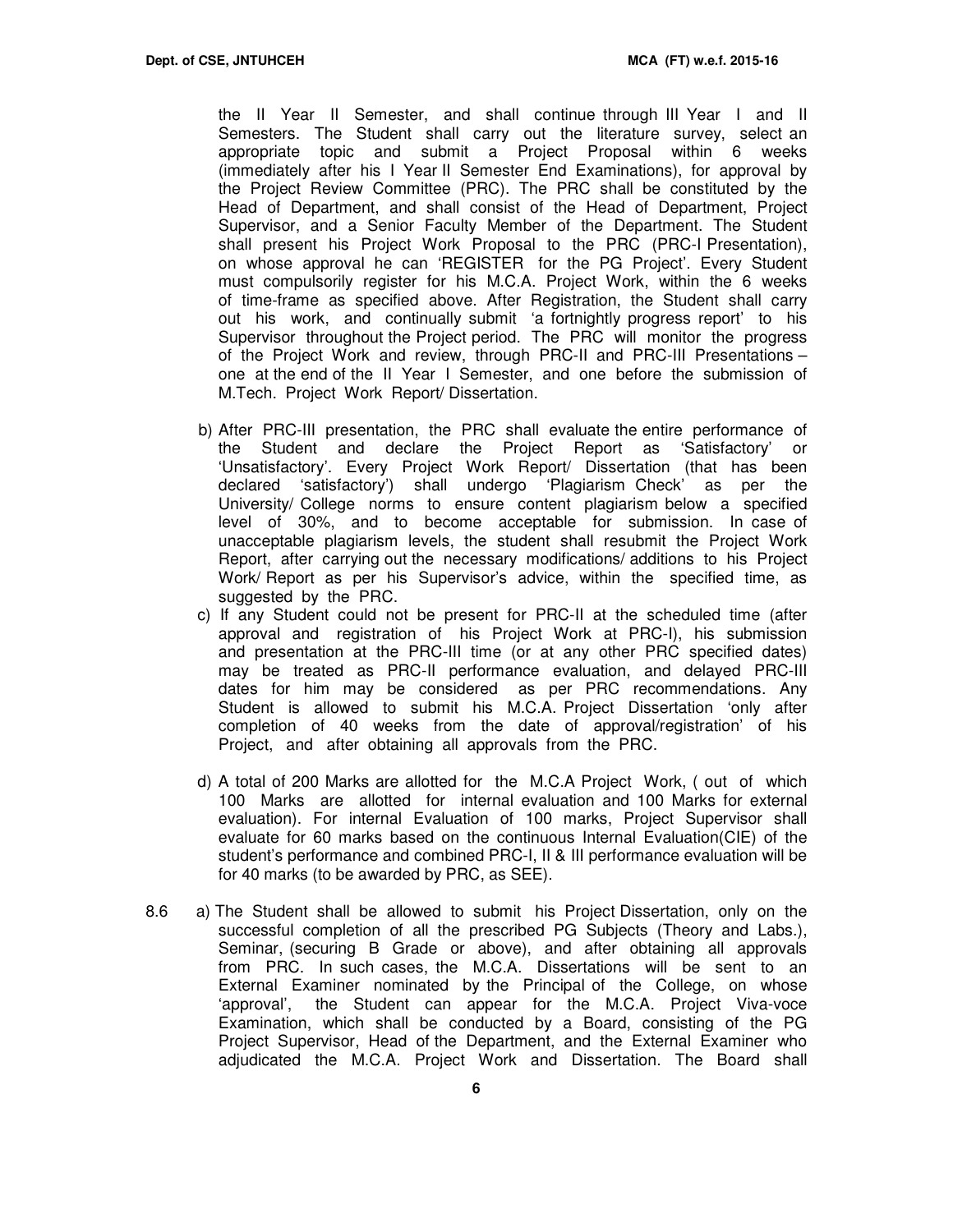jointly declare the Project Work Performance as 'satisfactory', or 'unsatisfactory'; and in successful cases, the External Examiner shall evaluate the Student's Project Work presentation and performance for 100 Marks (SEE).

- b) If the adjudication report of the External Examiner is 'not favourable' , then the Student shall revise and resubmit his Dissertation after one Semester, or as per the time specified by the External Examiner and/ or the PRC. If the resubmitted report is again evaluated by the External Examiner as 'not favourable', then that Dissertation will be summarily rejected. Subsequent actions for such Dissertations may be considered, only on the specific recommendations of the External Examiner and/ or PRC.
- c) In cases, where the Board declared the Project Work Performance as 'unsatisfactory', the Student is deemed to have failed in the Project Vivavoce Examination, and he has to reappear for the Viva-voce Examination as per the Board recommendations. If he fails in the second Viva-voce Examination also, he will not be considered eligible for the Award of the Degree, unless he is asked to revise and resubmit his Project Work by the Board within a specified time period (within 6 years from the date of commencement of his I Year I Semester).

#### **9.0 Re-Admission / Re-Registration:**

#### 9.1 **Re-Admission for Discontinued Students:**

Students, who have discontinued the M.C.A. Degree Programme due to any reasons what so ever, may be considered for 'Readmission' into the same Degree Programme (with same specialization) with the Academic Regulations of the Batch into which he gets readmitted, with prior permission from the concerned authorities, subject to Item 4.1.

#### 9.2 **Re-Registration for Detained Students:**

When any Student is detained in a Subject (s)/ Seminar due to shortage of attendance in any Semester, he may be permitted to re-register for the same Subject in the 'same category' (Core or Elective Group) or equivalent Subject if the same Subject is not available, as suggested by the Board of Studies of that Department, as when offered in the sub-sequent Semester(s), with the Academic Regulations of the Batch into which he seeks re-registration , with prior permission from the concerned authorities, subject to Item 4.1.

#### **10.0 Grading Procedure:**

10.1 Marks will be awarded to indicate the performance of each student in each Theory Subject, or Lab/Practicals, or Seminar, or Project, etc., based on the % marks obtained in CIE + SEE (Continuous Internal Evaluation + Semester End Examination, both taken together) as specified in Item 6 above, and a corresponding Letter Grade shall be given.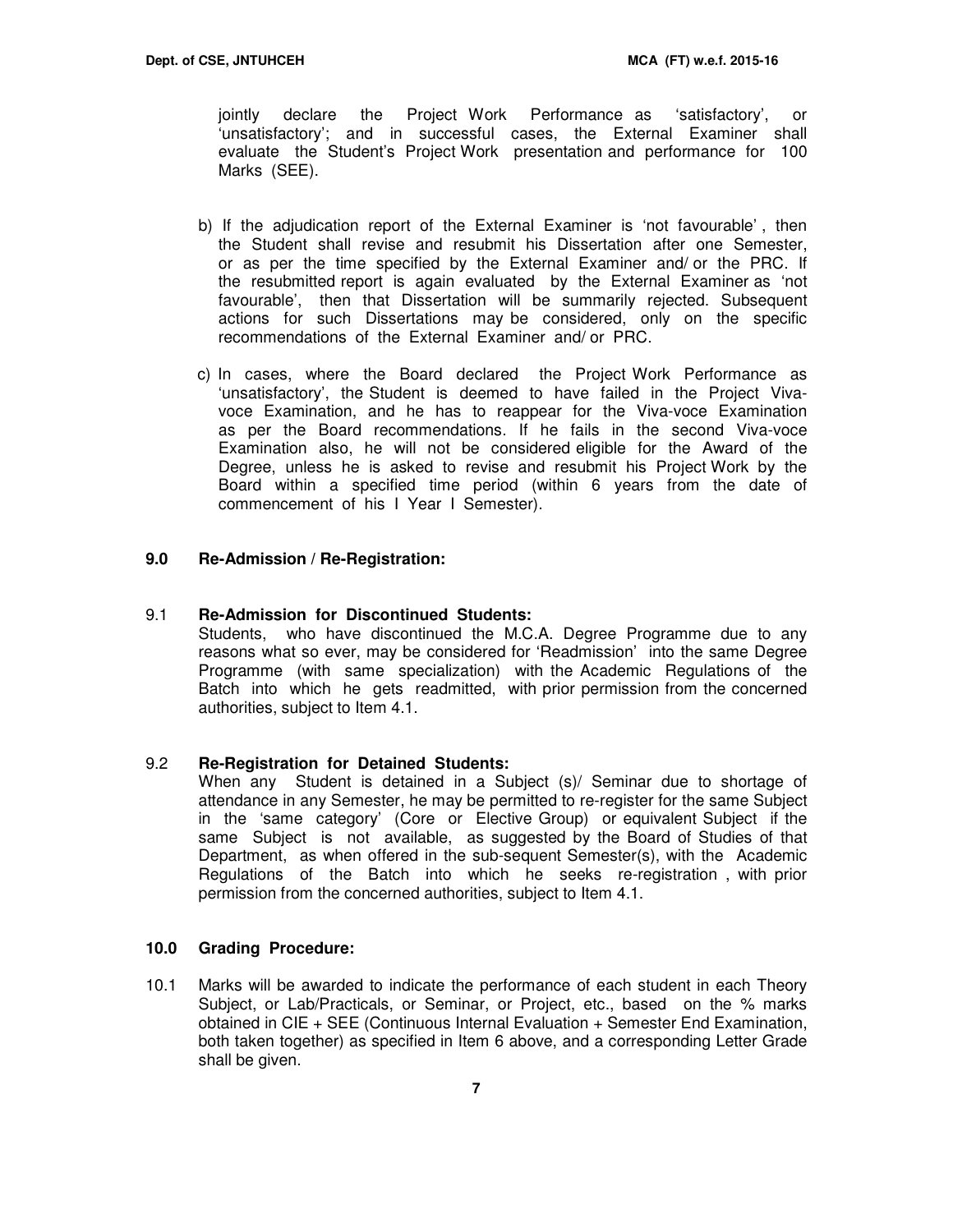10.2 As a measure of the student's performance, a 10-point Absolute Grading System using the following Letter Grades (UGC Guidelines) and corresponding percentage of marks shall be followed:

| % of Marks Secured (Class       | Letter Grade (UGC   Grade Points |    |
|---------------------------------|----------------------------------|----|
| <i>Intervals</i> )              | Guidelines)                      |    |
| 80% and above                   |                                  | 10 |
| $\geq$ 80%, $\leq$ 100%)        | (Outstanding)                    |    |
| Below 80% but not less than 70% | $\mathsf{A}^*$                   | 9  |
| $\geq 70\%$ , < 80%)            | (Excellent)                      |    |
| Below 70% but not less than 60% | А                                | 8  |
| $\geq 60\%$ , < 70%)            | (Very Good)                      |    |
| Below 60% but not less than 55% | R+                               |    |
| $( \geq 55\%$ , $\ <\ 60\%$ )   | (Good)                           |    |
| Below 55% but not less than 50% | B                                | 6  |
| $\geq 50\%$ , < 55%)            | (above Average)                  |    |
| Below 50%                       | F                                | 0  |
| $< 50\%$ )                      | (FAIL)                           |    |
| <b>Absent</b>                   | Ab                               | ŋ  |

- 10.3 A student obtaining F Grade in any Subject shall be considered 'failed' and is be required to reappear as 'Supplementary Candidate' in the Semester End Examination (SEE), as and when offered. In such cases, his Internal Marks (CIE Marks) in those Subjects will remain the same as those he obtained earlier.
- 10.4 A Letter Grade does not imply any specific % of Marks.
- 10.5 A student earns Grade Point (GP) in each Subject/ Course, on the basis of the Letter Grade obtained by him in that Subject/ Course (excluding Mandatory non-credit Courses). Then the corresponding 'Credit Points' (CP) are computed by multiplying the Grade Point with Credits for that particular Subject/ Course.

#### **Credit Points (CP) = Grade Point (GP) x Credits …. For a Course**

10.6 The Semester Grade Point Average (SGPA) is calculated by dividing the Sum of Credit Points (ΣCP) secured from ALL Subjects/ Courses registered in a Semester, by the Total Number of Credits registered during that Semester. SGPA is rounded off to TWO Decimal Places. SGPA is thus computed as

# $\text{SGPA} = \{ \sum_{i=1}^{N} C_i \ G_i \} / \{ \sum_{i=1}^{N} C_i \} \ ...$  For each Semester,

where 'i' is the Subject indicator index (takes into account all Subjects in a Semester), 'N' is the no. of Subjects 'REGISTERED' for the Semester (as specifically required and listed under the Course Structure of the parent Department),  $C_i$  is the no. of Credits allotted to the i<sup>th</sup> Subject, and  $G_i$  represents the Grade Points (GP) corresponding to the Letter Grade awarded for that i<sup>th</sup> Subject.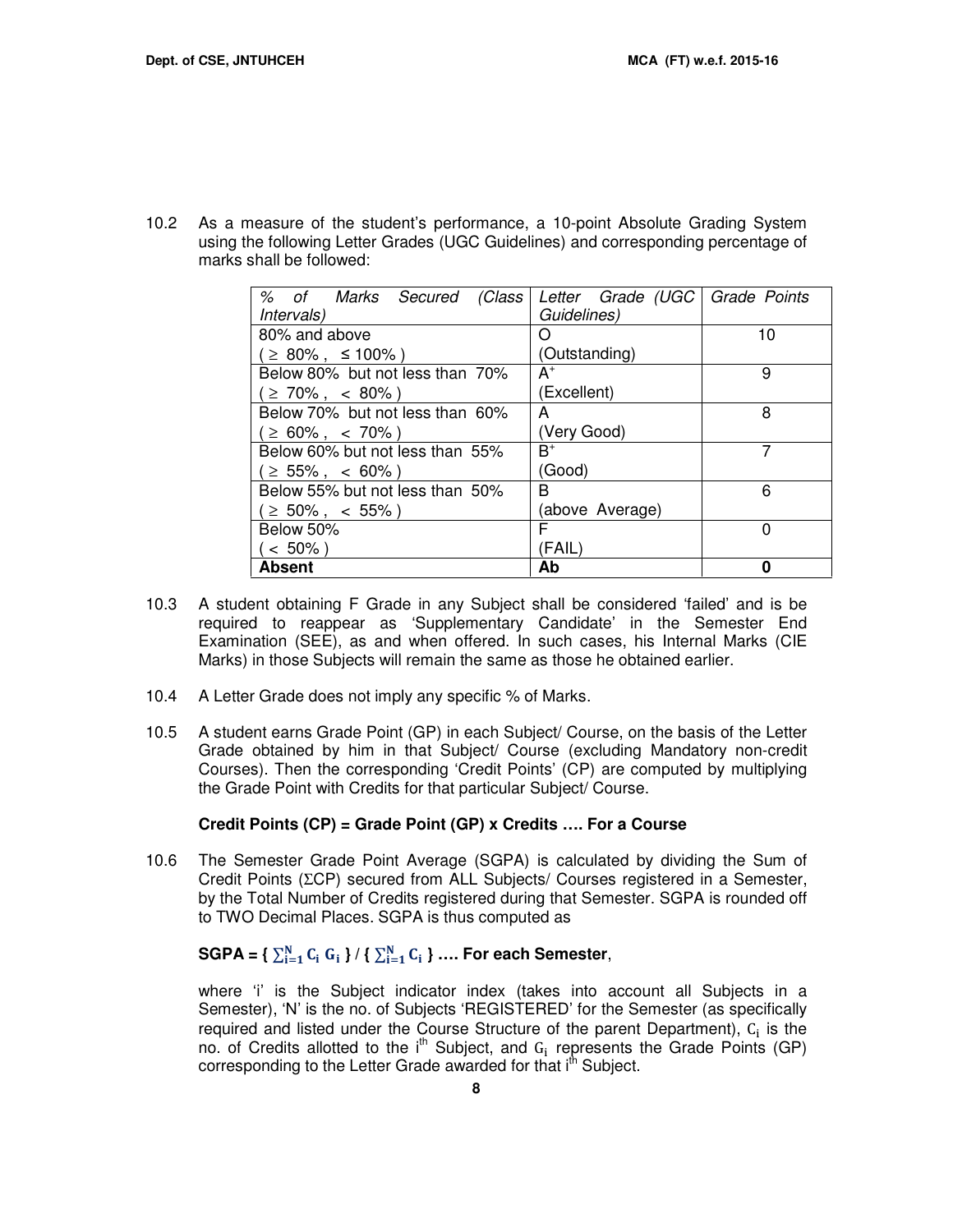10.7 The Cumulative Grade Point Average (CGPA) is a measure of the overall cumulative performance of a student over all Semesters considered for registration. The CGPA is the ratio of the Total Credit Points secured by a student in ALL registered Courses in ALL Semesters, and the Total Number of Credits registered in ALL the Semesters. CGPA is rounded off to TWO Decimal Places. CGPA is thus computed from the I Year second Semester onwards, at the end of each Semester, as per the formula

# $CGPA = \{ \sum_{j=1}^{M} C_j G_j \} / \{ \sum_{j=1}^{M} C_j \} ...$  for all S Semesters registered **(ie., upto and inclusive of S Semesters, S** ≥ **1 )**,

where 'M' is the TOTAL no. of Subjects (as specifically required and listed under the Course Structure of the parent Department) the Student has 'REGISTERED' from the 1<sup>st</sup> Semester onwards upto and inclusive of the Semester S (obviously  $M > N$ ), 'j' is the Subject indicator index (takes into account all Subjects from 1 to S Semesters), C is the no. of Credits allotted to the j<sup>th</sup> Subject, and  $G_j$  represents the Grade Points (GP) corresponding to the Letter Grade awarded for that  $j<sup>th</sup>$  Subject. After registration and completion of I Year I Semester however, the SGPA of that Semester itself may be taken as the CGPA, as there are no cumulative effects.

- 10.8 For Merit Ranking or Comparison Purposes or any other listing, ONLY the 'ROUNDED OFF' values of the CGPAs will be used.
- 10.9 For Calculations listed in Item 10.5 10.8, performance in failed Subjects/ Courses (securing F Grade) will also be taken into account, and the Credits of such Subjects/ Courses will also be included in the multiplications and summations. However, Mandatory Courses will not be taken into consideration.
- 10.10 A student shall be declared successful or 'passed' in a Semester, only when he gets a SGPA  $\geq$  5.00 (at the end of that particular Semester); and a student shall be declared successful or 'passed' in the entire M.C.A, only when gets a CGPA  $\geq$  5.00; subject to the condition that he secures a GP  $\geq$  6 (B Grade or above) in every registered Subject/ Course in each Semester (during the entire M.C.A) for the Degree Award, as required.
- 10.11 After the completion of each Semester, a Grade Card or Grade Sheet (or Transcript) shall be issued to all the Registered Students of that Semester, indicating the Letter Grades and Credits earned. It will show the details of the Courses Registered (Course Code, Title, No. of Credits, Grade Earned etc.), Credits earned, SGPA, and CGPA.

# 10.12 **Passing Standards :**

- 10.12.1 A Student shall be declared successful or 'passed' in a Semester, only when he gets a SGPA  $\geq$  5.00 (at the end of that particular Semester); and a Student shall be declared successful or 'passed' in the entire PGP, only when gets a CGPA  $\geq$  5.00; subject to the condition that he secures a GP  $\geq$  6 (B Grade or above) in every registered Subject/ Course in each Semester (during the entire PGP), for the Award of the Degree, as required.
- 10.12.2 After the completion of each Semester, a Grade Card or Grade Sheet (or Transcript) shall be issued to all the Registered Students of that Semester, indicating the Letter Grades and Credits earned. It will show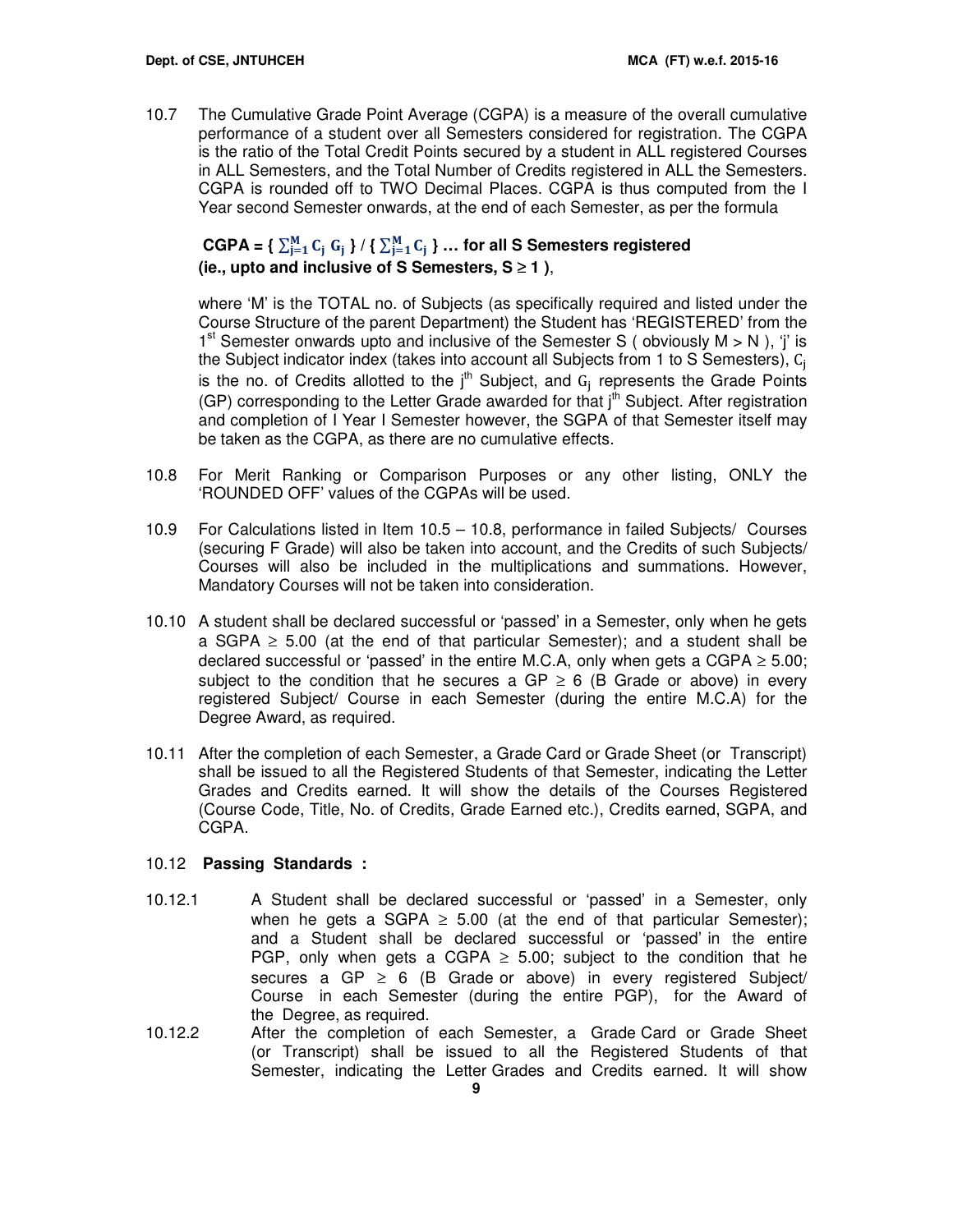the details of the Courses Registered (Course Code, Title, No. of Credits, Grade Earned), Credits earned, SGPA, and CGPA etc.

#### **11.0 Declaration of Results:**

- 11.1 Computation of SGPA and CGPA are done using the procedure listed in 10.5  $-10.8.$
- 11.2 For Final % of Marks equivalent to the computed CGPA, the following formula may be used ..

**% of Marks = (CGPA – 0.5) x 10** 

#### **12.0 Award of Degree and Class:**

12.1 A Student who registers for all the specified Subjects/ Courses as listed in the Course Structure, satisfies all the Course Requirements, and passes the examinations prescribed in the entire PG Programme (PGP), and secures the required number of **90** Credits (with  $GP \ge 6.0$ ), shall be declared to have 'QUALIFIED' for the award of the M.Tech. Degree in the chosen Branch of Engineering and Technology with specialization as he admitted.

#### 12.2 **Award of Class**

After a student has satisfied the requirements prescribed for the completion of the program and is eligible for the award of M. Tech. Degree, he shall be placed in one of the following four classes based on the % CGPA:

| <b>Class Awarded</b>         | <b>CGPA</b>             |
|------------------------------|-------------------------|
| First Class with Distinction | $\geq 7.75$             |
| <b>First Class</b>           | $6.75 \leq CGPA < 7.75$ |
| Second Class                 | $6.0 \leq CGPA < 6.75$  |

12.3 A student with final CGPA (at the end of the PGP) < 6.00 will not be eligible for the Award of Degree.

#### **13.0 Withholding of Results:**

13.1 If a Student has not paid fees to University/ College at any stage, or has pending dues against his name due to any reason whatsoever, or if any case of indiscipline is pending against him, the result of the Student may be withheld, and he will not be allowed to go into the next higher Semester. The Award or issue of the Degree may also be withheld in such cases.

#### **14.0 Transitory Regulations:**

14.1 A Student - who has discontinued for any reason, or who has been detained for want of attendance as specified, or who has failed after having undergone M.C.A, may be considered eligible for readmission to the M.C.A with same set of Subjects/ Courses (or equivalent Subjects/ Courses as the case may be), and same Professional Electives (or from same set/category of Electives or equivalents as suggested), as and when they are offered (within the time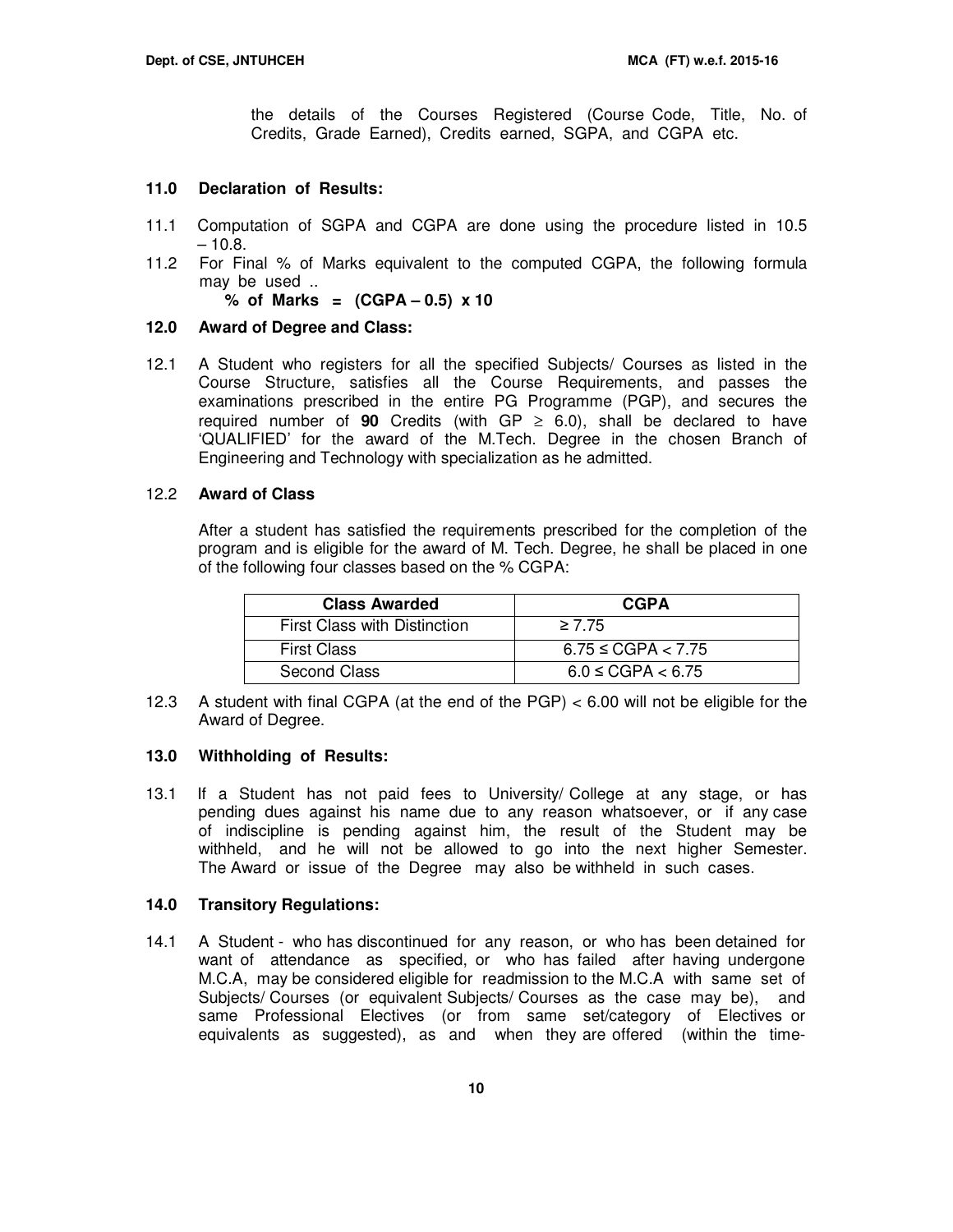frame of 6 years from the Date of Commencement of his I Year I Semester).

#### **15.0 Student Transfers:**

- 15.1 There shall be no Branch/ Specialization transfers after the completion of Admission Process.
- 15.2 There shall be no transfer among the Constituent Colleges and Units of Jawaharlal Nehru Technological University Hyderabad.

#### **16.0 Scope:**

- i) Where the words "he", "him", "his", occur in the write-up of regulations, they include "she", "her", "hers".
- ii) Where the words "Subject" or "Subjects", occur in these regulations, they also imply "Course" or "Courses".
- iii) The Academic Regulations should be read as a whole, for the purpose of any interpretation.
- iv) In case of any doubt or ambiguity in the interpretation of the above regulations, the decision of the Vice-Chancellor/ Principal is final.
- v) The College may change or amend the Academic Regulations, and/ or Course Structure, and/ or Syllabi at any time, and the changes or amendments made shall be applicable to all Students with effect from the dates as notified by the University/ College.

#### **17. MALPRACTICES RULES:**

|      | <b>Nature of Malpractices</b>                                                                                                                                                                                                                                                                                                                                                                                                                                            | <b>Punishment</b>                                                                                                                                                                                                                              |
|------|--------------------------------------------------------------------------------------------------------------------------------------------------------------------------------------------------------------------------------------------------------------------------------------------------------------------------------------------------------------------------------------------------------------------------------------------------------------------------|------------------------------------------------------------------------------------------------------------------------------------------------------------------------------------------------------------------------------------------------|
|      | If the candidate:                                                                                                                                                                                                                                                                                                                                                                                                                                                        |                                                                                                                                                                                                                                                |
| 1(a) | Possesses or keeps accessible in<br>examination hall, any paper, note<br>book, programmable calculators,<br>Cell phones, pager, palm<br>computers or any other form of<br>material concerned with or related<br>to the subject of the examination<br>(theory or practical) in which he is<br>appearing but has not made use of<br>(material shall include any marks<br>on the body of the candidate which<br>can be used as an aid in the<br>subject of the examination) | Expulsion from the examination hall and<br>cancellation of the performance in that<br>subject only.                                                                                                                                            |
| 1(b) | Gives assistance or guidance or<br>receives it from any other<br>candidate orally or by any other<br>body language methods or<br>communicates through cell<br>phones with any candidate or<br>persons in or outside the exam hall<br>in respect of any matter.                                                                                                                                                                                                           | Expulsion from the examination hall and<br>cancellation of the performance in that<br>subject only of all the candidates involved.<br>In case of an outsider, he will be handed<br>over to the police and a case is registered<br>against him. |
| 2    | Has copied in the examination hall                                                                                                                                                                                                                                                                                                                                                                                                                                       | Expulsion from the examination hall and                                                                                                                                                                                                        |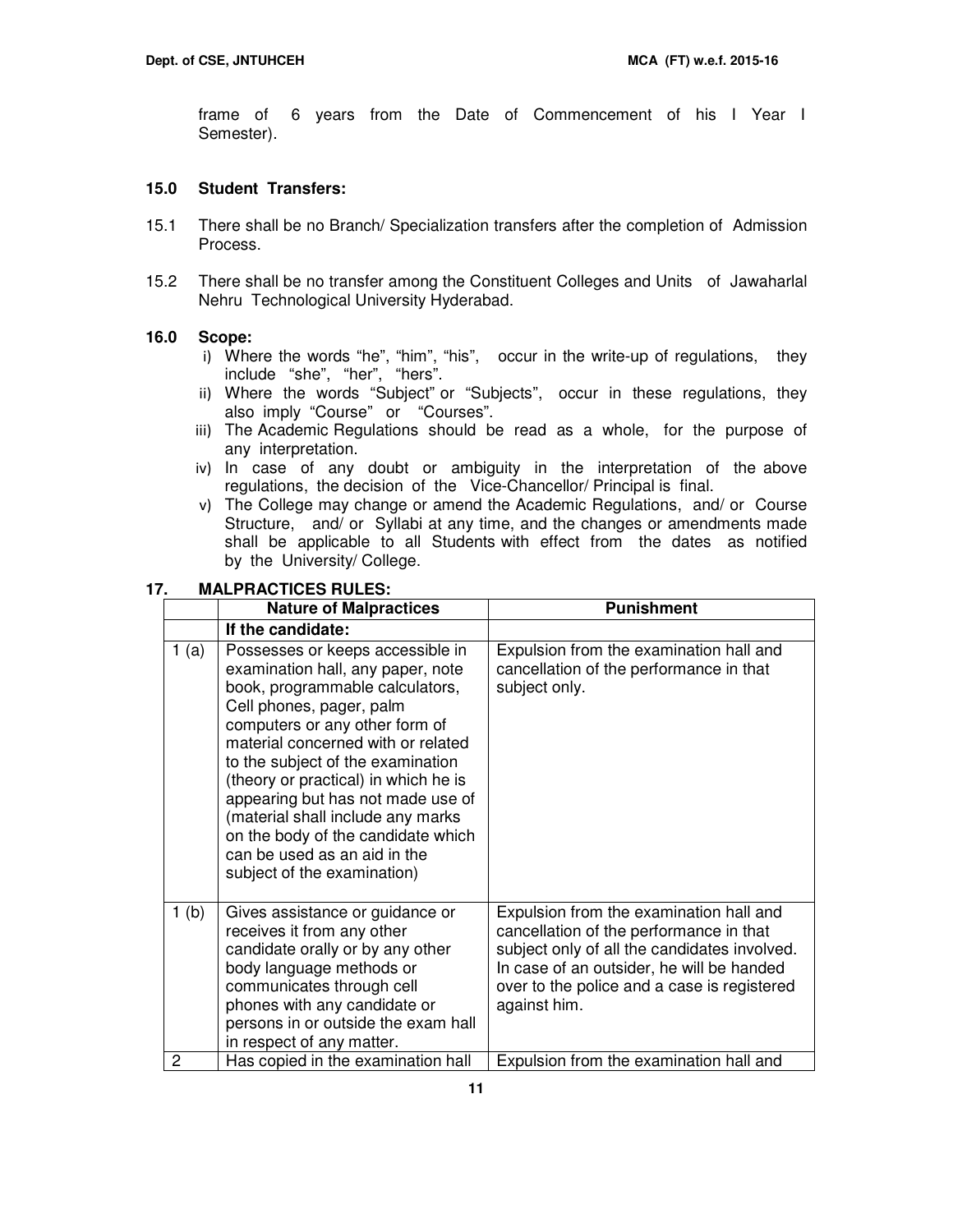|   | from any paper, book,<br>programmable calculators, palm<br>computers or any other form of<br>material relevant to the subject of<br>the examination (theory or<br>practical) in which the candidate is<br>appearing. | cancellation of the performance in that<br>subject and all other subjects the candidate<br>has already appeared including practical<br>examinations and project work and shall<br>not be permitted to appear for the<br>remaining examinations of the subjects of<br>that Semester/year.<br>The Hall Ticket of the candidate is to be<br>cancelled.                                                                                                                                                                                                                                                                                                                                                                                                                                                                              |
|---|----------------------------------------------------------------------------------------------------------------------------------------------------------------------------------------------------------------------|----------------------------------------------------------------------------------------------------------------------------------------------------------------------------------------------------------------------------------------------------------------------------------------------------------------------------------------------------------------------------------------------------------------------------------------------------------------------------------------------------------------------------------------------------------------------------------------------------------------------------------------------------------------------------------------------------------------------------------------------------------------------------------------------------------------------------------|
| 3 | Impersonates any other candidate<br>in connection with the examination.                                                                                                                                              | The candidate who has impersonated shall<br>be expelled from examination hall. The<br>candidate is also debarred and forfeits the<br>seat. The performance of the original<br>candidate who has been impersonated,<br>shall be cancelled in all the subjects of the<br>examination (including practicals and<br>project work) already appeared and shall<br>not be allowed to appear for examinations<br>of the remaining subjects of that<br>semester/year. The candidate is also<br>debarred for two consecutive semesters<br>from class work and all examinations. The<br>continuation of the course by the candidate<br>is subject to the academic regulations in<br>connection with forfeiture of seat. If the<br>imposter is an outsider, he will be handed<br>over to the police and a case is registered<br>against him. |
| 4 | Smuggles in the Answer book or<br>additional sheet or takes out or<br>arranges to send out the question<br>paper during the examination or<br>answer book or additional sheet,<br>during or after the examination.   | Expulsion from the examination hall and<br>cancellation of performance in that subject<br>and all the other subjects the candidate<br>has already appeared including practical<br>examinations and project work and shall<br>not be permitted for the remaining<br>examinations of the subjects of that<br>semester/year. The candidate is also<br>debarred for two consecutive semesters<br>from class work and all examinations. The<br>continuation of the course by the candidate<br>is subject to the academic regulations in<br>connection with forfeiture of seat.                                                                                                                                                                                                                                                        |
| 5 | Uses objectionable, abusive or<br>offensive language in the answer<br>paper or in letters to the examiners<br>or writes to the examiner<br>requesting him to award pass<br>marks.                                    | Cancellation of the performance in that<br>subject.                                                                                                                                                                                                                                                                                                                                                                                                                                                                                                                                                                                                                                                                                                                                                                              |
| 6 | Refuses to obey the orders of the<br>Chief Superintendent / Assistant -<br>Superintendent / any officer on duty<br>or misbehaves or creates<br>disturbance of any kind in and                                        | In case of students of the college, they<br>shall be expelled from examination halls<br>and cancellation of their performance in<br>that subject and all other subjects the<br>candidate(s) has (have) already appeared                                                                                                                                                                                                                                                                                                                                                                                                                                                                                                                                                                                                          |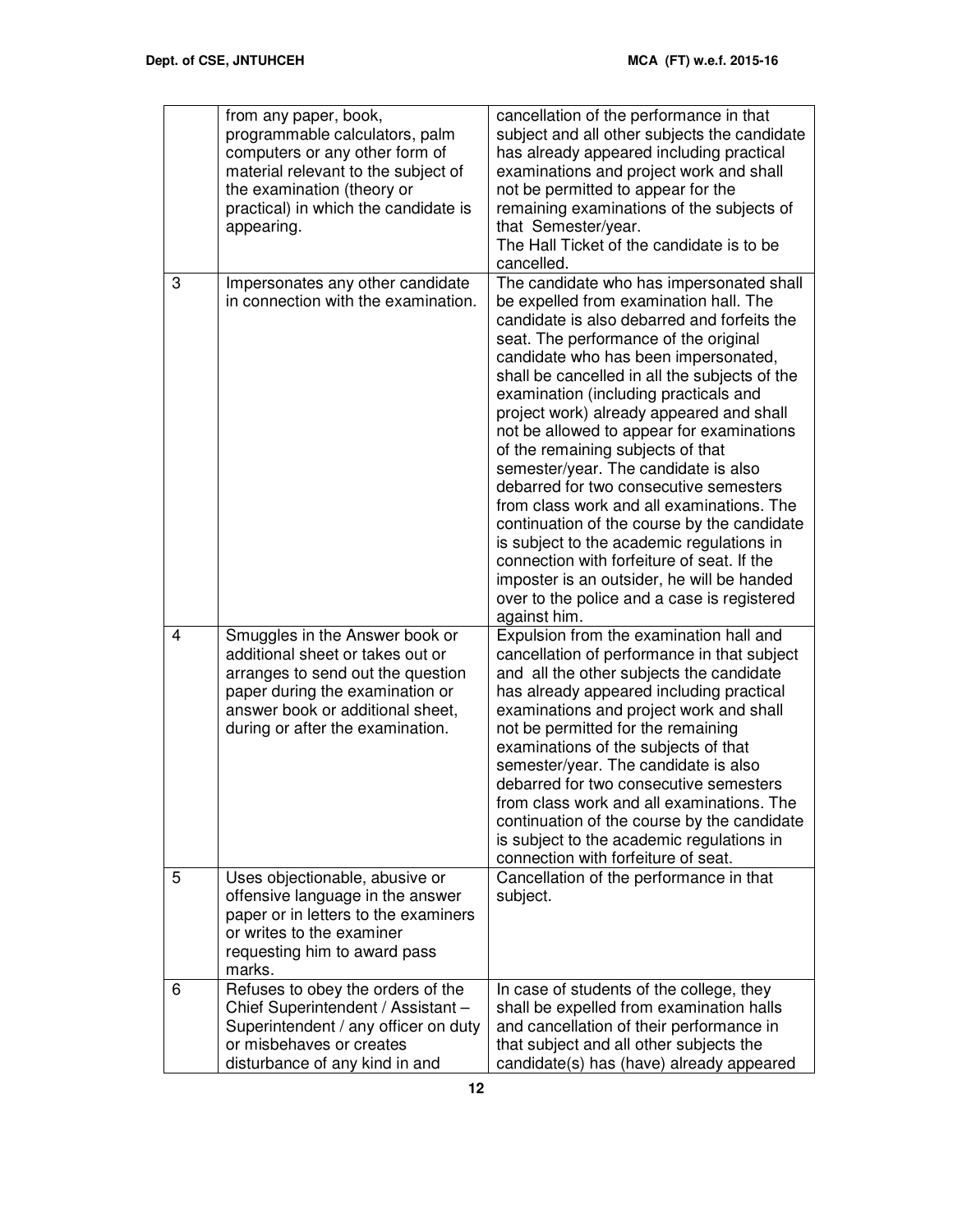|                | around the examination hall or<br>organizes a walk out or instigates<br>others to walk out, or threatens the<br>officer-in charge or any person on<br>duty in or outside the examination<br>hall of any injury to his person or to<br>any of his relations whether by<br>words, either spoken or written or<br>by signs or by visible<br>representation, assaults the officer-<br>in-charge, or any person on duty in<br>or outside the examination hall or<br>any of his relations, or indulges in<br>any other act of misconduct or<br>mischief which result in damage to<br>or destruction of property in the<br>examination hall or any part of the<br>College campus or engages in any<br>other act which in the opinion of the<br>officer on duty amounts to use of<br>unfair means or misconduct or has<br>the tendency to disrupt the orderly<br>conduct of the examination. | and shall not be permitted to appear for the<br>remaining examinations of the subjects of<br>that semester/year. The candidates also<br>are debarred and forfeit their seats. In case<br>of outsiders, they will be handed over to<br>the police and a police case is registered<br>against them.                                                                                                                                                                                                                                                                         |
|----------------|--------------------------------------------------------------------------------------------------------------------------------------------------------------------------------------------------------------------------------------------------------------------------------------------------------------------------------------------------------------------------------------------------------------------------------------------------------------------------------------------------------------------------------------------------------------------------------------------------------------------------------------------------------------------------------------------------------------------------------------------------------------------------------------------------------------------------------------------------------------------------------------|---------------------------------------------------------------------------------------------------------------------------------------------------------------------------------------------------------------------------------------------------------------------------------------------------------------------------------------------------------------------------------------------------------------------------------------------------------------------------------------------------------------------------------------------------------------------------|
| $\overline{7}$ | Leaves the exam hall taking away<br>answer script or intentionally tears<br>of the script or any part thereof<br>inside or outside the examination<br>hall.                                                                                                                                                                                                                                                                                                                                                                                                                                                                                                                                                                                                                                                                                                                          | Expulsion from the examination hall and<br>cancellation of performance in that subject<br>and all the other subjects the candidate<br>has already appeared including practical<br>examinations and project work and shall<br>not be permitted for the remaining<br>examinations of the subjects of that<br>semester/year. The candidate is also<br>debarred for two consecutive semesters<br>from class work and all examinations. The<br>continuation of the course by the candidate<br>is subject to the academic regulations in<br>connection with forfeiture of seat. |
| 8              | Possess any lethal weapon or<br>firearm in the examination hall.                                                                                                                                                                                                                                                                                                                                                                                                                                                                                                                                                                                                                                                                                                                                                                                                                     | Expulsion from the examination hall and<br>cancellation of the performance in that<br>subject and all other subjects the candidate<br>has already appeared including practical<br>examinations and project work and shall<br>not be permitted for the remaining<br>examinations of the subjects of that<br>semester/year. The candidate is also<br>debarred and forfeits the seat.                                                                                                                                                                                        |
| 9              | If student of the college, who is not<br>a candidate for the particular<br>examination or any person not<br>connected with the college indulges<br>in any malpractice or improper<br>conduct mentioned in clause 6 to 8.                                                                                                                                                                                                                                                                                                                                                                                                                                                                                                                                                                                                                                                             | Student of the colleges expulsion from the<br>examination hall and cancellation of the<br>performance in that subject and all other<br>subjects the candidate has already<br>appeared including practical examinations<br>and project work and shall not be permitted<br>for the remaining examinations of the                                                                                                                                                                                                                                                            |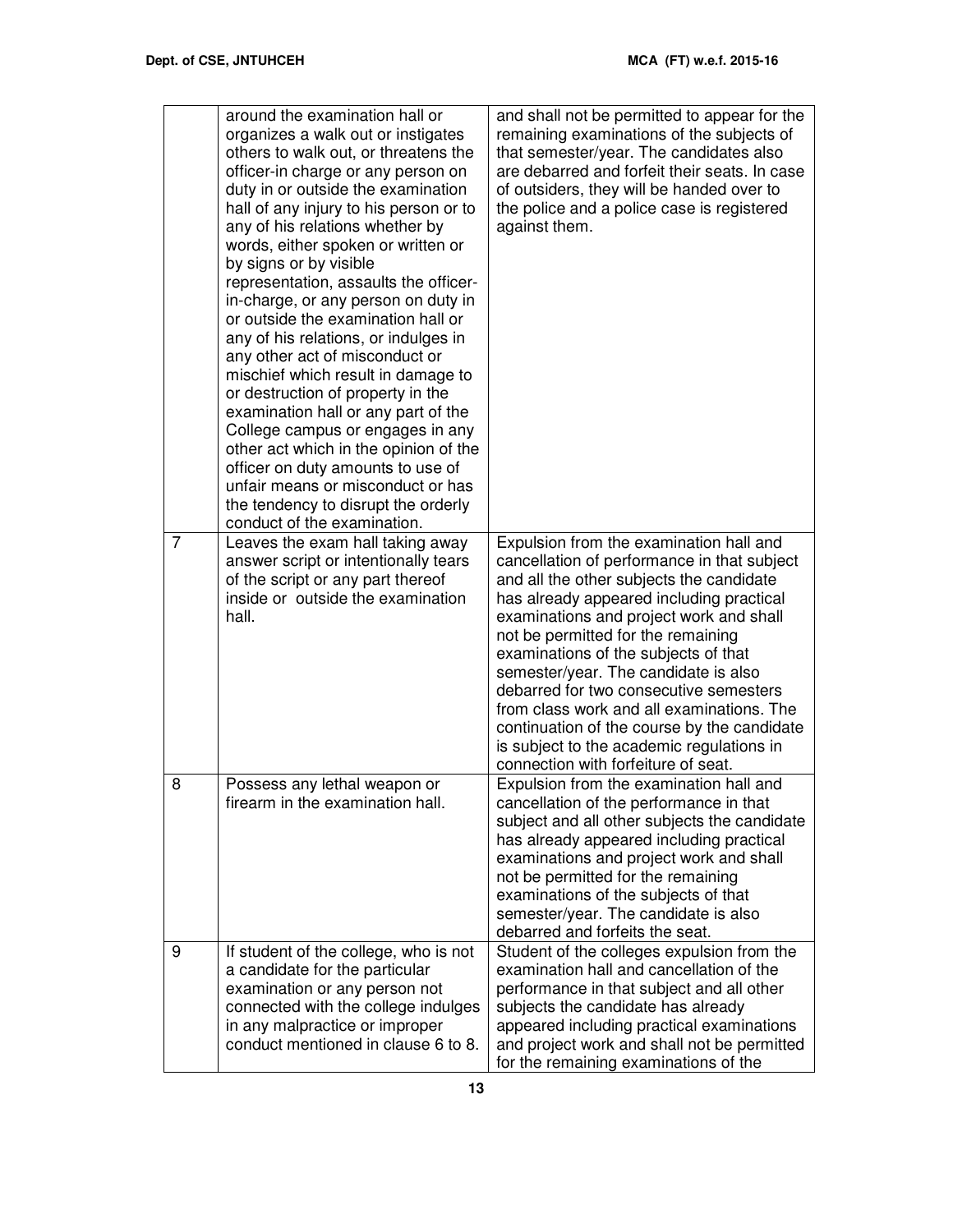|    |                                                                                                                                                                                                | subjects of that semester/year. The<br>candidate is also debarred and forfeits the<br>seat. Person(s) who do not belong to the<br>College will be handed over to police and,<br>a 8police case will be registered against<br>them.                                                                                        |
|----|------------------------------------------------------------------------------------------------------------------------------------------------------------------------------------------------|---------------------------------------------------------------------------------------------------------------------------------------------------------------------------------------------------------------------------------------------------------------------------------------------------------------------------|
| 10 | Comes in a drunken condition to<br>the examination hall.                                                                                                                                       | Expulsion from the examination hall and<br>cancellation of the performance in that<br>subject and all other subjects the candidate<br>has already appeared including practical<br>examinations and project work and shall<br>not be permitted for the remaining<br>examinations of the subjects of that<br>semester/year. |
| 11 | Copying detected on the basis of<br>internal evidence, such as, during<br>valuation or during special scrutiny.                                                                                | Cancellation of the performance in that<br>subject and all other subjects the candidate<br>has appeared including practical<br>examinations and project work of that<br>semester / year examinations.                                                                                                                     |
| 12 | If any malpractice is detected which<br>is not covered in the above clauses<br>1 to 11 shall be reported to the<br>College / University for further<br>action to award suitable<br>punishment. |                                                                                                                                                                                                                                                                                                                           |

#### **18. GENERAL:**

- **Credit**: A unit by which the course work is measured. It determines the number of hours of instructions required per week. One credit is equivalent to one hour of teaching (lecture or tutorial) or two hours of practical work/field work per week.
- **Credit Point:** It is the product of grade point and number of credits for a course.
- The Academic Regulations should be read as a whole for the purpose of any interpretation.
- The University/College reserves the right of altering the Academic Regulations and/or Syllabus/Course Structure, as and when necessary. The modifications or amendments may be applicable to all the candidates on rolls, as specified by the University/College.
- Wherever the words 'he' or 'him' or 'his' occur in the above regulations, they will also include 'she' or 'her' or 'hers'.
- Wherever the word 'Subject' occurs in the above regulations, it implies the 'Theory Subject', 'Practical Subject' or 'Lab.' and 'Seminar'.
- In case of any ambiguity or doubt in the interpretations of the above regulations, the decision of the Vice-Chancellor will be final.

\*\*\*\*\*\*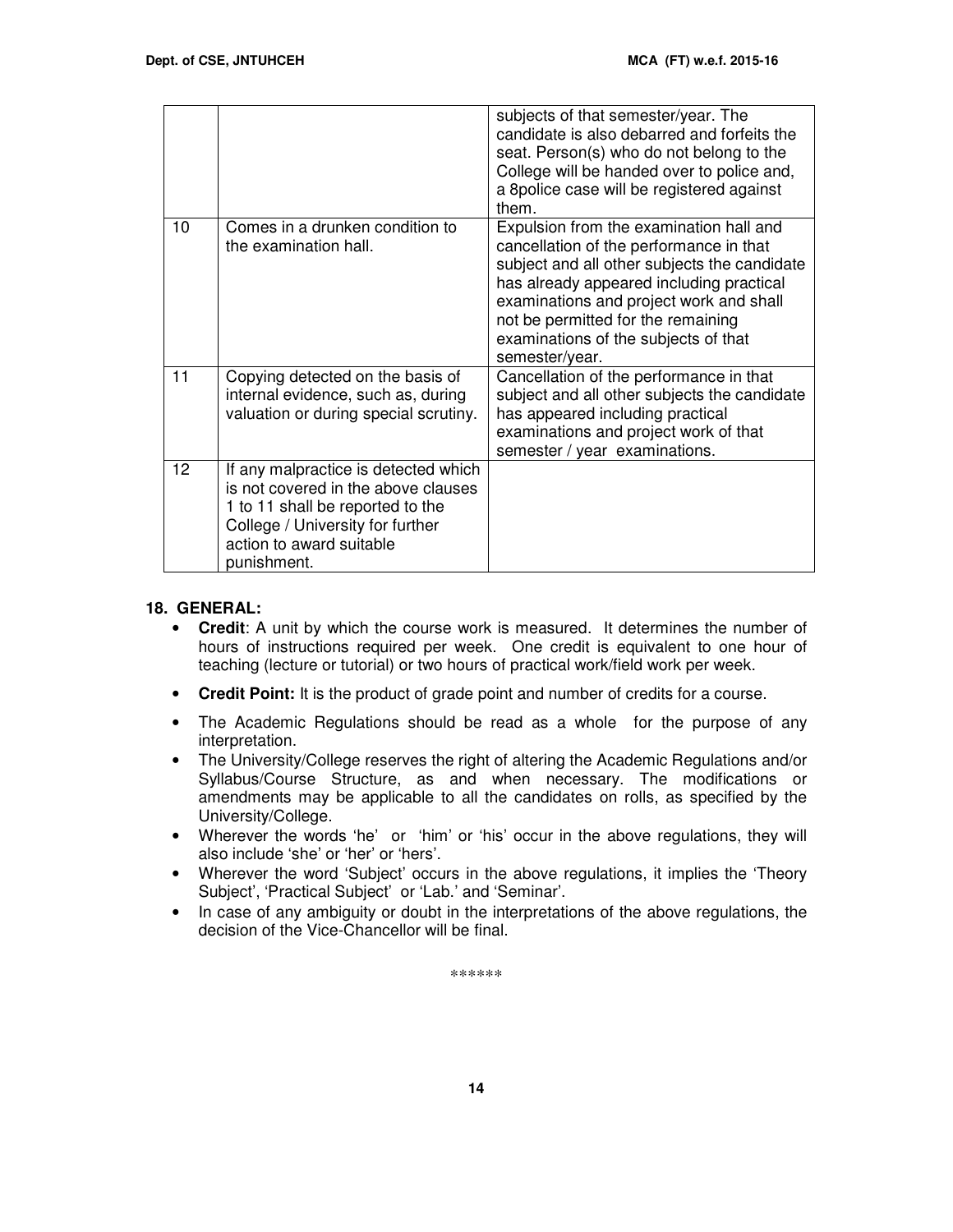#### **DEPARTMENT OF COMPUTER SCIENCE & ENGINEERING JNTUH COLLEGE OF ENGINEERING HYDERABAD JAWAHARLAL NEHRU TECHNOLOGICAL UNIVERSITY HYDERABAD**

# **Master of Computer Applications (MCA) w.e.f 2015-16**

# **MCA 1st Year (I-Semester)**

| Code   | <b>Subject</b>                                    |                          |                          | Р | <b>Credits</b> |
|--------|---------------------------------------------------|--------------------------|--------------------------|---|----------------|
| MC 1.1 | Mathematical Foundations of Computer Science      | 4                        |                          |   | 4              |
| MC 1.2 | <b>Computer Organization</b>                      | 4                        |                          |   | 4              |
| MC 1.3 | <b>Computer Programming &amp; Data Structures</b> | 4                        |                          |   | 4              |
| MC 1.4 | <b>Probability and Statistics</b>                 | 4                        |                          |   | 4              |
| MC 1.5 | Accountancy and Financial Management              | 4                        |                          |   | 4              |
| MC 1.6 | <b>Professional Communication Skills</b>          | 4                        |                          |   | 4              |
| MC 1.7 | <b>Professional Communication Skills Lab</b>      | $\overline{\phantom{0}}$ | $\overline{\phantom{0}}$ | 4 | $\mathcal{P}$  |
| MC 1.8 | Computer Programming & Data Structures Lab        | -                        |                          | 4 | 2              |
|        |                                                   |                          |                          |   |                |
|        |                                                   |                          |                          |   | 28             |

# **MCA 1st Year (II-Semester)**

| Code   | <b>Subject</b>                            |                | Р | <b>Credits</b> |
|--------|-------------------------------------------|----------------|---|----------------|
|        |                                           |                |   |                |
| MC 2.1 | Object Oriented Programming through Java  | 4              |   | 4              |
| MC 2.2 | Advanced Data Structures & Algorithms     | 4              |   | 4              |
| MC 2.3 | <b>Computer Networks</b>                  | $\overline{4}$ |   | 4              |
| MC 2.4 | <b>Operating Systems</b>                  | 4              |   | 4              |
| MC 2.5 | Database Management Systems               | 4              | ۰ | 4              |
| MC 2.6 | Software Engineering                      | 4              |   | 4              |
| MC 2.7 | Advanced Data Structures & Algorithms Lab |                | 4 | 2              |
| MC 2.8 | Database Management Systems Lab           | -              | 4 | 2              |
|        |                                           |                |   | 28             |

# **MCA 2nd Year (III-Semester)**

| Code   | Subject                                         |   | Р | <b>Credits</b> |
|--------|-------------------------------------------------|---|---|----------------|
| MC 3.1 | <b>Network Administration</b>                   | 4 |   | 4              |
| MC 3.2 | <b>Management Information Systems</b>           | 4 |   | 4              |
| MC 3.3 | <b>Computer Graphics</b>                        | 4 |   | 4              |
| MC 3.4 | Object Oriented Analysis and Design (using UML) | 4 |   | 4              |
| MC 3.5 | <b>Operations Research</b>                      | 4 |   | 4              |
| MC 3.6 | Software Testing Methodologies                  | 4 |   | 4              |
| MC 3.7 | Network Administration Lab                      | - |   | $\overline{c}$ |
| MC 3.8 | <b>CASE Tools Lab</b>                           | - | 4 | $\overline{c}$ |
|        |                                                 |   |   | 28             |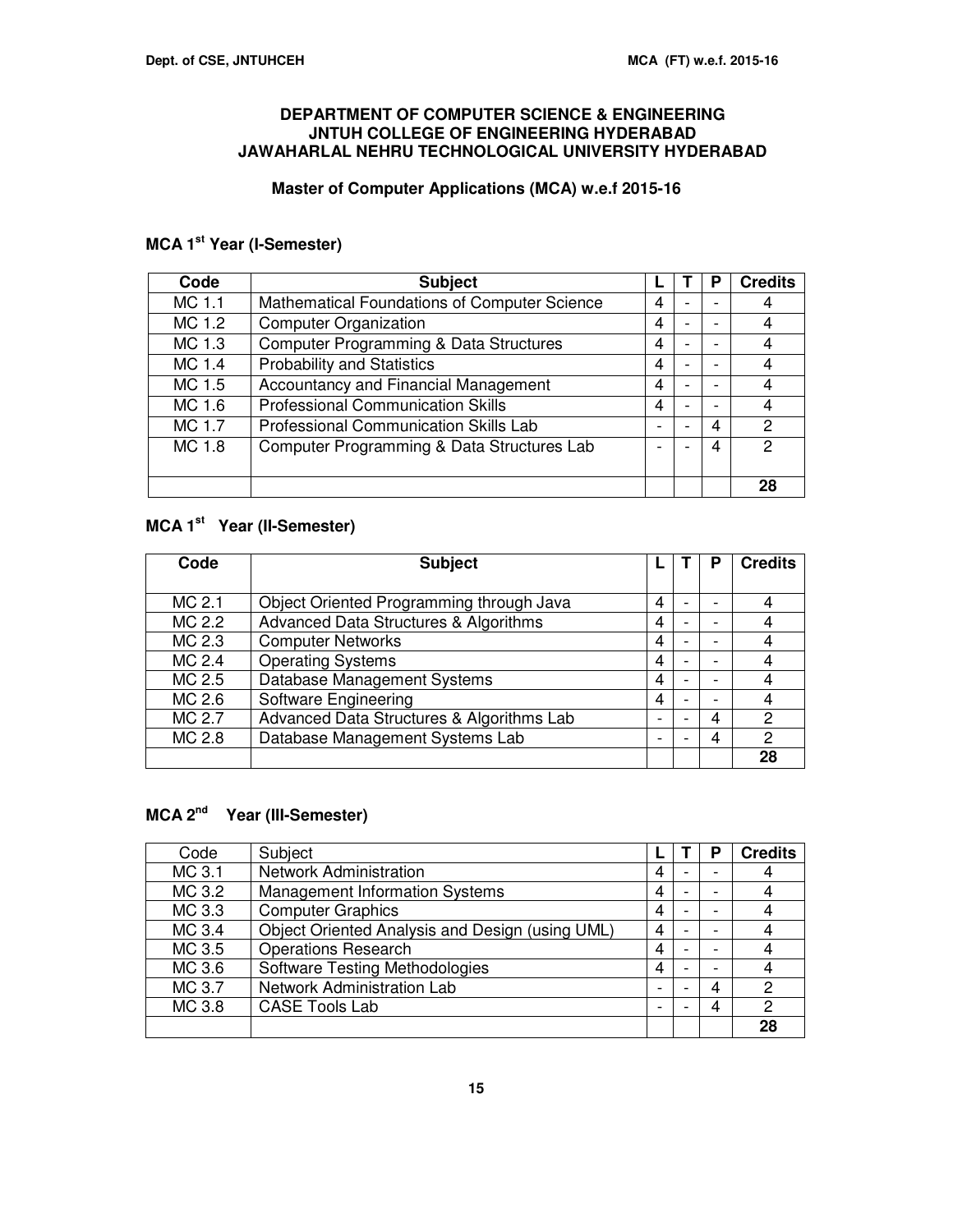#### **DEPARTMENT OF COMPUTER SCIENCE & ENGINEERING JNTUH COLLEGE OF ENGINEERING HYDERABAD JAWAHARLAL NEHRU TECHNOLOGICAL UNIVERSITY HYDERABAD**

#### **Master of Computer Applications (MCA) w.e.f 2015-16**

# **MCA 2nd Year (IV-Semester)**

| Code   | <b>Subject</b>                         |   |   | Р                        | <b>Credits</b> |
|--------|----------------------------------------|---|---|--------------------------|----------------|
| MC 4.1 | Java and Web Technologies              | 4 |   |                          | 4              |
| MC 4.2 | Data Warehousing and Data Mining       | 4 |   | $\overline{\phantom{0}}$ | 4              |
| MC 4.3 | <b>Android Application Development</b> | 4 |   |                          | 4              |
| MC 4.4 | <b>Scripting Languages</b>             | 4 |   |                          | 4              |
| MC 4.5 | Dept. Elective-I                       | 4 | - | $\overline{\phantom{a}}$ | 4              |
| MC 4.6 | Open Elective                          | 4 |   |                          | 4              |
| MC 4.7 | Web Programming Lab                    | - |   | 4                        | $\mathcal{P}$  |
| MC 4.8 | Android Programming Lab                | - |   | 4                        | 2              |
|        |                                        |   |   |                          | 28             |

#### **MC 4.5 Dept. Elective-I**

MC 4.5.1 Soft Computing

MC 4.5.2 Software Project Management

MC 4.5.3 Digital Forensics

MC 4.5.4 Information Security & Audit Control

#### **MC 4.6 Open Elective**

MC 4.6.1 Professional Ethics MC 4.6.2 Intellectual Property Rights & Cyber Laws MC 4.6.3 Ethical Hacking MC 4.6.4 Engineering Management

# **MCA 3rd Year (V-Semester)**

| Code   | Subject                         |                |   | Р | <b>Credits</b> |
|--------|---------------------------------|----------------|---|---|----------------|
| MC 5.1 | <b>Mobile Commerce</b>          | 4              |   |   | 4              |
| MC 5.2 | <b>Information Security</b>     | $\overline{4}$ | - | - | 4              |
| MC 5.3 | <b>Big Data Analytics</b>       | 4              |   | ۰ | 4              |
| MC 5.4 | <b>Cloud Computing</b>          | 4              |   |   | 4              |
| MC 5.5 | Dept. Elective-II               | $\overline{4}$ | - | ۰ | 4              |
| MC 5.6 | Dept. Elective-III              | 4              |   | ۰ | 4              |
| MC 5.7 | <b>Information Security Lab</b> | -              |   | 4 | $\overline{c}$ |
| MC 5.8 | Project Stage I                 | -              |   | 4 | $\overline{2}$ |
|        |                                 |                |   |   | 28             |

#### **MC 5.5 Dept. Elective-II**

MC 5.5.1 Distributed Systems MC 5.5.2 Machine Learning MC 5.5.3 Business Intelligence

MC 5.5.4 Real Time Operating Systems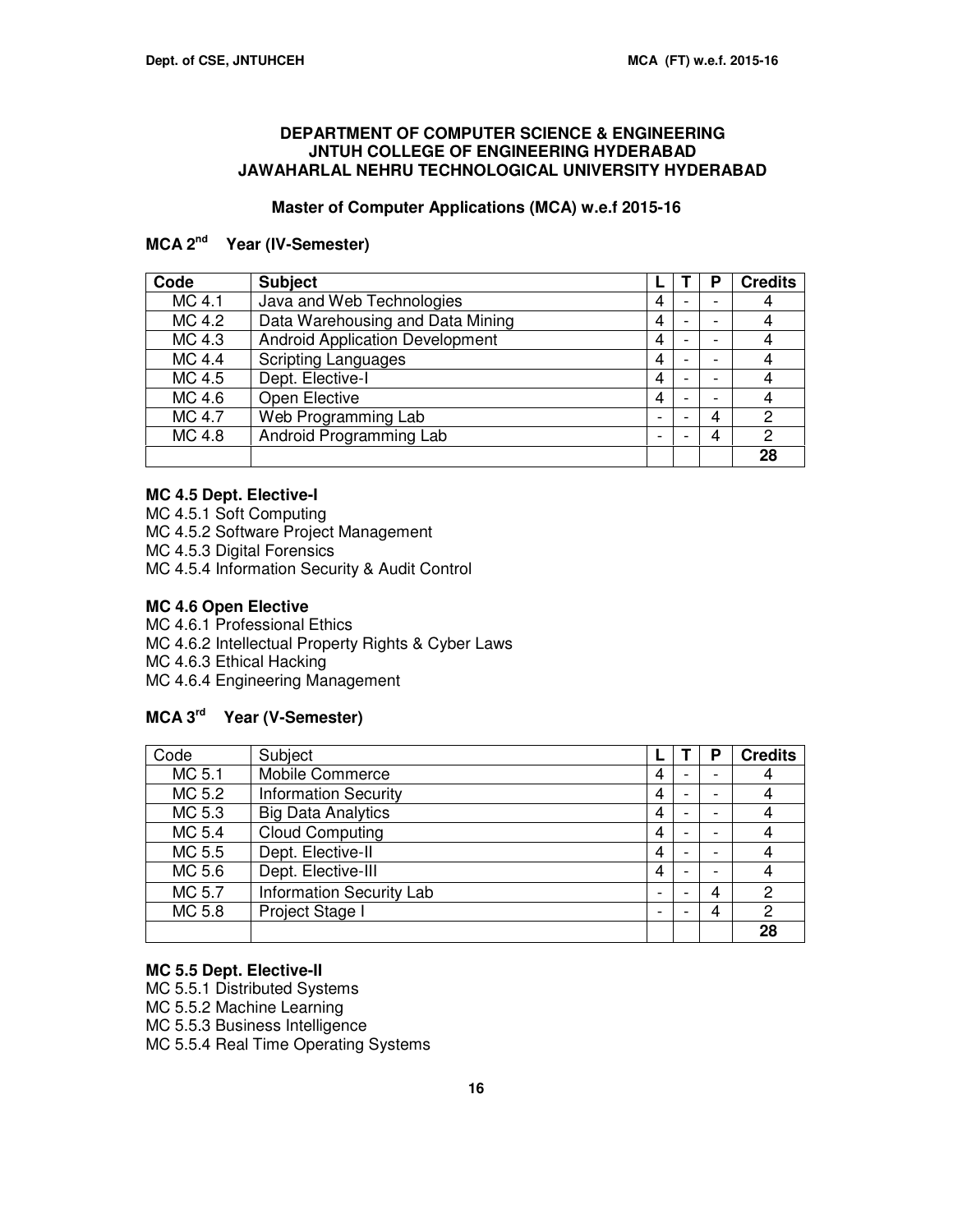#### **MC 5.6 Dept. Elective-III**

MC 5.6.1 Distributed Databases MC 5.6.2 Web Services & Service Oriented Architecture MC 5.6.3 Simulation & Modeling MC 5.6.4. Information Retrieval Systems

# **MCA 3rd Year ( VI-Semester)**

| Code   | <b>Subject</b>        |   |   | P | <b>Credits</b> |
|--------|-----------------------|---|---|---|----------------|
| MC 6.1 | Technical Seminar     | - | - |   |                |
|        | (External Evaluation) |   |   |   |                |
| MC 6.2 | Project Stage II      | - | - |   | 20             |
|        |                       |   |   |   | 22             |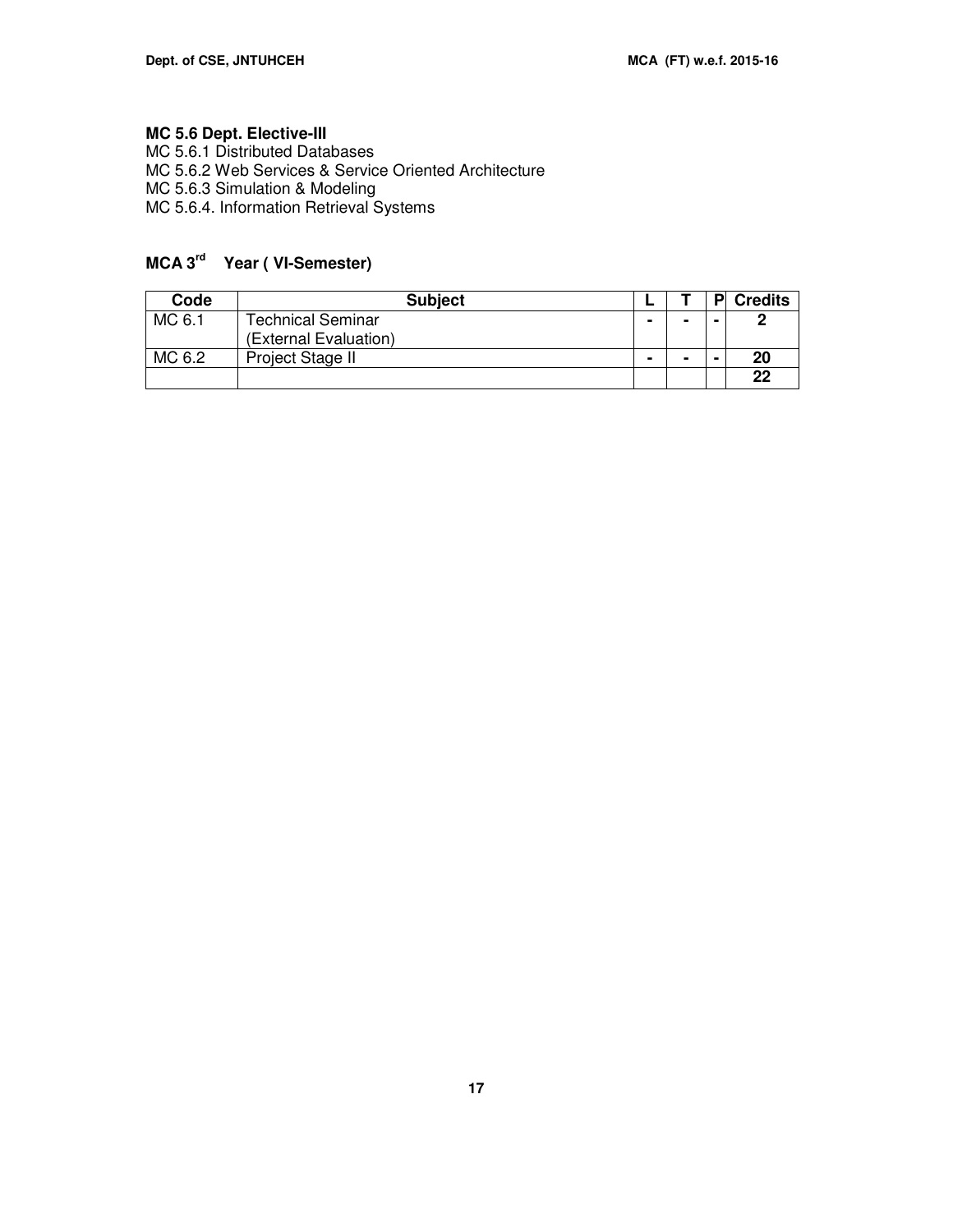#### **I Year MCA I Semester**

#### **MATHEMATICAL FOUNDATIONS OF COMPUTER SCIENCE**

#### **Prerequisites**

**An understanding of Math in general is sufficient.** 

#### **Objectives**

- $\geq$  Introduces the elementary discrete mathematics for computer science and engineering.
- $\geq$  Topics include formal logic notation, methods of proof, induction, sets, relations, algebraic structures, elementary graph theory, permutations and combinations, counting principles; recurrence relations and generating functions.

#### **Outcomes**

- $\approx$  Ability to understand and construct precise mathematical proofs
- $\approx$  Ability to use logic and set theory to formulate precise statements
- $\geq$  Ability to analyze and solve counting problems on finite and discrete structures
- $\approx$  Ability to describe and manipulate sequences
- $\infty$  Ability to apply graph theory in solving computing problems

#### **UNIT I**

**Mathematical Logic**: Statements and notations, Connectives, Well formed formulas, Truth Tables, Tautology, equivalence implication, Normal forms.

**Predicates**: Predicate logic, Free & Bound variables, Rules of inference, Consistency, proof of contradiction, Automatic Theorem Proving.

#### **UNIT II**

**Set Theory**: Introduction, Properties of binary Relations, Closure, Warshall's Algorithm, Equivalence and Partitions, Compatibility and partial ordering relations, Hasse diagram. **Functions:** Invertible Function, Composition of functions, recursive Functions, Hashing, Lattice and its Properties, Sequences and Summations.

#### **UNIT III**

**Algebraic structures:** Algebraic systems Examples and general properties, Groups, Semi groups, Subgroups and monoids, groups sub groups' homomorphism, Isomorphism, Rings, Integral domains and Fields, Ring Homomorphism's and Polynomial Rings.

#### **UNIT IV**

**Combinatorics:** Counting, Combinations and Permutations, Enumerating of Combinations and Permutations, with repetitions, with constrained repetitions, Binomial Coefficients, The Binomial and Multinomial Theorems, The Principle of Inclusion-Exclusion.

**Recurrence Relations:** Concepts of Generating Functions, Recurrence Relations, Solving Recurrence Relations by Substitution and Generating Functions, the Method of Characteristics Roots, Solutions of Inhomogeneous Recurrence Relations.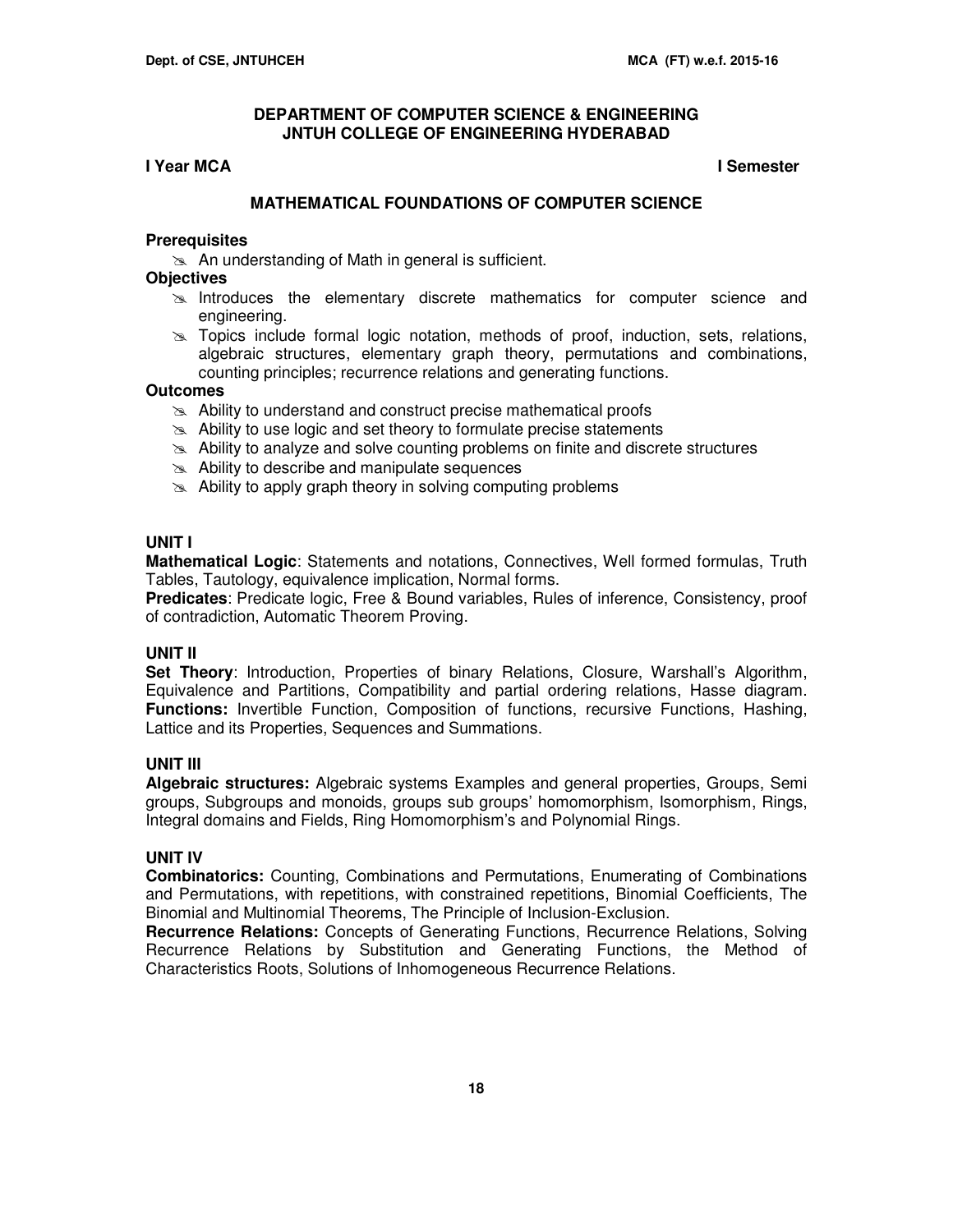### **UNIT V**

**Graphs**: Graph Terminology and Special Types of Graphs , Representing Graphs and Graph Isomorphism , Connectivity , Euler and Hamilton Paths , Shortest-Path Problems , Planar Graphs , Graph Coloring

**Trees and Cut-Sets:** Trees, Rooted Trees, Path Lengths in Rooted Trees, Prefix Codes, Binary Search Trees, Spanning Trees and Cut-Sets, Tie-Sets, Minimum Spanning Trees, Transport Networks.

#### **TEXT BOOKS:**

- 1. L LIU and DP Mohapatra Elements of Discrete Mathematics Tata McGraw Hill Publishing Co.
- 2. Kenneth H Rosen Discrete Mathematics and Its Applications Tata McGraw Hill Publishing Co.
- 3. Discrete Mathematics for Computer Scientists & Mathematicians, J.L. Mott, A. Kandel, T.P. Baker Prentice Hall.

#### **REFERENCE BOOKS:**

- 1. Discrete and Combinational Mathematics- An Applied Introduction-5th Edition Ralph. P. Grimaldi - Pearson Education.
- 2. Discrete Mathematical Structures Thomas Koshy Tata McGraw Hill Publishing Co.
- 3. Tremblay JP & Manohar P Discrete Mathematical Structures with applications to computer science - Tata McGraw Hill Publishing Co.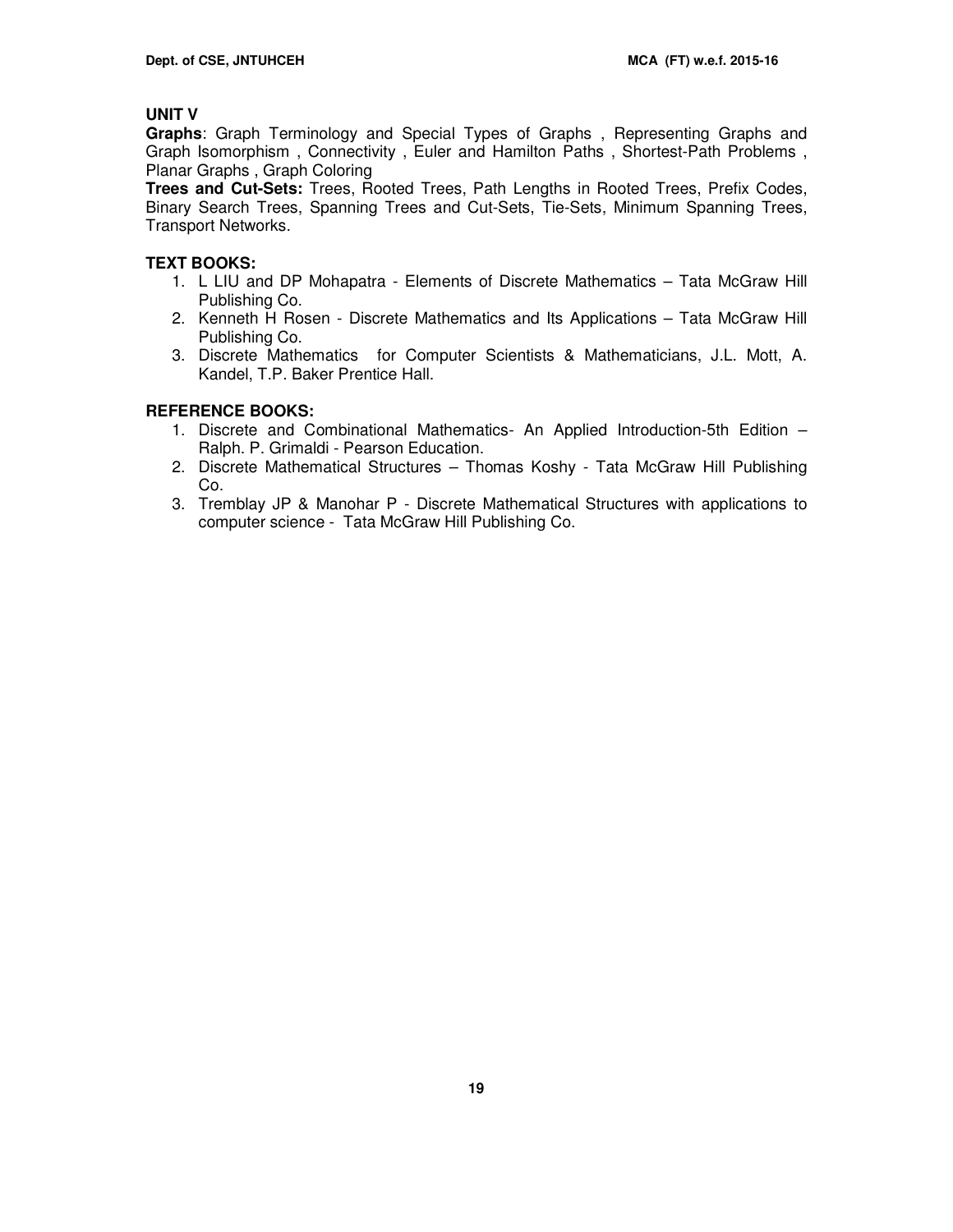#### **I Year MCA** I Semester

**COMPUTER ORGANIZATION** 

#### **Prerequisites**

No prerequisites

#### **Objectives**

- 1. The purpose of the course is to introduce principles of computer organization, design of digital logic circuits and the basic architectural concepts.
- 2. It begins with digital components, digital logic circuit design, basic organization, and introduces simple register transfer language to specify various computer operations.
- 3. Topics include computer arithmetic, instruction set design, micro programmed control unit, pipelining, memory organization and I/O systems, and multiprocessors

#### **Outcomes**

- 1. Understand the basics of instructions sets and their impact on processor design.
- 2. Demonstrate an understanding of the design of the functional units of a digital computer system.
- 3. Design a pipeline for consistent execution of instructions with minimum hazards.
- 4. Recognize and manipulate representations of numbers stored in digital computers

#### **UNIT-I**

**Digital Logic Circuits:** Digital Computers, Logic Gates, Boolean Algebra, Map Simplification, Combinational Circuits, Flip-Flops, Sequential Circuits.

**Digital Components:** Integrated Circuits, Decoders, Multiplexers, Registers, Shift Registers, Binary Counters, Memory Unit

**Data Representation:** Data Types, Complements, Fixed-Point Representation, Floating-Point Representation, Other Binary Codes, Error Detection Codes

#### **UNIT-II**

**Register Transfer Language and Micro operations:** Register Transfer Language, Register Transfer, Bus and Memory Transfers, Arithmetic Micro operations, Logic Micro operations, Shift Micro operations, Arithmetic Logic Shift Unit

**Basic Computer Organization and Design:** Instruction Codes, Computer Registers, Computer Instructions, Timing and Control, Instruction Cycle, Memory-Reference Instructions, Input-Output and Interrupt, Complete Computer Description, Design of Basic Computer, Design of Accumulator Logic

#### **UNIT III**

**Micro Programmed Control:** Control Memory, Address sequencing, Micro Program Example, Design of Control Unit.

**Central Processing Unit:** Introduction, General Register Organization, STACK organization, Instruction Formats, Addressing modes, Data Transfer and Manipulation, Program Control, Reduced Instruction Set Computer.

#### **UNIT IV**

**Pipelining:** Parallel Processing, Pipelining, Arithmetic Pipeline, Instruction Pipeline, RISC **Pipeline**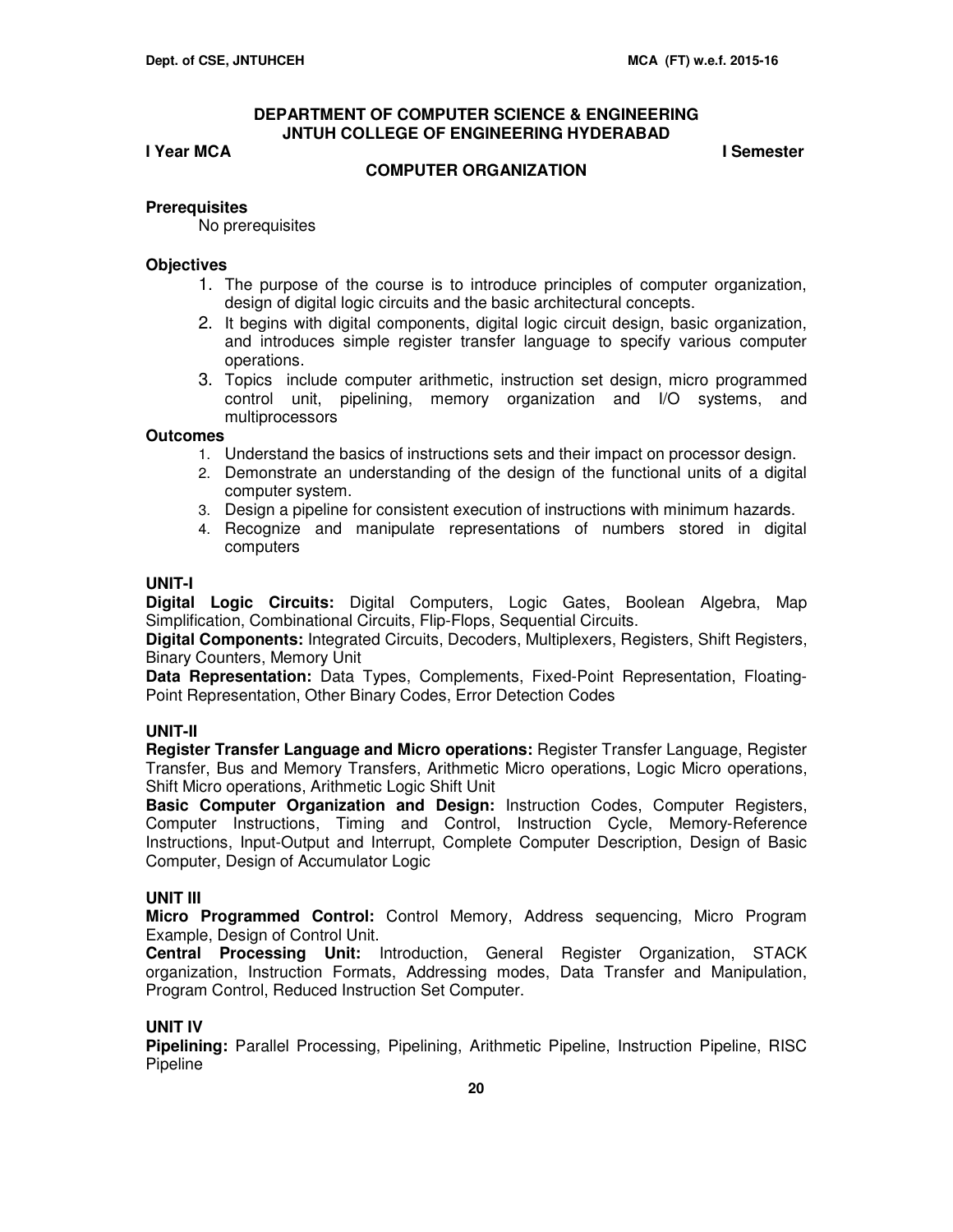**Computer Arithmetic:** Introduction, Addition and subtraction, multiplication Algorithms, Division Algorithms, Floating – Point Arithmetic operations, Decimal Arithmetic unit, Decimal Arithmetic Operations

# **UNIT V**

**Input-Output Organization:** Peripheral Devices, Input-Output Interface, Modes of Transfer, Priority Interrupt, Direct memory Access, Input –Output Processor (IOP)

**Memory Organization:** Memory Hierarchy, Main Memory, Auxiliary memory, Associate Memory, Cache Memory, Virtual Memory, Memory Management Hardware.

#### **TEXT BOOKS:**

1. Morris Mano - Computer System Architecture - 3<sup>rd</sup> Edition-Pearson Education.

#### **REFERENCE BOOKS:**

- 1. Computer Organization Carl Hamacher, Zvonko Vranesic, Safwat Zaky,  $5<sup>th</sup>$  Edition, McGraw Hill.
- 2. Computer Organization and Architecture William Stallings Sixth Edition, Pearson/PHI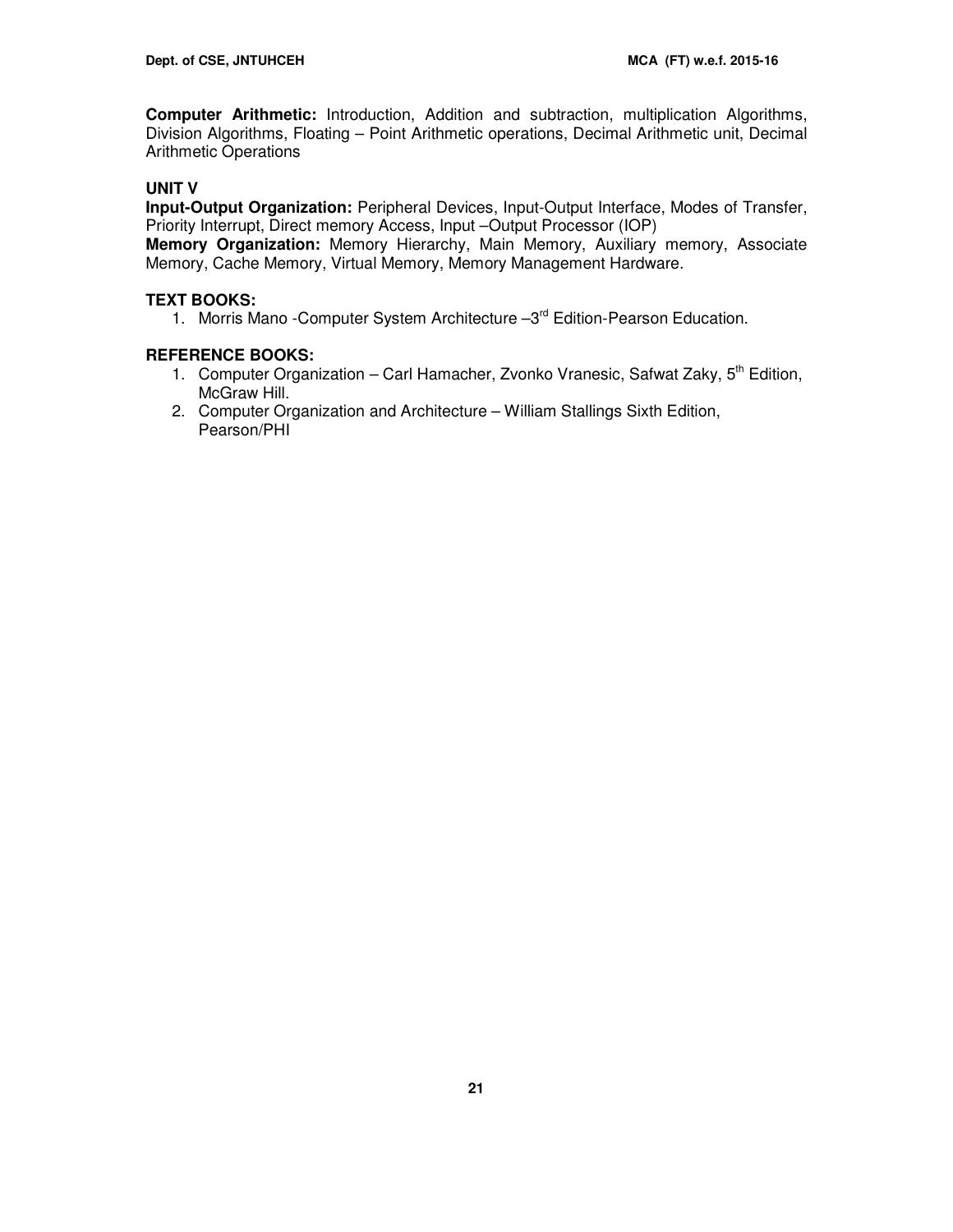#### **I Year MCA I Semester**

#### **COMPUTER PROGRAMMING & DATA STRUCTURES**

#### **Prerequisites**

- $\gg$  No prerequisites
- $\approx$  Requires analytical skills and logical reasoning.

#### **Objectives**

- $\geq$  This course starts from the basics of computers and program development.
- $\approx$  It covers various concepts of C programming language
- $\geq$  It introduces searching and sorting algorithms
- $\geq$  It provides an understanding of data structures such as stacks and queues.

#### **Outcomes**

- Ability to develop C programs for computing and real life applications using basic elements like control statements, arrays, functions, pointers and strings; and data structures like stacks, queues and linked lists.
- Ability to implement searching and sorting algorithms

#### **UNIT - I**

**Introduction to Computers** – Computer Systems, Computing Environments, Computer Languages, Creating and running programs, Software Development Method, Algorithms, Pseudo code, flow charts, applying the software development method.

**Introduction to C Language** – Background, Simple C programs, Identifiers, Basic data types, Variables, Constants, Input / Output, Operators. Expressions, Precedence and Associatively, Expression Evaluation, Type conversions, Bit wise operators, Statements, Simple C Programming examples.

#### **UNIT – II**

**Statements** – if and switch statements, Repetition statements – while, for, do-while statements, Loop examples, other statements related to looping – break, continue, go to, Simple C Programming examples.

**Designing Structured Programs**- Functions, basics, user defined functions, inter function communication, Scope, Storage classes-auto, register, static, extern, scope rules, type qualifiers, recursion- recursive functions, Preprocessor commands, example C programs

#### **UNIT – III**

**Arrays and Strings** – Concepts, using arrays in C, inter function communication, array applications, two – dimensional arrays, multidimensional arrays, C program examples. Concepts, C Strings, String Input / Output functions, arrays of strings, string manipulation functions, string / data conversion, C program examples.

**Pointers** – Introduction (Basic Concepts), Pointers for inter function communication, pointers to pointers, compatibility, memory allocation functions, array of pointers, programming applications, pointers to void, pointers to functions, command –line arguments.

#### **UNIT - IV**

**Derived types** – Structures – Declaration, definition and initialization of structures, accessing structures, nested structures, arrays of structures, structures and functions, pointers to structures, self referential structures, unions, typedef, bit fields, enumerated types, C programming examples.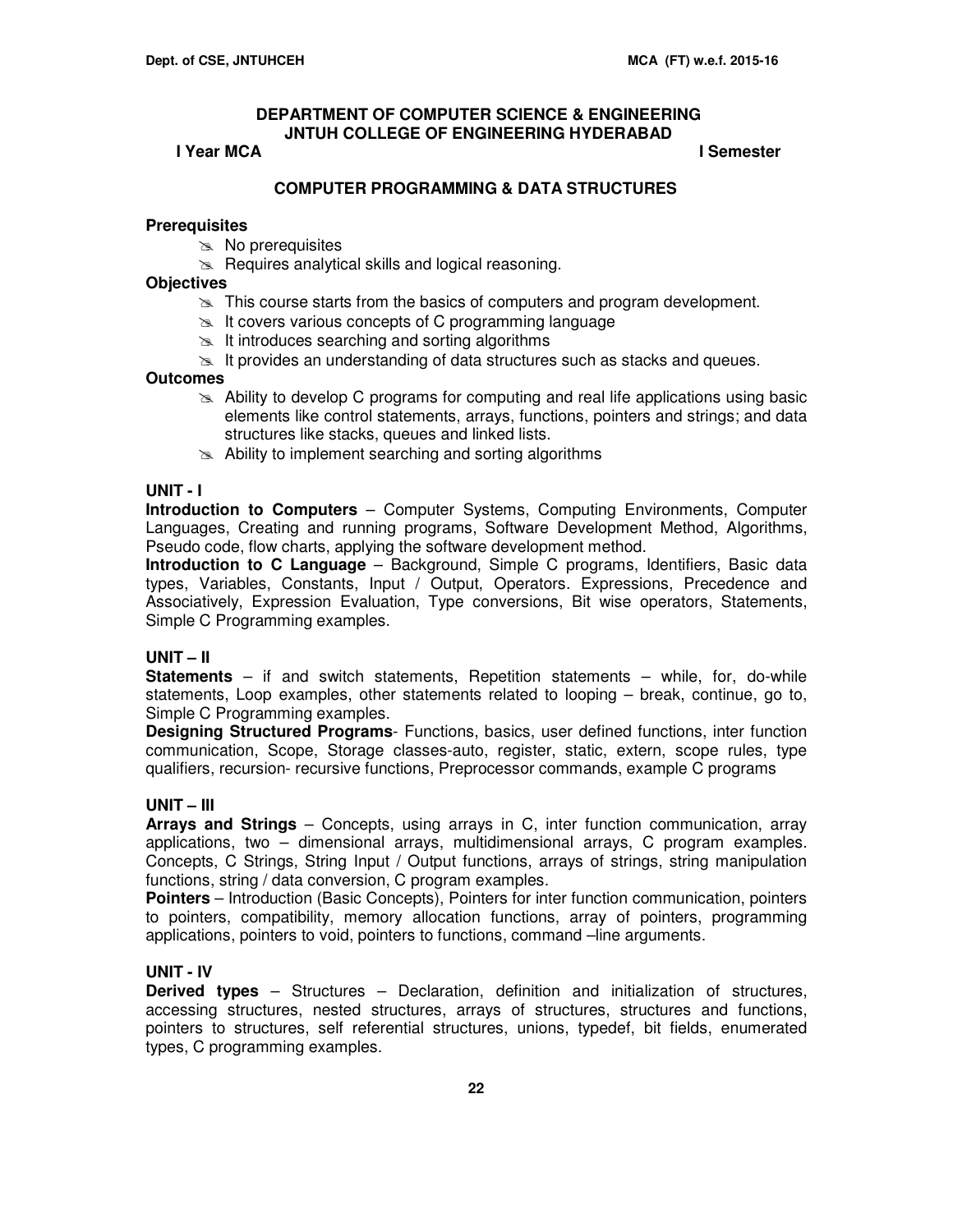**Input and Output** – Concept of a file, streams, standard input / output functions, formatted input / output functions, text files and binary files, file input / output operations, file status functions (error handling), C program examples.

# **UNIT – V**

**Sorting and Searching** selection sort, bubble sort, insertion sort, linear and binary search methods.

**Data Structures** – Introduction to Data Structures, abstract data types, Linear list – singly linked list implementation, insertion, deletion and searching operations on linear list, Stacks-Operations, array and linked representations of stacks, stack applications, Queuesoperations, array and linked representations.

# **TEXT BOOKS:**

- 1. C Programming & Data Structures, B.A.Forouzan and R.F. Gilberg, Third Edition, Cengage Learning.
- 2. Problem Solving and Program Design in C, J.R. Hanly and E.B. Koffman, Fifth Edition, Pearson Education.
- 3. The C Programming Language, B.W. Kernighan and Dennis M.Ritchie, PHI/Pearson **Education**

# **REFERENCES:**

- 1. C for Engineers and Scientists, H.Cheng, Mc.Graw-Hill International Edition
- 2. Data Structures using C A.M.Tanenbaum, Y.Langsam, and M.J. Augenstein, Pearson Education / PHI
- 3. C Programming & Data Structures, P. Dey, M Ghosh R Thereja, Oxford University Press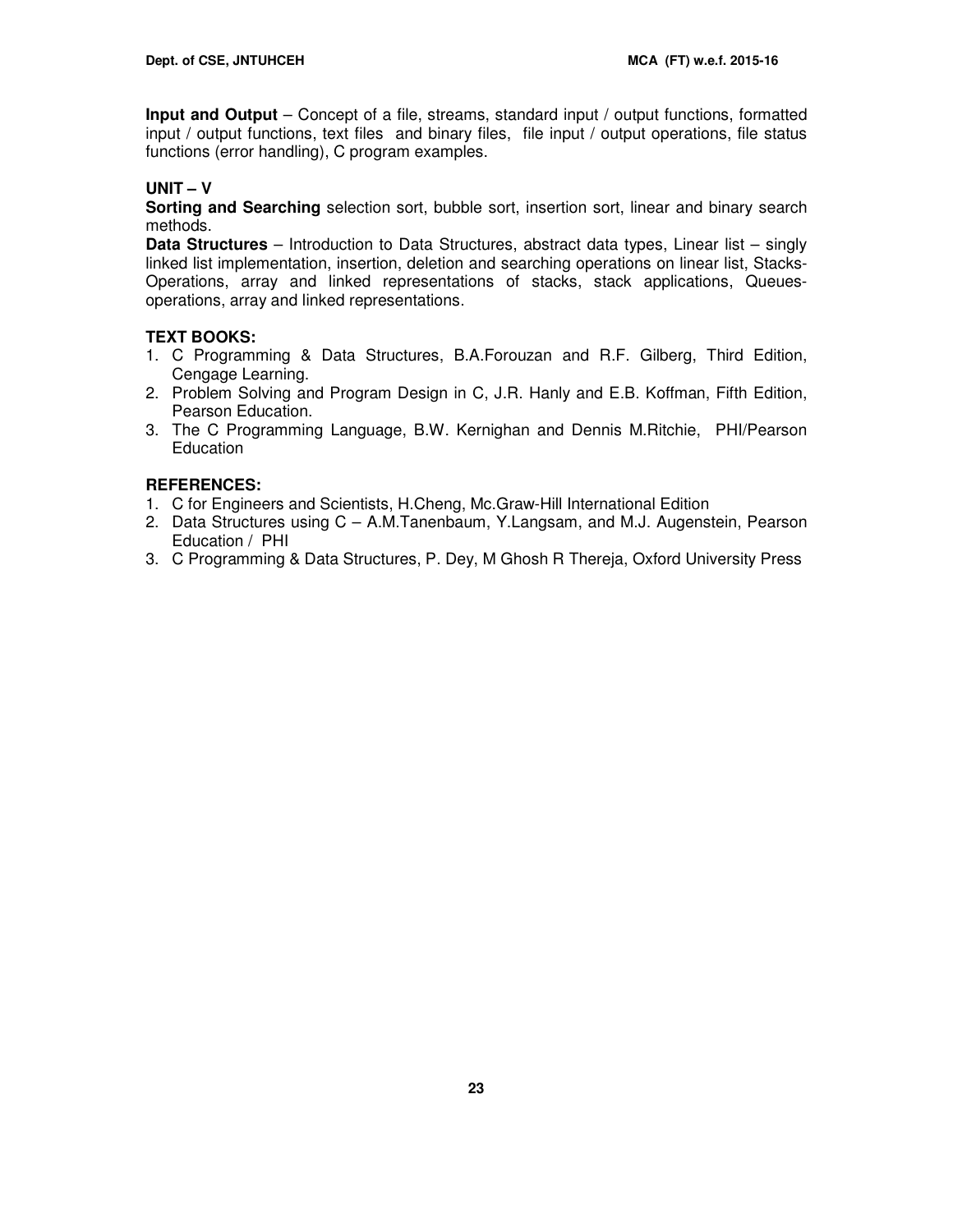# **I Year MCA I Semester**

#### **PROBABILITY AND STATISTICS**

#### **Prerequisites**

--- NIL ---

#### **Objectives**

 $\approx$  To learn concepts of Probabilty, Estimation and Testing..

### **Outcomes**

- **EX** Understand Probability theory
- $\infty$  Get the skill to apply the probability theory and distributions to solve the real time problems.
- $\geq$  To set the skills of application of various types of statistical testing techniques

### **UNIT I**

**Probability**: Sample space and events – Probability – The axioms of probability - Some elementary theorems - Conditional probability – Baye's theorem.

**Random variables** – Discrete and continuous – Distribution – Distribution function. **Distribution** - Binomial, poisson and normal distribution – related properties.

#### **UNIT II**

**Sampling distribution**: Populations and samples - Sampling distributions of mean (known and unknown) proportions, sums and differences.

# **UNIT III**

**Estimation**: Point estimation – interval estimation - Bayesian estimation.

**Test of Hypothesis** – Means and proportions – Hypothesis concerning one and two means – Type I and Type II errors. One tail, two-tail tests.

# **UNIT IV**

**Tests of significance** – Student's t-test, F-test,  $\chi^2$  test. Estimation of proportions.

# **UNIT V:**

**Curve fitting:** The method of least squares – Inferences based on the least squares estimations - Curvilinear regression – multiple regressions – correlation for univariate and bivariate distributions.

# **TEXT BOOKS:**

- 1. Probability and statistics for engineers**:** Erwin Miller and John E.Freund. Prentice-Hall of India / Pearson, Sixth edition.
- 2. Text book of Probability and Statistics by Dr.Shahnaz Bathul, V.G.S.Publishers 2003.

# **REFERENCE BOOKS:**

- 1. Probability, Statistics and Random Processes Dr.K.Murugesan & P.Gurusamy by Anuradha Agencies, Deepti Publications.
- 2. Advanced Engineering Mathematics (Eighth edition), Erwin Kreyszig, John Wiley and Sons (ASIA) Pvt. Ltd., 2001.
- 3. Probability and Statistics for Engineers: G.S.S.Bhishma Rao, sitech, Second edition 2005.
- 4. Probability, Statistics and Queuing Theory, 2<sup>nd</sup> Edition, Trivedi, John Wiley and Sons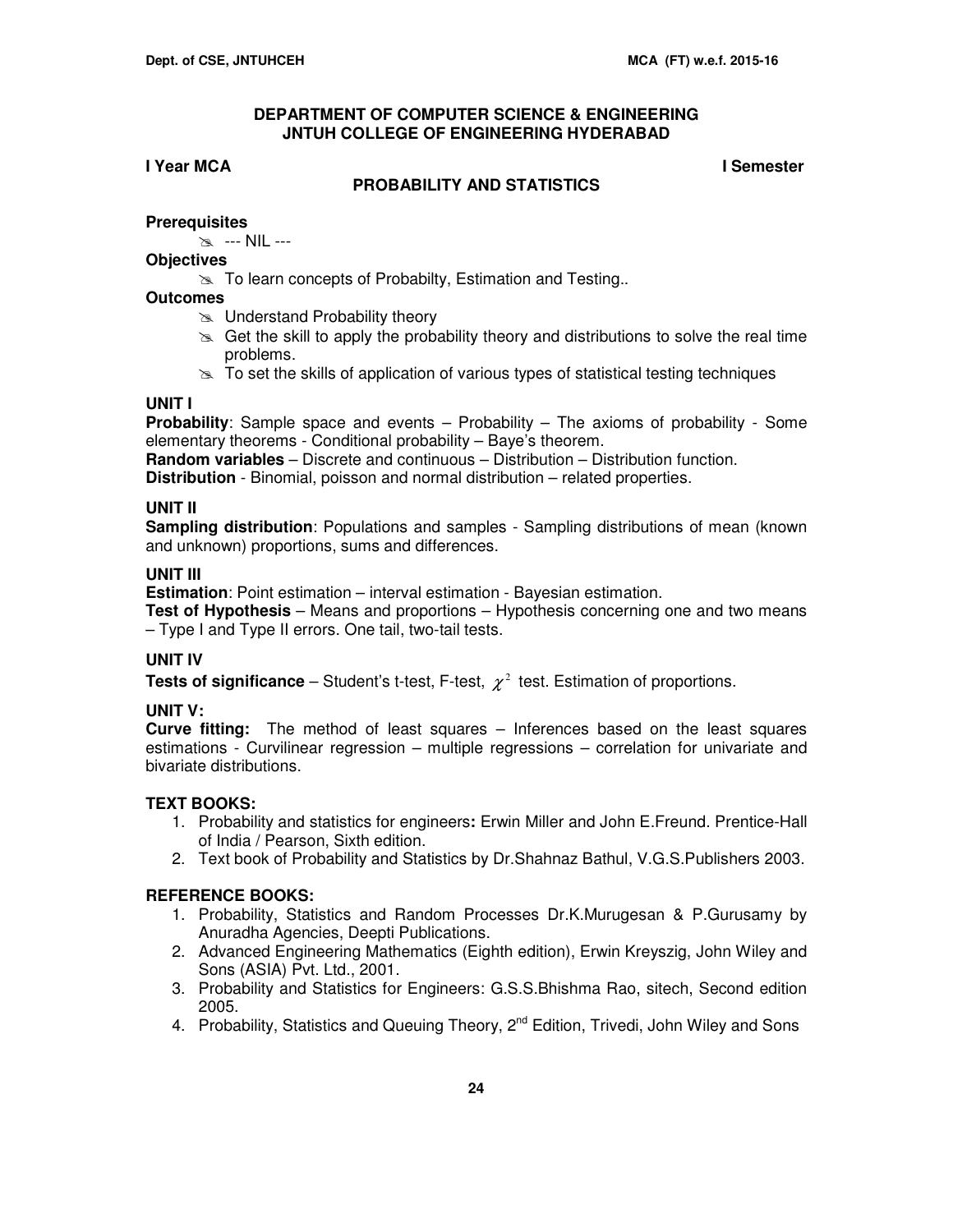#### **I Year MCA I Semester**

#### **ACCOUNTANCY AND FINANCIAL MANAGEMENT**

# **Prerequisites**

 $\infty$  No prerequisites

- **Objectives**
	- **EX** To learn Financial Management and Accounting
	- $\approx$  To learn different types of costing

# **Outcomes**

- $\approx$  Able to prepare balance sheets of budget.
- $\approx$  Get the skill to manage finances of a firm/company

#### **UNIT I**

**Introduction to Accounting:** Principles, concepts, conventions, double entry system of accounting, introduction of basic books of accounts ledgers.

**Preparation of trial balance**: Final accounts - company final accounts.

#### **UNIT II**

**Financial Management** - meaning and scope, role, objectives of time value of money - over vitalization - under capitalization - profit maximization - wealth maximization - EPS maximization.

**Ratio Analysis** - advantages - limitations - Fund flow analysis - meaning, importance, preparation and interpretation of Funds flow and cash flow statements-statement.

### **UNIT III**

**Costing**: nature and importance and basic principles. Absorption costing vs. marginal costing - Financial accounting vs. cost accounting vs. management accounting.

**Marginal costing and Break-even Analysis**: nature, scope and importance - practical applications of marginal costing, limitations and importance of cost - volume, profit analysis.

#### **UNIT IV**

Standard costing and budgeting: nature, scope and computation and analysis - materials variance, labor variance and sales variance - budgeting - cash budget, sales budget flexible Budgets, master budgets.

#### **UNIT V**

Introduction to computerized accounting system: coding logic and codes, master files, transaction files, introduction documents used for data collection, processing of different files and Outputs obtained.

#### **TEXT BOOKS:**

- 1. Van Horne, James, C: Financial Management and Policy. Pearson Education, 12<sup>th</sup> Edition.
- 2. Financial Accounting, S.N.Maheshwari, Sultan Chand Company.
- 3. Financial Management, S.N.Maheshwari, Sultan Chand Company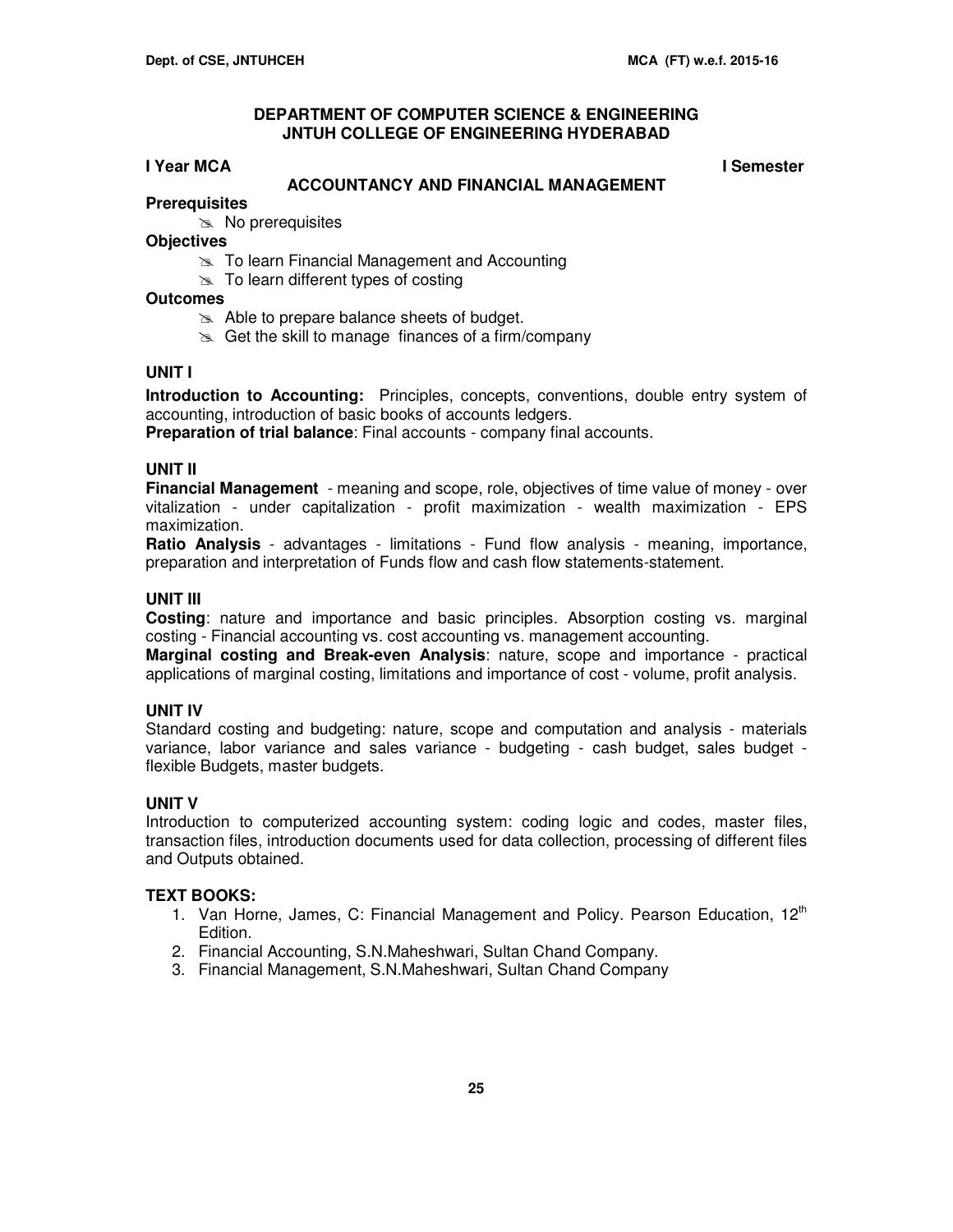#### **I Year MCA I Semester**

#### **PROFESSIONAL COMMUNICATION SKILLS**

#### **Prerequisite:** ---- NIL ----

#### **Objectives:**

- $\geq$  To learn the four language skills Listening, Speaking, Reading and Writing; critical thinking skills to students.
- $\geq$  To enable students comprehend the concept of communication.
- $\geq$  To help students cultivate the habit of Reading and develop their critical reading skills.

#### **Outcomes:**

- $\approx$  Ability to convert the conceptual understanding of communication into every day practice.
- $\geq$  Ability to communicate their ideas relevantly and coherently in professional writing.

# **UNIT I**

### **INTRODUCTION**

Basics of Communication - Principles of Communication - Types of Communication – Stages of Communication – Verbal and Non-verbal Communication – Channels of Communication – Barriers to Effective Communication – Formal and Informal Expressions in Various Situations.

#### **UNIT II**

#### **READING & STUDY SKILLS**

Reading Comprehension – Reading Strategies - Skimming and Scanning- Intensive and Extensive Reading– Unknown Passage for Comprehension - Critical Reading of Short Stories – Study Skills – Note Making – Summarizing – Articles and Prepositions – Synonyms and Antonyms

# **UNIT III**

#### **WRITING SKILLS**

Difference between Spoken and Written Communication- Features of Effective Writing - Formation of a Sentence – SVOs and SVOC patterns – Types of sentences- Common errors in Writing - Writing coherent sentences using connectives and conjunctions- Written Presentation Skills – Tenses – Concord – Question Tags - Practice Exercises - One Word Substitutes – Words Often Confused and Misspelt.

#### **UNIT IV**

#### **PROFESSIONAL WRITING**

Letter writing – Types, Parts and Styles of Formal Letters – Language to be used in Formal Letters – Letters of Enquiry, Complaint, and Apology with Replies – Letter of Application - Resume – E-mail – Active and Passive Voice.

#### **UNIT V**

#### **REPORT WRITING**

Types of Reports – Formats of Reports – Memo Format – Letter Format and Manuscript Format- Parts of Technical Report – Informational, Analytical and Project Reports – Idioms and Phrases.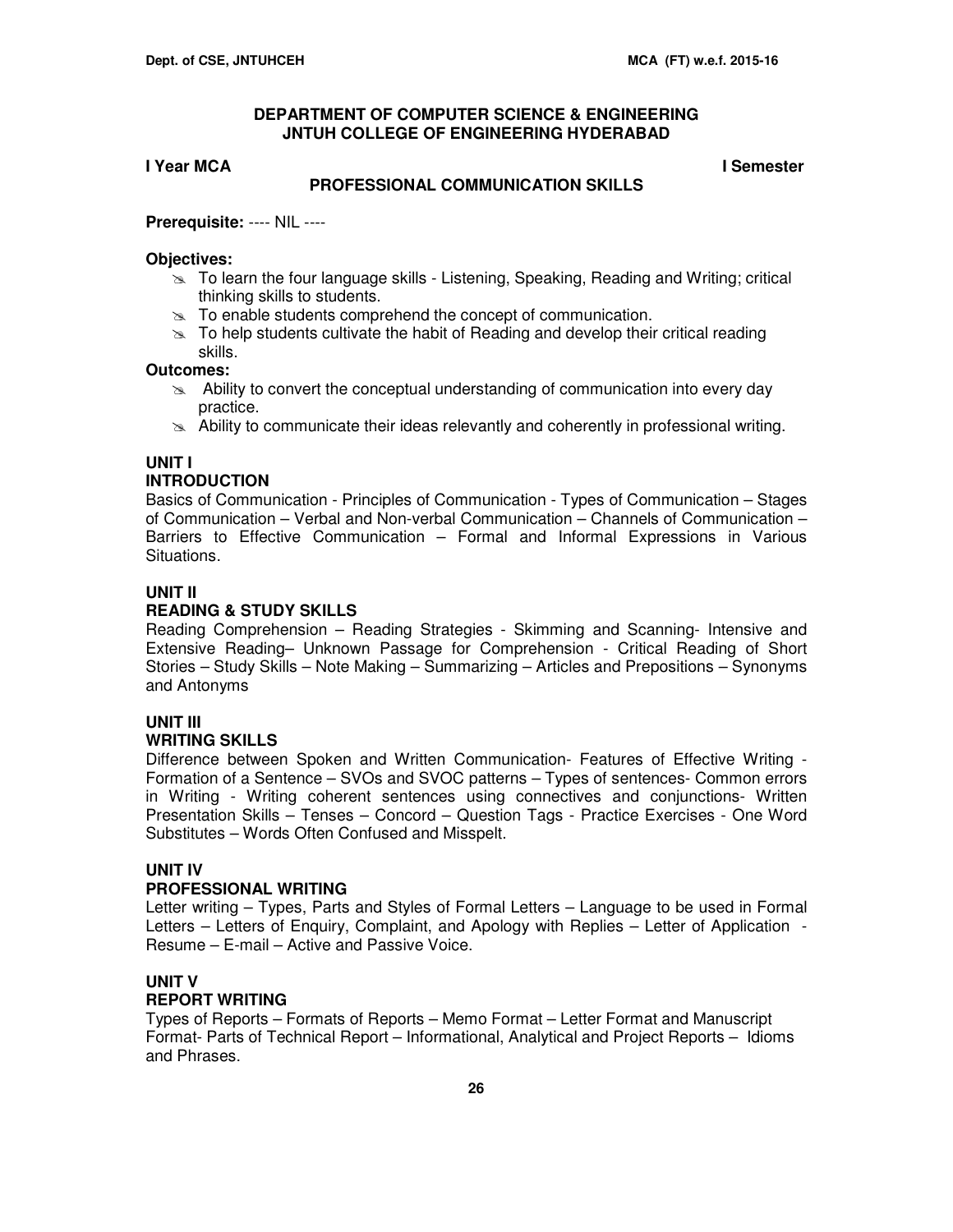#### **REFERENCE BOOKS:**

- 1. Meenakshi Raman & Sangeetha Sharma. 2012. Technical Communication. New Delhi: OUP
- 2. Rizvi, M. A. 2005. Effective Technical Communication. New Delhi: Tata McGraw Hill
- 3. Sanjay Kumar & Pushp Latha. 2012. Communication Skills. New Delhi: OUP
- 4. Er. A. K. Jain, Dr. Pravin S. R. Bhatia & Dr. A. M. Sheikh. 2013. Professional Communication Skills. S. Chand Publishers. New Delhi.
- 5. Farhathullah, T.M. 2009. English for Business Communication. Bangalore: Prism **Publishers**
- 6. Bikram K Das. 2011. Functional Grammar and Spoken and Written Communication in English. Kolkata: Orient Blackswan
- 7. Kiranmai Dutt, P et al. 2011. A Course in Communication Skills. New Delhi: CUP India
- 8. Krishnaswamy, N. 2000. Modern English A Book of Grammar, Vocabulary and Usage. Macmillan India Pvt. Ltd
- 9. Ramachandran, K K. et al. 2007. Business Communication. New Delhi: Macmillan
- 10. Taylor, Ken. 2011. 50 ways to improve your Business English. Hyderabad: Orient **Blackswan**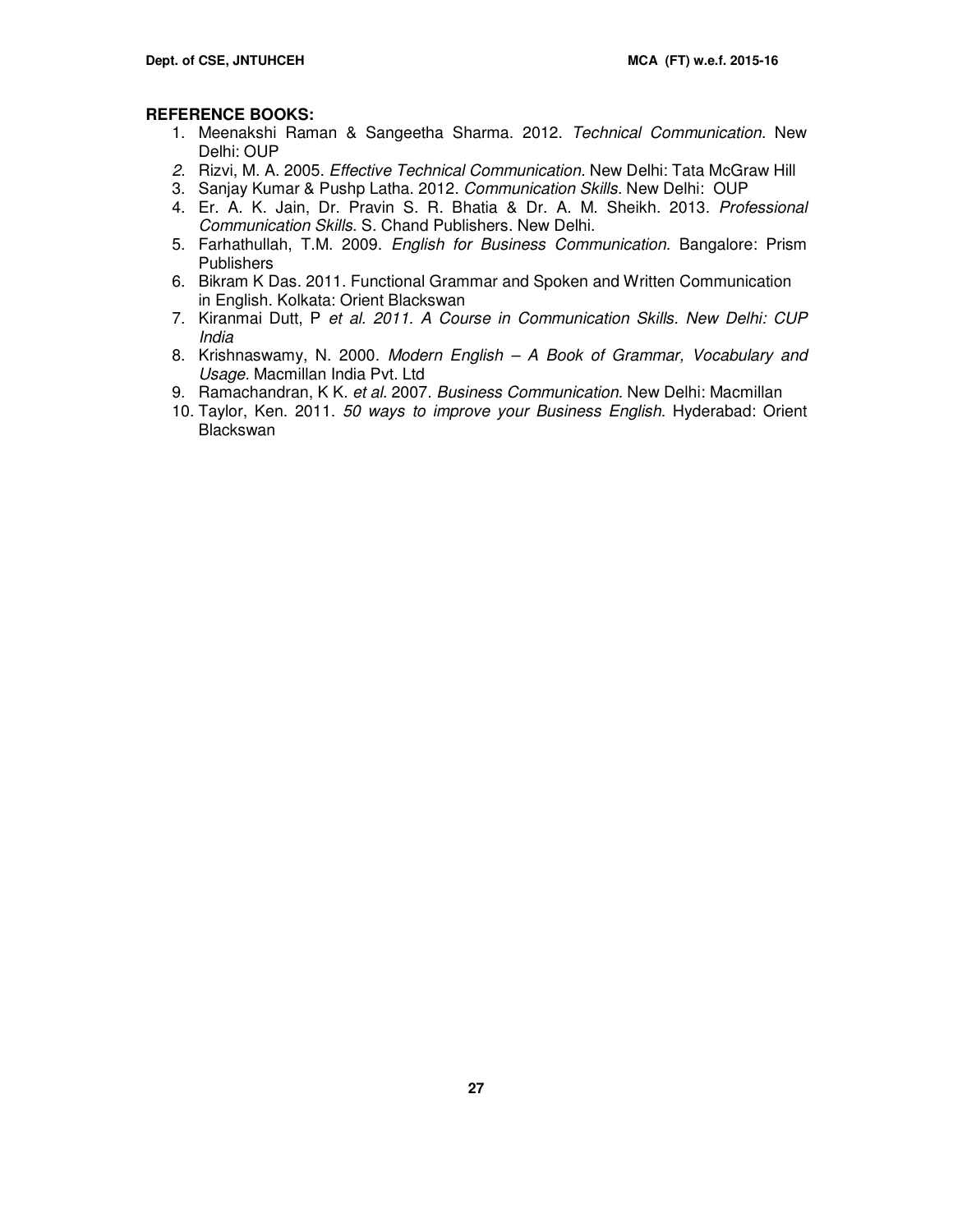#### **I Year MCA I Semester**

#### **PROFESSIONAL COMMUNICATION SKILLS (PCS) LAB**

#### **Prerequisite: ----NIL---**

#### **Objectives**

- To facilitate computer-aided multi-media instruction enabling individualized and independent language learning
- $\geq$  To sensitise the students to the nuances of English speech sounds, word accent, intonation and rhythm
- $\geq$  To bring about a consistent accent and intelligibility in their pronunciation of English by providing an opportunity for practice in speaking
- $\geq$  To improve the fluency in spoken English and neutralize mother tongue influence
- $\ge$  To train students to use language appropriately for interviews, group discussion and public speaking

#### **Outcomes**

- **E** Better Understanding of nuances of language through audio- visual experience and group activities
- $\bullet$  Neutralization of accent for intelligibility
- Speaking with clarity and confidence thereby enhancing employability skills of the students

#### **Syllabus: English Language Communication Skills Lab shall have two parts:**

- **a. Computer Assisted Language Learning (CALL) Lab**
- **b. Interactive Communication Skills (ICS) Lab**

The following course content is prescribed for the **English Language Communication Skills Lab**

### **Exercise – I**

**CALL Lab**: Introduction to Phonetics – Speech Sounds – Vowels and Consonants **ICS Lab:** Ice-Breaking activity and JAM session

Articles, Prepositions, Word formation- Prefixes & Suffixes, Synonyms & Antonyms

#### **Exercise – II**

**CALL Lab**: Structure of Syllables - Past Tense Marker and Plural Marker – Weak Forms and Strong Forms - Consonant Clusters.

**ICS Lab**: Situational Dialogues – Role-Play- Expressions in Various Situations – Selfintroduction and Introducing Others – Greetings – Apologies – Requests – Social and Professional Etiquette - Telephone Etiquette.

Concord (Subject in agreement with verb) and Words often misspelt- confused/misused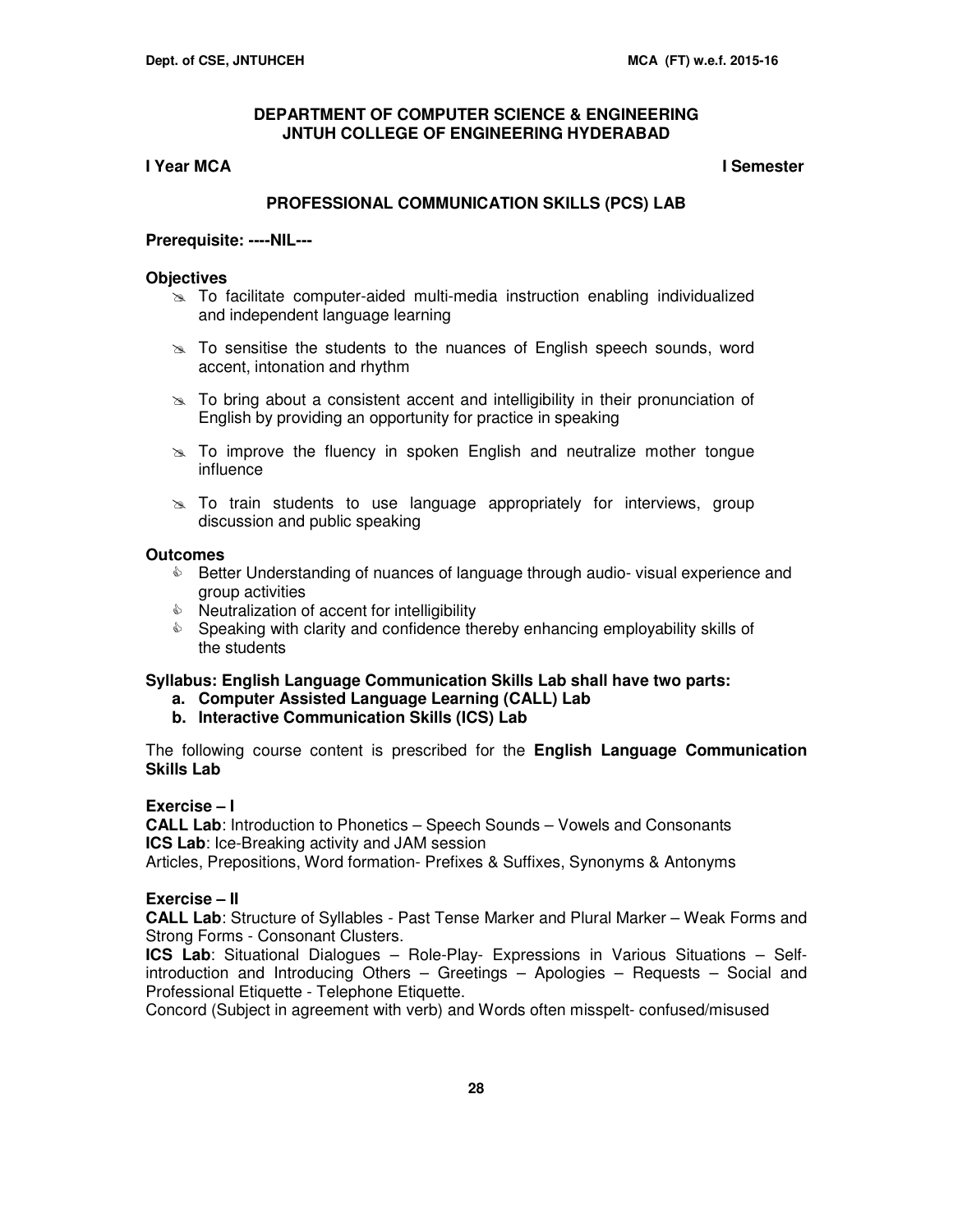#### **Exercise - III**

**CALL Lab:** Minimal Pairs- Word accent and Stress Shifts- Listening Comprehension. **ICS Lab**: Descriptions- Narrations- Giving Directions and guidelines. Sequence of Tenses, Question Tags and One word substitutes.

**Exercise – IV** 

**CALL Lab**: Intonation and Common errors in Pronunciation. **ICS Lab: Extempore- Public Speaking** Active and Passive Voice, –Common Errors in English, Idioms and Phrases

#### **Exercise – V**

**CALL Lab:** Neutralization of Mother Tongue Influence and Conversation Practice **ICS Lab**: Information Transfer- Oral Presentation Skills Reading Comprehension and Job Application with Resume preparation.

#### **Minimum Requirement of infrastructural facilities for ELCS Lab:**

**1. Computer Assisted Language Learning (CALL) Lab:** 

**The Computer aided Language Lab** for 40 students with 40 systems, one master console, LAN facility and English language software for self- study by learners.

#### **System Requirement (Hardware component):**

Computer network with Lan with minimum 60 multimedia systems with the following specifications:

- i) P IV Processor
	- a) Speed 2.8 GHZ
	- b) RAM 512 MB Minimum
	- c) Hard Disk 80 GB
- ii) Headphones of High quality
- **2. Interactive Communication Skills (ICS) Lab :**

**The Interactive Communication Skills Lab:** A Spacious room with movable chairs and audio-visual aids with a Public Address System, a T. V., a digital stereo –audio & video system and camcorder etc.

#### **Suggested Software:**

- **Cambridge Advanced Learners' English Dictionary with CD.**
- **Grammar Made Easy by Darling Kindersley**
- **Punctuation Made Easy by Darling Kindersley**
- Clarity Pronunciation Power Part I
- ❖ Clarity Pronunciation Power part II
- **Oxford Advanced Learner's Compass, 8th Edition**
- **DELTA's key to the Next Generation TOEFL Test: Advanced Skill Practice.**
- ❖ Lingua TOEFL CBT Insider, by Dreamtech
- TOEFL & GRE (KAPLAN, AARCO & BARRONS, USA, Cracking GRE by CLIFFS)
- **English in Mind (Series 1-4), Herbert Puchta and Jeff Stranks with Meredith Levy, Cambridge**
- **English Pronunciation in Use** (Elementary, Intermediate, Advanced) Cambridge University Press
- Raman, M & Sharma, S. 2011. Technical Communication, OUP
- Sanjay Kumar & Pushp Lata. 2011. Communication Skills, OUP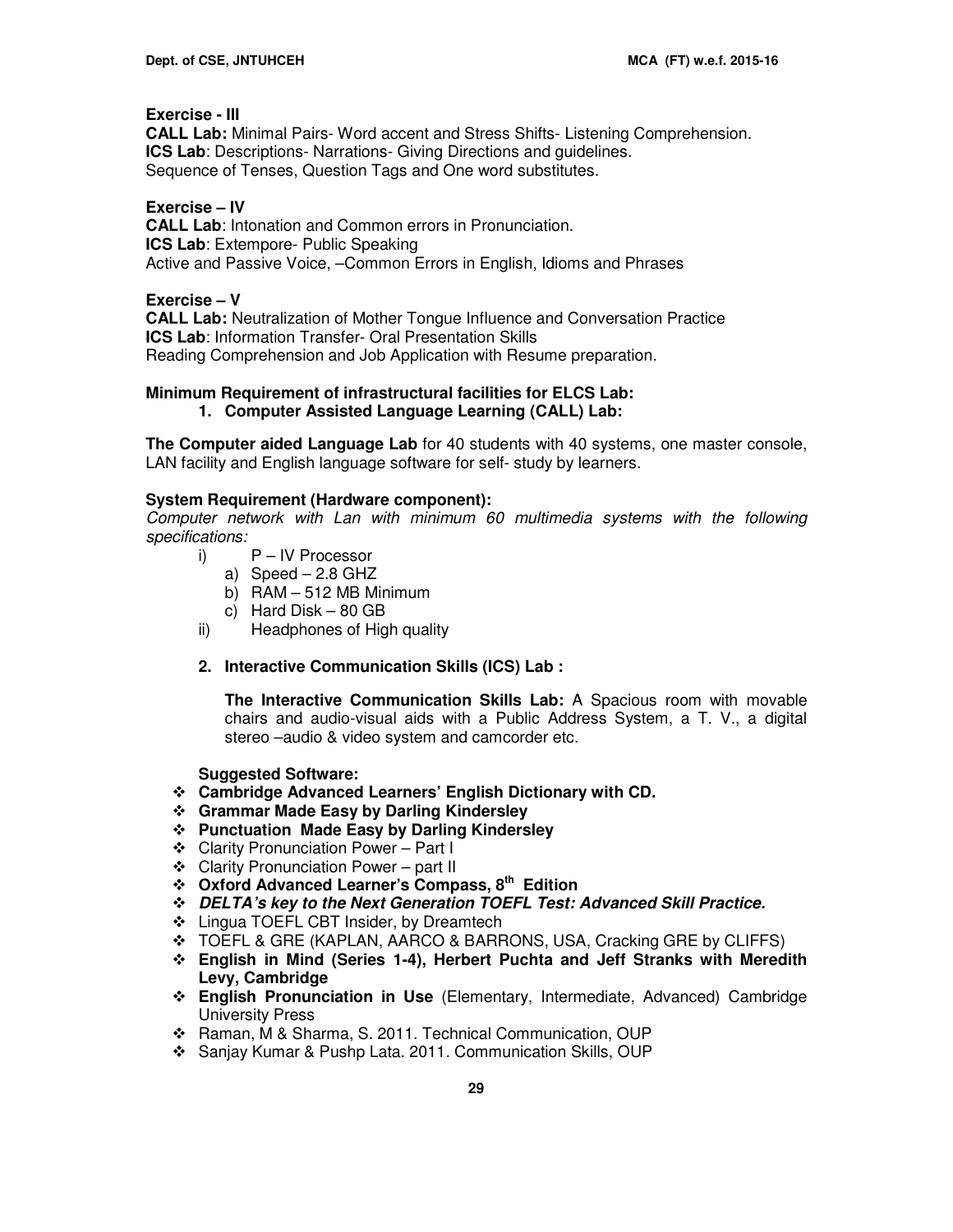#### **SUGGESTED READING:**

- 1. Rama Krishna Rao, A. et al. English Language Communication Skills A Reader cum Lab Manual Course Content and Practice. Chennai: Anuradha Publishers
- 2. Suresh Kumar, E. & Sreehari, P. 2009. A Handbook for English Language Laboratories. New Delhi: Foundation
- 3. Speaking English Effectively 2<sup>nd</sup> Edition by Krishna Mohan and N. P. Singh, 2011. Macmillan Publishers India Ltd. Delhi.
- 4. Sasi Kumar, V & Dhamija, P.V. How to Prepare for Group Discussion and Interviews. Tata McGraw Hill
- 5. Spoken English: A Manual of Speech and Phonetics by R. K. Bansal & J. B. Harrison. 2013. Orient Blackswan. Hyderabad.
- 6. English Pronunciation in Use. (Elementary, Intermediate & Advance). Cambridge: CUP
- 7. Chris Redston, Gillie Cunningham, Jan Bell. Face to Face (2<sup>nd</sup> Edition). Cambridge University Press
- 8. Nambiar, K.C. 2011. Speaking Accurately. A Course in International Communication. New Delhi : Foundation
- 9. Soundararaj, Francis. 2012. Basics of Communication in English. New Delhi: **Macmillan**
- 10. A textbook of English Phonetics for Indian Students by T. Balasubramanian (Macmillan)

#### **DISTRIBUTION AND WEIGHTAGE OF MARKS**

#### **English Language Laboratory Practical Examination:**

- 1. The practical examinations for the English Language Laboratory shall be conducted as per the University norms prescribed for the core engineering practical sessions.
- 2. For the Language lab sessions, there shall be a continuous evaluation during the year for 30 sessional marks and 70 semester-end Examination marks. Of the 30 marks, 20 marks shall be awarded for day-to-day work and 10 marks to be awarded by conducting Internal Lab Test(s). The year- end Examination shall be conducted by the teacher concerned with the help of another member of the staff of the same department of the same institution.

\* \* \* \* \*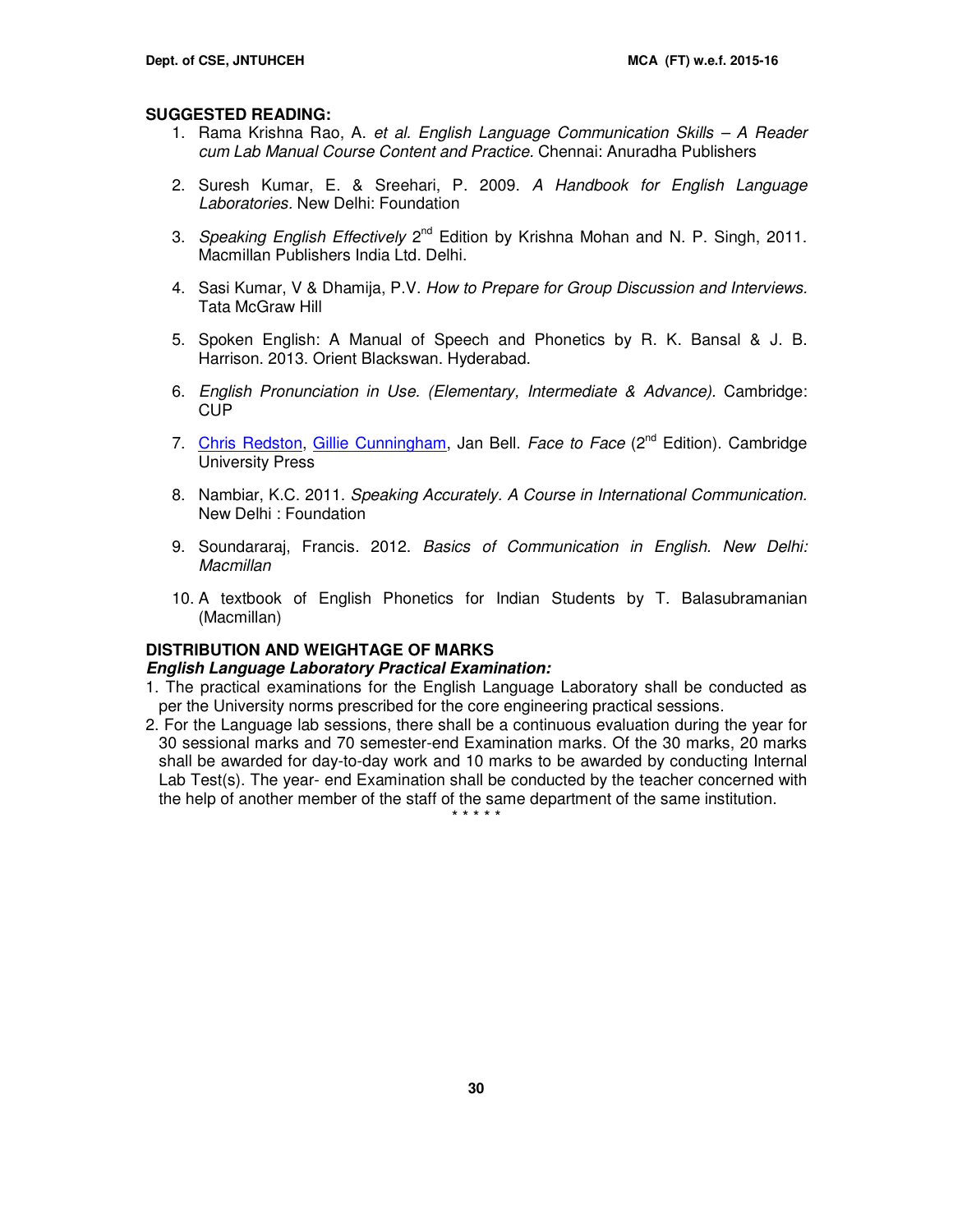# **I Year MCA I Semester**

# **COMPUTER PROGRAMMING & DATA STRUCTURES LAB**

#### **Prerequisites**

- $\gg$  No prerequisites
- **2. Requires analytical skills and logical reasoning.**

#### **Objectives**

- $\geq$  It covers various concepts of C programming language
- $\geq$  It introduces searching and sorting algorithms
- $\geq$  It provides an understanding of data structures such as stacks and queues.

#### **Outcomes**

- $\geq$  Develop C programs for computing and real life applications using basic elements like control statements, arrays, functions, pointers and strings, and data structures like stacks, queues and linked lists.
- $\geq$  Implement searching and sorting algorithms

#### **Week 1:**

- 1.Write a C program to find the sum of individual digits of a positive integer.
- Fibonacci sequence is defined as follows: the first and second terms in the sequence are 0 and 1.

 Subsequent terms are found by adding the preceding two terms in the sequence. Write a C program to generate the first n terms of the sequence.

- 3.Write a C program to generate all the prime numbers between 1 and n, where n is a value supplied by the user.
- 4. Write a C program to find the roots of a quadratic equation.

# **Week 2:**

- 5. Write a C program to find the factorial of a given integer.
- 6. Write a C program to find the GCD (greatest common divisor) of two given integers.
- 7. Write a C program to solve Towers of Hanoi problem.
- 8.Write a C program, which takes two integer operands and one operator from the user, performs the operation and then prints the result. (Consider the operators  $+,-$ ,<sup>\*</sup>, /, % and use Switch Statement)

#### **Week 3:**

- 9.Write a C program to find both the largest and smallest number in a list of integers.
- Write a C program that uses functions to perform the following: i) Addition of Two Matrices
	- ii) Multiplication of Two Matrices

# **Week 4:**

- 11. Write a C program that uses functions to perform the following operations:
	- i) To insert a sub-string in to a given main string from a given position.
- ii) To delete n Characters from a given position in a given string.<br>12. Write a C program to determine if the given string is a palindrome or r
- Write a C program to determine if the given string is a palindrome or not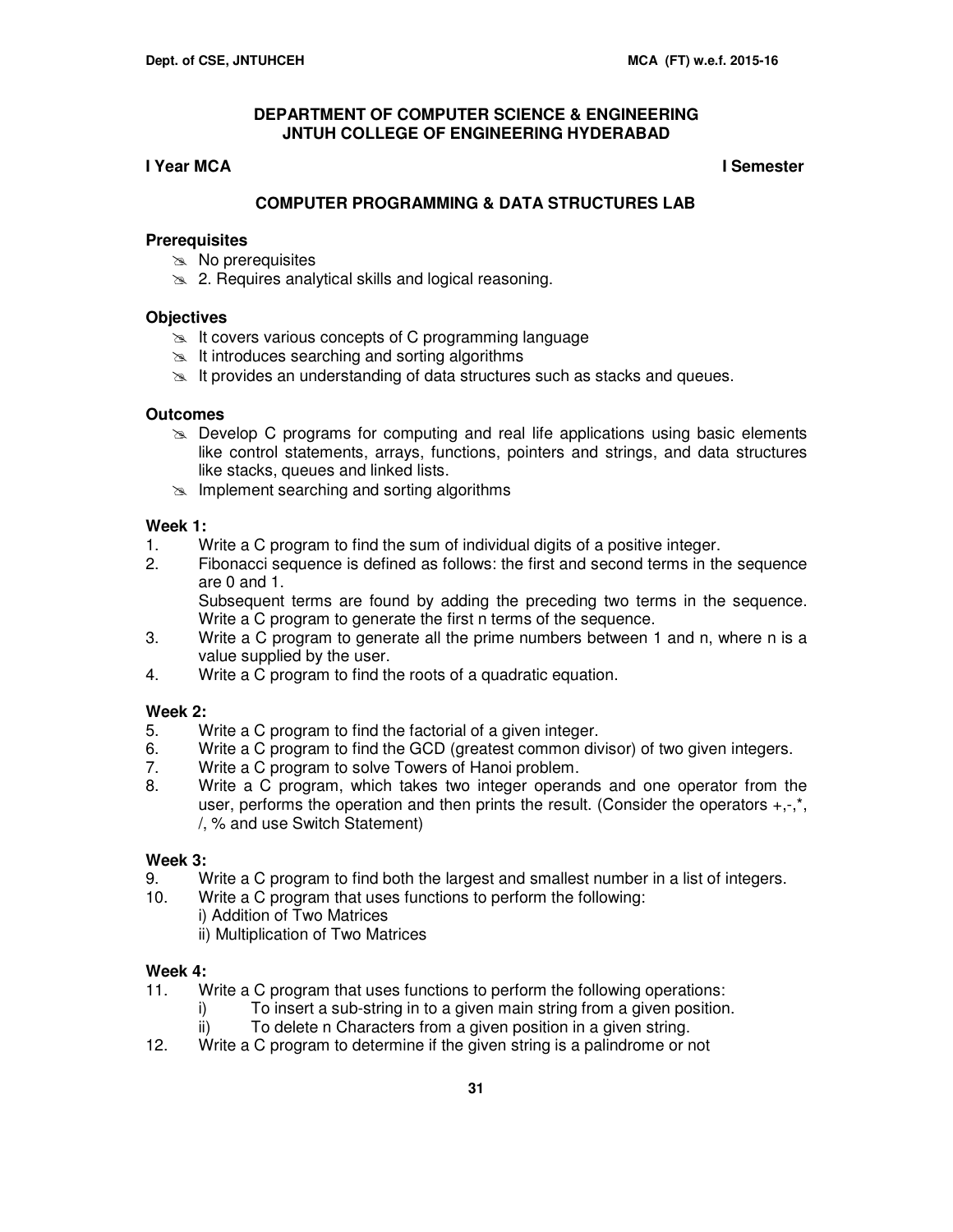- 13.Write a C program that displays the position or index in the string S where the string T begins, or  $-1$  if S doesn't contain T.
- 14. Write a C program to count the lines, words and characters in a given text.

# **Week 5:**

- 15. Write a C program to generate Pascal's triangle.
- 16. Write a C program to construct a pyramid of numbers.
- 17. Write a C program to read in two numbers, x and n, and then compute the sum of this geometric progression:  $1+x+x^2+x^3+\ldots+x^n$ For example: if n is 3 and x is 5, then the program computes  $1+5+25+125$ . Print x, n, the sum Perform error checking. For example, the formula does not make sense for negative exponents – if n is less than 0. Have your program print an error message if  $n<0$ , then go back and read in the next pair of numbers of without computing the sum. Are any values of x also illegal ? If so, test for them too.

# **Week 6:**

- 18.2's complement of a number is obtained by scanning it from right to left and complementing all the bits after the first appearance of a 1. Thus 2's complement of 11100 is 00100. Write a C program to find the 2's complement of a binary number.
- 19. Write a C program to convert a Roman numeral to its decimal equivalent.

# **Week 7:**

20. Write a C program that uses functions to perform the following operations:

- i) Reading a complex number
- ii) Writing a complex number<br>iii) Addition of two complex nu
- Addition of two complex numbers
- iv) Multiplication of two complex numbers
	- (Note: represent complex number using a structure.)

# **Week 8:**

- 21. i) Write a C program which copies one file to another.
	- ii) Write a C program to reverse the first n characters in a file.
- (Note: The file name and n are specified on the command line.)<br>22. i) Write a C program to display the contents of a file.
	- Write a C program to display the contents of a file.
	- ii)Write a C program to merge two files into a third file (i.e., the contents of the first file followed by those of the second are put in the third file)

# **Week 9:**

23. Write a C program that uses functions to perform the following operations on singly linked list.:

| i) Creation | ii) Insertion | iii) Deletion | iv) Traversal |
|-------------|---------------|---------------|---------------|
|-------------|---------------|---------------|---------------|

# **Week 10:**

- 24. Write C programs that implement stack (its operations) using i) Arrays ii) Pointers
- 25. Write C programs that implement Queue (its operations) using i) Arrays ii) Pointers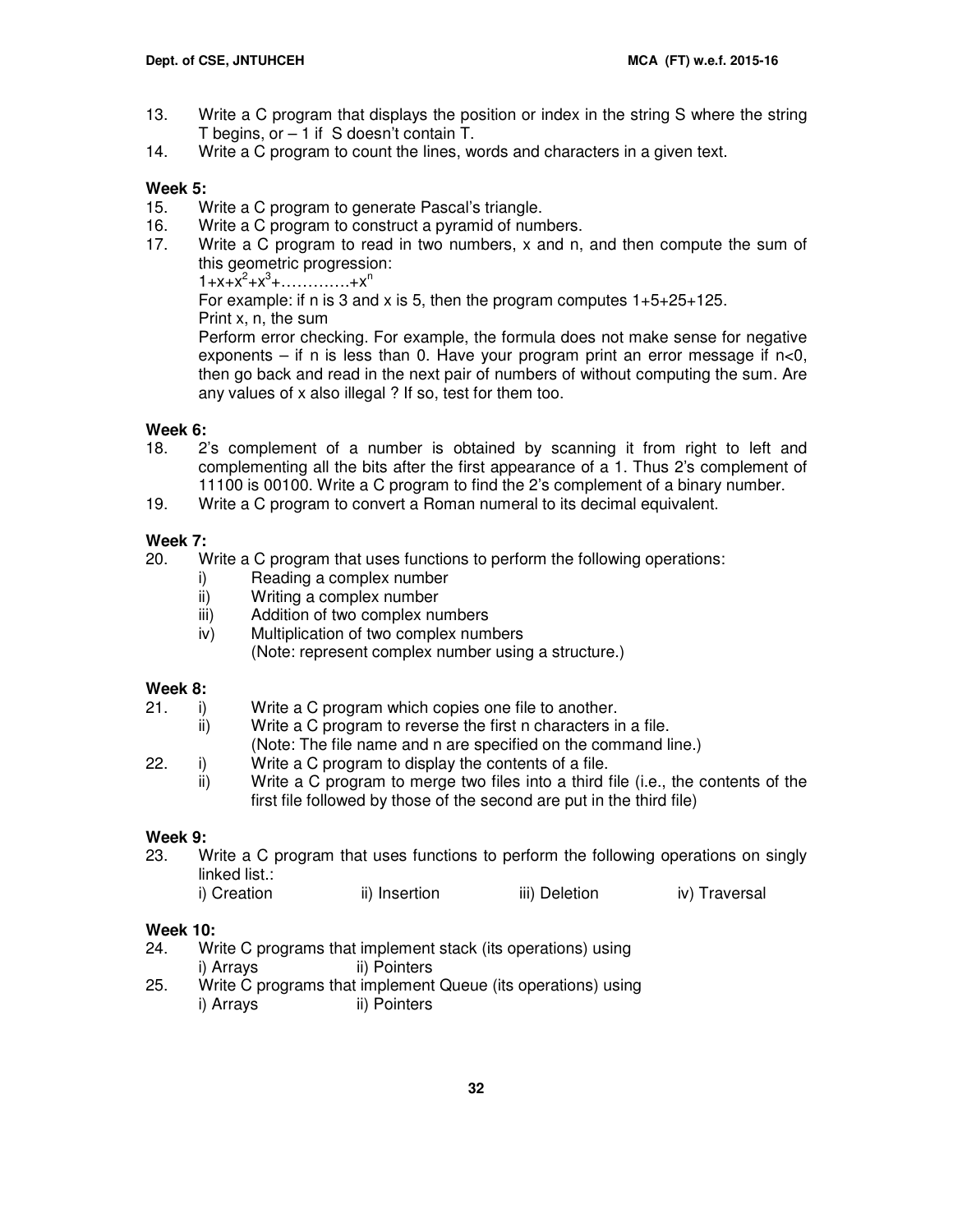#### **Week 11:**

- 26. Write a C program that implements the following sorting methods to sort a given list of integers in ascending order i) Bubble sort ii) Selection sort
	-

# **Week 12:**

**27**. Write C programs that use both recursive and non recursive functions to perform the following searching operations for a Key value in a given list of integers: i) Linear search ii) Binary search

# **TEXT BOOKS:**

- 1. C Programming & Data Structures, B.A.Forouzan and R.F. Gilberg, Third Edition, Cengage Learning.
- 2. Problem Solving and Program Design in C, J.R. Hanly and E.B. Koffman, Fifth Edition, Pearson Education.
- 3. The C Programming Language, B.W. Kernighan and Dennis M.Ritchie, PHI/Pearson Education

# **REFERENCES:**

- 1. C for Engineers and Scientists, H.Cheng, Mc.Graw-Hill International Edition
- 2. Data Structures using C A.M.Tanenbaum, Y.Langsam, and M.J. Augenstein, Pearson Education / PHI
- 3. C Programming & Data Structures, P. Dey, M Ghosh R Thereja, Oxford University Press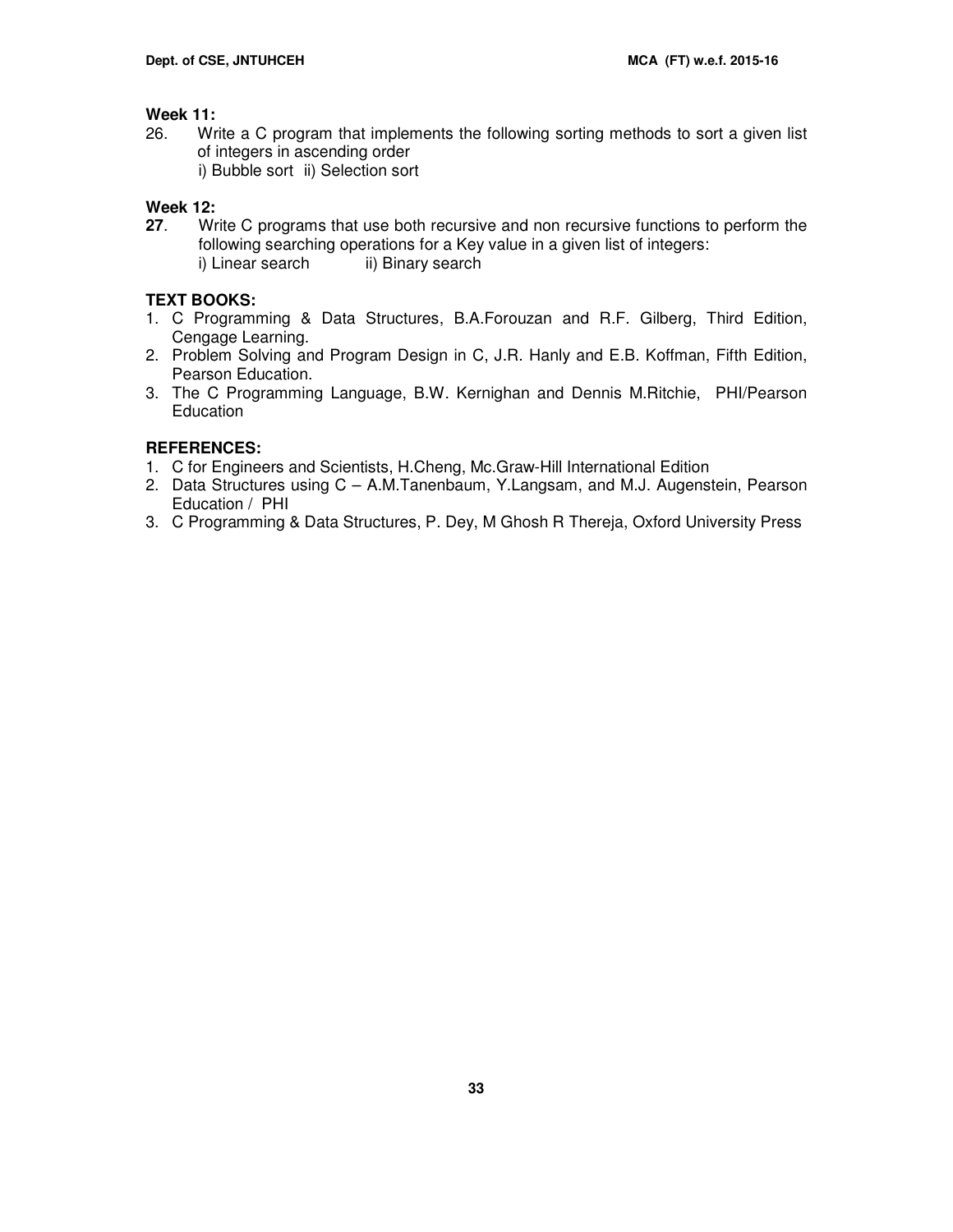#### **I** Year MCA **II** Semester

### **OBJECT ORIENTED PROGRAMMING THROUGH JAVA**

#### **Prerequisites**

**A course on "Computer Programming & Data Structures"** 

#### **Objectives**

- Introduces object oriented programming concepts using the Java language.
- $\geq$  Introduces the principles of inheritance and polymorphism; and demonstrates how they relate to the design of abstract classes
- $\geq$  Introduces the implementation of packages and interfaces
- $\approx$  Introduces exception handling, event handling and multithreading
- Introduces the design of Graphical User Interface using applets and swings

#### **Outcomes**

- $\geq$  Develop applications for a range of problems using object-oriented programming techniques
- **EXALUDE Design simple Graphical User Interface applications**

#### **UNIT I :**

**Object oriented thinking and Java Basics**- Need for oop paradigm, summary of oop concepts, coping with complexity, abstraction mechanisms. A way of viewing world – Agents, responsibility, messages, methods, History of Java, Java buzzwords, data types, variables, scope and life time of variables, arrays, operators, expressions, control statements, type conversion and casting, simple java program, concepts of classes, objects, constructors, methods, access control, this keyword, garbage collection, overloading methods and constructors, method binding, inheritance, overriding and exceptions, parameter passing, recursion, nested and inner classes, exploring string class.

#### **UNIT II :**

**Inheritance, Packages and Interfaces** – Hierarchical abstractions, Base class object, subclass, subtype, substitutability, forms of inheritance- specialization, specification, construction, extension, limitation, combination, benefits of inheritance, costs of inheritance. Member access rules, super uses, using final with inheritance, polymorphism- method overriding, abstract classes, the Object class.

Defining, Creating and Accessing a Package, Understanding CLASSPATH, importing packages, differences between classes and interfaces, defining an interface, implementing interface, applying interfaces, variables in interface and extending interfaces. Exploring java.io.

#### **UNIT III**

**Exception handling and Multithreading-**- Concepts of exception handling, benefits of exception handling, Termination or resumptive models, exception hierarchy, usage of try, catch, throw, throws and finally, built in exceptions, creating own exception sub classes.

String handling,Exploring java.util.Differences between multi threading and multitasking, thread life cycle,creating threads, thread priorities, synchronizing threads, interthread communication, thread groups,daemon threads.

Enumerations, autoboxing, annotations, generics.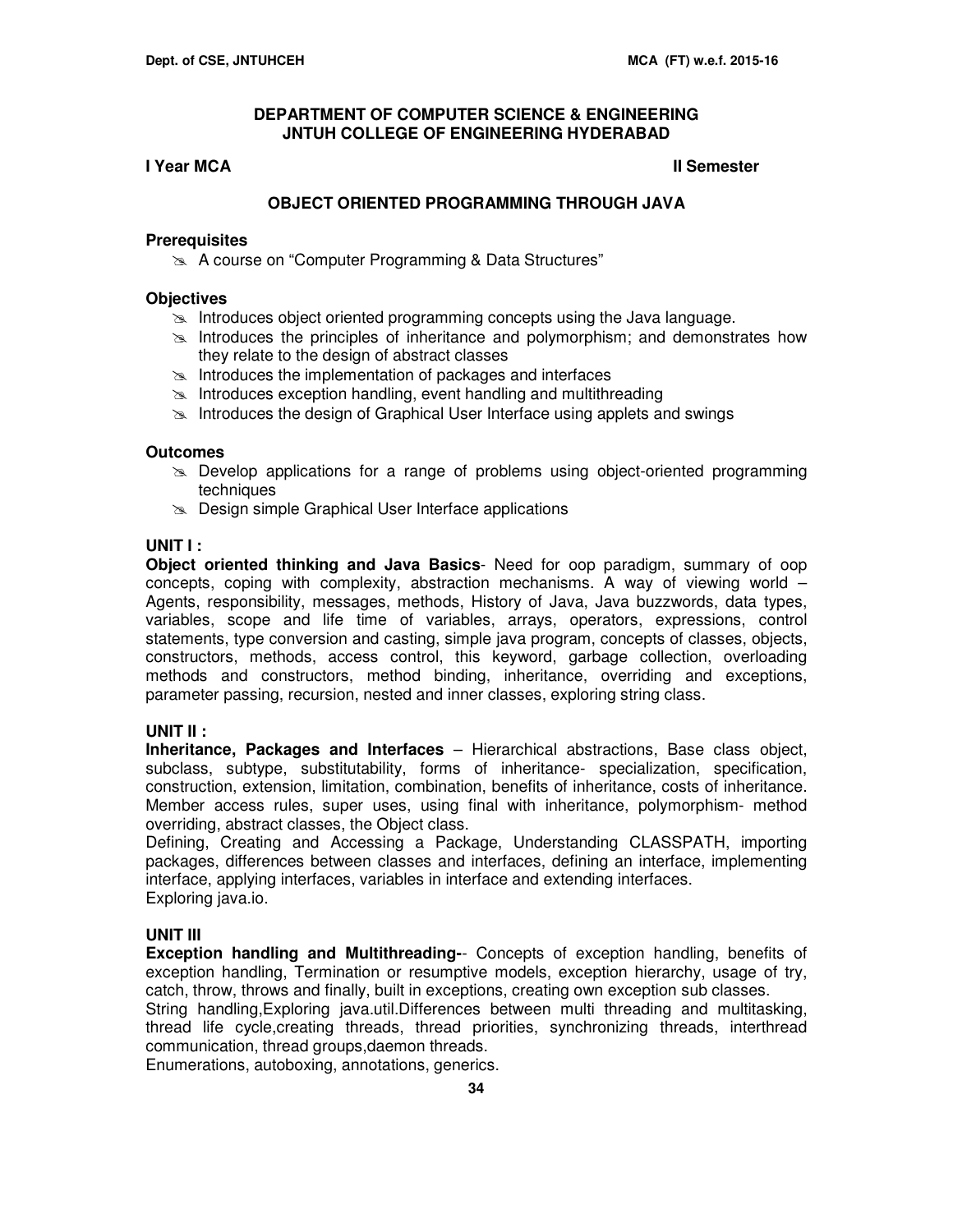#### **UNIT IV :**

**Event Handling** : Events, Event sources, Event classes, Event Listeners, Delegation event model, handling mouse and keyboard events, Adapter classes.

The AWT class hierarchy, user interface components- labels, button, canvas, scrollbars, text components, check box, check box groups, choices, lists panels – scrollpane, dialogs, menubar, graphics, layout manager – layout manager types – border, grid, flow, card and grid bag.

#### **UNIT V :**

**Applets** – Concepts of Applets, differences between applets and applications, life cycle of an applet, types of applets, creating applets, passing parameters to applets.

**Swing** – Introduction, limitations of AWT, MVC architecture, components, containers, exploring swing- JApplet, JFrame and JComponent, Icons and Labels, text fields, buttons – The JButton class, Check boxes, Radio buttons, Combo boxes, Tabbed Panes, Scroll Panes, Trees, and Tables.

#### **TEXT BOOKS:**

- 1. Java the complete reference,  $7<sup>th</sup>$  editon, Herbert Schildt, TMH.
- 2. Understanding OOP with Java, updated edition, T. Budd, Pearson Eduction.

#### **REFERENCES:**

- 1. An Introduction to programming and OO design using Java, J.Nino and F.A. Hosch, John Wiley & sons.
- 2. Introduction to Java programming, Y. Daniel Liang, Pearson Education.
- 3. An introduction to Java programming and object oriented application development, R.A. Johnson- Thomson.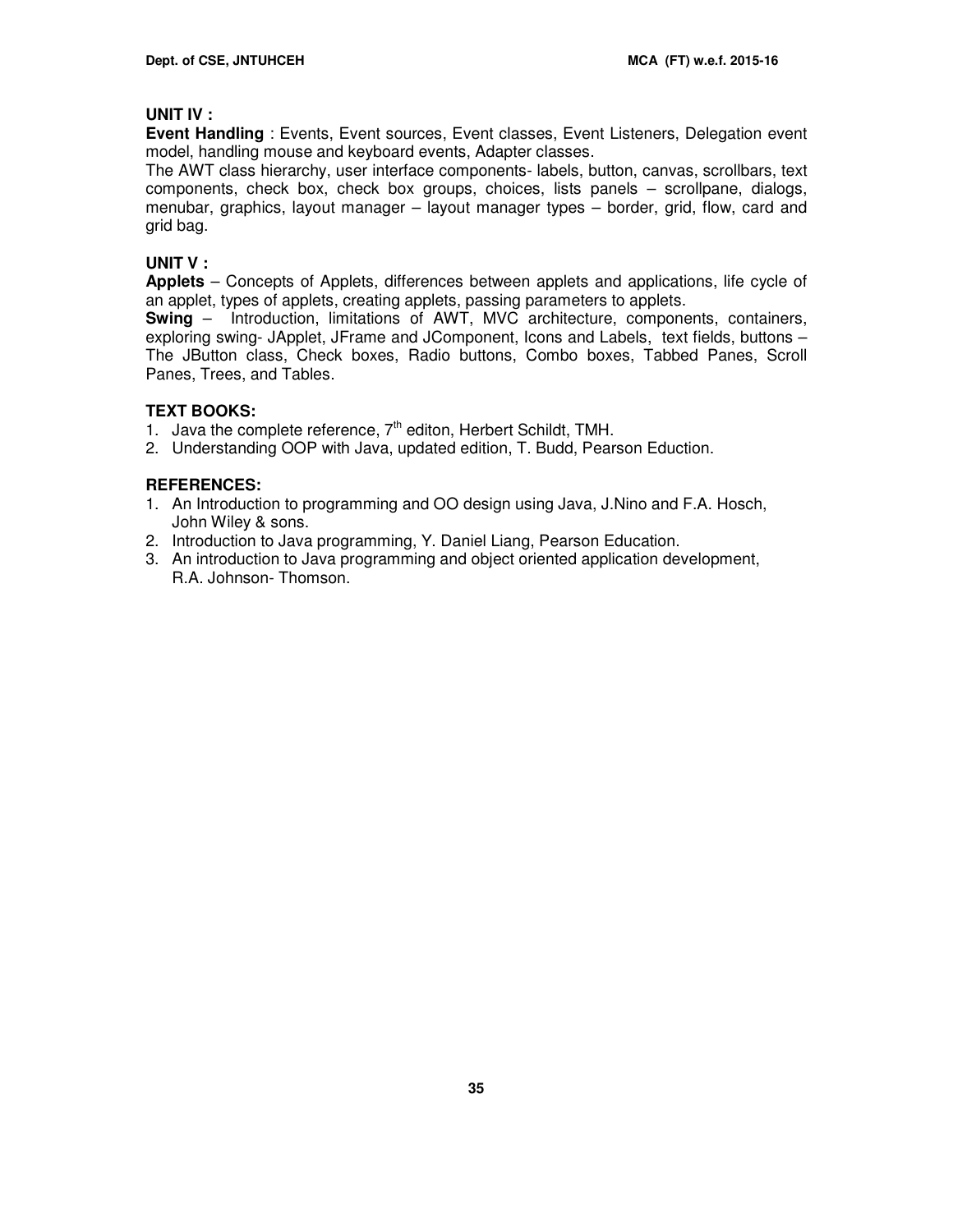# **I** Year MCA **II** Semester

# **ADVANCED DATA STRUCTURES & ALGORITHMS**

#### **Prerequisites**

**A course on "Computer Programming & Data Structures"** 

#### **Objectives**

- $\approx$  Introduces the notations for analysis of the performance of algorithms
- $\geq$  Introduces a variety of data structures such as hash tables, disjoint sets and Priority Queue
- Describes major algorithmic techniques (divide-and-conquer, backtracking, dynamic programming and greedy) and mention problems for which each technique is appropriate;
- $\geq$  Introduces sorting, searching and pattern matching algorithms

# **Outcomes**

- $\approx$  Ability to analyze the performance of algorithms
- $\geq$  Ability to select the data structures that efficiently model the information in a problem
- Ability to choose appropriate data structures and algorithm design methods for a specified application
- $\gg$  Ability to understand how the choice of data structures and the algorithm design methods impact the performance of programs
- Design programs using a variety of data structures, including hash tables, disjoint sets, trees and graphs
- $\geq$  Implement and know the application of algorithms for sorting and pattern matching

# **Unit-I**

**Introduction:** Algorithm, Psuedo code for expressing algorithms, Performance Analysis-Space complexity, Time complexity, Asymptotic Notations, Substitution method, Master's theorem

**Divide and conquer:** General method , applications-Binary search, Quick sort, Merge sort, Strassen's matrix multiplication

#### **Unit-II**

**Disjoint Sets**: Disjoint set operations, union and find algorithms

**Greedy method:** General method, applications-Job sequencing with deadlines, 0/1 knapsack problem, Minimum cost spanning trees, Single source shortest path problem.

**Priority Queues** – Definition, Realizing a Priority Queue using Heaps, operations of priority queue

# **Unit –III**

**Dynamic Programming**: General method, applications- Optimal binary search trees, 0/1 knapsack problem, All pairs shortest path problem, Travelling sales person problem, Reliability design.

**Backtracking:** General method, applications-n-queens problem, sum of subsets problem, graph coloring.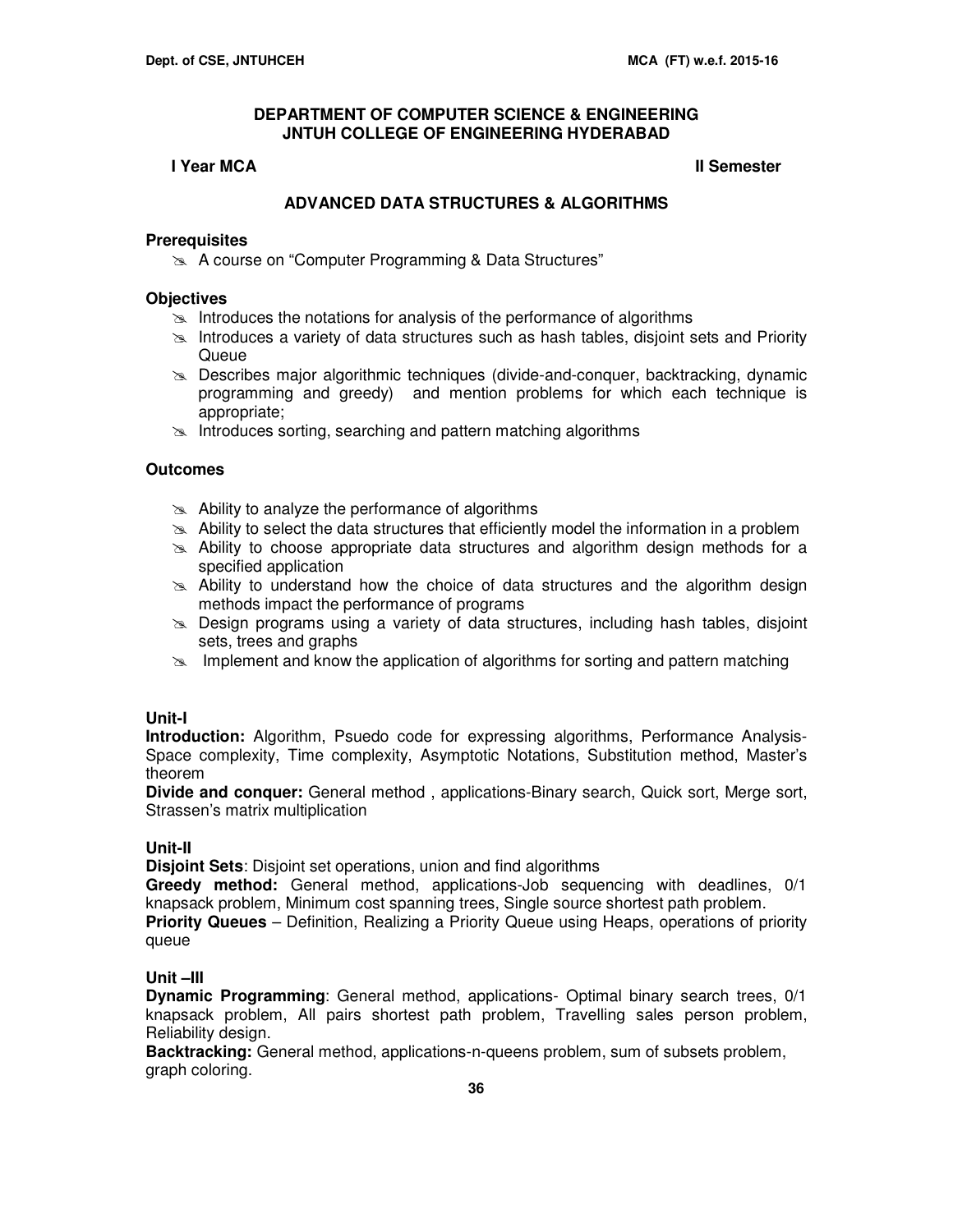# **Unit – IV**

**Review of basic data structures:** The list, Stack, Queue

linear list representation, skip list representation, operations - insertion, deletion and searching.

Hash table representation: hash functions, collision resolution-separate chaining, open addressing-linear probing, quadratic probing, double hashing, rehashing, extendible hashing, comparison of hashing and skip lists.

**Searching:** Linear Search and Binary Search

**Sortings:** Bubble sort, Selection sort, Insertion sort, Radix sort, Heap sort

# **Unit – V**

**Trees:** Definition, Types of trees, Binary Trees, Binary Tree Traversal Methods, Binary search tree operations, operations of AVL tree, B-Tree, Red-Black tree, Splay tree **Graphs:** Definition, Representation of graphs, Graphs Traversal Methods.

**String Matching algorithms:** Brute Force algorithm, Boyer Moore algorithm, Knuth- Morris-Pratt algorithm

# **TEXT BOOKS:**

- 1. Fundamentals of Computer Algorithms, Ellis Horowitz, Satraj Sahni and Rajasekharam, Universities Press.
- 2. Fundamentals of Data Structures, Ellis Horowitz, Satraj Sahni and Rajasekharam, Universities Press.

# **REFERENCES :**

- 1. Introduction to Algorithms, second edition, T.H.Cormen, C.E.Leiserson, R.L.Rivest and C.Stein,PHI Pvt. Ltd./ Pearson Education.
- 2. Data structures using C and C++, Langsam, Augenstein and Tanenbaum, PHI.
- 3. Data structures: A Pseudocode Approach with C, 2 nd edition, R.F.Gilberg and B.A.Forouzan, Cengage Learning.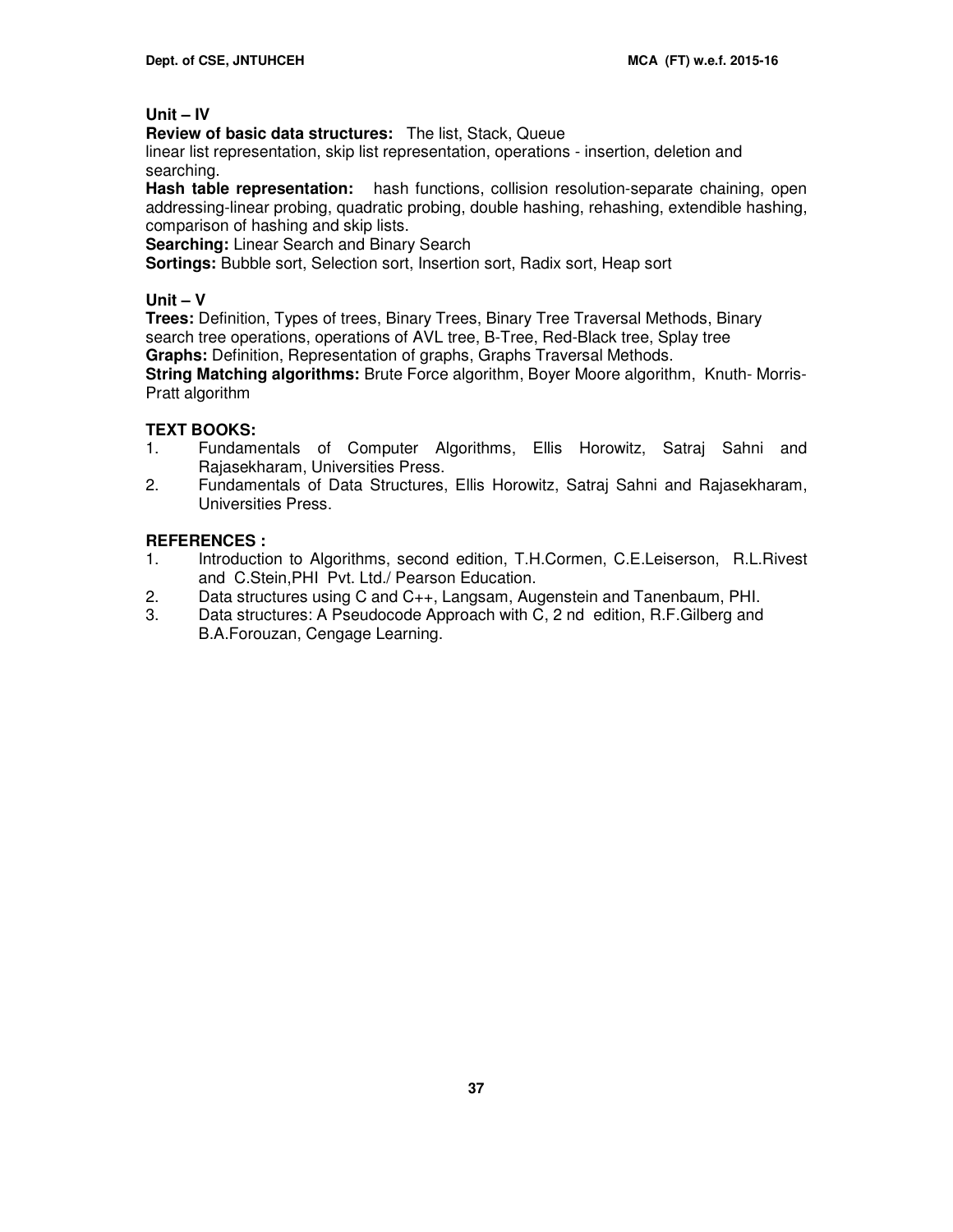# **I** Year MCA **II** Semester

#### **COMPUTER NETWORKS**

#### **Prerequisites**

**A course on "Computer Programming and Data Structures"** 

#### **Objectives**

- $\ge$  To introduce equip the students with a general overview of the concepts and fundamentals of computer networks.
- $\ge$  Familiarize the students with the standard models for the layered approach to communication between machines in a network and the protocols of the various layers.

#### **Outcomes**

- Gain the knowledge of the functions of each layer in the OSI and TCP/IP reference model.
- $\infty$  Obtain the skills of subnetting and routing mechanisms.
- s. Understanding the essential protocols of computer networks, and how they can be applied in network design and implementation.

#### **UNIT-I**

Network hardware, Network software, OSI, TCP/IP Reference models, Example Networks: ARPANET, Internet.

Physical Layer: Guided Transmission media: twisted pairs, coaxial cable, fiber optics, Wireless transmission.

#### **UNIT-II**

Data link layer: Design issues, framing, Error detection and correction.

Elementary data link protocols: simplex protocol, A simplex stop and wait protocol for an error-free channel, A simplex stop and wait protocol for noisy channel.

Sliding Window protocols: A one-bit sliding window protocol, A protocol using Go-Back-N, A protocol using Selective Repeat, Example data link protocols.

Medium Access sub layer: The channel allocation problem, Multiple access protocols: ALOHA, Carrier sense multiple access protocols, collision free protocols. Wireless LANs, Data link layer switching.

#### **UNIT-III**

Network Layer: Design issues, Routing algorithms: shortest path routing, Flooding, Hierarchical routing, Broadcast, Multicast, distance vector routing, Congestion Control Algorithms, Quality of Service, Internetworking, The Network layer in the internet.

#### **UNIT –IV**

Transport Layer: Transport Services, Elements of Transport protocols, Connection management, TCP and UDP protocols.

#### **UNIT –V**

Application Layer –Domain name system, SNMP, Electronic Mail; the World WEB, HTTP, Streaming audio and video.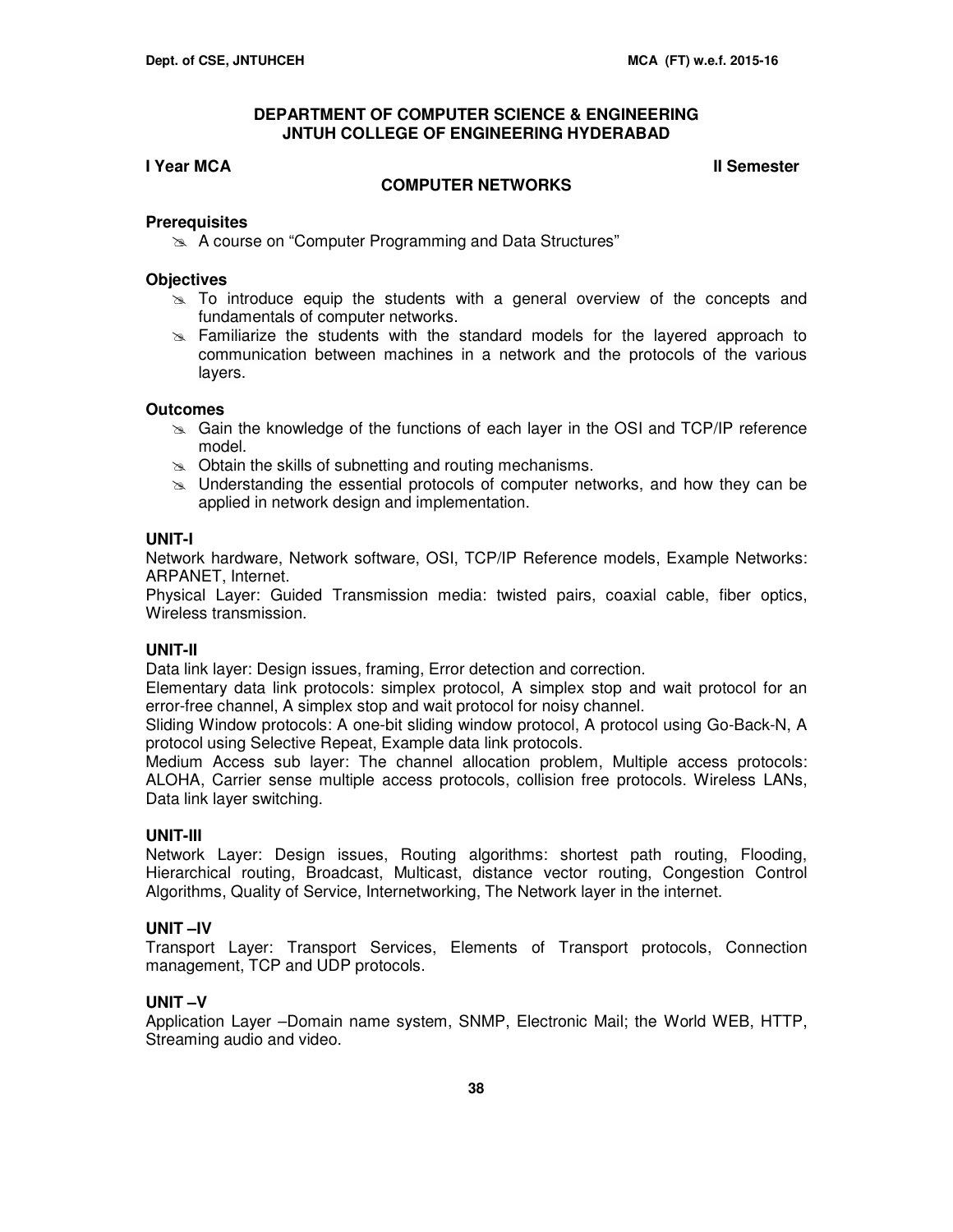# **TEXT BOOK:**

1. Computer Networks -- Andrew S Tanenbaum, David. j. Wetherall, 5<sup>th</sup> Edition. Pearson Education/PHI

# **REFERENCE BOOKS:**

- 1. An Engineering Approach to Computer Networks-S.Keshav, 2<sup>nd</sup> Edition, Pearson **Education**
- 2. Data Communications and Networking Behrouz A. Forouzan. Third Edition TMH.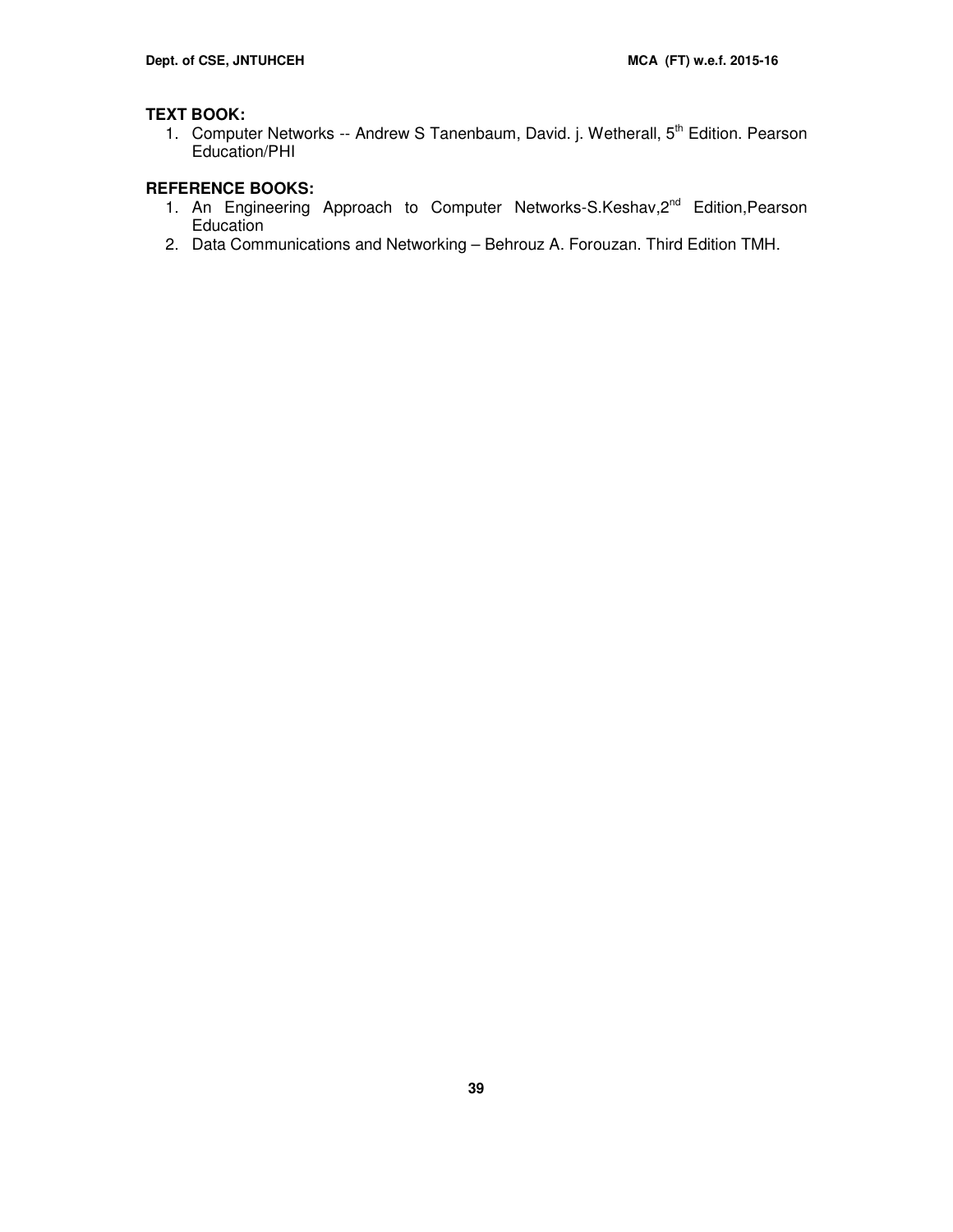#### **I** Year MCA **II** Semester

#### **OPERATING SYSTEMS**

#### **Prerequisites**

- **A course on "Computer Programming and Data Structures"**
- A course on "Computer Organization and Architecture"

#### **Objectives**

- $\gg$  Provide an introduction to operating system concepts (i.e., processes, threads, scheduling, synchronization, deadlocks, memory management, file and I/O subsystems and protection)
- $\geq$  Introduce the issues to be considered in the design and development of operating system
- $\geq$  Introduce basic Unix commands, system call interface for process management, interprocess communication and I/O in Unix

#### **Outcomes**

- $\gg$  Will be able to control access to a computer and the files that may be shared
- $\geq$  Demonstrate the knowledge of the components of computer and their respective roles in computing.
- $\geq$  Ability to recognize and resolve user problems with standard operating environments.
- Gain practical knowledge of how programming languages, operating systems, and architectures interact and how to use each effectively.

#### **UNIT I:**

**Operating System Introduction**, Structures - Simple Batch, Multiprogrammed, Timeshared, Personal Computer, Parallel, Distributed Systems, Real-Time Systems, System components, Operating System services, System Calls, Virtual Machines, System Design and Implementation.

**UNIX/LINUX Utilities -** Introduction to Unix file system, vi editor, file handling utilities, security by file permissions, process utilities, disk utilities, networking commands, text processing utilities and backup utilities.

#### **UNIT II:**

**Process and CPU Scheduling** - Process concepts and scheduling, Operations on processes, Cooperating Processes, Threads, and Interposes Communication, Scheduling Criteria, Scheduling Algorithms, Multiple -Processor Scheduling, Real-Time Scheduling.

**System call interface for process management**-fork, exit, wait, waitpid, exec

**Deadlocks** - System Model, Deadlocks Characterization, Methods for Handling Deadlocks, Deadlock Prevention, Deadlock Avoidance, Deadlock Detection, and Recovery from Deadlock.

#### **UNIT – III:**

**Process Management and Synchronization** - The Critical Section Problem, Synchronization Hardware, Semaphores, and Classical Problems of Synchronization, Critical Regions, Monitors.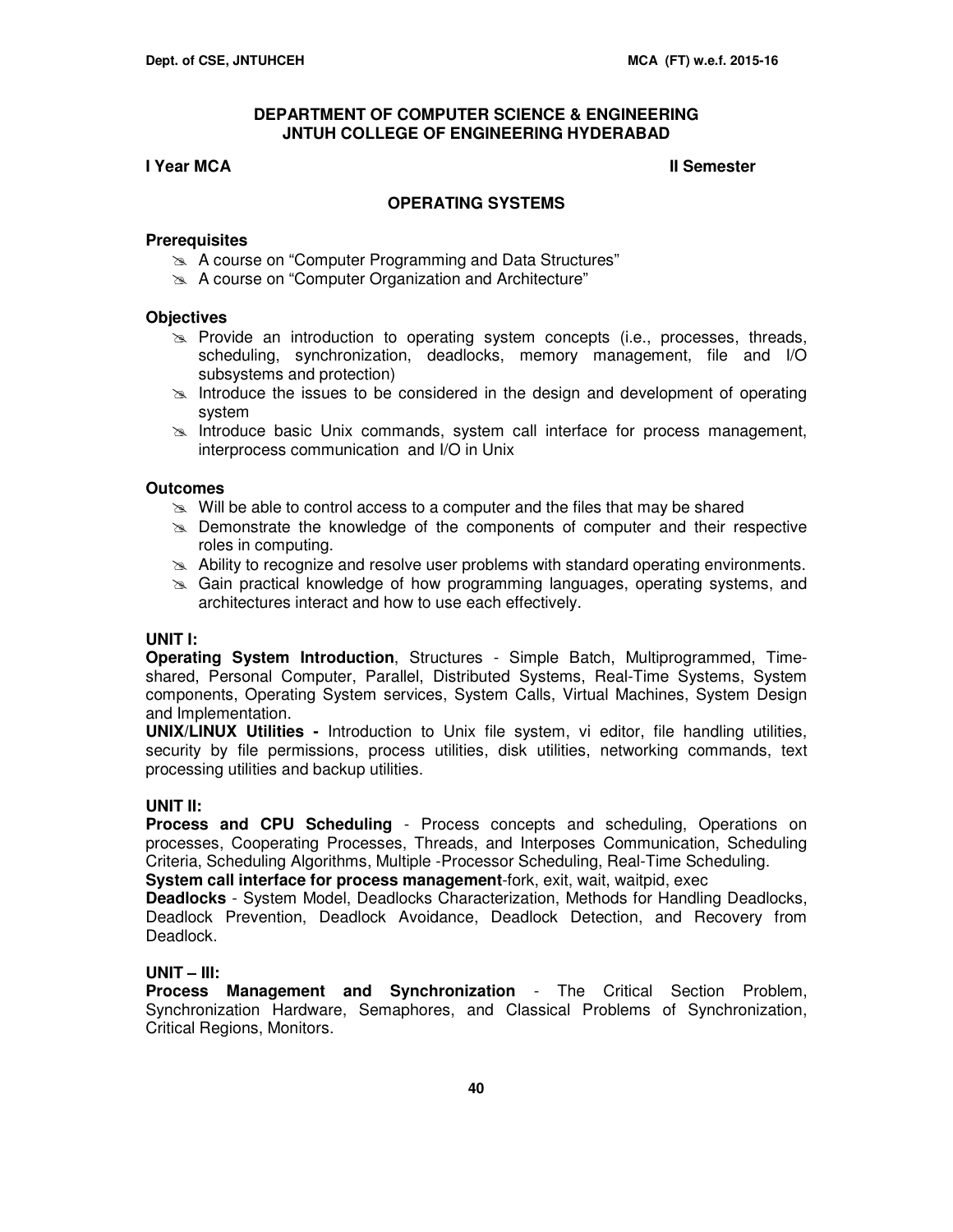**Interprocess Communication Mechanisms:** IPC between processes on a single computer system, IPC between processes on different systems, using pipes, FIFOs, message queues, shared memory, semaphores.

### **UNIT IV**

**Memory Management and Virtual Memory** - Logical versus Physical Address Space, Swapping, Contiguous Allocation, Paging, Segmentation, Segmentation with Paging, Demand Paging, Performance of Demanding Paging, Page Replacement, Page Replacement Algorithms, Allocation of Frames, Thrashing.

# **UNIT V:**

**File System Interface and Implementation** -Access methods, Directory Structure, Protection, File System Structure, Allocation methods, Free-space Management, Directory Management, Directory Implementation, Efficiency and Performance.

**Unix/LINUX Files:** File structure, directories, files and devices, System calls, library functions, low level file access, usage of open, create, read, write, close, lseek, stat, ioctl.

# **TEXT BOOKS:**

- 1. Operating System Principles- Abraham Silberchatz, Peter B. Galvin, Greg Gagne  $7<sup>th</sup>$ Edition, John Wiley
- 2. Advanced programming in the Unix environment, W.R.Stevens, Pearson education.

# **REFERENCE BOOKS:**

- 1. Operating Systems Internals and Design Principles Stallings, Fifth Edition–2005, Pearson Education/PHI
- 2. Operating System A Design Approach-Crowley,TMH.
- 3. Modern Operating Systems, Andrew S Tanenbaum 2<sup>nd</sup> edition, Pearson/PHI
- 4. Unix programming environment, Kernighan and Pike, PHI. / Pearson Education
- 5. Unix Internals The New Frontiers, U.Vahalia, Pearson Education.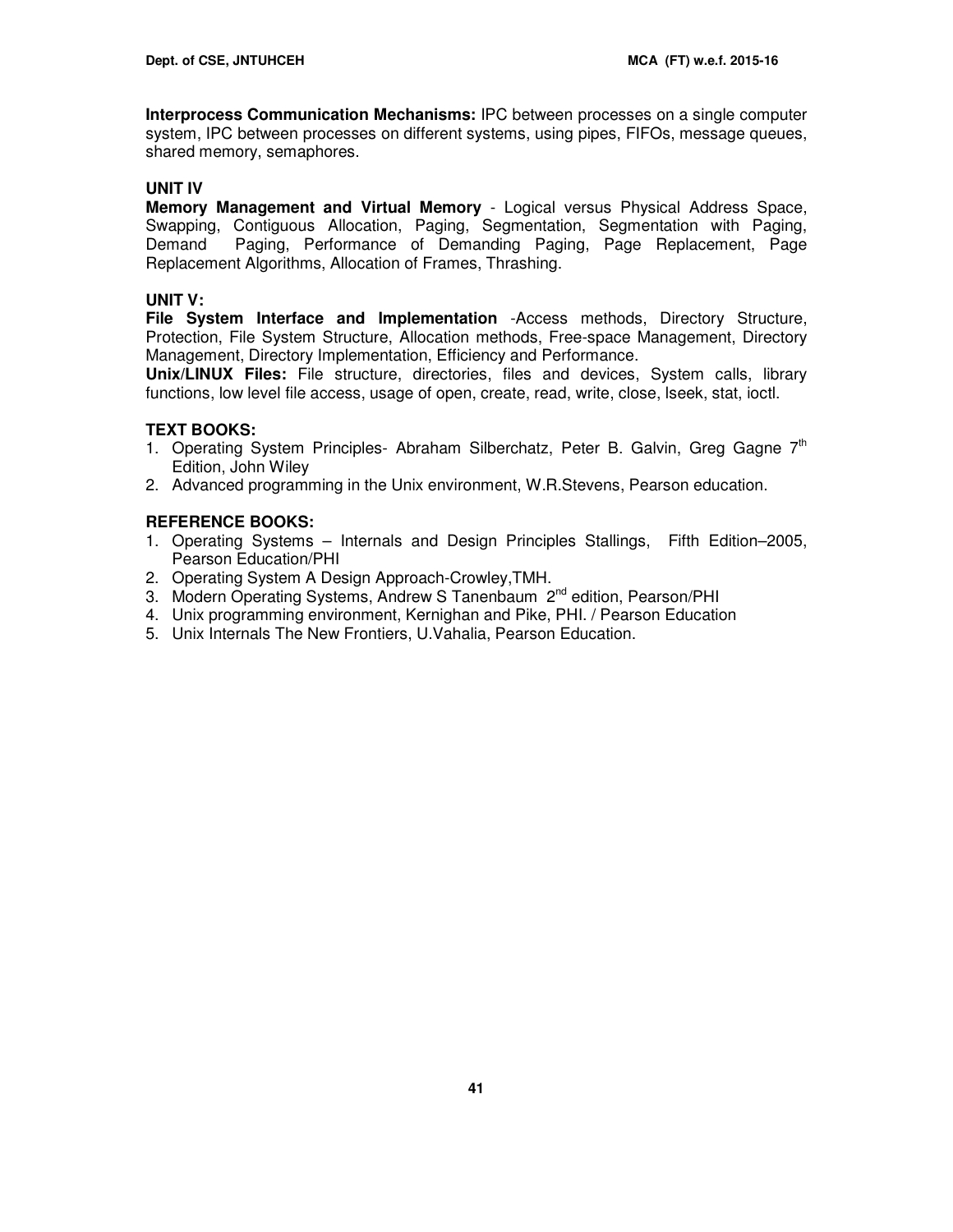#### **I** Year MCA **II** Semester

#### **DATABASE MANAGEMENT SYSTEMS**

#### **Prerequisites**

**A course on "Advanced Data Structures"** 

#### **Objectives**

- $\geq$  To understand the basic concepts and the applications of database systems.
- $\approx$  To master the basics of SQL and construct queries using SQL.
- $\geq$  Topics include datamodels, database design, relational model, relational algebra, transaction control, concurrency control, storage structures and access techniques.

#### **Outcomes**

- Gain knowledge of fundamentals of DBMS, database design and normal forms
- $\approx$  Gain knowledge of fundamentals of relational algebra and relational model
- **Master the basics of SQL for retrieval and management of data.**
- $\geq$  Understand the basics of transaction processing and concurrency control.
- $\geq$  Familiarity with database storage structures and access techniques

#### **UNIT I:**

**Database System Applications**: database system Vs. file system, view of data, data abstraction, instances and schemas, data models, the ER model, relational model, other models, database languages, DDL, DML, database access for application programs, database users and administrator, transaction management, database system structure, storage manager, the query processor, history of data base systems, data base design and ER diagrams, beyond ER design entities, attributes and entity sets, relationships and relationship sets, additional features of ER model, concept design with the ER Model, conceptual design for large enterprises.

#### **UNIT II:**

**Introduction to the Relational Model**: integrity constraint over relations, enforcing integrity constraints, querying relational data, logical data base design, introduction to views, destroying/altering tables and views, form of basic SQL query, examples of basic SQL queries, introduction to nested queries, correlated nested queries, set comparison operators, aggregation operators, NULL values, comparison using null values, logical connectivity's, AND, OR and NOT, impact on SQL constructs, outer joins, disallowing NULL values, complex integrity constraints in SQL, triggers and active data bases, Oracle, SQL Server, DB2.

#### **UNIT III:**

**Relational Algebra**: Selection and projection, set operations, renaming, Joins, Division, Examples of Algebra overviews, Relational calculus, Tuple relational Calculus, Domain relational calculus, Expressive Power of Algebra and calculus.

**Schema refinement**: Problems caused by redundancy, decompositions, problems related to decomposition, reasoning about functional dependencies, FIRST, SECOND, THIRD normal forms, BCNF, lossless join decomposition, dependency preserving decomposition, schema refinement in database design, multi valued dependencies, FOURTH normal form, FIFTH normal form.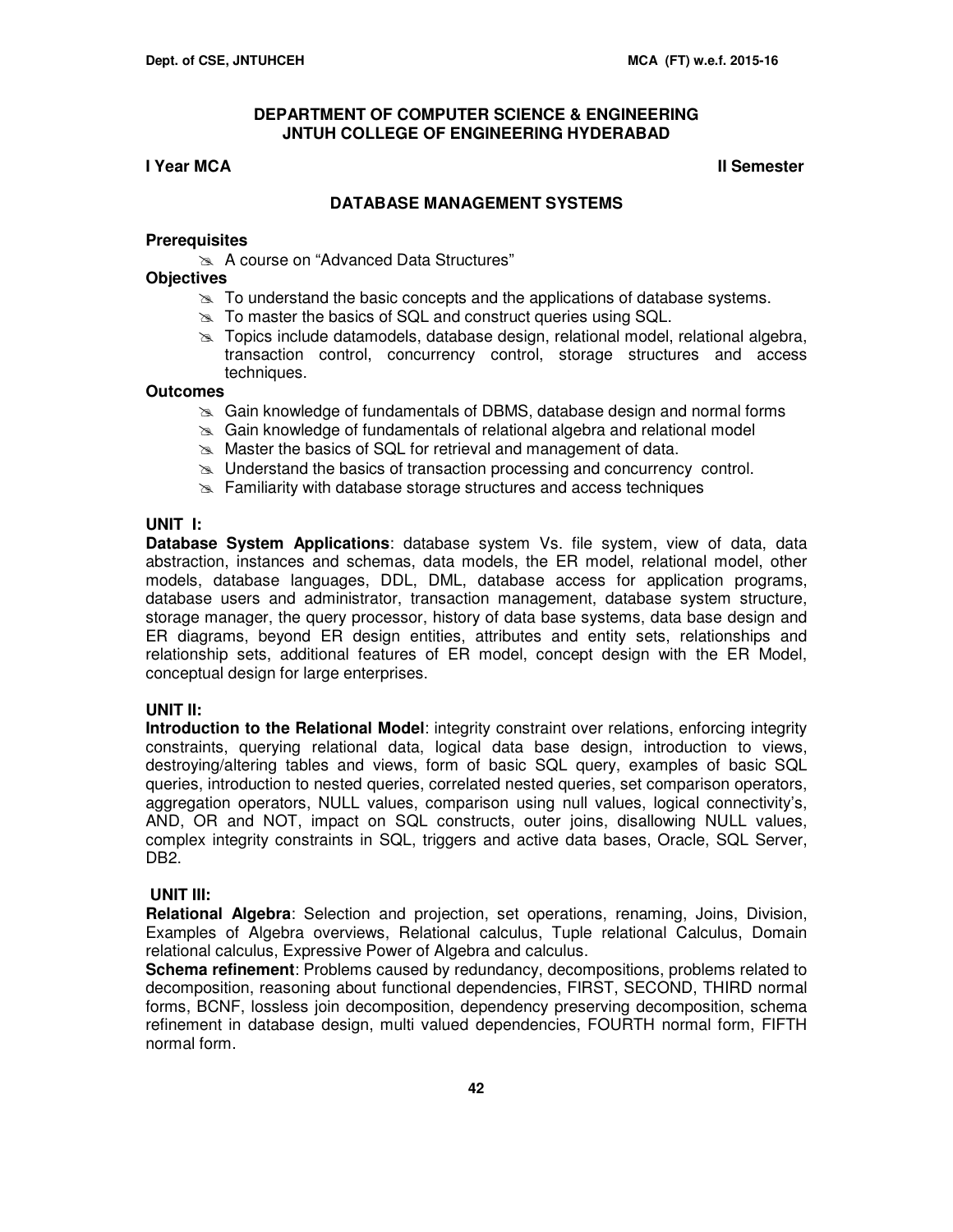#### **UNIT IV:**

Transaction Concept, Transaction State, Implementation of Atomicity and Durability, Concurrent Executions, Serializability, Recoverability, Implementation of Isolation, Testing for serializability, Lock Based Protocols, Timestamp Based Protocols, Validation- Based Protocols, Multiple Granularity.

Recovery and Atomicity, Log–Based Recovery, Recovery with Concurrent Transactions, Buffer Management, Failure with loss of nonvolatile storage, Advance Recovery systems, Remote Backup systems.

# **UNIT V:**

Data on External Storage, File Organization and Indexing, Cluster Indexes, Primary and Secondary Indexes, Index data Structures, Hash Based Indexing, Tree base Indexing, Comparison of File Organizations, Indexes and Performance Tuning, Intuitions for tree Indexes, Indexed Sequential Access Methods (ISAM), B+ Trees: A Dynamic Index Structure.

#### **Text Books:**

- 1. Database Management Systems, Raghurama Krishnan, Johannes Gehrke, Tata Mc Graw Hill 3rd Edition
- 2. Database System Concepts, Silberschatz, Korth, Mc Graw hill, V edition.

# **References:**

- 1. Database Systems design, Implementation, and Management, Peter Rob & Carlos Coronel 7th Edition.
- 2. Fundamentals of Database Systems, Elmasri Navrate Pearson Education
- 3. Introduction to Database Systems, C.J.Date Pearson Education
- 4. Oracle for Professionals, The X Team, S.Shah and V. Shah, SPD.
- 5. Database Systems Using Oracle: A Simplified guide to SQL and PL/SQL,Shah,PHI.
- 6. Fundamentals of Database Management Systems, M. L. Gillenson, Wiley Student Edition.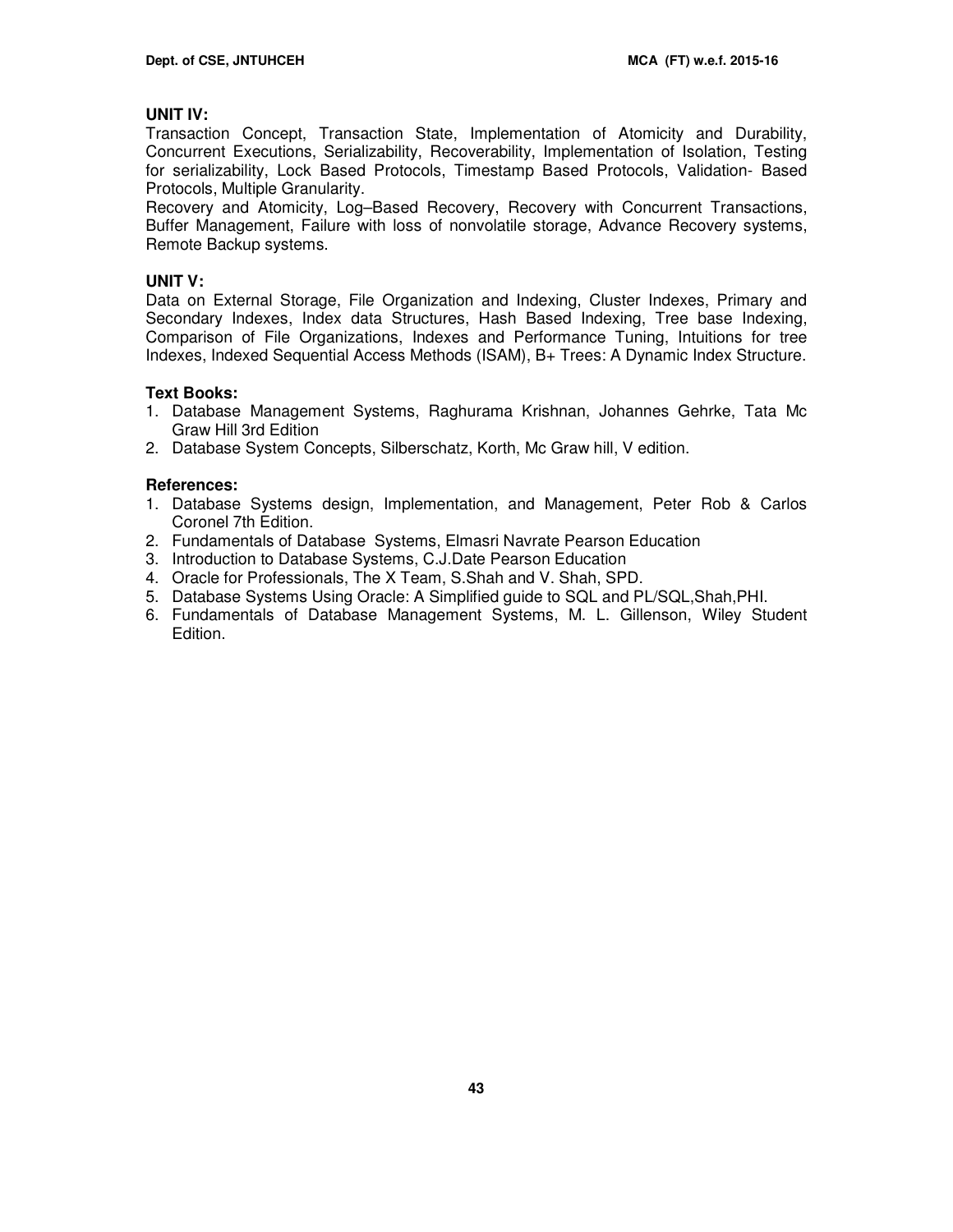# **I** Year MCA **II** Semester

#### **SOFTWARE ENGINEERING**

#### **Prerequisites**

A course on "Computer Programming and Data Structures"

#### **Objectives**

 $\gg$  To provide an understanding of the working knowledge of the techniques for estimation, design, testing and quality management of large software development projects.

#### **Outcomes**

- $\geq$  Ability to translate end-user requirements into system and software requirements, using e.g. UML, and structure the requirements in a Software Requirements Document (SRD).
- $\geq$  Identify and apply appropriate software architectures and patterns to carry out high level design of a system and be able to critically compare alternative choices.
- $\geq$  Will have experience and/or awareness of testing problems and will be able to develop a simple testing report

#### **UNIT-I:**

**Introduction to Software Engineering:** The evolving role of software, changing nature of software, software myths.

**A Generic view of process:** Software engineering- a layered technology, a process framework, the capability maturity model integration (CMMI), process patterns, process assessment, personal and team process models.

**Process models:** The waterfall model, incremental process models, evolutionary process models, the unified process.

#### **UNIT-II:**

**Software Requirements:** Functional and non-functional requirements, user requirements, system requirements, interface specification, the software requirements document.

**Requirements engineering process:** Feasibility studies, requirements elicitation and analysis, requirements validation, requirements management.

**System models:** Context models, behavioral models, data models, object models, structured methods.

#### **UNIT-III:**

**Design Engineering:** Design process and design quality, design concepts, the design model.

**Creating an architectural design:** software architecture, data design, architectural styles and patterns, architectural design, conceptual model of UML, basic structural modeling, class diagrams, sequence diagrams, collaboration diagrams, use case diagrams, component diagrams.

### **UNIT-IV:**

**Testing Strategies:** A strategic approach to software testing, test strategies for conventional software, black-box and white-box testing, validation testing, system testing, the art of debugging.

**Product metrics:** Software quality, metrics for analysis model, metrics for design model, metrics for source code, metrics for testing, metrics for maintenance.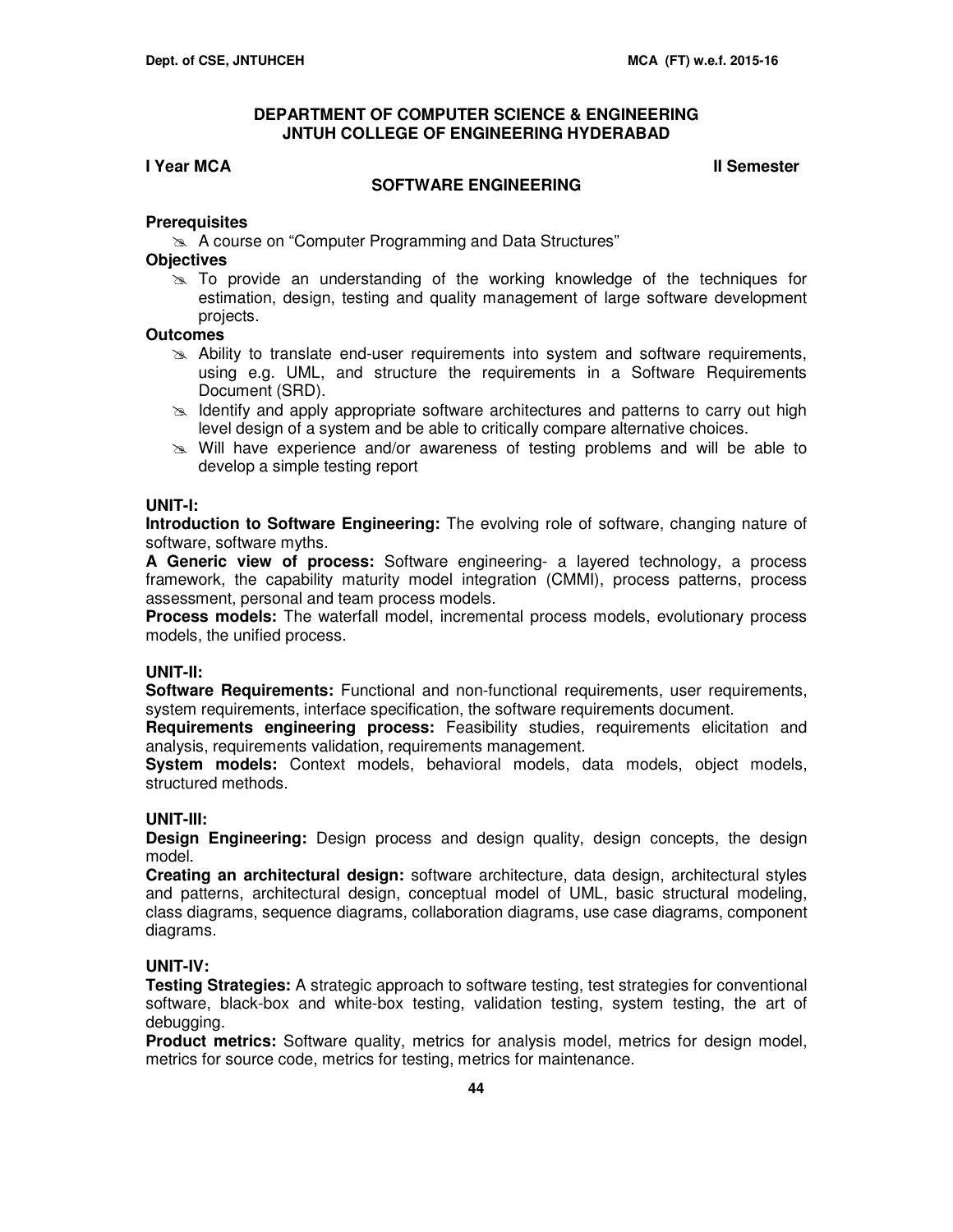### **UNIT-V:**

**Metrics for Process and Products:** Software measurement, metrics for software quality. **Risk management:** Reactive Vs proactive risk strategies, software risks, risk identification, risk projection, risk refinement, RMMM, RMMM plan.

**Quality Management:** Quality concepts, software quality assurance, software reviews, formal technical reviews, statistical software quality assurance, software reliability, the ISO 9000 quality standards.

#### **Text Books:**

- 1. Software Engineering, A practitioner's Approach- Roger S. Pressman, 6<sup>th</sup> edition, Mc GrawHill International Edition.
- 2. Software Engineering-Sommerville,  $7<sup>th</sup>$  edition, Pearson Education.
- 3. The unified modeling language user guide Grady Booch, James Rambaugh, Ivar Jacobson, Pearson Education.

# **References:**

- 1. Software Engineering, an Engineering approach- James F. Peters, Witold Pedrycz, John Wiely.
- 2. Software Engineering principles and practice- Waman S Jawadekar, The Mc Graw-Hill Companies.
- 3. Fundamentals of object oriented design using UML Meiler page-Jones: Pearson Eductaion.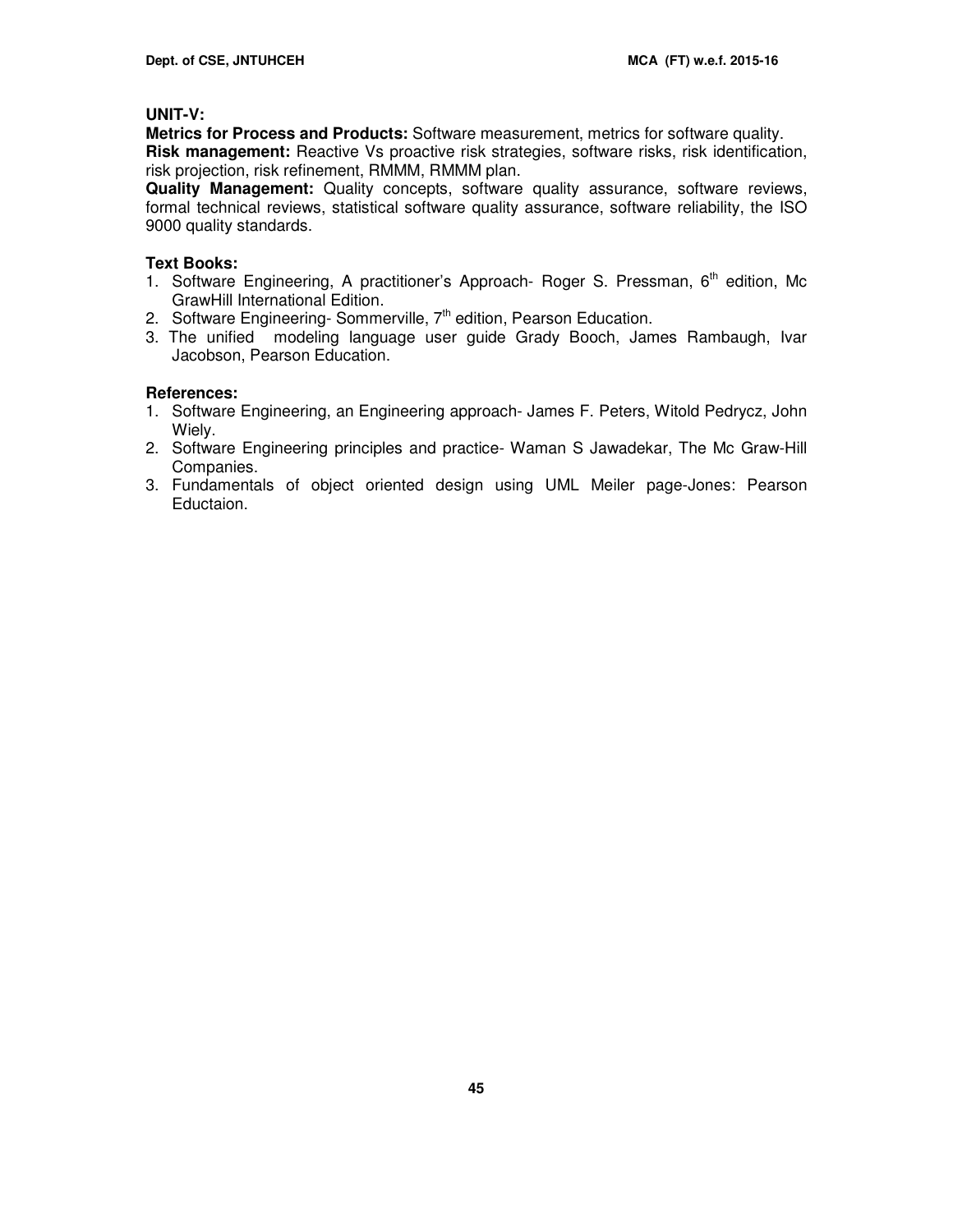# **I** Year MCA **II** Semester

# **ADVANCED DATA STRUCTURES & ALGORITHMS LAB**

#### **Prerequisites**

 A course on "Computer Programming & Data Structures" and " Advanced Data Base Engineering".

#### **Objectives**

- To get practical exposure on Advanced Data Structures like AVL Trees, Red-Black treesetc.,
- s implementation of data structures such as trees and graphs,
- $\geq$  Programming of sorting and pattern matching algorithms

# **Outcomes**

- $\geq$  Ability to select the data structures that efficiently model the information in a problem.
- $\geq$  Ability to assess efficiency trade-offs among different data structure implementations
- $\approx$  or combinations.
- $\geq$  Implement and know the application of algorithms for sorting and pattern matching.
- $\geq$  Design programs using tree structures, including Optimal binary search tree, All pairs shortest path problem, AVL tree, Red-Black trees.
- 1. Write a program to implement the following sorting techniques
	- a. Merge sort
	- b. Quick sort
	- c. Bubble sort
	- d. Selection sort
	- e. Insertion sort
	- f. Radix sort
	- g. Heap sort
- 2. Write a program to implement the single source shortest path problem
- 3. Write a program to implement the Optimal binary search tree
- 4. Write a program to implement the All pairs shortest path problem
- 5. Write a program to implement the n-queens problem
- 6. Write a program to implement the following searching techniques
	- a. Linear Search
	- b. Binary Search
- 7. Write a program to implement the operations of Binary search tree
- 8. Write a program to implement the tree traversal methods
- 9. Write a program to implement the graph traversal methods
- 10. Write a program to implement the operations of AVL tree
- 11. Write a program to implement the operations of Red-Black tree
- 12. Write a program to implement the following Pattern matching algorithms
	- a. Brute Force algorithm
	- b. Boyer Moore algorithm
	- c. Knuth- Morris-Pratt algorithm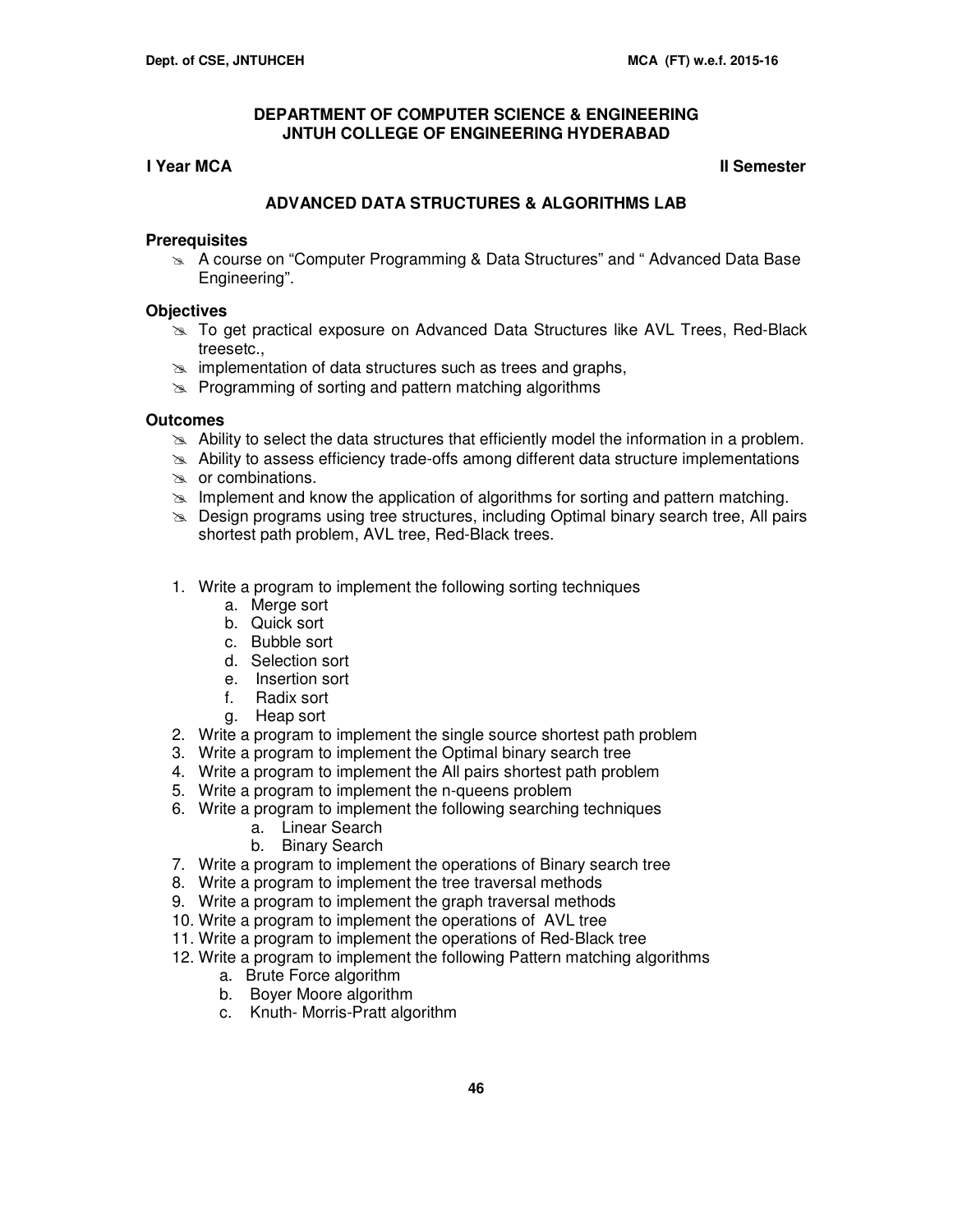# **I** Year MCA **II** Semester **II** Semester **II** Semester

# **DATABASE MANAGEMENT SYSTEMS LAB**

#### **Pre-requisites**

1. Co-requisite of course "Database Management Systems", "SQL"

# **Objectives**

- 1. Introduce ER data model, database design and normalization
- 2. Learn SQL basics for data definition and data manipulation

# **Outcomes**

- 1. Design database schema for a given application and apply normalization
- 2. Acquire skills in using SQL commands for retrieval and management of data.
- 3. Develop solutions for database applications using procedures, cursors and triggers

# **List of Experiments:-**

- 1) Concept design with E-R Model
- 2) Relational Model
- 3) Normalization
- 4) Practicing DDL commands
- 5) Practicing DML commands
- 6) Querying (using ANY, ALL, IN, Exists, NOT EXISTS, UNION, INTERSECT, Constraints etc.)
- 7) Queries using Aggregate functions, GROUP BY, HAVING and Creation and dropping of Views.
- 8) Triggers (Creation of insert trigger, delete trigger, update trigger)
- 9) Procedures
- 10) Usage of Cursors

# **Text Books:**

- 1. Database Management Systems, Raghurama Krishnan, Johannes Gehrke, Tata Mc Graw Hill 3rd Edition
- 2. Database System Concepts, Silberschatz, Korth, Mc Graw hill, V edition.

# **References:**

- 1. Database Systems design, Implementation, and Management, Peter Rob & Carlos Coronel 7th Edition.
- 2. Fundamentals of Database Systems, Elmasri Navrate Pearson Education
- 3. Introduction to Database Systems, C.J.Date Pearson Education
- 4. Oracle for Professionals, The X Team, S.Shah and V. Shah, SPD.
- 5. Database Systems Using Oracle: A Simplified guide to SQL and PL/SQL,Shah,PHI.
- 6. Fundamentals of Database Management Systems, M. L. Gillenson, Wiley Student Edition.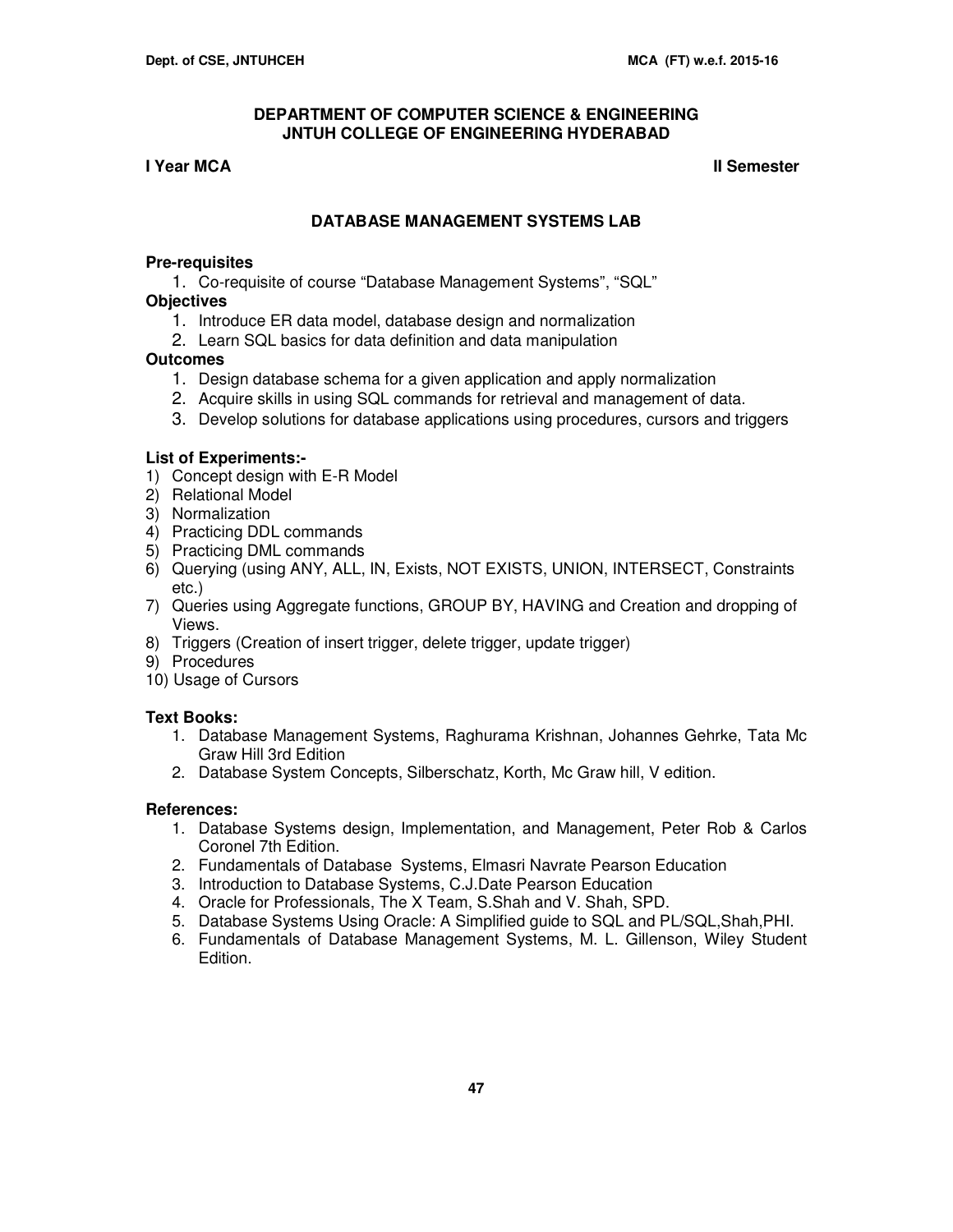#### **III Year MCA III** Semester

#### **NETWORK ADMINISTRATION**

# **Prerequisites:**

**Exac Computer Networks** 

# **Objectives:**

 $\geq$  To train the students in network implementation, administration and support **Outcomes:** 

Students achieve requisite skills in system and network maintenance and management

#### **UNIT 1:**

#### **OS Overview:**

Operating System Objectives and Functions, The Evolution of Operating Systems, Developments Leading to Modern Operating Systems, Virtual Machines, OS Design Considerations for Multiprocessor and Multicore architectures, Microsoft Windows Overview, Modern UNIX Systems, Linux, Android. Booting Process of all the above operating systems.

# **UNIT 2:**

#### **UNIX Basics:**

Introduction to UNIX files system, vi editor, file handling utilities, security by file permissions, process utilities, disk utilities, network commands, text processing utilities and backup utilities. Working with shell, shell script examples.

#### **UNIT 3:**

Network services and protocols - I

Domain Naming Service, Dynamic Host Configuration Protocol. Active Directory, Installation of appropriate services in Windows and Linux

#### **UNIT 4:**

Network services and protocols -II

Understanding of HTTP, FTP, NFS, Telnet, Proxy server, SAMBA server. Installation in Linux environment

# **UNIT 5:**

Network services and protocols -III

Email service. Email server configuration in linux. Proxy web services (IIS), Windows Deployment Service (WDS), Print services installation in windows environment.

#### **Text Books:**

- 1. Operating systems Internals and Design Principles,  $8<sup>th</sup>$  edition, William Stallings, Pearson.
- 2. Unix the ultimate guide, sumithabha Das, TMH
- 3. Microsoft® Windows Server® 2008 Administration, STEVE SEGUIS, Mc Graw Hill.
- 4. Red Hat Enterprise Linux 6 Administration, Sander van Vugt, John wiley &sons.

#### **References:**

- 1. The Complete Reference Linux, Richard Petersen, Mc Graw Hill.
- 2. Maurice J. Bach, "Design of UNIX Operating System", PHI.
- 3. Linux system Administration, Tom Adelstein & Bill Lubanovic, Oreilly.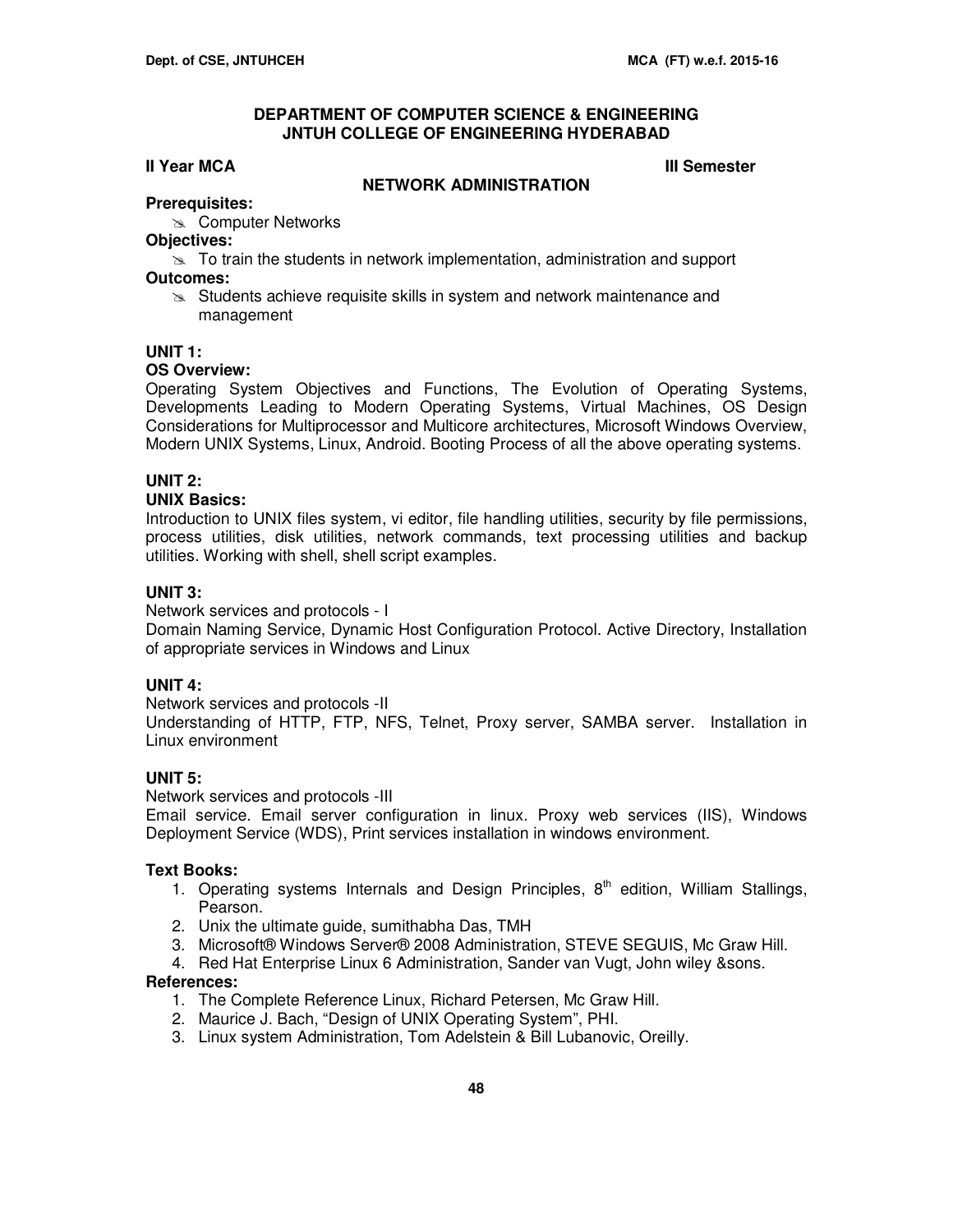#### **III Year MCA III** Semester

#### **MANAGEMENT INFORMATION SYSTEM**

#### **Prerequisites**

----NIL----

#### **Objectives**

- **To introduce Information Systems Models**
- **Topics include Types of Information Systems, ERP Modules etc.,**

#### **Outcomes**

- $\approx$  To understand different Types of Information Systems
- To gain good knowledge of ERP Modules and ERP Implementation and Maintenance.

#### **UNIT I**

Introduction to IS Models – Nolan Stage Hypothesis, IS Strategic Grid, Wards Model, Earl's Multiple Methodology, Critical Success Factors, Soft Systems Methodology, Socio-Technical Systems Approach (Mumford), System Develop Life Cycle, Prototype and End User Computing, Application Packages, Outsourcing, Deciding Combination of Methods.

#### **UNIT II**

Types of Information Systems– Transactions Processing System, Knowledge Work Systems, Office Automation System, Management Information System, Decision Support System, Expert System, Strategic Information System. IS Security, Control and Audit - System Vulnerability and Abuse, business value of security and control, Need for Security, Methods of minimizing risks, IS Audit, ensuring system quality.

#### **UNIT III**

Induction to ERP**:** Overview of ERP, MRP, MRPII and Evolution of ERP, Integrated Management Systems, Reasons for the growth of ERP, Business Modeling, Integrated Data Model, Foundations of IS in Business, Obstacles of applying IT. Advantages and limitations of ERP.

#### **UNIT IV**

ERP Modules: Finance, Accounting Systems, Manufacturing and Production Systems, Sales and Distribution Systems, , Human Resource Systems, Plant Maintenance System, Materials Management System, Quality Management System, ERP System Options and Selection, ERP proposal Evaluation.

#### **UNIT V**

ERP Implementation and Maintenance: Implementation Strategy Options, Features of Successful ERP Implementation, Strategies to Attain Success, User Training, Maintaining ERP & IS**.** Case Studies.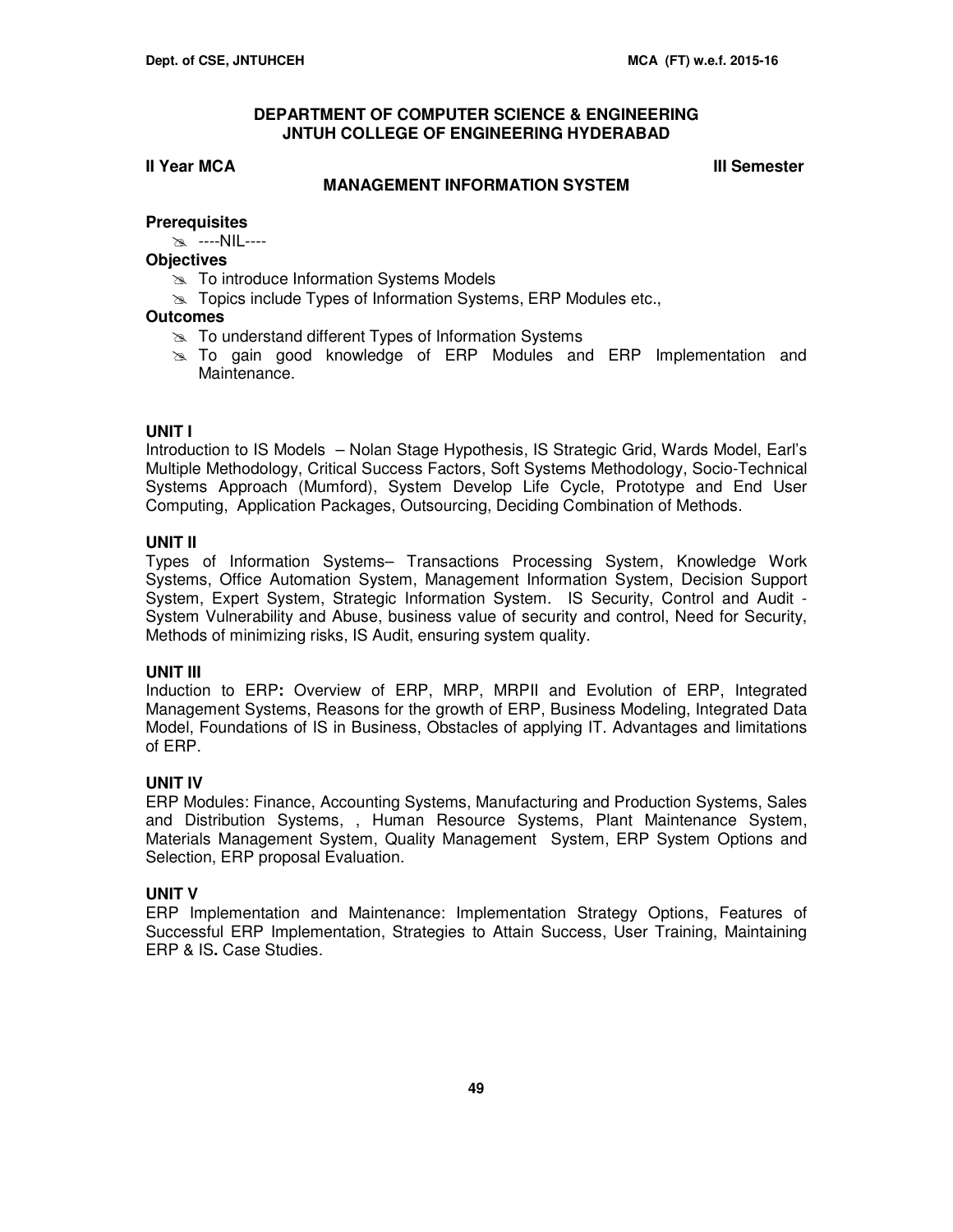# **TEXT BOOKS:**

1. Information systems for modern management,  $3<sup>rd</sup>$  Edition by R.G Murdick, J.E Ross And J. R clagget, PHI-1994.

# **REFERENCE BOOKS:**

- 1. C Laudon and Jane P.Laudon, et al: Management Information Systems, Pearson Education, 2009.
- 2. Alexis Leon, ERP (Demystified), 5/E, Tata McGraw-Hill, 2009.
- 3. David L Olson, Managerial Issues of Enterprise Resource Planning Systems, McGraw Hill, International Edition-2009.
- 4. Vaman, ERP in Practice, Tata McGraw-Hill , 2009
- 5. Gordon B. Davis & Margrethe H.Olson: Management Information Systems, Tata McGraw-Hill , 2009.
- 6. W S Jawadekar: Management Information Systems, Tata McGraw-Hill , New Delhi, 2009
- 7. James A. Obrein: Management Information Systems, Tata McGraw-Hill , 2008
- 8. Gerald V.Post, David L Anderson: Management Information Systems, Irvin McGraw Hill, 2009.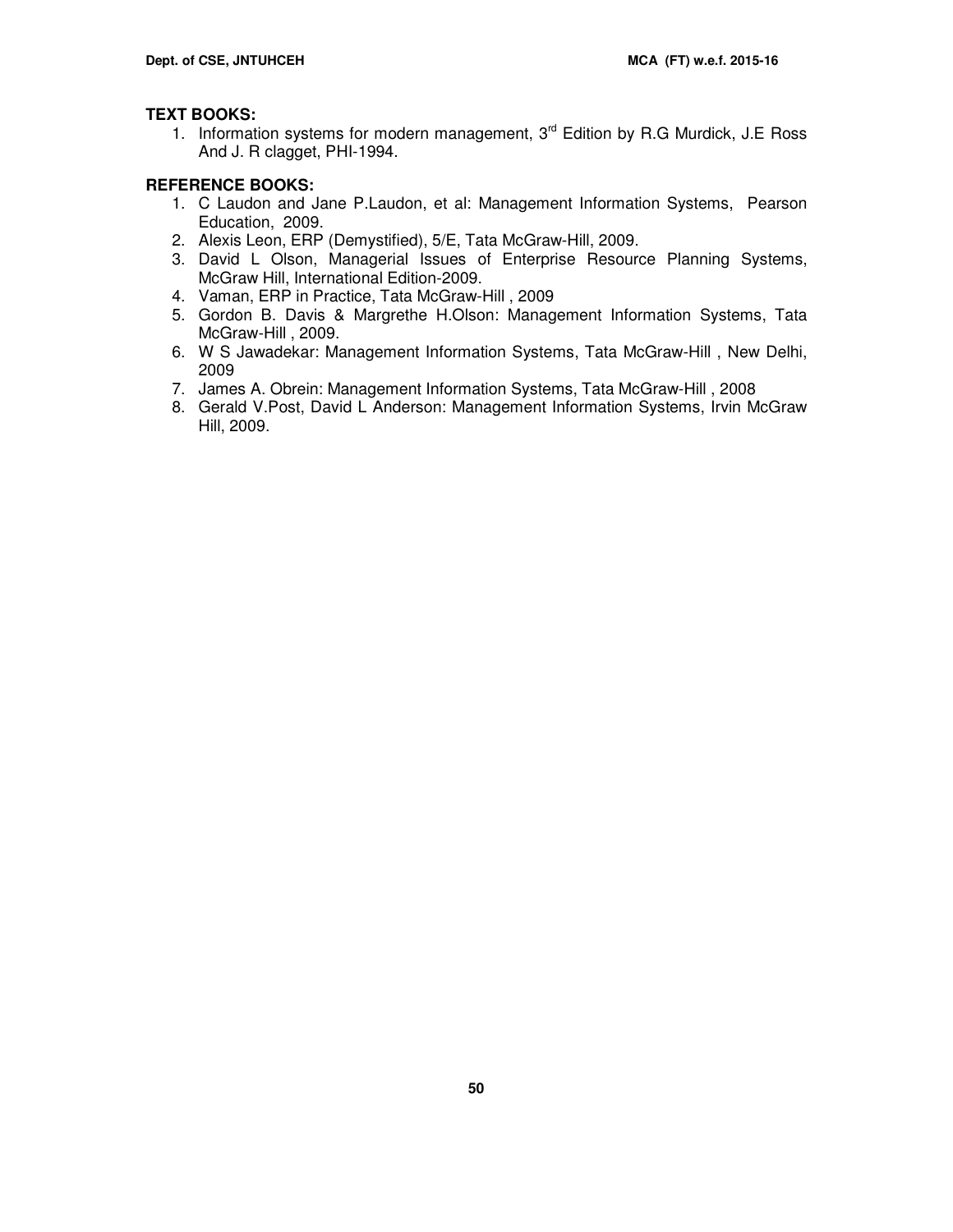#### **II Year MCA III Semester**

#### **COMPUTER GRAPHICS**

#### **Prerequisites**

- $\geq$  Familiarity with the theory and use of coordinate geometry and linear algebra, and matrix multiplications.
- **A course on "Computer Programming and Data Structures"**

#### **Objectives**

- $\geq$  The aim of this course is to provide an introduction of fundamental concepts and theory of computer graphics.
- $\approx$  Topics covered include graphics systems and input devices; geometric representations and 2D/3D transformations; viewing and projections; illumination and color models; animation; rendering and implementation; visible surface detection;

#### **Outcomes**

- $\geq$  Be able to understand graphics input and output devices.
- $\geq$  Be able to design basic graphics application programs, including animation
- $\geq$  Be able to design applications that display 2-D amd 3-D graphic images to given specifications

#### **UNIT-I:**

**Introduction:** Application areas of Computer Graphics, overview of graphics systems, video-display devices, raster-scan systems, random scan systems, graphics monitors and work stations and input devices

**Output primitives**: Points and lines, line drawing algorithms (Bresenham's and DDA Algorithm), mid-point circle and ellipse algorithms

**Filled area primitives**: Scan-line polygon fill algorithm, boundary-fill and flood-fill algorithms

# **UNIT-II:**

**2-D geometrical transforms**: Translation, scaling, rotation, reflection and shear transformations, matrix representations and homogeneous coordinates, composite transforms, transformations between coordinate systems

**2-D viewing**: The viewing pipeline, viewing coordinate reference frame, window to viewport coordinate transformation, viewing functions, Cohen-Sutherland and Cyrus-beck line clipping algorithms, Sutherland –Hodgeman polygon clipping algorithm, Polygon Filling

#### **UNIT-III:**

**3-D object representation**: Polygon surfaces, quadric surfaces, spline representation, Hermite curve, Bezier curve and B-Spline curves, Bezier and B-Spline surfaces. Basic illumination models, polygon rendering methods.

#### **UNIT-IV:**

**3-D Geometric transformations**: Translation, rotation, scaling, reflection and shear transformations, composite transformations.

**3-D viewing**: Viewing pipeline, viewing coordinates, view volume and general projection transforms and clipping.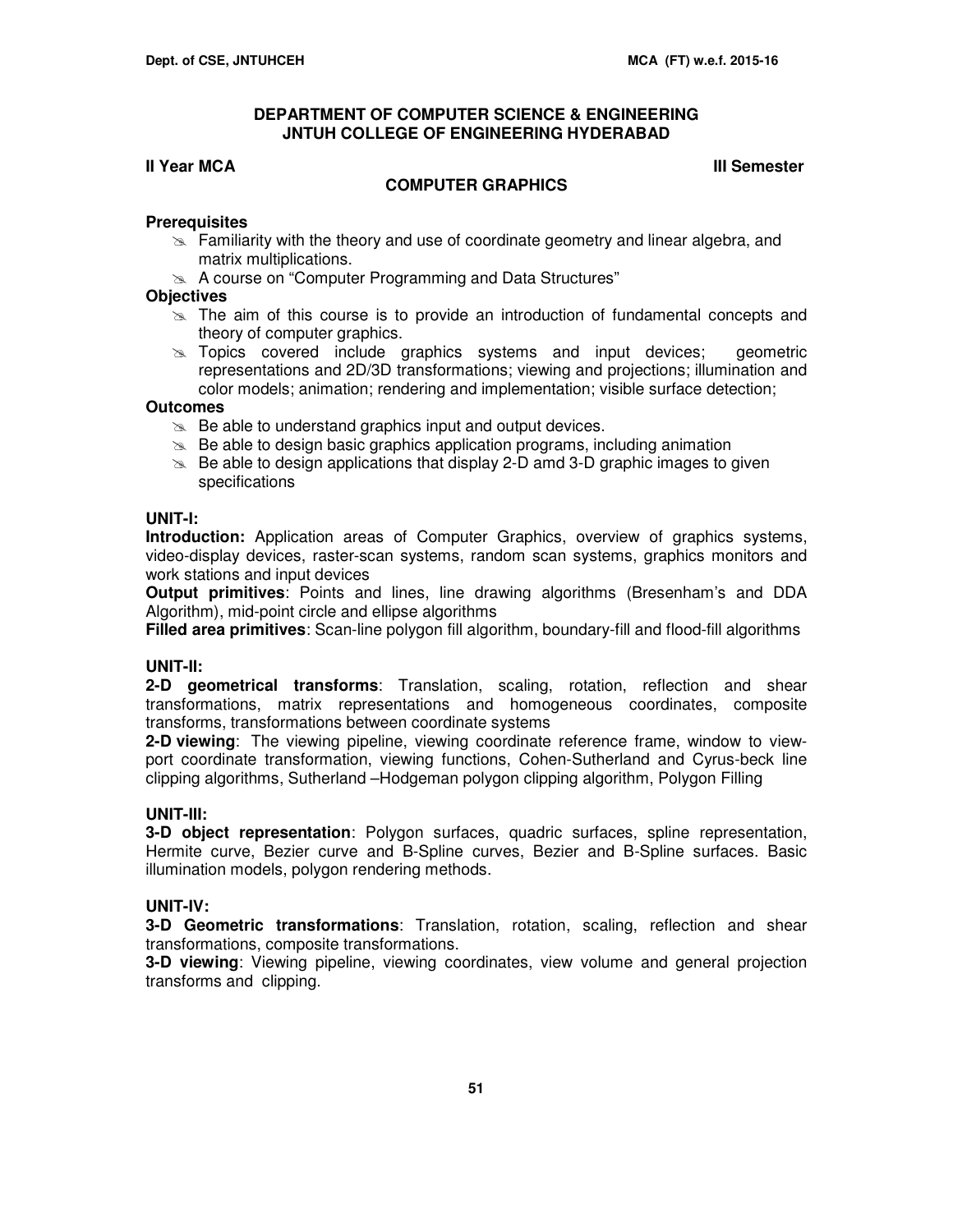# **UNIT-V:**

**Computer animation**: Design of animation sequence, general computer animation functions, raster animation, computer animation languages, key frame systems, motion specifications

**Visible surface detection methods**: Classification, back-face detection, depth-buffer, scanline, depth sorting, BSP-tree methods, area sub-division and octree methods

#### **Text Books:**

- 1. "Computer Graphics C version", Donald Hearn and M.Pauline Baker, Pearson Education
- 2. "Computer Graphics Principles & Practice", second edition in C, Foley, VanDam, Feiner and Hughes, Pearson Education.

#### **References:**

- 1. Procedural elements for Computer Graphics, David F Rogers, Tata Mc Graw hill, 2<sup>nd</sup> edition.
- 2. Principles of Interactive Computer Graphics", Neuman and Sproul, TMH.
- 3. Principles of Computer Graphics, Shalini Govil, Pai, 2005, Springer.
- 4. Computer Graphics, Steven Harrington, TMH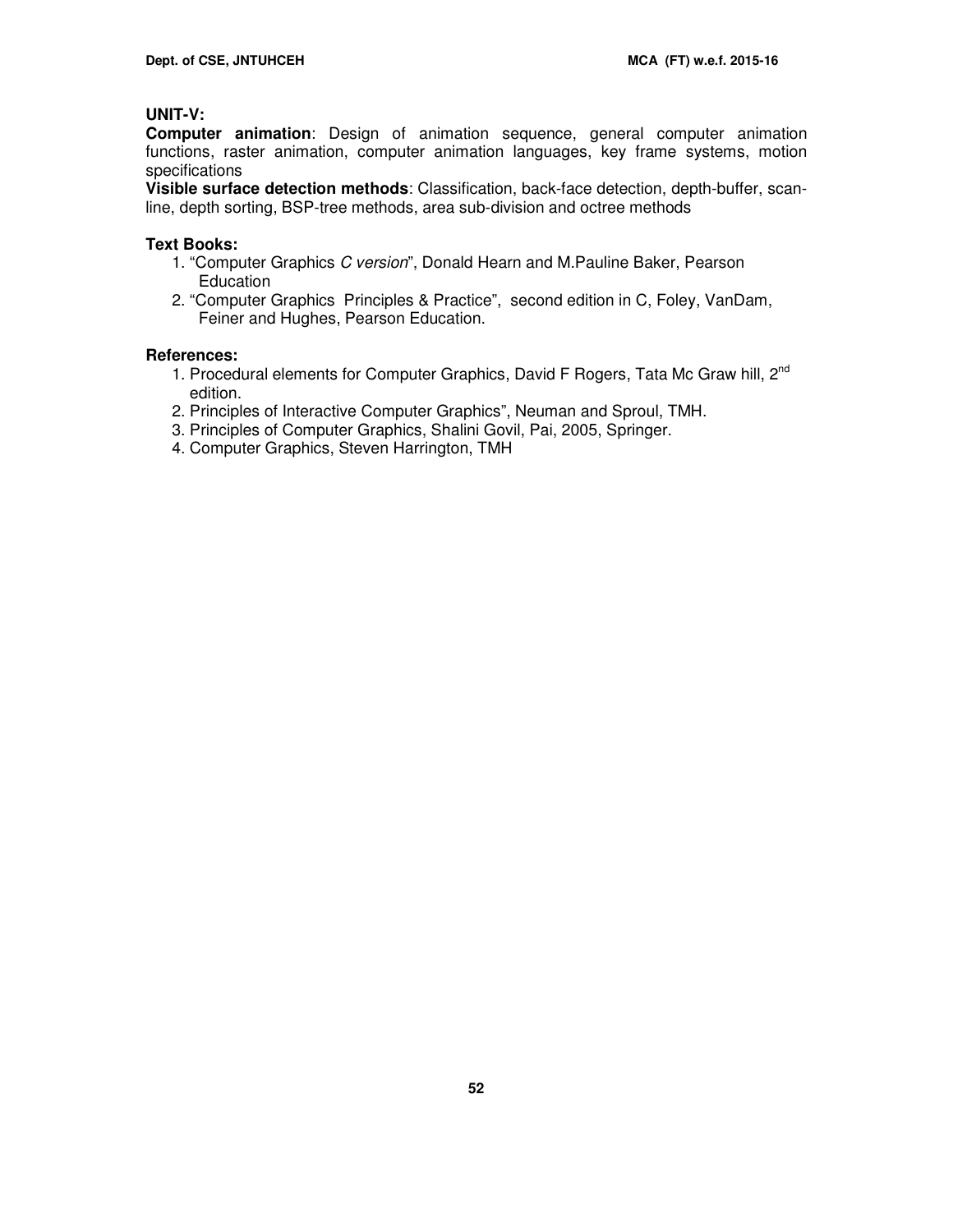#### **III Year MCA III** Semester

# **OBJECT ORIENTED ANALYSIS AND DESIGN (USING UML)**

#### **Prerequisites**

Software Engineering

#### **Objectives**

- $\approx$  To train students on object modeling
- $\gg$  To apply unified process phases
- $\geq$  To apply unified modeling language for software design of any applications
- To study case studies for OOAD

# **Outcomes**

- $\gg$  Will be able to use UML notations
- $\approx$  Ability to apply unified process in software development
- $\approx$  Ability to perform analysis and design using object modeling

# **UNIT I**

Introduction to UML: Importance of modeling, principles of modeling, object oriented modeling, conceptual model of the UML, Architecture, Software Development Life Cycle.

# **UNIT II**

Basic Structural Modeling: Classes, Relationships, common Mechanisms, and diagrams. Advanced Structural Modeling: Advanced classes, advanced relationships, Interfaces, Types and Roles, Packages.

Class & Object Diagrams: Terms, concepts, modeling techniques for Class & Object Diagrams.

#### **UNIT III**

Basic Behavioral Modeling-I: Interactions, Interaction diagrams. Basic Behavioral Modeling-II: Use cases, Use case Diagrams, Activity Diagrams.

# **UNIT IV**

Advanced Behavioral Modeling: Events and signals, state machines, processes and Threads, time and space, state chart diagrams.

Architectural Modeling: Component, Deployment, Component diagrams and Deployment diagrams.

# **UNIT V**

Patterns and Frameworks, Artifact Diagrams.Case Study: The Unified Library application

# **TEXT BOOKS:**

- 1. Grady Booch, James Rumbaugh, Ivar Jacobson : The Unified Modeling Language User Guide, Pearson Education 2nd Edition
- 2. Hans-Erik Eriksson, Magnus Penker, Brian Lyons, David Fado: UML 2 Toolkit, WILEY-Dreamtech India Pvt. Ltd.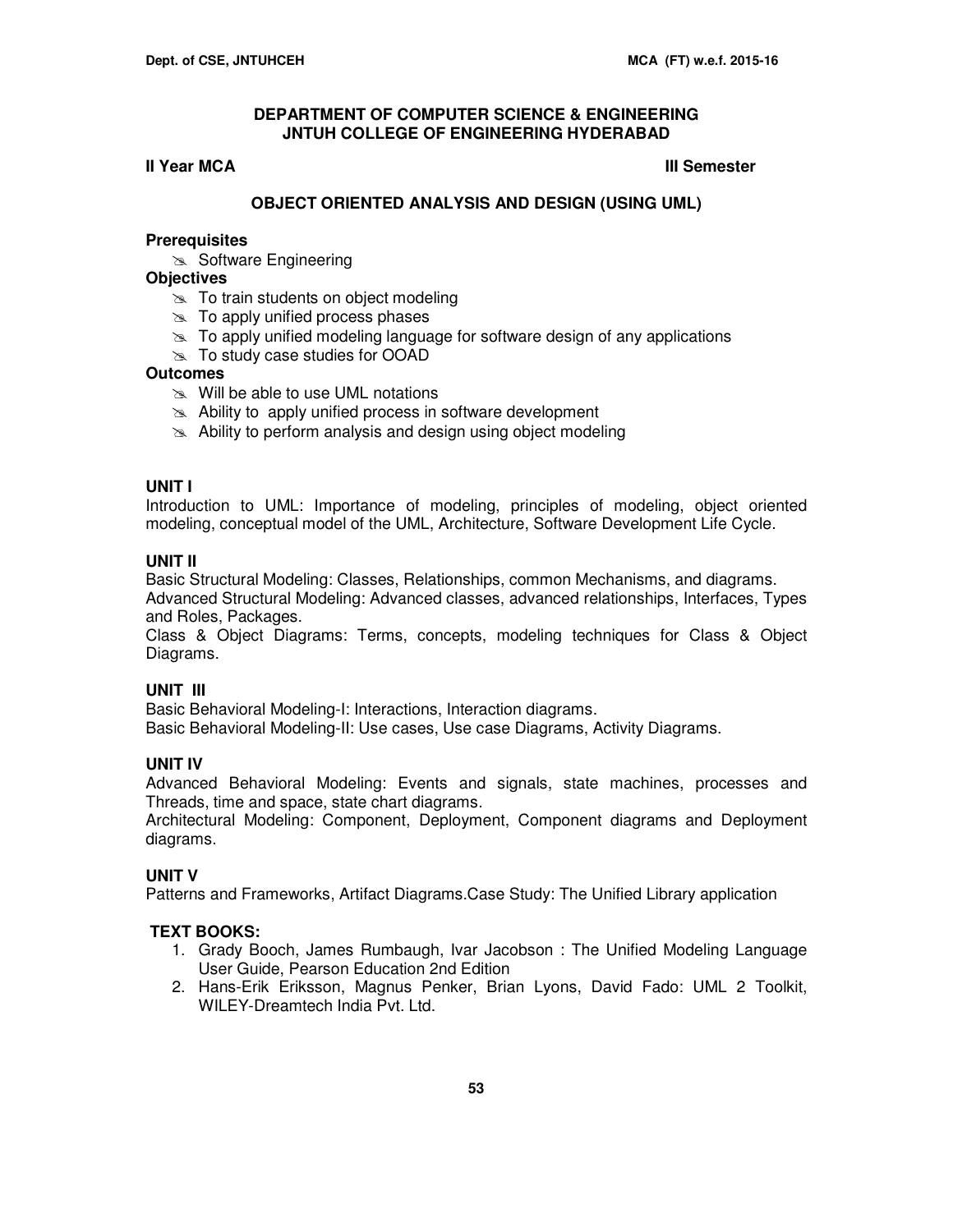# **REFERENCE BOOKS:**

- 1. Meilir Page-Jones: Fundamentals of Object Oriented Design in UML, Pearson Education.
- 2. Pascal Roques: Modeling Software Systems Using UML2, WILEY-Dreamtech India Pvt. Ltd.
- 3. Atul Kahate: Object Oriented Analysis & Design, The McGraw-Hill Companies.
- 4. Mark Priestley: Practical Object-Oriented Design with UML,TMH.
- 5. Appling UML and Patterns: An introduction to Object Oriented Analysis and Design and Unified Process, Craig Larman, Pearson Education.
- 6. Object-Oriented Analysis and Design with the Unified Process By John W. Satzinger, Robert B Jackson and Stephen D Burd, Cengage Learning.
- 7. UML and C++,R.C.Lee, and W.M.Tepfenhart,PHI.
- 8. Object Oriented Analysis,Design and Implementation, B.Dathan, S.Ramnath, Universities Press.
- 9. OODesign with UML and Java,K.Barclay,J.Savage,Elsevier.
- 10. Learning UML 2.0,Russ Miles and Kim Hamilton,O'Reilly,SPD.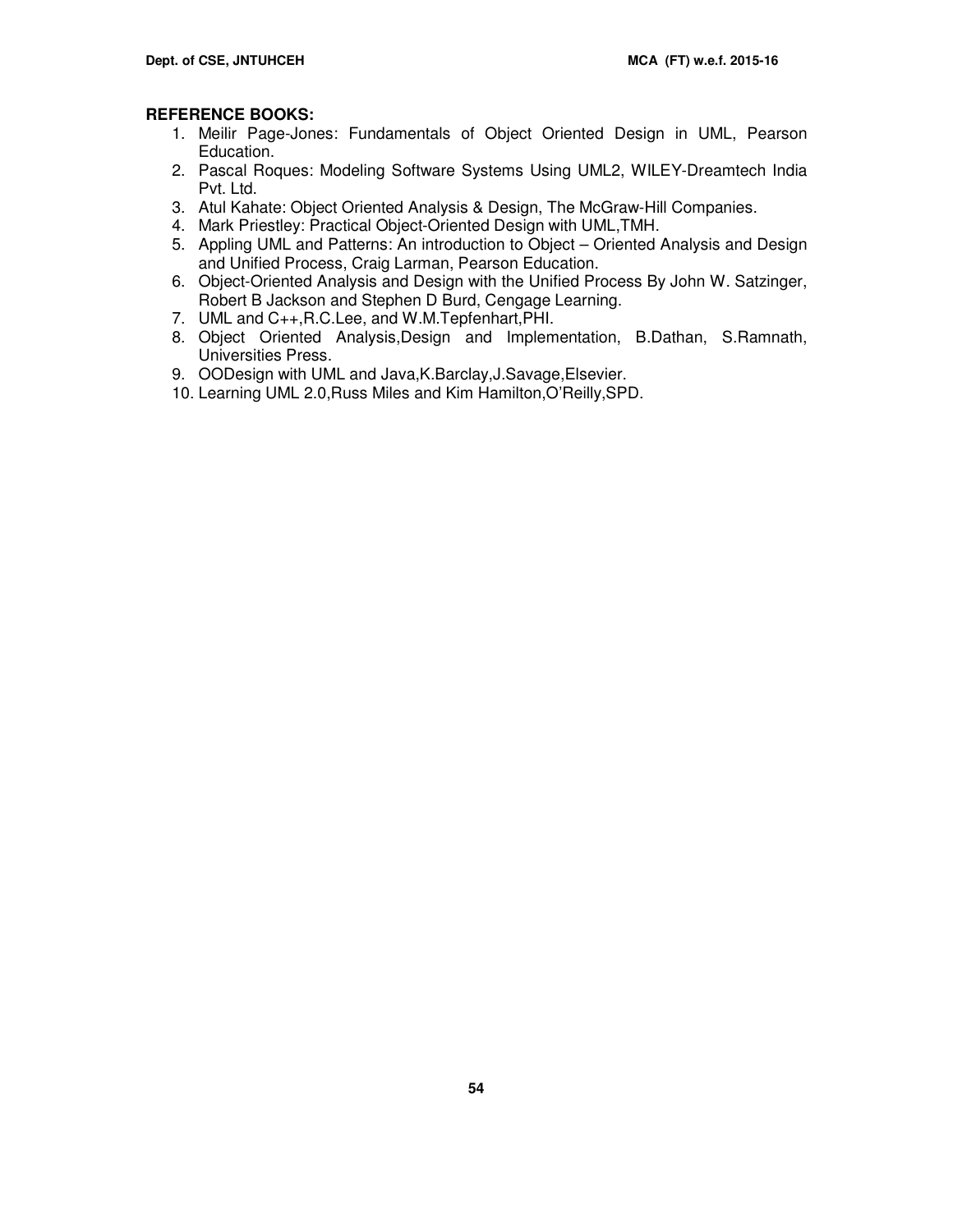#### **III Year MCA III Semester**

#### **OPERATIONS RESEARCH**

#### **Prerequisites**

A course on "Mathematics"

#### **Objectives**

- To introduce Linear Programming , dynamic programming Operation Research Technique.
- $\gg$  To understand Theory of games.

#### **Outcomes**

- Gain the knowledge of Operation Research Techniques
- Get the skill to apply Operation Research Techniques to address the real time problems .

#### **UNIT I**

**DEVELOPMENT DEFINITION**: Characteristics and phases scientific Method, Types of models, General methods for solving. Operations Research models.

**ALLOCATION:** Introduction, Linear programming Formulation, Graphical solution, Simplex method, artificial variable technique, Duality principle.

**TRANSPORTATION PROBLEM:** Formulation, optimal solution, un-balanced transportation problem, Degeneracy. Assignment problem: formulation optimal solution, variations. 1.a nonsquare (mxn) Matrix, Restrictions.

#### **UNIT II**

**EEQUE CEING:** Introduction, optimal solution for processing each of n-jobs through three machines, travelling salesman problem i.e., shortest acyclic route models.

**REPLACEMENT**: Introduction, replacement of items that deteriorate when money value is not counted and counted, replacement items that fail completely i.e., group replacements.

#### **UNIT III**

**WAITING LINES:** Introduction, single channel, poisson arrivals, exponential service times, unrestricted queue, with infinite population and finite population models, single channel, poisson arrivals, exponential service times with infinite population and restricted queue, multi channel, poisson arrivals, exponential service times with infinite population and unrestricted queue.

#### **UNIT IV**

**INVENTORY**: Introduction, single item deterministic models, production is instantaneous or at a constant rate, shortages are allowed or not allowed and withdrawals from stock is continuous, purchase inventory model with one price break, shortages are not allowed, Instantaneous production demand, production or purchase cost is relevant, stochastic models, demand may be discrete or variable or instantaneous production, instantaneous demand and no setup cost.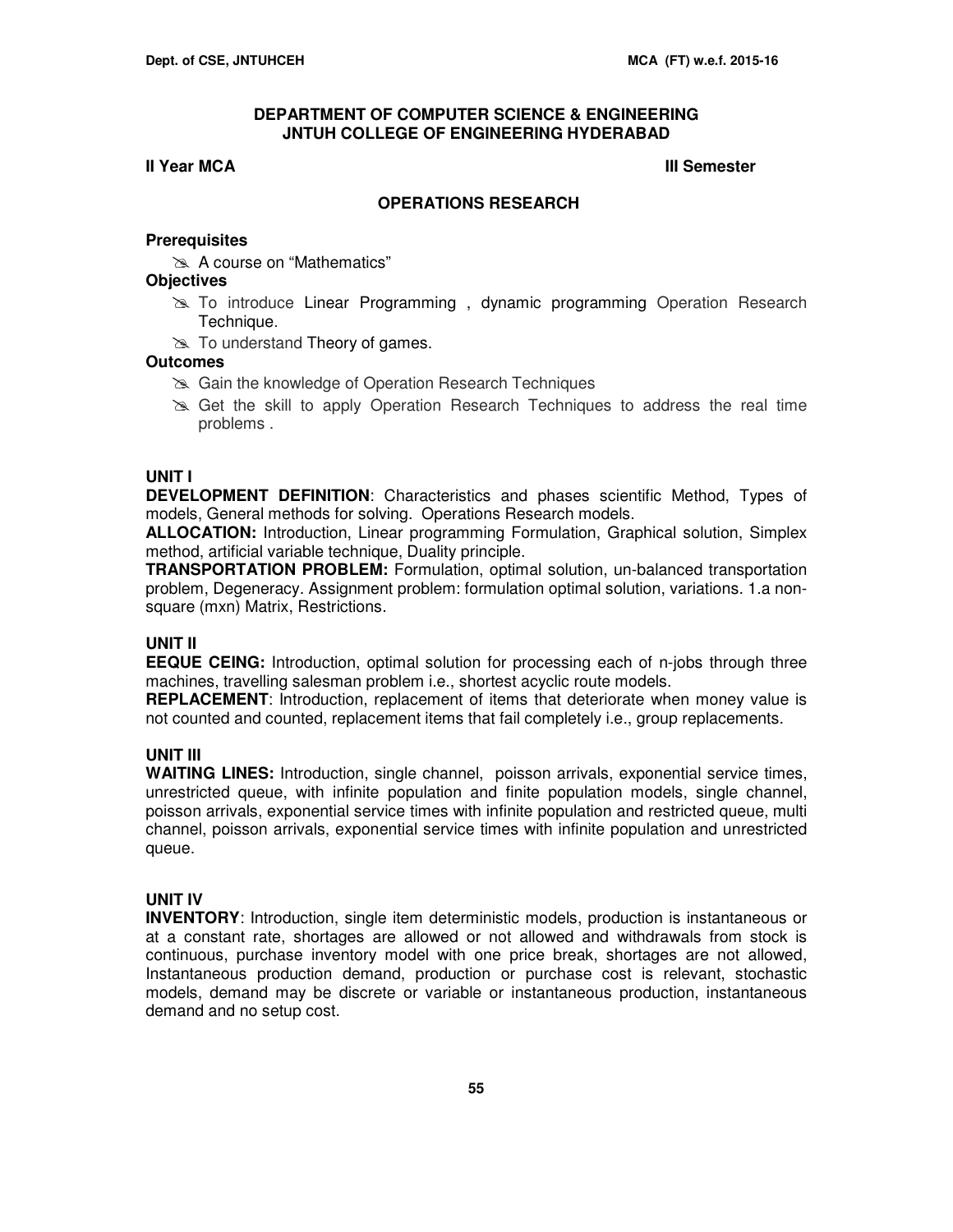# **UNIT V**

**THEORY OF GAMES:** Introduction, Minimax (maximum) criterion and optimal strategy, solution of games with saddle points, rectangular games without saddle points. **DYNAMIC PROGRAMMING**: Introduction, Billman's Principal of optimality, solution of problems with finite number of stages.

# **TEXT BOOKS:**

- 2. P.K.GUPTA & D.S.HIRA : Operations Research<br>3. R.D.ASRHEDKAR & R.V.KULKARNI : Operations Research. 3. R.D.ASRHEDKAR & R.V.KULKARNI
- : Operations Research kedar Nath Ramnath, 1972<br>: Operations Research
	-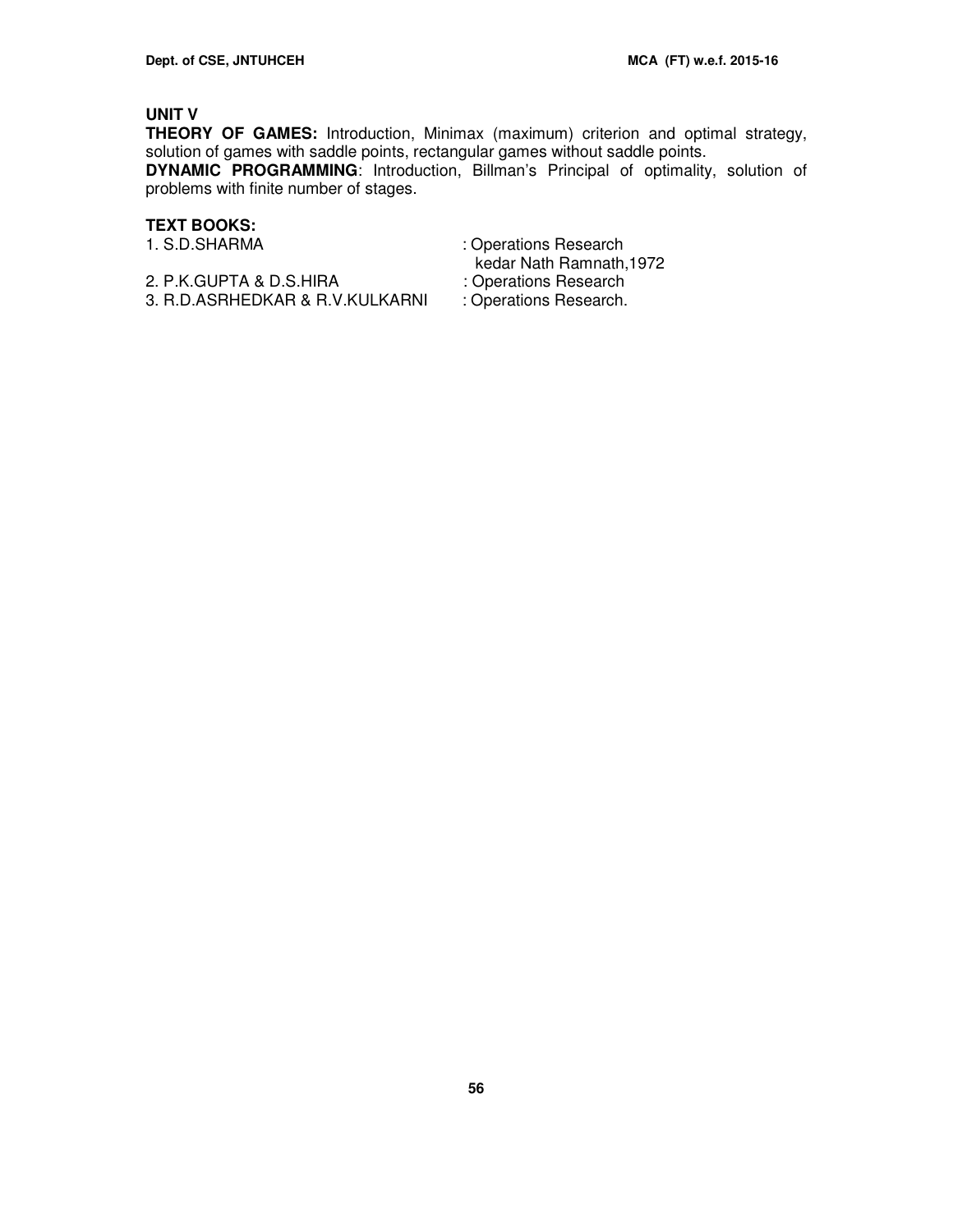#### **III Year MCA III Semester**

#### **SOFTWARE TESTING METHODOLOGIES**

#### **Prerequisites**

1. A course on "Software Engineering"

#### **Objectives**

- 1. To provide knowledge of the concepts in software testing such as testing process, criteria, strategies, and methodologies.
- 2. To develop skills in software test automation and management using latest tools.

#### **Outcomes**

1. Design and develop the best test strategies in accordance to the development model.

#### **UNIT-I:**

**Introduction**:- Purpose of testing, Dichotomies, model for testing, consequences of bugs, taxonomy of bugs

**Flow graphs and Path testing:**- Basics concepts of path testing, predicates, path predicates and achievable paths, path sensitizing, path instrumentation, application of path testing.

#### **UNIT-II:**

**Transaction Flow Testing**:-transaction flows, transaction flow testing techniques.

**Dataflow testing:**- Basics of data flow testing, strategies in data flow testing, application of dataflow testing.

**Domain Testing**:-domains and paths, nice & ugly domains, domain testing, domains and interfaces' testing, domain and interface testing, domains and testability.

#### **UNIT-III:**

**Paths, Path products and Regular expressions:-** path products & path expression, reduction procedure, applications, regular expressions & flow anomaly detection.

**Logic Based Testing:-** overview, decision tables, path expressions, kv charts, specifications.

#### **UNIT-IV:**

**State, State Graphs and Transition testing**:- state graphs, good & bad state graphs, state testing, Testability tips.

# **UNIT-V:**

**Graph Matrices and Application**:-Motivational overview, matrix of graph, relations, power of a matrix, node reduction algorithm, building tools. (Student should be given an exposure to a tool like JMeter or Win-runner).

#### **Text Books:**

- 1. Software Testing techniques Baris Beizer, Dreamtech, second edition.
- 2. Software Testing Tools Dr.K.V.K.K.Prasad, Dreamtech.

#### **References:**

- 1. The craft of software testing Brian Marick, Pearson Education.
- 2. Software Testing Techniques SPD(Oreille)
- 3. Software Testing in the Real World Edward Kit, Pearson.
- 4. Effective methods of Software Testing, Perry, John Wiley.
- 5. Art of Software Testing Meyers, John Wiley.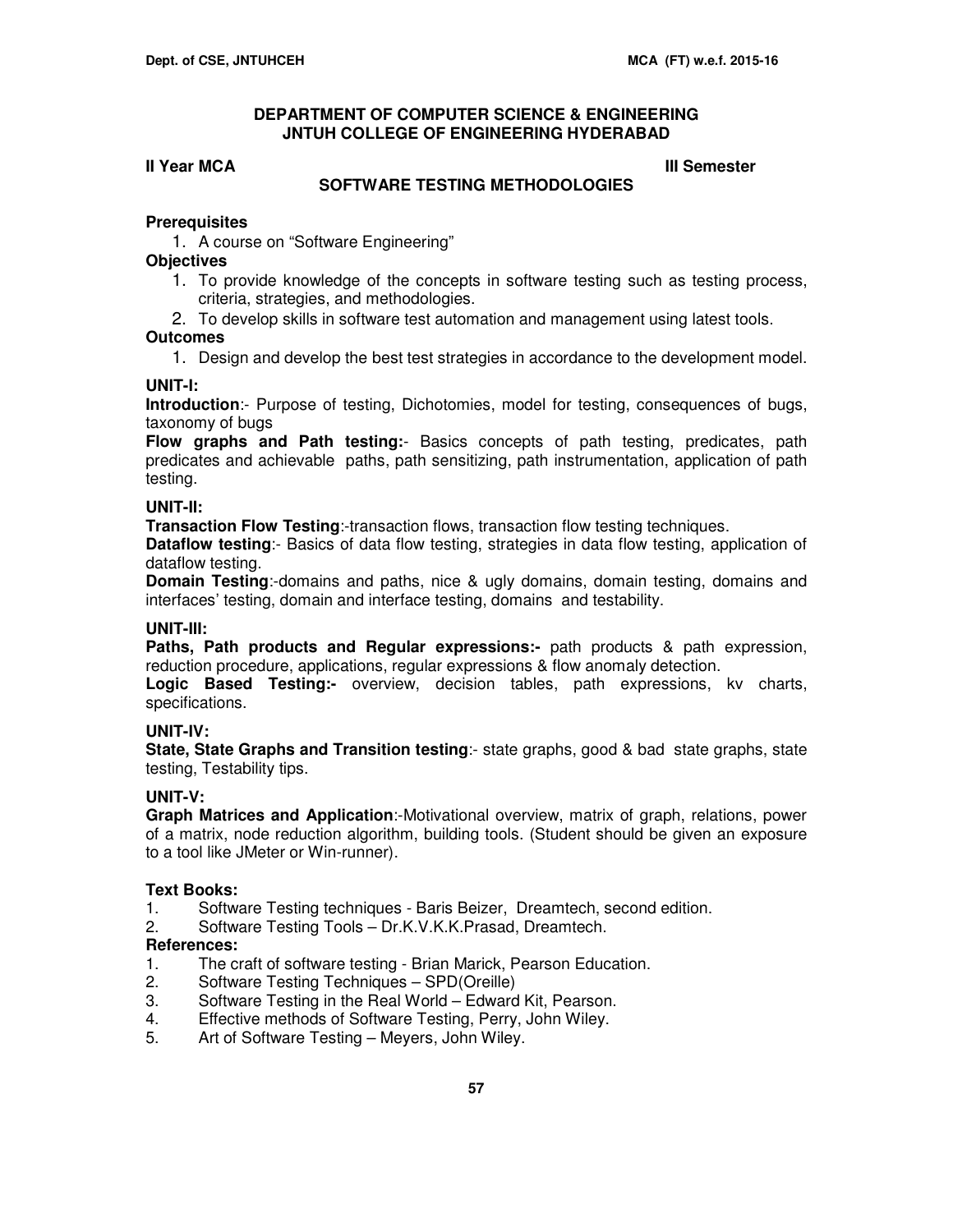**III Year MCA III Semester** 

# **NETWORK ADMINISTRATION LAB**

#### **Prerequisites:**

**Exac Computer Networks** 

#### **Objective:**

 $\geq$  Practical exposure to students in network installation, administration and maintenance

#### **Outcomes:**

- $\approx$  Student understands Linux commands for configuring system
- $\geq$  Student acquires requisite skills in network installation, administration maintenance
- 1. Working with shell commands related to file permissions, processes, networking and backup.
- 2. Write a shell script to generate a multiplication table
- 3. Write a shell script that copies multiple files to a directory
- 4. Write a shell script which counts the number of lines and words present in a given file
- 5. Write a shell script that displays the list of files in the given directory
- 6. Write a shell script that adds, subtracts, multiplies and divides the given two numbers. There are two division options: one returns the quotient and the other returns reminder. The script requires 3 arguments: The opeation to be used and two integer numbers. The options are add(-a), subtract (-s), multiply (-m) and reminder ( r).
- 7. Write a shell script to reverse the rows and columns of a matrix

#### **System and network experiments:**

- 1. Demonstration of server construction
- 2. Create the "LVM" with the name "development" by using 21PE's from the volume group "engineering". Consider the PE size as "8MB". Mount it on /mnt/secret with filesystem ext3.
- 3. Create a group named "sysadmin" A user curly and larry should belongs to "sysadmin" group as a secondary group . A user node should not have access to interactive shell and he should not be a member of "sysadmin"

group. passwd for all user created should be "jenny".

4. Create the Directory "/home/manager" with the following characteristics. Group ownership of

 "/home/manager" should go to "manager" group. The directory should be have full permission

 for all members off "manager" group but not to any other users accept "root". Files created

 under "/home/manager" should get the same group ownership is set to the "manager" group

5. The user sarah must configure a cron job that runs daily at 14:23. and executes "/bin/echo "hyer" and deny the user max for creating cronjob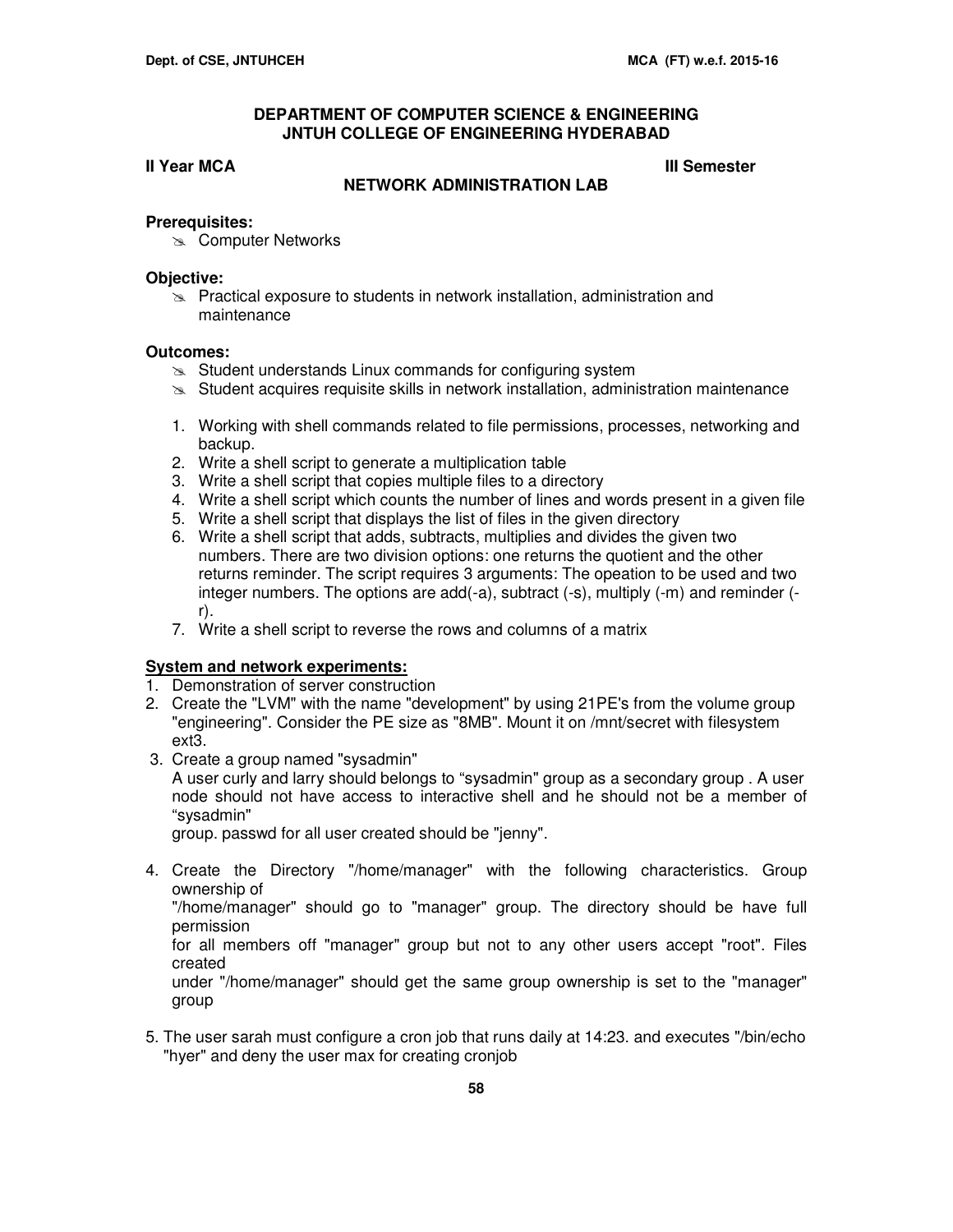- 6. Resize the lvm "/dev/vgsrv/home" so that after reboot size should be in between 90MB to 120MB
- 7. Configure your system as "NTP" client for "instructor.example.com".
- 8. Note the following. instructor.example.com(192.168.0.254) "Nfs exports" /home/guests to your system where "x" is your station ip. Ldapuser's home directory is instructor. example.com:/home/guests/ldapuserX. Ldapuser's home directory should be automounted locally beneath at /home/guests/ldapuserX. While login with any of the ldapuser then only home directory should accesible from your system that ldapuserX.

9: Copy the file /etc/fstab to /var/tmp and configure the "ACL" as mention following. The file /var/tmp/fstab is owned by the "root". The file /var/tmp/fstab belongs to the group "root" The file /var/tmp/fstab should not be executable by other's. The user "sarah" should able to

 read and write to the file. The user "natasha" can neither read nor write to the file. other users (future and current) shuold be able to read /var/tmp/fstab.

- 10: Create the user "dax" with uid 4223
- 11: Extend the SWAP space with "250" MB dont remove the existing swap.
- 12: Configure FTP access from your system. Clients within the remote.test should not have anonomyous FTP access to your system.
- 13: locate the files of owner "dax" and copy to the directory /root/found directory
- 14: List all lines which have string "enter" from "/usr/share/dict/words" file and copy the lines in

/root/word. found.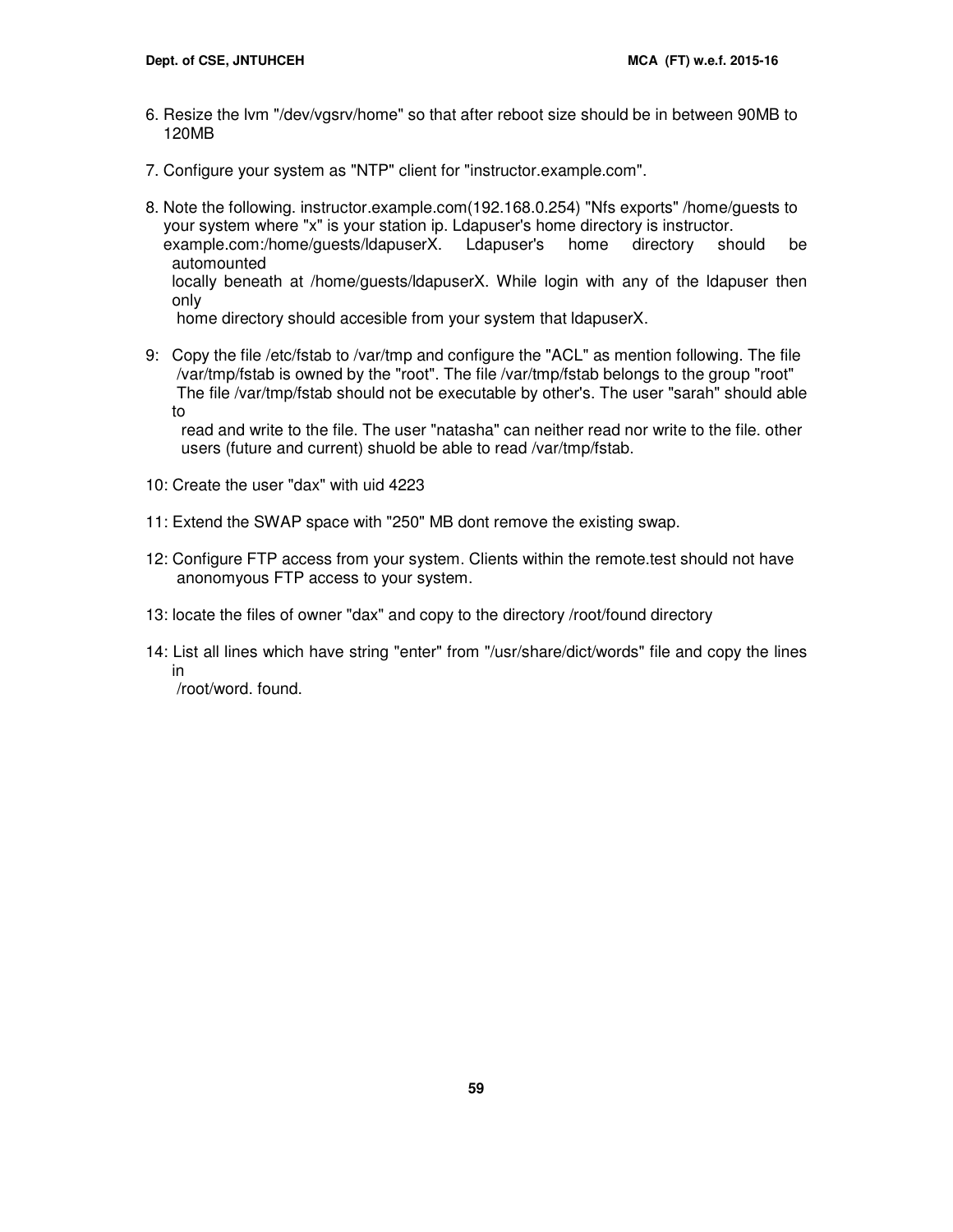#### **III Year MCA III** Semester

# **CASE TOOLS LAB**

#### **Prerequisites**

A basic knowledge of programming.

#### **Objectives**

- 1. To provide knowledge of Software Testing Methods .
- 2. To develop skills in software test automation and management using latest tools.

#### **Outcomes**

1. Design and develop the best test strategies in accordance to the development model.

#### **USING WINRUNNER-CASE TOOL**

- 1. Recording in context sensitive mode and analog mode
- 2. GUI checkpoint for single property
- 3. GUI checkpoint for single object/window
- 4. GUI checkpoint for multiple objects
- 5. a) Bitmap checkpoint for object/window b) Bitmap checkpoint for screen area
- 6. Database checkpoint for Default check
- 7. Database checkpoint for custom check
- 8. Database checkpoint for runtime record check
- 9. a) Data driven test for dynamic test data submission
	- b) Data driven test through flat files
	- c) Data driven test through front grids
	- d) Data driven test through excel test
- 10. a) Batch testing without parameter passing b) Batch testing with parameter passing c) Data driven batch
- 11. Silent mode test execution without any interruption
- 12. Test case for calculator in windows application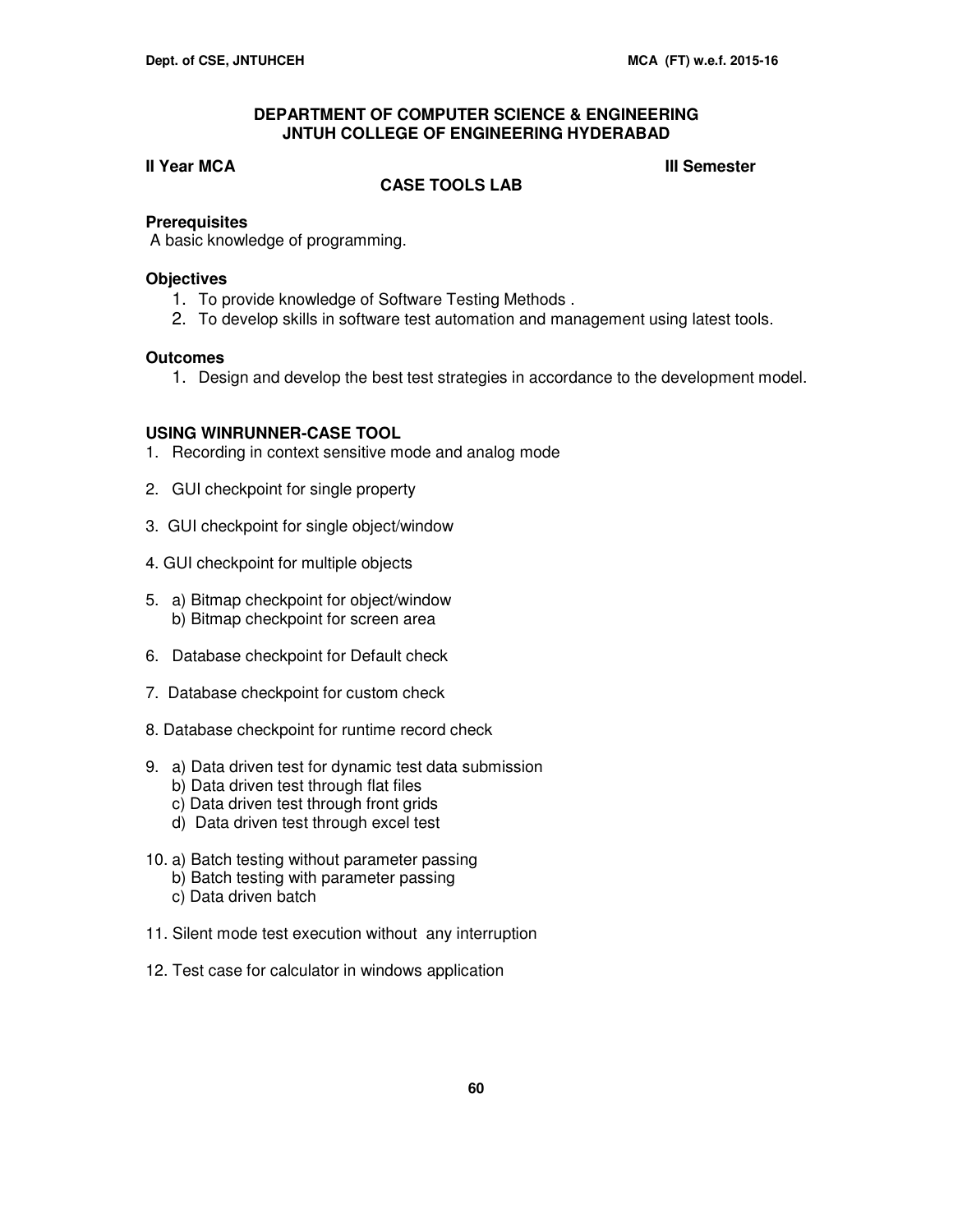**II Year MCA IV Semester IV Semester** 

# **JAVA AND WEB TECHNOLOGIES**

#### **Prerequisites**

- 1. A course on "Computer Programming and Data Structures"
- 2. A course on "Objected-Oriented Programming Through Java"

#### **Objectives**

- 1. To learn the basic web concepts and Internet protocols
- 2. To introduce XML and processing of XML data
- **3.** To introduce client side scripting with Javascript and DHTML
- 4. To introduce server side programming with Java servlets and JSP

# **Outcomes**

- 1. Ability to create dynamic and interactive web sites
- 2. Gain knowledge of client side scripting using java sript and DHTML.
- 3. Demonstrate understanding of what is XML and how to parse and use XML data
- 4. Able to do server side programming with Java Servelets and JSP

#### **UNIT I**

**HTML Common tags**- List, Tables, images, forms, Frames; Cascading Style sheets; Introduction to Java Scripts, Objects in Java Script, Dynamic HTML with Java Script **XML**: Document type definition, XML Schemas, Document Object model, Presenting XML, Using XML Processors: DOM and SAX.

# **UNIT II**

Review of Applets, Class, Event Handling, AWT Programming

#### **Introduction to Swing:**

JApplet, Handling Swing Controls like Icons – Labels – Buttons – Text Boxes – Combo – Boxes – Tabbed Pains – Scroll Pains – Trees – Tables Differences between AWT Controls & Swing Controls Developing a Home page using Applet & Swing.

### **UNIT III**

Java Beans Introduction to Java Beans, Advantages of Java Beans, BDK Introspection, Using Bound properties, Bean Info Interface, Constrained properties Persistence, Customizers, Java Beans APIIntroduction to Servelets: Lifecycle of a Serverlet, JSDK The Servelet API, The javax.servelet Package, Reading Servelet parameters, Reading Initialization parameters. The javax.servelet HTTP package, Handling Http Request & Responses, Using Cookies-Session Tracking, Security Issues.

#### **UNIT IV**

Introduction to JSP The Problem with Servelet. The Anatomy of a JSP Page, JSP Processing.JSP Application Design with MVC Setting Up and JSP Environment: Installing the Java Software Development Kit, Tomcat Server & Testing Tomcat

**JSP Application Development:** Generating Dynamic Content, Using Scripting Elements Implicit JSP Objects, Conditional Processing – Displaying Values Using an Expression to Set an Attribute, Declaring Variables and Methods Error Handling and Debugging Sharing Data Between JSP pages, Requests, and Users Passing Control and Date between Pages – Sharing Session and Application Data – Memory Usage Considerations.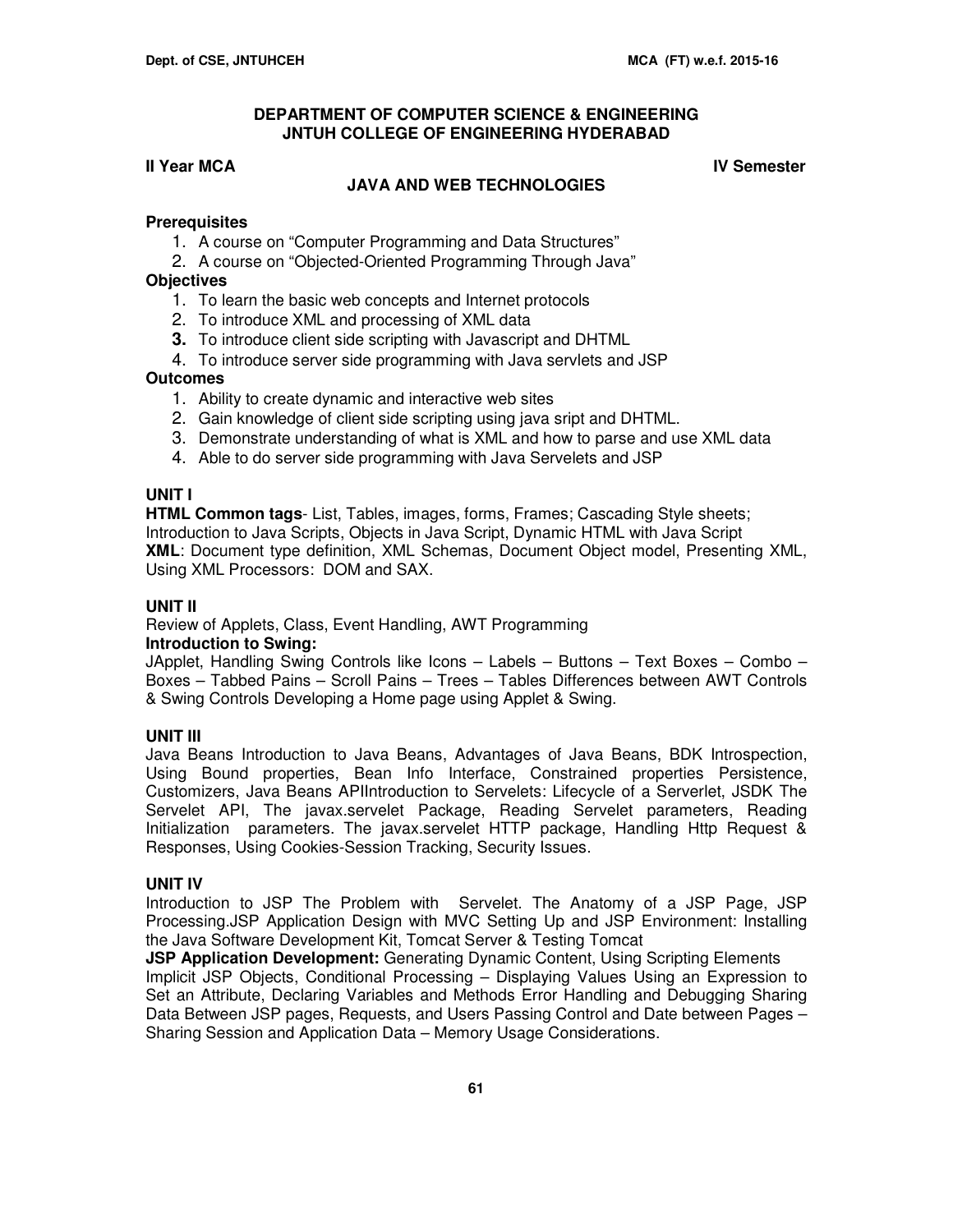# **UNIT V**

Database Access Database Programming using JDBC Studying Javax.sql.\* package Accessing a Database from a JSP Page Application – Specific Database Actions Deploying JAVA Beans in a JSP Page. Introduction to struts framework.

# **TEXT BOOKS:**

- 1. Internet and World Wide Web How to program by Dietel and Nieto Pearson Education Asia. (Chapters: 3, 4, 8, 9, 10, 11, 12 – 18)
- 2. The complete Reference Java 2 Third Edition by Patrick Naughton and Herbert Schildt. (Chapters: 19, 20, 21, 22, 25, 27)
- 3. Java Server Pages by Hans Bergstan. (Chapters:  $1 9$ )

# **REFERENCE BOOKS:**

- 1. Internet and World Wide Web How to program by Dietel and Nieto PHI/Pearson Education Asia.
- 2. Jakarta Struts Cookbook, Bill Siggelkow, S P D O'Reilly for chap 8.
- 3. Murach's beginning JAVA JDK 5, Murach, and SPD
- 4. An Introduction to web Design and Programming –Wang-Thomson
- 5. Web Applications Technologies Concepts-Knuckles,John Wiley
- 6. Programming world wide web-Sebesta,Pearson
- 7. Building Web Applications-NIIT, PHI
- 8. Web Warrior Guide to Web Programmming-Bai/Ekedaw-Thomas
- 9. Beginning Web Programming-Jon Duckett WROX.
- 10. Java Server Pages, Pekowsky, Pearson.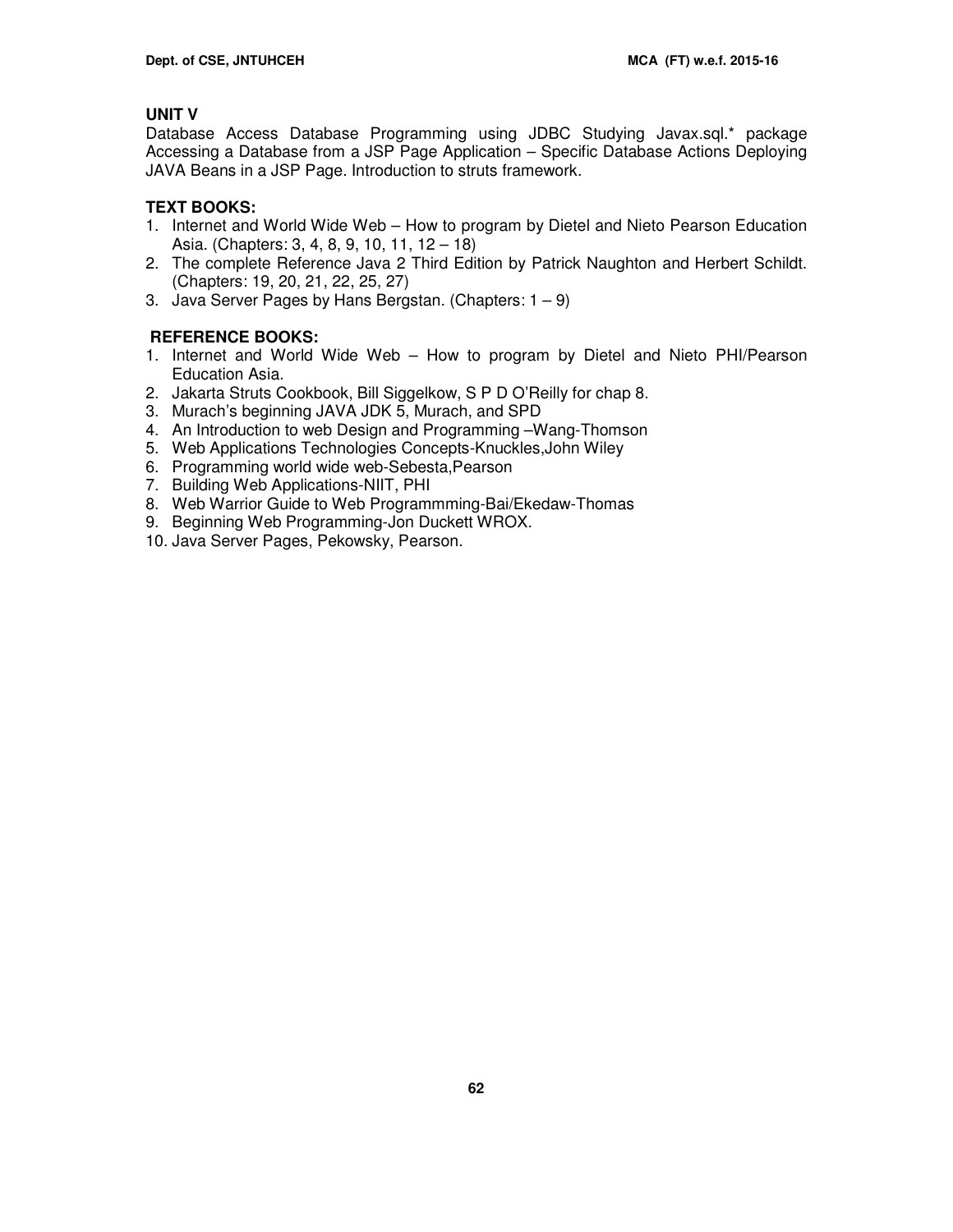#### **II Year MCA IV Semester**

#### **DATA WAREHOUSING AND DATAMINING**

#### **Prerequisites**

- 1. A course on "Database Management Systems"
- 2. Knowledge of probability and statistics

#### **Objectives**

- $\gg$  This course presents the techniques for preprocessing data before mining, and describes the concepts related to data warehousing, On-Line Analytical Processing (OLAP), and data generalization.
- $\geq$  It also presents methods for mining frequent patterns, associations, and correlations.
- $\geq$  It then describes methods for data classification and prediction, and data-clustering approaches.

#### **Outcomes**

- 1. Ability to understand the types of the data to be mined and present a general classification of tasks and primitives to integrate a data mining system.
- 2. Apply preprocessing methods for any given raw data.
- 3. Devise efficient and cost effective methods for designing data warehouses.
- 4. Extract interesting patterns from large amounts of data.
- 5. Discover the role played by data mining in various fields.
- 6. Choose and employ suitable data mining algorithms to build analytical applications
- 7. Evaluate the accuracy of supervised and unsupervised models and algorithms.

#### **UNIT-I**

#### **DATA MINING**

Data-Types of Data-, Data Mining Functionalities- Interestingness Patterns-Classification of Data Mining systems- Data mining Task primitives -Integration of Data mining system with a Data warehouse-Major issues in Data Mining-Data Preprocessing.

#### **UNIT-II**

#### **DATA WAREHOUSE AND BUSINESS ANALYSIS**

Data Warehouse-Data Warehouse Architecture- Multidimensional Data Model-Data cube and OLAP Technology-Data Warehouse Implementation -DBMS schemas for Decision support - Efficient methods for Data cube computation.

#### **UNIT-III**

#### **ASSOCIATION RULE MINING AND CLASSIFICATION**

Mining Frequent Patterns-Associations and correlations- Mining Methods- Mining Various kinds of Association Rules- Correlation Analysis- Constraint based Association mining.- Classification and Prediction**-** Basic concepts-Decision tree induction-Bayesian classification, Rule-based classification - classification by Back propagation,-Support vector machines-.Associative Classification, Lazy learners-Other classification methods – Prediction.

# **UNIT-IV**

#### **CLUSTERING AND APPLICATIONS**

Cluster analysis-Types of Data in Cluster Analysis-Categorization of Major Clustering Methods- Partitioning Methods,-Hierarchical Methods- Density-Based Methods,-Grid-Based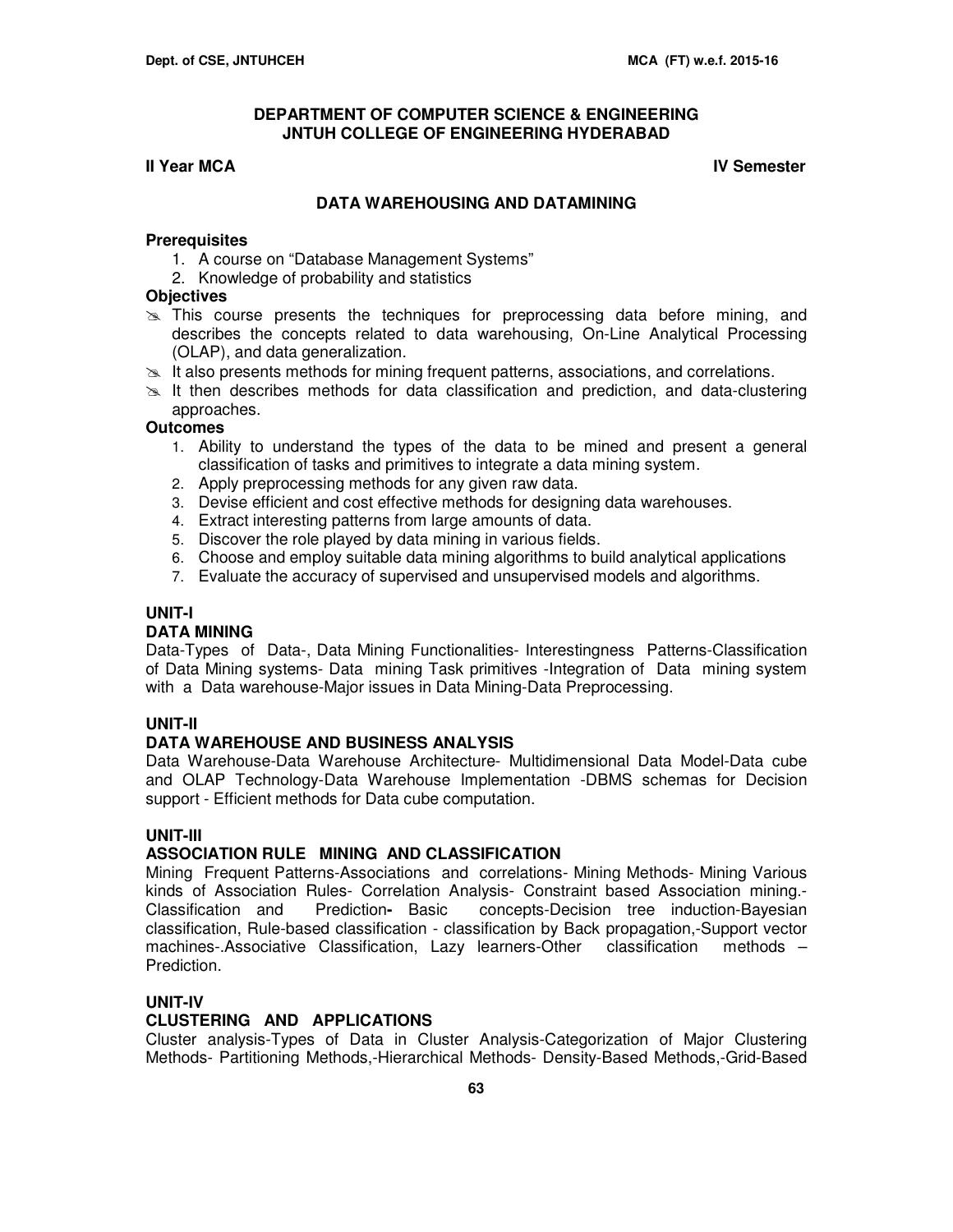Methods,-Model-Based Clustering Methods- Clustering high dimensional data-Constraint-Based cluster analysis-Outlier Analysis

# **UNIT V**

# **MINING DATA STREAMS, TIME-SERIES AND SEQUENCE DATA**

Basic concepts- Mining data streams-Mining Time-series data--Mining sequence patterns in Transactional databases-.Mining Object- Spatial- Multimedia-Text and Web data**-** Spatial Data mining- Multimedia Data mining--Text Mining- Mining the World Wide Web.

# **Text Books:**

- 1. Data Mining Concepts and Techniques JIAWEI HAN & MICHELINE KAMBER, Elsevier.
- 2. Data Warehousing, Data Mining &OLAP- Alex Berson and Stephen J. Smith- Tata McGraw-Hill Edition, Tenth reprint 2007

#### **References:**

- 1. Building the DataWarehouse- W. H. Inmon, Wiley Dreamtech India Pvt. Ltd..
- 2. Data Mining Introductory and Advanced topics –MARGARET H DUNHAM, PEA.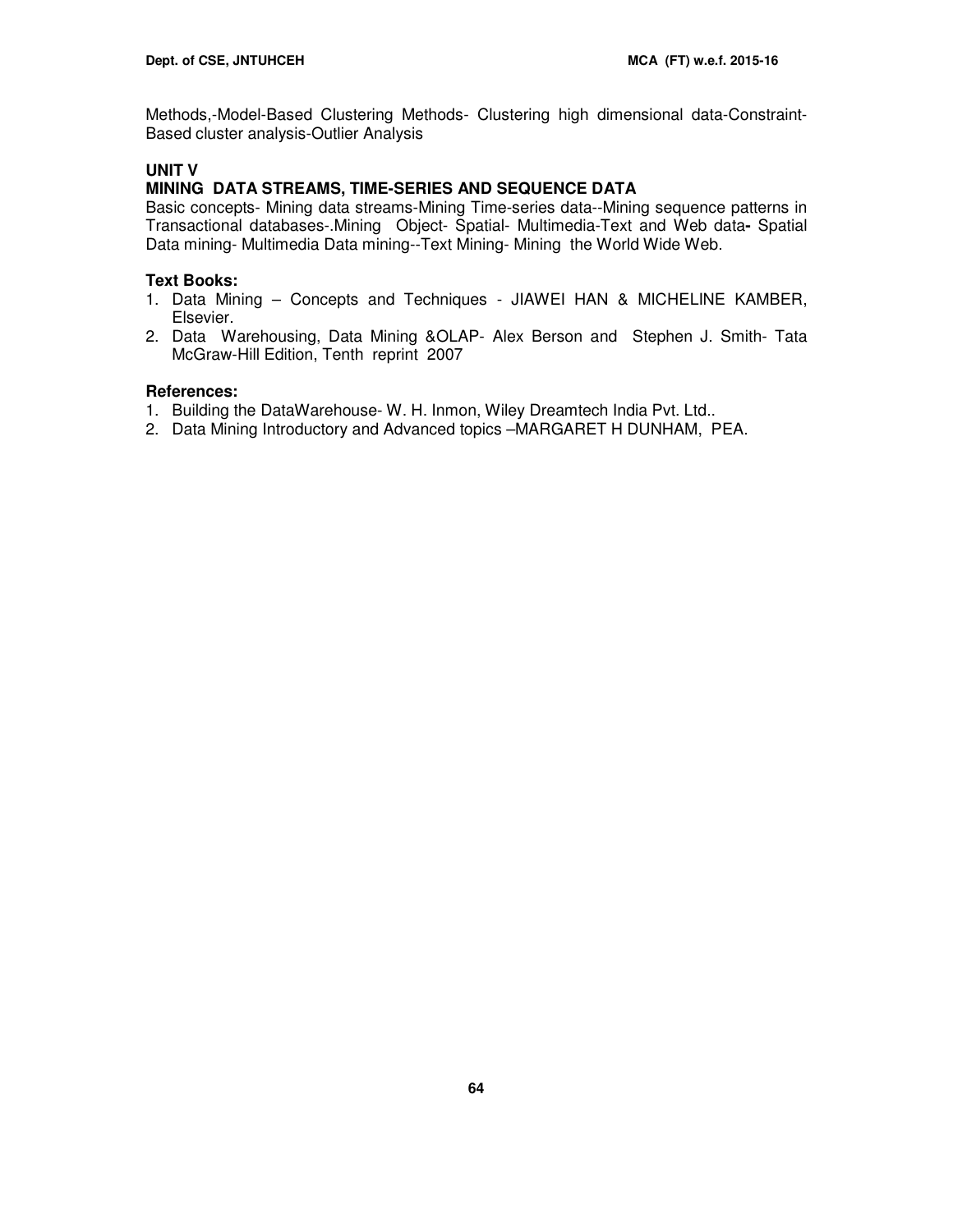#### **II Year MCA IV Semester IV Semester**

# **ANDROID APPLICATION DEVELOPMENT**

#### **Prerequisites:**

- A Course on JAVA
- A Course on DBMS

#### **Objectives:**

- $\approx$  To demonstrate their understanding of the fundamentals of Android operating systems
- $\geq$  To improves their skills of using Android software development tools
- $\geq$  To demonstrate their ability to develop software with reasonable complexity on mobile platform
- $\infty$  To demonstrate their ability to deploy software to mobile devices
- $\geq$  To demonstrate their ability to debug programs running on mobile devices

#### **Outcomes:**

- $\infty$  Student understands the working of Android OS Practically.
- $\approx$  Student will be able to develop Android user interfaces
- $\approx$  Student will be able to develop, deploy and maintain the Android Applications.

#### **Unit I:**

Introduction to Android Operating System:Android OS design and Features – Android development framework, SDK features, Installing and running applications on Eclipse platform, Creating AVDs, Types of Android applications, Best practices in Android programming, Android tools

Android application components – Android Manifest file, Externalizing resources like values, themes, layouts, Menus etc, Resources for different devices and languages, Runtime Configuration Changes

Android Application Lifecycle – Activities, Activity lifecycle, activity states, monitoring state changes

#### **Unit II:**

Android User Interface:Measurements – Device and pixel density independent measuring units Layouts – Linear, Relative, Grid and Table Layouts

User Interface (UI) Components – Editable and non editable TextViews, Buttons, Radio and Toggle Buttons, Checkboxes, Spinners, Dialog and pickers

Event Handling – Handling clicks or changes of various UI components

Fragments – Creating fragments, Lifecycle of fragments, Fragment states, Adding fragments to Activity, adding, removing and replacing fragments with fragment transactions, interfacing between fragments and Activities, Multi-screen Activities

#### **Unit III**

Intents and Broadcasts:Intent – Using intents to launch Activities, Explicitly starting new Activity, Implicit Intents, Passing data to Intents, Getting results from Activities, Native Actions, using Intent to dial a number or to send SMS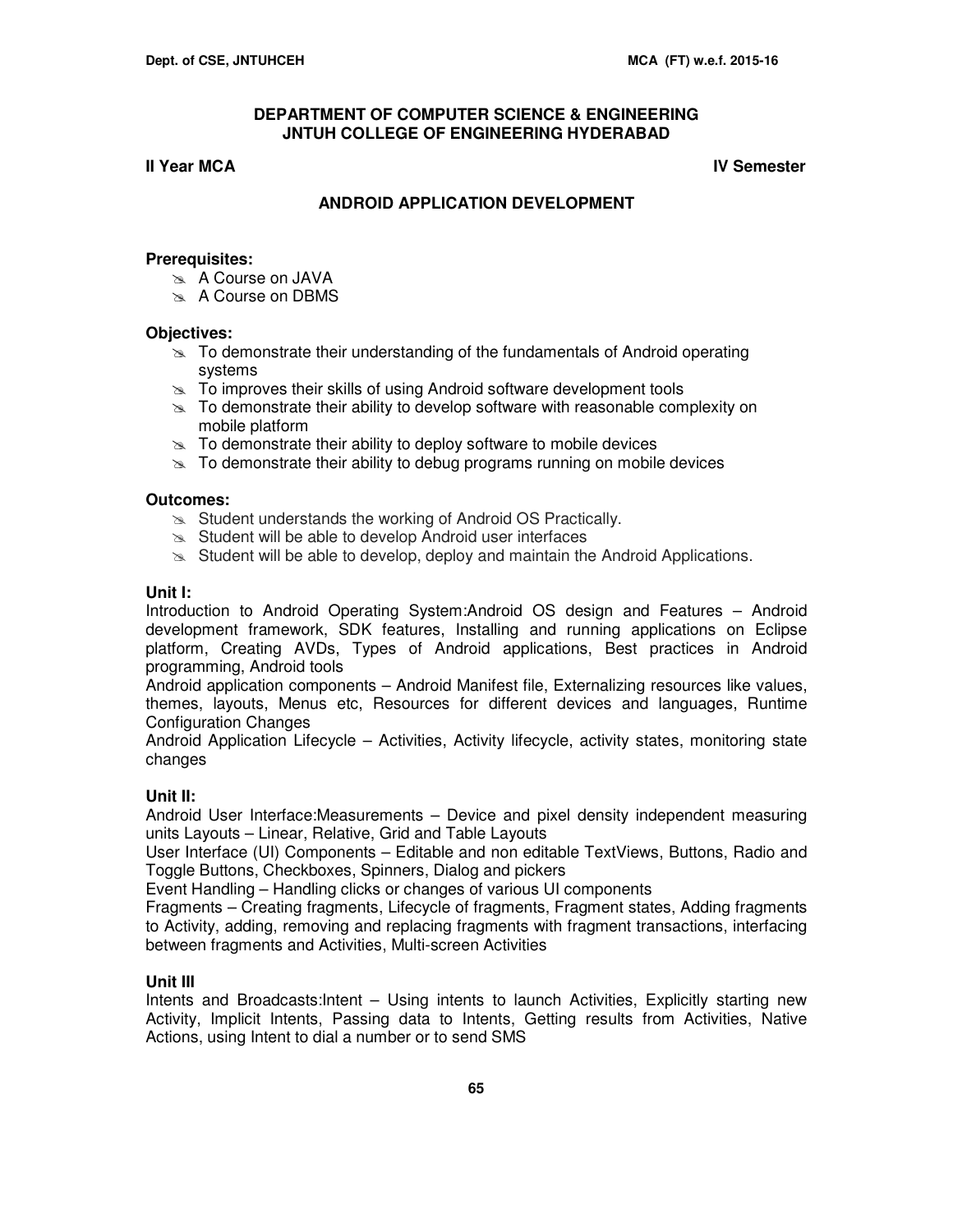Broadcast Receivers – Using Intent filters to service implicit Intents, Resolving Intent filters, finding and using Intents received within an Activity Notifications – Creating and Displaying notifications, Displaying Toasts

#### **Unit IV**

Persistent Storage:Files – Using application specific folders and files, creating files, reading data from files, listing contents of a directory Shared Preferences – Creating shared preferences, saving and retrieving data using Shared Preference

Database – Introduction to SQLite database, creating and opening a database, creating tables, inserting retrieving and deleting data, Registering Content Providers, Using content Providers (insert, delete, retrieve and update)

#### **Unit V**

**Advanced Topics:** Alarms – Creating and using alarms

Using Internet Resources – Connecting to internet resource, using download manager Location Based Services – Finding Current Location and showing location on the Map, updating location

#### **Text Books:**

- 1. Professional Android 4 Application Development, Reto Meier, Wiley India, (Wrox) , 2012
- 2. Android Application Development for Java Programmers, James C Sheusi, Cengage Learning, 2013

#### **References:**

1. Beginning Android 4 Application Development, Wei-Meng Lee, Wiley India (Wrox), 2013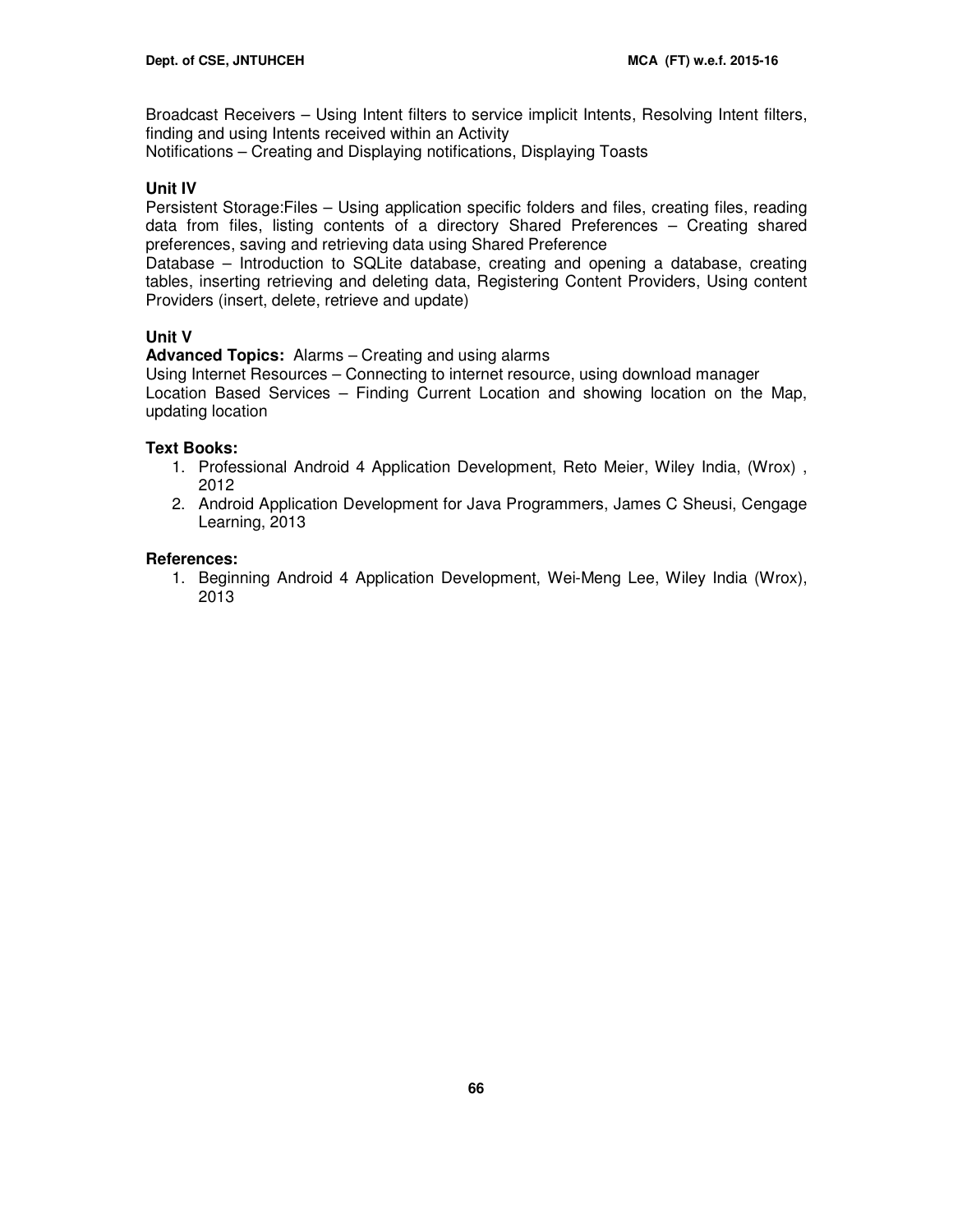# **II Year MCA IV Semester**

# **SCRIPTING LANGUAGES**

#### **Prerequisites**

- **A course on "Computer Programming and Data Structures"**
- A course on "Object Oriented Programming Concepts"

# **Objectives**

- $\geq$  This course provides an introduction to the script programming paradigm
- $\infty$  introduces scripting languages such as Perl, PHP and Python.
- **Examing TCL**

# **Outcomes**

- $\geq$  Comprehend the differences between typical scripting languages and typical system and application programming languages.
- Gain knowledge of the strengths and weakness of Perl, PHP TCL and Python; and select an appropriate language for solving a given problem.
- Acquire programming skills in scripting language
- Able to design web pages using Advanced PHP feature.

# **UNIT – I Introduction to PERL and Scripting**

Scripts and Programs, Origin of Scripting , Scripting Today, Characteristics of Scripting Languages,Uses for Scripting Languages, Web Scripting, and the universe of Scripting Languages. PERL- Names and Values, Variables, Scalar Expressions, Control Structures, arrays, list, hashes, strings, pattern and regular expressions, subroutines.

#### **UNIT – II Advanced perl**

Finer points of looping, pack and unpack, filesystem, eval, datastructures, packages, modules, objects, interfacing to the operating system, Creating Internet ware applications, Dirty Hands Internet Programming, security Isses.

#### **UNIT – III PHP Basics**

PHP Basics- Features,Embedding PHP Code in your Web pages,Outputting the data to the browser, Datatypes, Variables, Constants,expressions,string interpolation, control structures . Function,Creating a Function,Function Libraries,Arrays,strings and Regular Expressions. PHP and Web Forms, Files, PHP Authentication and Methodolgies -Hard Coded, File Based, Database Based, IP Based, Login Administration, Uploading Files with PHP, Sending Email using PHP, PHP Encryption Functions, the Mcrypt package, Building Web sites for the World.

# **UNIT - IV TCL**

TCL Structure, syntax, Variables and Data in TCL, Control Flow, Data Structures, input/output, procedures , strings , patterns, files, Advance TCL- eval, source, exec and uplevel commands, Name spaces, trapping errors, event driven programs, making applications internet aware, Nuts and Bolts Internet Programming, Security Issues, C Interface.

**Tk**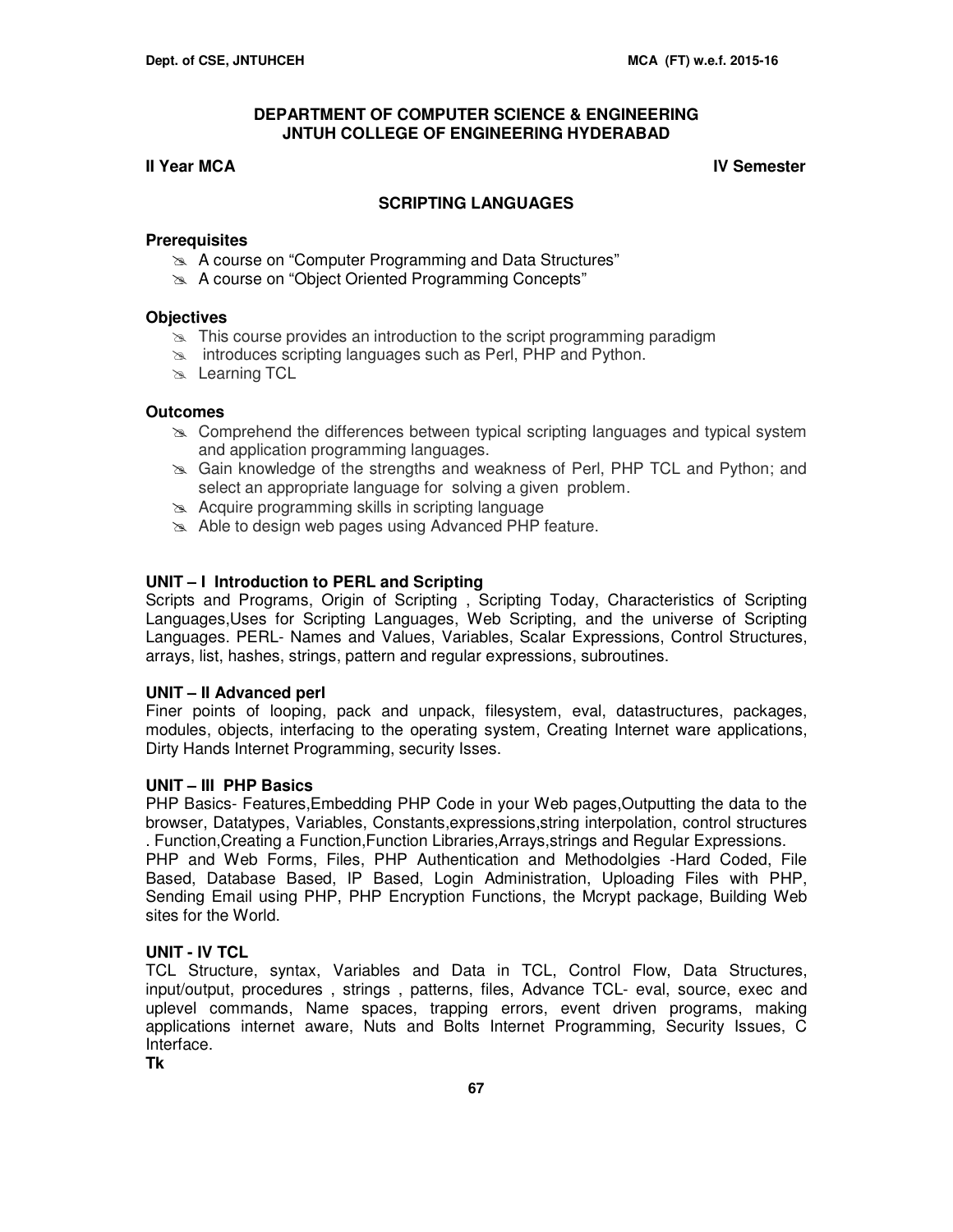Tk-Visual Tool Kits, Fundamental Concepts of Tk, Tk by example, Events and Binding , Perl-Tk.

# **UNIT – V Python**

Introduction to Python langauge, python-syntax, statements, functions, Built-in-functions and Methods, Modules in python,Exception Handling.

Integrated Web Applications in Python – Building Small, Efficient Python Web Systems ,Web Application Framework.

# **TEXT BOOKS:**

- 1. The World of Scripting Languages , David Barron,Wiley Publications.
- 2. Python Web Programming , Steve Holden and David Beazley ,New Riders Publications.
- 3. Beginning PHP and MySQL, 3<sup>rd</sup> Edition, Jason Gilmore, Apress Publications (Dream tech.).

# **REFERENCE BOOKS:**

- 1. Open Source Web Development with LAMP using Linux Apache,MySQL,Perl and PHP,J.Lee and B.Ware(Addison Wesley) Pearson Education.
- 2. Programming Python,M.Lutz,SPD.
- 3. PHP 6 Fast and Easy Web Development ,Julie Meloni and Matt Telles, Cengage Learning Publications.
- 4. PHP 5.1,I.Bayross and S.Shah,The X Team,SPD.
- 5. Core Python Programming,Chun,Pearson Education.
- 6. Guide to Programming with Python,M.Dawson,Cengage Learning.
- 7. Perl by Example,E.Quigley,Pearson Education.
- 8. Programming Perl,Larry Wall,T.Christiansen and J.Orwant, O'Reilly, SPD.
- 9. Tcl and the Tk Tool kit,Ousterhout,Pearson Education.
- 10. PHP and MySQL by Example,E.Quigley,Prentice Hall(Pearson).
- 11. Perl Power,J.P.Flynt,Cengage Learning.
- 12. PHP Programming solutions,V.Vaswani,TMH.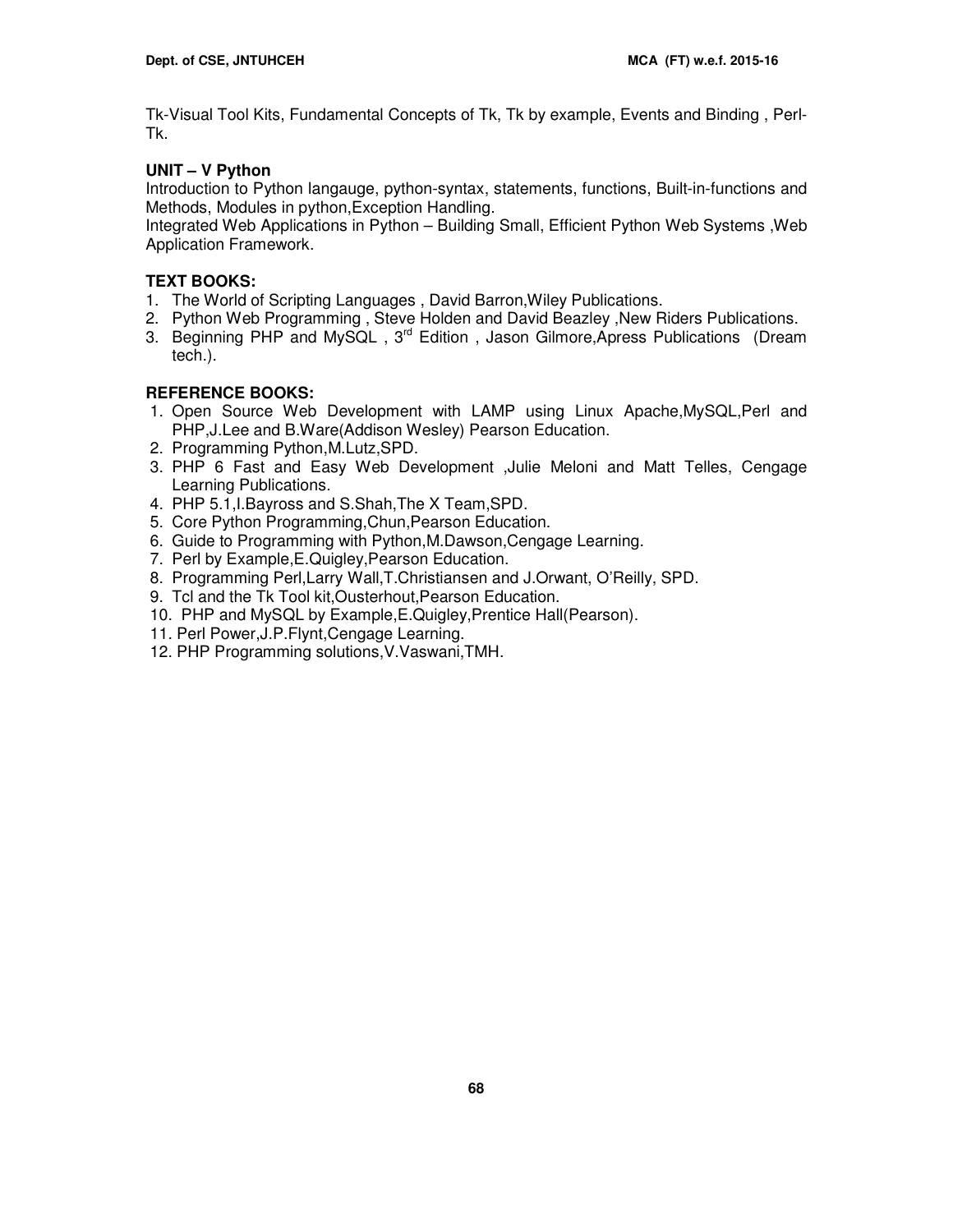# **II Year MCA IV Semester**

# **Dept. Elective – I SOFT COMPUTING**

# **Prerequisites**

- **A course on "Computer Programming and Data Structures"**
- **A course on "Object Oriented Programming Concepts"**

# **Objectives**

- $\geq$  This course provides an introduction to the script programming paradigm
- $\infty$  Introduces scripting languages such as Perl, PHP and Python.
- **Learning TCL**

# **Outcomes**

- Comprehend the differences between typical scripting languages and application programming languages. Acquire programming skills using scripting languages.
- Gain knowledge of the strengths and weakness of Perl, PHP, TCL and Python; and select an appropriate language for solving a given problem
- $\approx$  Ability to design web pages using advanced features of PHP.

# **UNIT-I**

AI Problems and Search: AI problems, Techniques, Problem Spaces and Search, Heuristic Search Techniques- Generate and Test, Hill Climbing, Best First Search Problem reduction, Constraint Satisfaction and Means End Analysis. Approaches to Knowledge Representation-Using Predicate Logic and Rules.

#### **UNIT-II**

Supervised Learning Networks-perceptron, Back propagation algorithm-Classification Problem-Speech Processing Case study.

Unsupervised Learning Network- Introduction, Fixed Weight Competitive Nets, Maxnet, Hamming Network, Kohonen Self-Organizing Feature Maps, Learning Vector Quantization,

#### **UNIT-III**

Introduction to Classical Sets ( crisp Sets)and Fuzzy Sets- operations and Fuzzy sets. Classical Relations -and Fuzzy Relations- Cardinality, Operations, Properties and composition. Tolerance and equivalence relations.

Membership functions- Features, Fuzzification, membership value assignments, Defuzzification.

# **UNIT-IV**

Fuzzy Arithmetic and Fuzzy Measures, Fuzzy Rule Base and Approximate Reasoning Fuzzy Decision making

Fuzzy Logic Control Systems. Genetic Algorithm- Introduction and basic operators and terminology.Applications: Optimization of TSP, Internet Search Technique

# **UNIT-V**

Genetic Algorithms-Introduction, Biological background, Search space, Basic technologies, Simple and general genetic algorithms, Operations in genetic algorithms, Stopping criteria and constraints in genetic algorithms, Problem solving using genetic algorithms.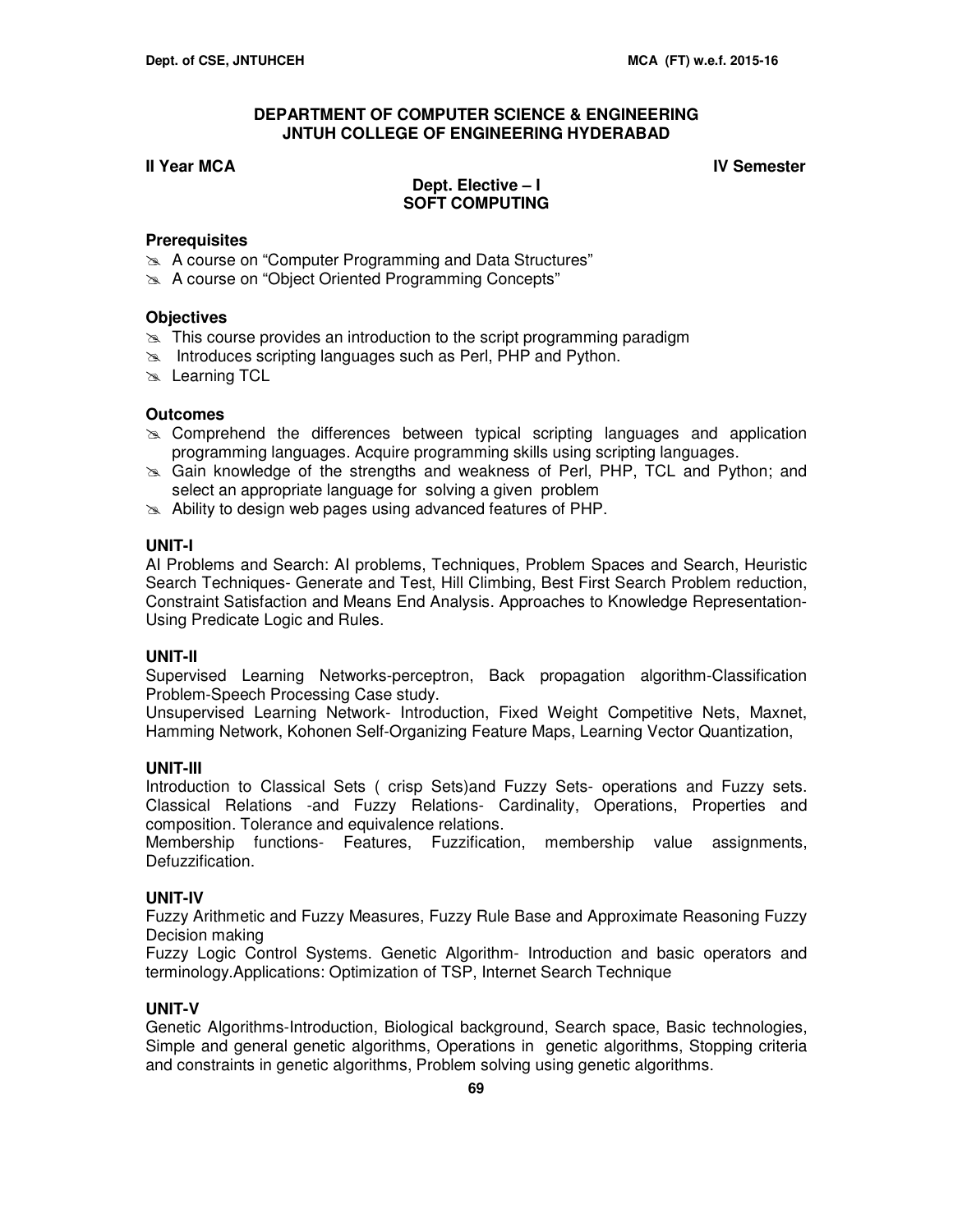#### **Text Books:**

- 1. Principles of Soft Computing- S N Sivanandam, S N Deepa, Wiley India, 2007
- 2. Soft Computing and Intelligent System Design -Fakhreddine O Karray, Clarence D Silva,. Pearson Edition, 2004.

# **Reference Books :**

- 1. Artificial Intelligence and SoftComputing- Behavioural and Cognitive Modelling of the Human Brain- Amit Konar, CRC press, Taylor and Francis Group.
- 2. Artificial Intelligence Elaine Rich and Kevin Knight, TMH, 1991, rp2008.
- 3. Artificial Intelligence Patric Henry Winston Third Edition, Pearson Education.
- 4. A first course in Fuzzy Logic-Hung T Nguyen and Elbert A Walker, CRC. Press Taylor and Francis Group.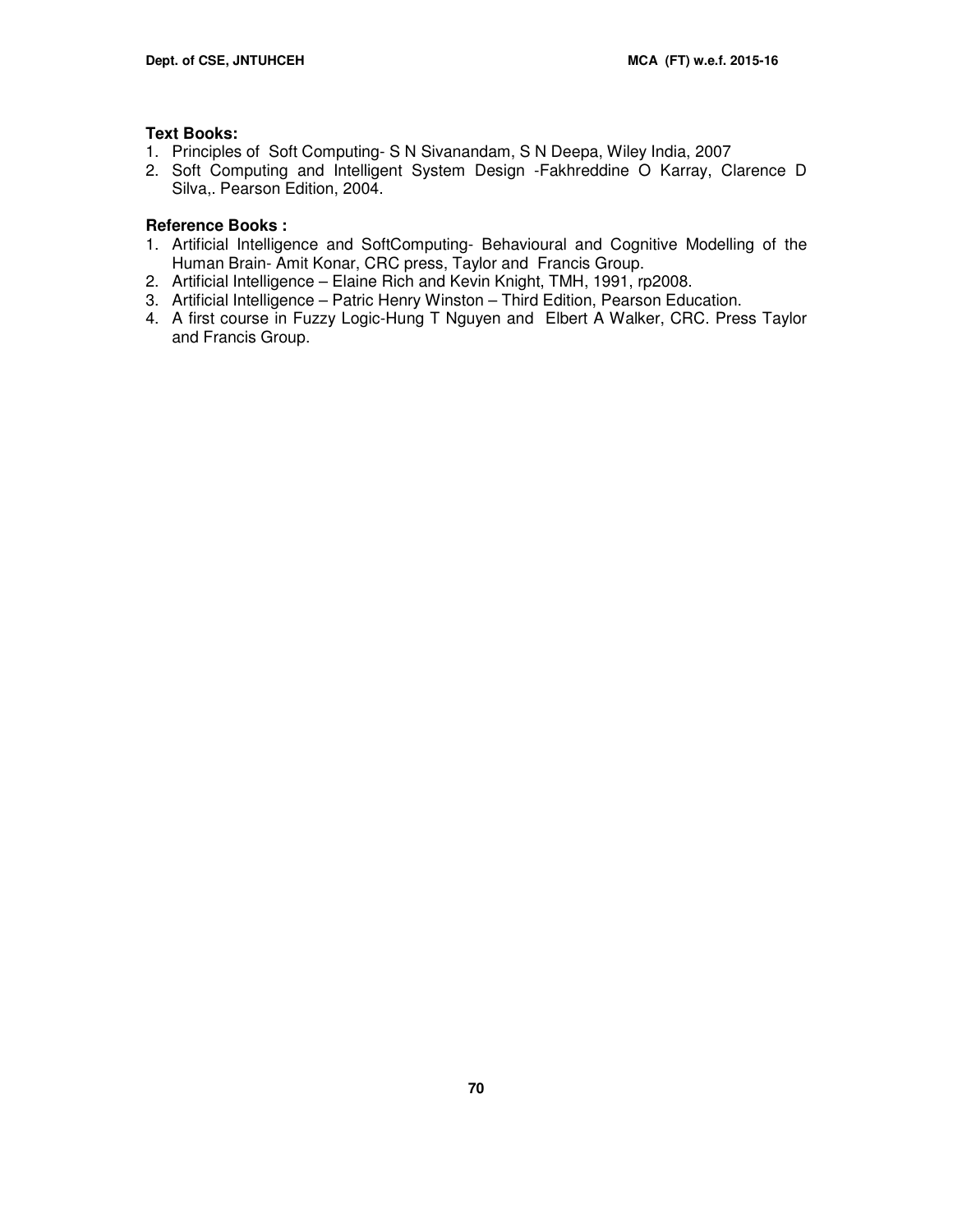#### **II Year MCA IV Semester**

#### **Dept. Elective – I SOFTWARE PROJECT MANAGEMENT**

#### **Prerequisites**

1. A course on "Software Engineering"

#### **Objectives**

- $\approx$  To develop skills in software project management
- $\geq$  The topics include-software economics; software development life cyle; artifacts of the process; workflows; checkpoints; project organization and responsibilities; project control and process instrumentation;

#### **Outcomes**

- Gain knowledge of software economics, phases in the life cycle of software development, project organization, project control and process instrumentation.
- Analyze the major and minor milestones, artifacts and metrics from management and technical perspective.
- $\geq$  Design and develop software product using conventional and modern principles of software project management

#### **UNIT I**

**Conventional Software Management:** The waterfall model, conventional software Management performance.

**Evolution of Software Economics:** Software Economics, pragmatic software cost estimation.

#### **UNIT II**

**Improving Software Economics:** Reducing Software product size, improving software processes, improving team effectiveness, improving automation, Achieving required quality, peer inspections. **The old way and the new:** The principles of conventional software Engineering, principles of modern software management, transitioning to an iterative process.

#### **UNIT III**

Life cycle phases: **Engineering and production stages, inception, Elaboration, construction, transition phases.** 

**Artifacts of the process:** The artifact sets, Management artifacts, Engineering artifacts, programmatic artifacts. **Model based software architectures:** A Management perspective and technical perspective. **Work Flows of the process:** Software process workflows, Iteration workflows.

#### **UNIT IV**

**Checkpoints of the process:** Major mile stones, Minor Milestones, Periodic status assessments. Iterative Process Planning**:** work breakdown structures, planning guidelines, cost and schedule estimating, Iteration planning process, Pragmatic planning.

Project Organizations and Responsibilities**:** Line-of-Business Organizations, Project Organizations, evolution of Organizations. Process Automation**:** Automation Building blocks, The Project Environment.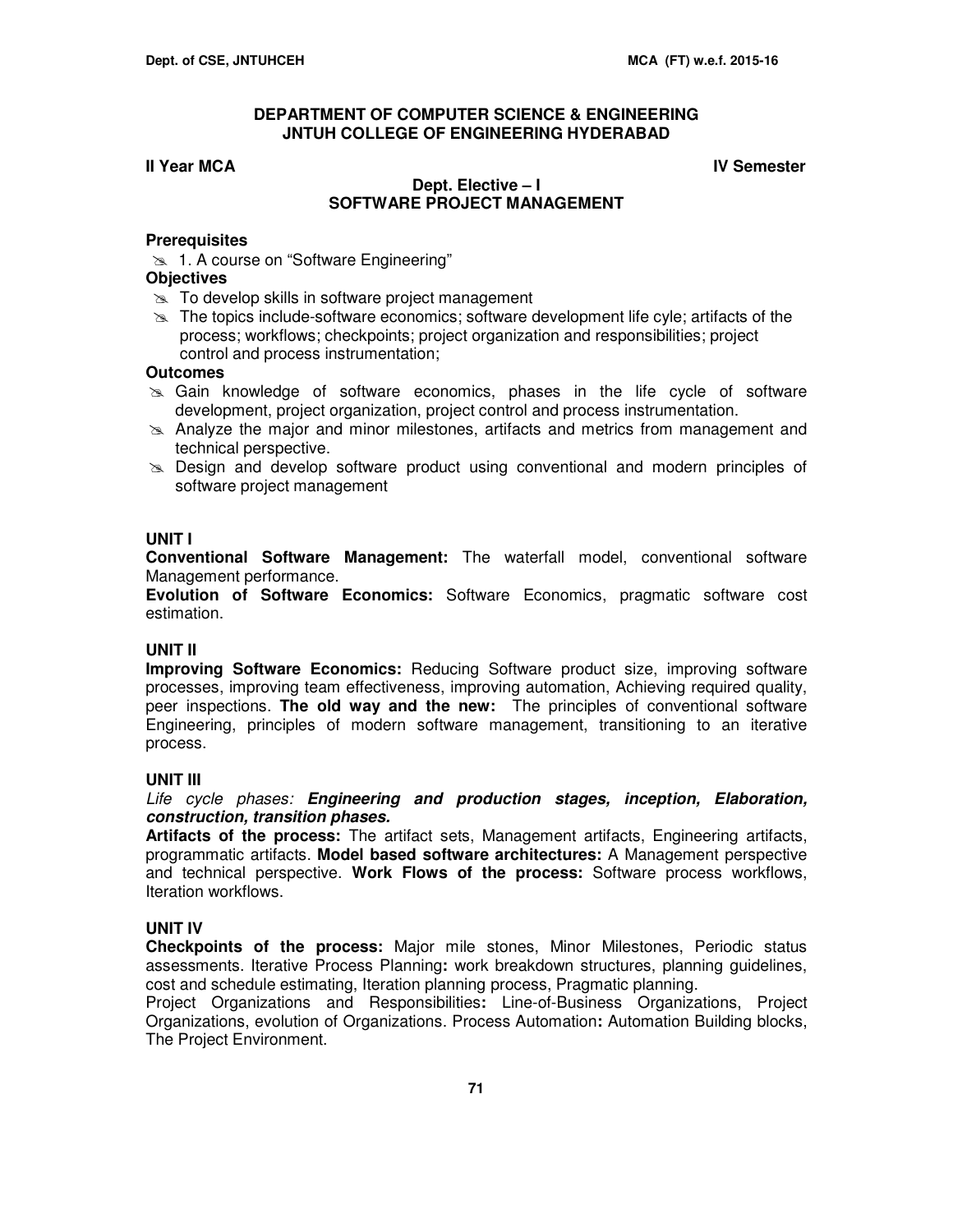# **UNIT V**

**Project Control and Process instrumentation:** The seven core Metrics, Management indicators, quality indicators, life cycle expectations, pragmatic Software Metrics, Metrics automation. Tailoring the Process**:** Process discriminates.

**Future Software Project Management:** modern Project Profiles, Next generation Software economics, modern process transitions.

**Case Study:** The command Center Processing and Display system- Replacement (CCPDS-R).

# **TEXT BOOKS:**

1. Software Project Management, Walker Royce: Pearson Education, 2005.

# **REFERENCE BOOKS:**

- 1. Software Project Management, Bob Hughes and Mike Cotterell: Tata McGraw-Hill Edition.
- 2. Software Project Management, Joel Henry, Pearson Education.
- 3. Software Project Management in practice, Pankaj Jalote, Pearson Education.2005.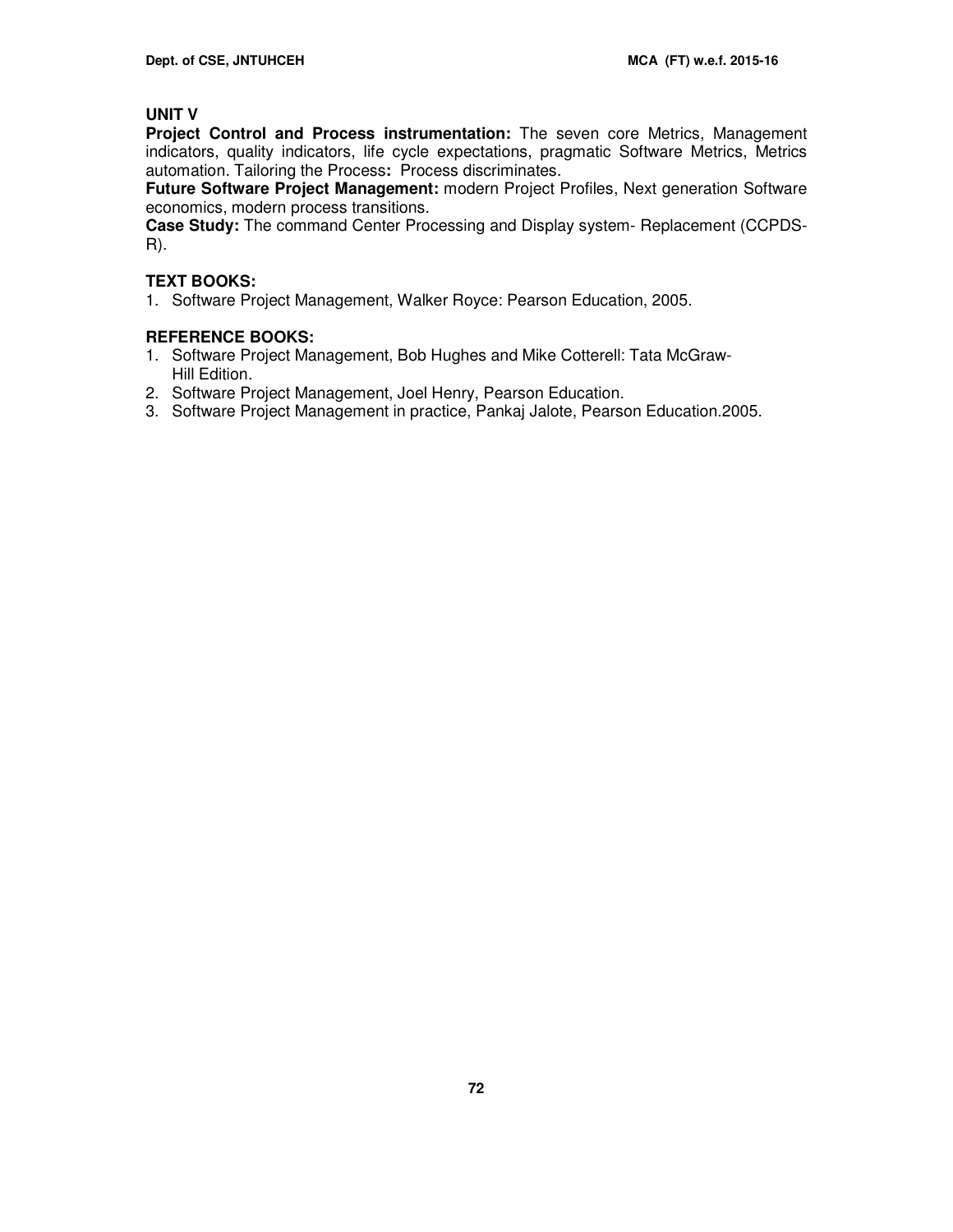**II Year MCA IV Semester IV Semester** 

# **Dept. Elective – I DIGITAL FORENSICS**

#### **Prerequisites : --Nil— Objectives:**

- $\approx$  To gain understanding of Network intrusion and Cybercrime
- $\approx$  To understand forensic analysis of large amount of data & social networks.

# **Outcomes:**

- $\approx$  Ability to use the current computer forensics tools
- $\infty$  Obtain skills for operating system forensics
- $\approx$  Abiltity to perform forensic investigation on data & image files.

# **Unit I :**

Investigation Procedure & Response – Computer Forensics in Today's World, Computer Forensics Lab, Computer Investigation Process, First Responder Procedure, Incident Handling, Investigative Reports.

# **Unit II:**

Investigative Hard Disk, Files & Operating Systems-Understanding File System & Hard Disk, Understanding Digital Media Devices, Windows, Linux & Macintosh Boot Process, Windows Forensics, Linux Forensics, Application Password Crackers.

# **Unit-III:**

Investigating Data & Image Files-Steganography, Data Acquisition & Duplication, Forensics Investigation using EnCase, Recovering Deleted Files & Deleted Partitions, Image File Forensics.

# **Unit-IV:**

investigating Network Intrusion & Cybercrime – Network Forensics Investigation Logs, Investigating Network Traffic, Investigating Web Attack, Router Forensics, Investigating DoS Attack, Investigating Internet Crime, Tracking E-Mails & Investigating E-Mail Crimes, Investigating Corporate Espionage, Investigating Trademark & Copyright Infringement, Investigating Sexual Harassment Incidents, Investigating Child Pornography.

# **Unit-V:**

Investigating Wireless Networks & Devices – Investigating Wireless Attacks, PDA Forensics, IPod & I Phone Forensics, Blackberry Forensics, Cyber Forensics in Cloud Computing environment, Dealing with anti-forensics strategies, Dealing with large amount of data, Forensics analysis of Social networks, Examining encrypting devices.

# **Text Books:**

- 1. Computer Forensics (5 volume Set) mapping to CHFI (Certified Hacking Forensics Investigator), by EC-Council (international Council of Electronic Commerce Consultants):
	- a) Computer forensics: investigation procedure and response, Vol. 1 of 5,
	- b) Computer forensics: investigating hard disk, file and operating systems, Vol. 2 of 5,
	- c) Computer forensics: investigating data and image files, Vol. 3 of 5,
	- d) Computer forensics: investigating networks intrusions and cybercrime, Vol. 4 of 5,
	- e) Computer forensics: investigating wireless networks and devices, Vol. 5 of 5.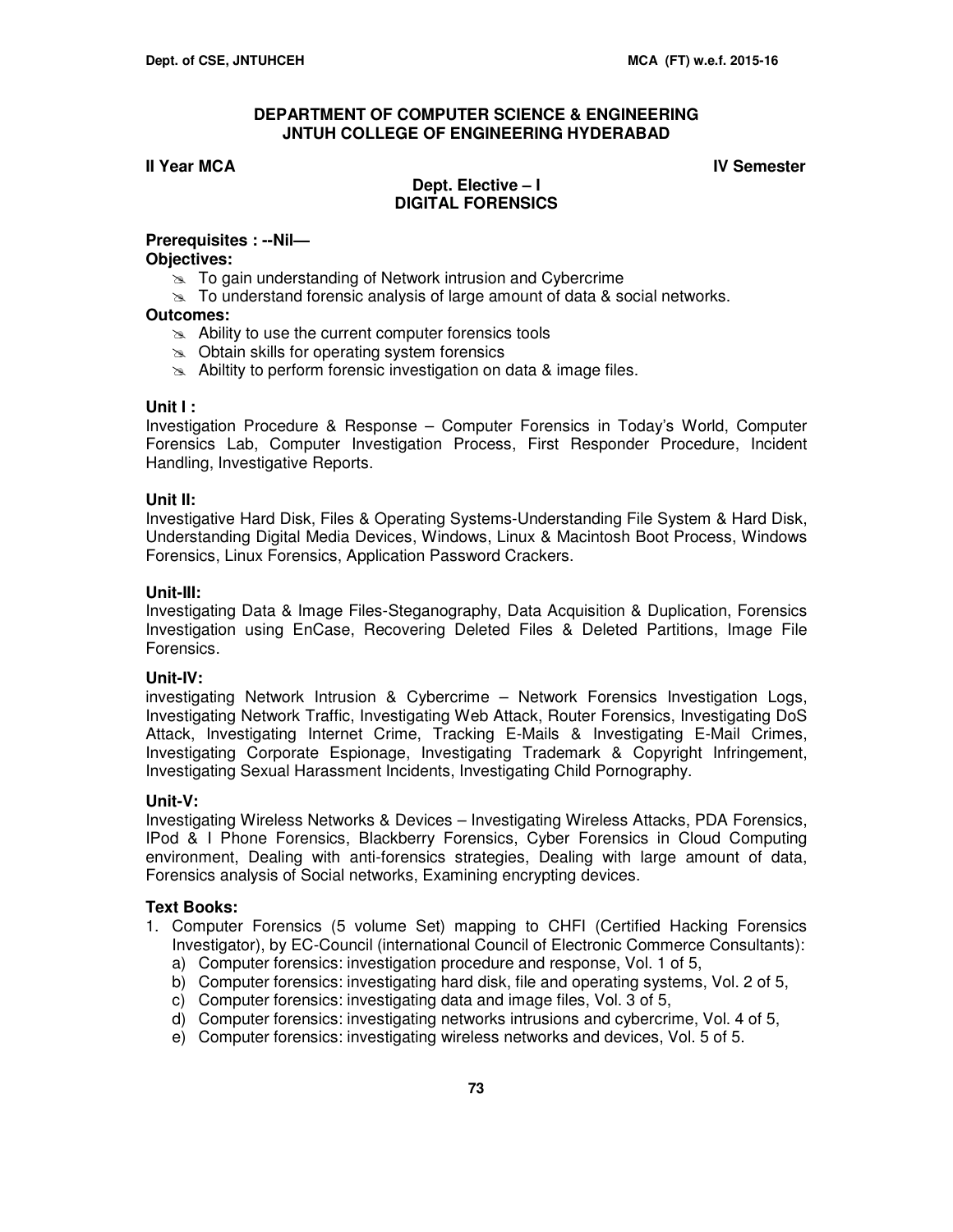# **II Year MCA IV Semester**

# **Dept. Elective – I INFORMATION SECURITY & AUDIT CONTROL**

# **Prerequisites**

---NIL---

# **Objectives**

- **Introduces the basic concepts of Information System Auditing..**
- To understand The Management Control Frameworks and The Application Control Framework.

# **Outcomes**

- Understand function of Information Systems Audit and Management
- **EXALUATION Acceptive Skills on Evidence Collection & Evaluation**

# **Unit -I**

Overview of Information System Auditing-Conducting an Information Systems Audit, Overview & steps in an Audit.

# **Unit-II**

The Management Control Framework-I: Introduction, Systems Development Management Controls, Security Management Controls, Operations management Controls, Quality assurance Management Controls.

# **Unit -III**

The Application Control Framework-I : Boundary Controls, Input Controls, Processing Controls, Database Controls, output Controls.

# **Unit -IV**

Evidence Collection & Evaluation: Audit Software, Code Review, Test Data, and Code Comparison, Concurrent Auditing techniques, Interviews, Questionnaires ,and Control Flowcharts. Performance Management tools. Evaluating Asset Safeguarding and Data Integrity, Evaluating System Effectiveness, Efficiency.

# **Unit-V**

Information Systems Audit and Management: Managing the Information Systems Audit Function, Introduction, Planning Function, Organising Function, Staffing Function, Leading Function, Controlling Function, Some Features of Information Systems Auditing.

# **Text Books:**

Ron Weber: Information Systems Control and Audit, Pearson, 2006.

# **References:**

- **James A.Hall: Information Technology Auditing and Assurance, Cengage. 2008.**
- Davis: IT Auditing, TMH, 2007
- David Ricchiute: Auditing and Assurance Services, 7/e, Cengage, 2008.
- Cannon, Bergmann, Pamplin: CICA- Certified Information Systems Auditor, Study Guide, 1/e , Sybex, WILEY- India, 2006.
- **Ronald, Russel: The CISSP prep Guide, 2/e. Wiley, Dreamtech, 2006.**
- **Alter: Information Systems, Pearson, 20**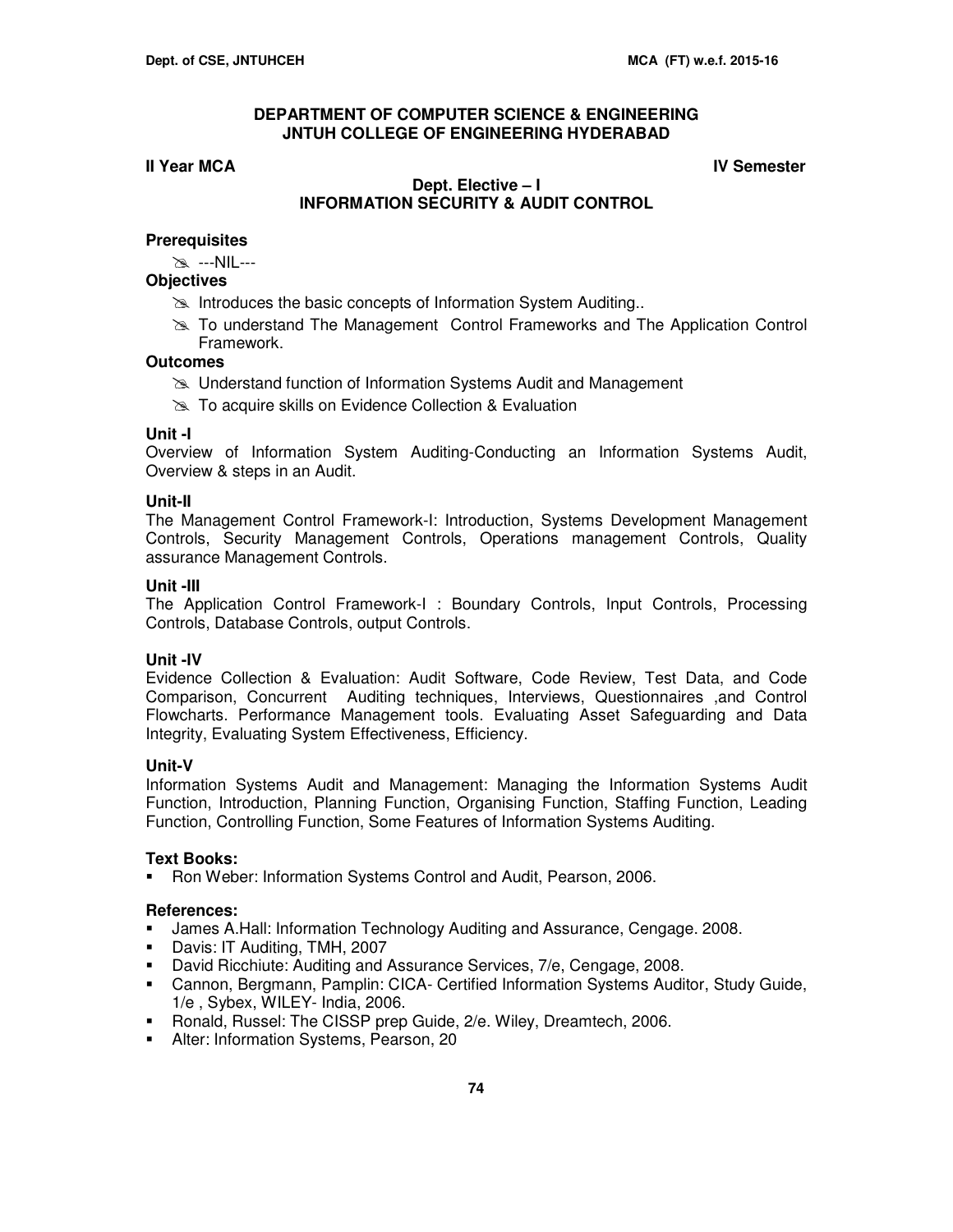#### **II Year MCA IV Semester**

# **Open Elective PROFESSIONAL ETHICS**

#### **Prerequisites:--- Nil ---- Objectives**

- $\geq$  To introduce the basic concepts of universal human values
- $\geq$  To familiarize the students with desirable business and professional ethics, rights and responsibilities
- $\infty$  To prepare students against possible gaps and unethical practices in contemporary times
- $\approx$  To sensitise the students so that they can protect themselves and the organization from the possible professional crime malpractices

### **Outcomes**

- $\geq$  The students learn about diverse ethical issues rooted in society, trade, business, and environment on local as well as a global platform.
- $\geq$  The students appreciate their role as a responsible citizen, professional, and as managers, advisors, experts and consultants.
- $\geq$  The students will reflect and learn major values and ethics from their observations of a spiritual discourse and a visit to a business organization as a practical part of this course.

**Unit I Human Values:** Morals, values, ethics – integrity – work ethics –service learning – civic virtue – respect for others- living peacefully - Caring –sharing –honesty – courage – valuing time – cooperation – commitment –empathy – self-confidence –spirituality – character- Mini-Cases

**Unit II Professional Ethics:** Profession- and professionalism - Two models of professionalism –Professional etiquette -Three types of Ethics or morality Responsibility in Engineering – Engineering standards –Engineering Ethics – Positive and Negative Faces. Professional Codes and Code of conduct of Institute of Engineers. Mini-cases.

**Unit III Professional Responsibilities:** Ethical standards Vs Professional Conduct – Zero Tolerance for Culpable Mistakes – Hazards and Risks- Risk benefit analysis– congeniality, collegiality and loyalty. Respect for authority – conflicts of interest –Mini-Cases.

**Unit IV Professional Rights:** professional rights and employee rights communicating risk and public policy – Whistle blowing - Professionals /engineers as managers, advisors, experts, witnesses and consultants – moral leadership- Regulatory compliances, Monitoring and control- Mini-Cases

**Unit V Ethics in global context:** Global issues in MNCs- Problems of bribery, extortion, and grease payments – Problem of nepotism, excessive gifts – paternalism – different business practices – negotiating taxes. Mini-Cases.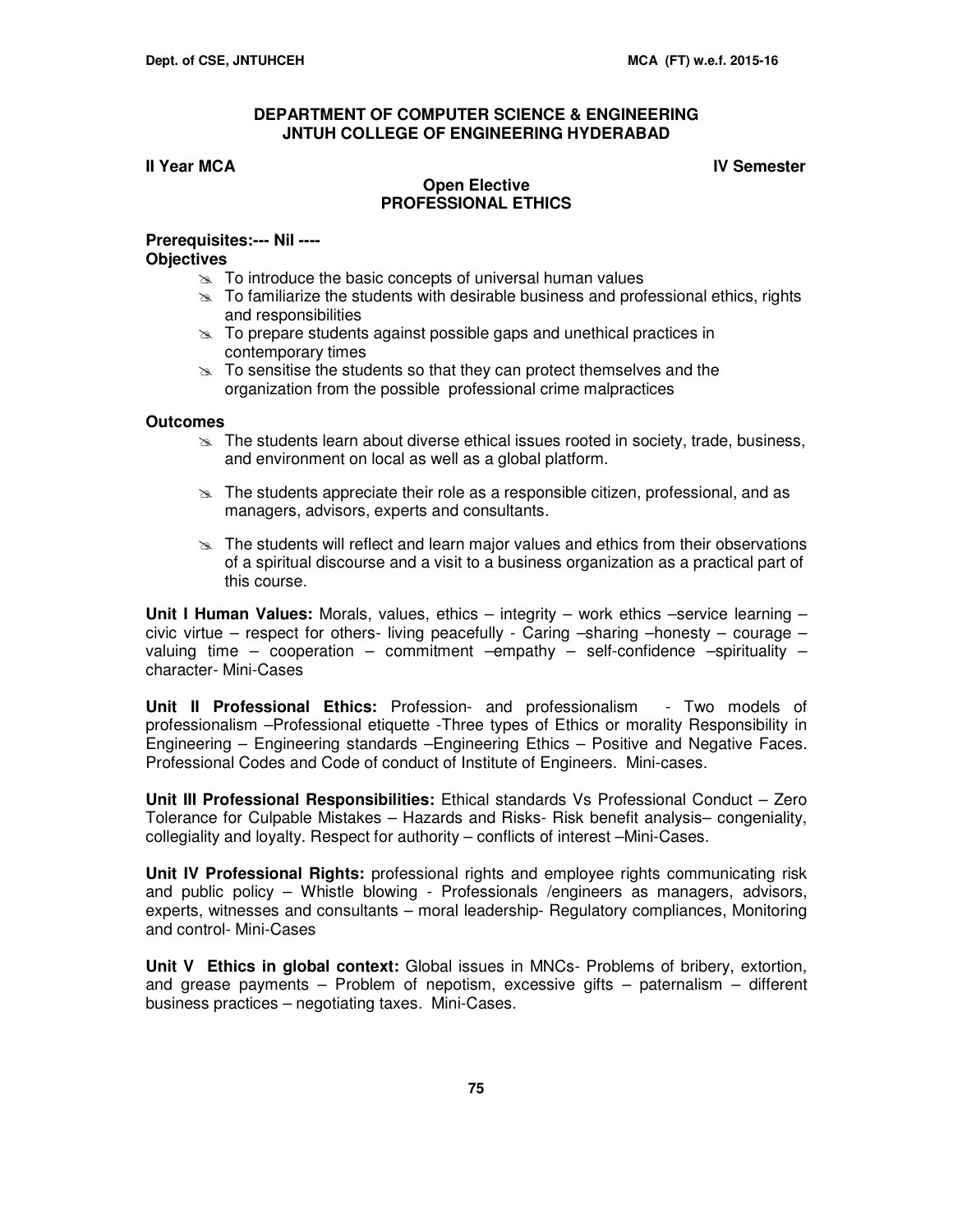# **Mini-projects**

**Project 1:** The student of this course should invariably attend (or watch on internet/any TV channel/youtube/social media) two speeches of 30 minutes duration each dealing with spiritual discourse and submit a report on the contents of the lecture proceedings.

**Project 2:** Visit any organization (including shops/ hotels or shopping malls in your region) of your choice and observe how the professionals perform the given job with a focus on professional ethics and human values.

# **References**

- 1. Aryasri, Human Values and Professional Ethics, Maruthi Publications.
- 2. S B George, Human Values and Professional Ethics, Vikas Publishing.
- 3. KR Govindan & Saenthil Kumar:Professional Ethics and Human Values, Anuradha Publications.
- 4. S K Chakraborthy & D.Chakraborthy: Human Values and Ethics, Himalaya.
- 5. M. Govindarajan, S. Natarajan, & V.S. Senthilkumar: Engineering Ethics(Includes Human Values), HI Learning Pvt. Ltd., New Delhi – 110001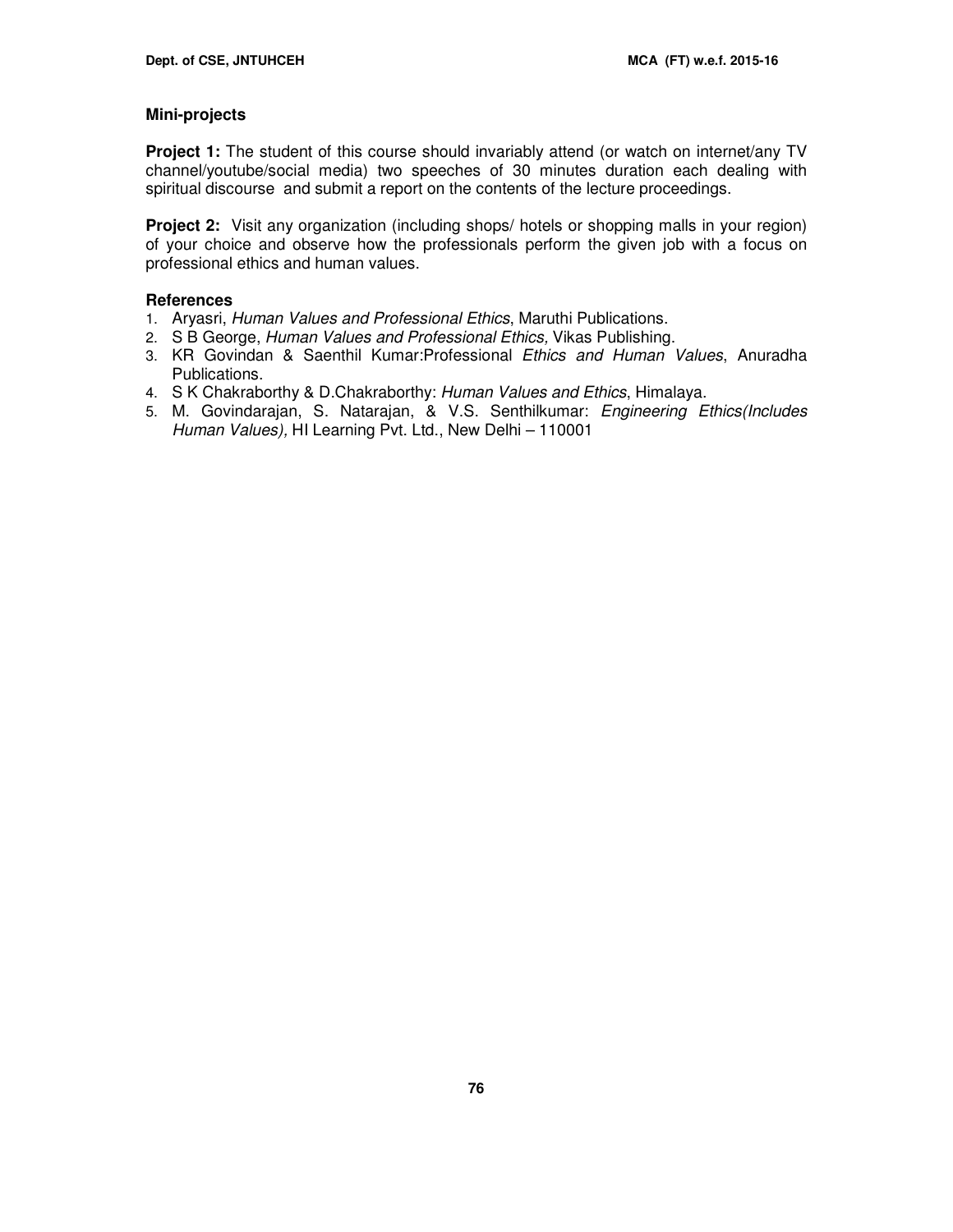# **II Year MCA IV Semester**

# **Open Elective INTELLECTUAL PROPERTY RIGHTS & CYBER LAWS**

# **Prerequisites**

 $\mathbb{X}$ 

# **Objectives**

- Introduces the basic concepts of intellectual properties Rights and Cyber Laws..
- **EX** To understand Trademark Registration Process
- **Explains Copyright Ownership and Law of Patents**

# **Outcomes**

- Students are enabled with techniques of protecting IPRS
- Students are enabled and appreciate consequences acts which relate IT act 2000

# **UNIT I**

Introduction to intellectual property, Law of Trademarks, trademark Selection & Searching, IP Law- Types of IP- Agencies for IP Registration- International Treaties. Purpose and Function of Trademarks Rights- Categories of marks- Trade names and Business namesprotectable matter. Selection and Evaluation of a mark- Trademark search.

# **UNIT II**

Trademark Registration Process, Post-registration Procedures, Trademarks Maintenance, Transfer of Rights to Marks, Preparing and filling the applications- Docketing Critical Dates-Examination Process- Post-examination procedure- Registration. Affidavit of Continued use-Affidavit of incontestability- Renewal of Registrations–Docketing Requirements- Loss of Trademarks Rights- Trademark use and Compliance Policies- Trademark Policing and Maintenance – Use of Marks Owned by Third Parties- Transfer of Ownership or Rights in Trademarks.

# **UNIT III**

Inter Partes Proceedings, Infringement, Dilution, New developments in Trademark Law Inter parts proceedings – Infringement of Trademarks –Dilution of Trademarks- Related Trademarks claims. Protecting a Domain Name - Other Cyberspace Trademark issues. Law of Copyright, Subject Matter Of Copyright, Rights Afforded By Copyright Law Foundations of Copyrights Law- Originality of Material-Fixation of Material– Exclusions from Copyright Protection- Compilations, Collections and Derivative Works. Rights of Reproduction- Rights to Prepare Derivative works- Rights of Distribution- Rights to perform the work publicly- Rights to display the work publicly - Limitations on exclusive rights

# **UNIT IV**

Copyright Ownership, Transfers, Duration, Registration and Searching Copyright Ownership issues- joint works – ownership in derivative works – works made for hire- transfers of copyright- termination of Transfers of copyright- duration of copyright. Copyright registration. Application-Deposit Materials-Application Process and Registration of Copyright-Searching Copyright Office Records- Obtaining Copyright Office Records and Deposit Materials-Copyright Notice.

Copyright Infringement, New Developments in Copyright Law, semi conductor chip protection act**:** Elements of Infringement – Contributory Infringement and Vicarious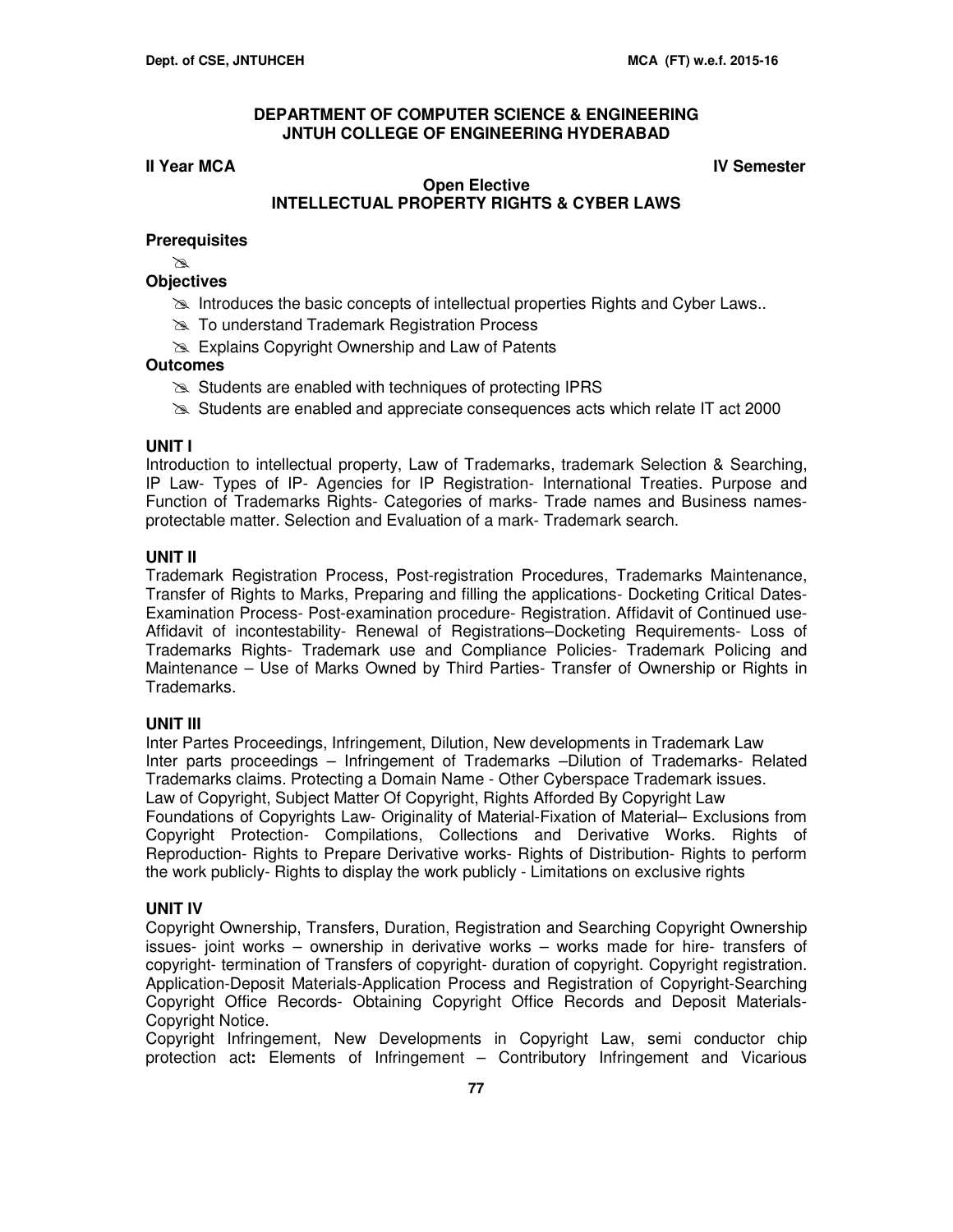Infringement – Defenses to Infringement – Infringement Actions – Remedies for Infringement. Copyright Protection for Computer Programs – Copyright Protection for Automated Databases – Copyright in the Electronic age – The Digital Millennium Copyright Act – Recent Developments in Copyright Law –Terms of the Trade – Vessel Hull Protection – Semiconductor Chip Protection.

# **UNIT V**

Law of Patents, Patent Searches, Ownership, Transfer: Patentability – Design Patents – Double Patenting – Patent Searching – Patent Application Process – Prosecuting the Application, Past-issuance Actions, Term and Maintenance of Patents. Ownership Rights – Sole and Joint Inventors – Disputes over Inventor ship – Inventions Made by Employees and Independent Contractors – Assignment of Patent Rights – Licensing of Patent Rights – Invention Developers and Promoters.

Patent Infringement, New Development and International Patent Law Direct infringement-Inducement to Infringe- Contributory Infringement- First Sale Doctrine- Claims Interpretation-Defenses to Infringement- Remedies for Infringement- Resolving an Infringement Dispute-Patent Infringement Litigation. New Development in Patent Law- International Patent Protection- Paris Convention- Patent Cooperation Treaty- Agreement on Trade Related Aspects of Intellectual Property Rights- Patent Law Treaty.

# **TEXT BOOKS:**

1. Intellectual Property Rights by Deborah E. Bouchoux, Cengage Learning.

# **REFERENCE BOOKS:**

- 1. Managing Intellectual Property- The Strategic Imperative, Second Edition by Vinod v. Sople, PHI Learning Private Limited.
- 2. Intellectual Property- Copyrights, Trademarks, and Patents by Richard Stim, Cengage Learning.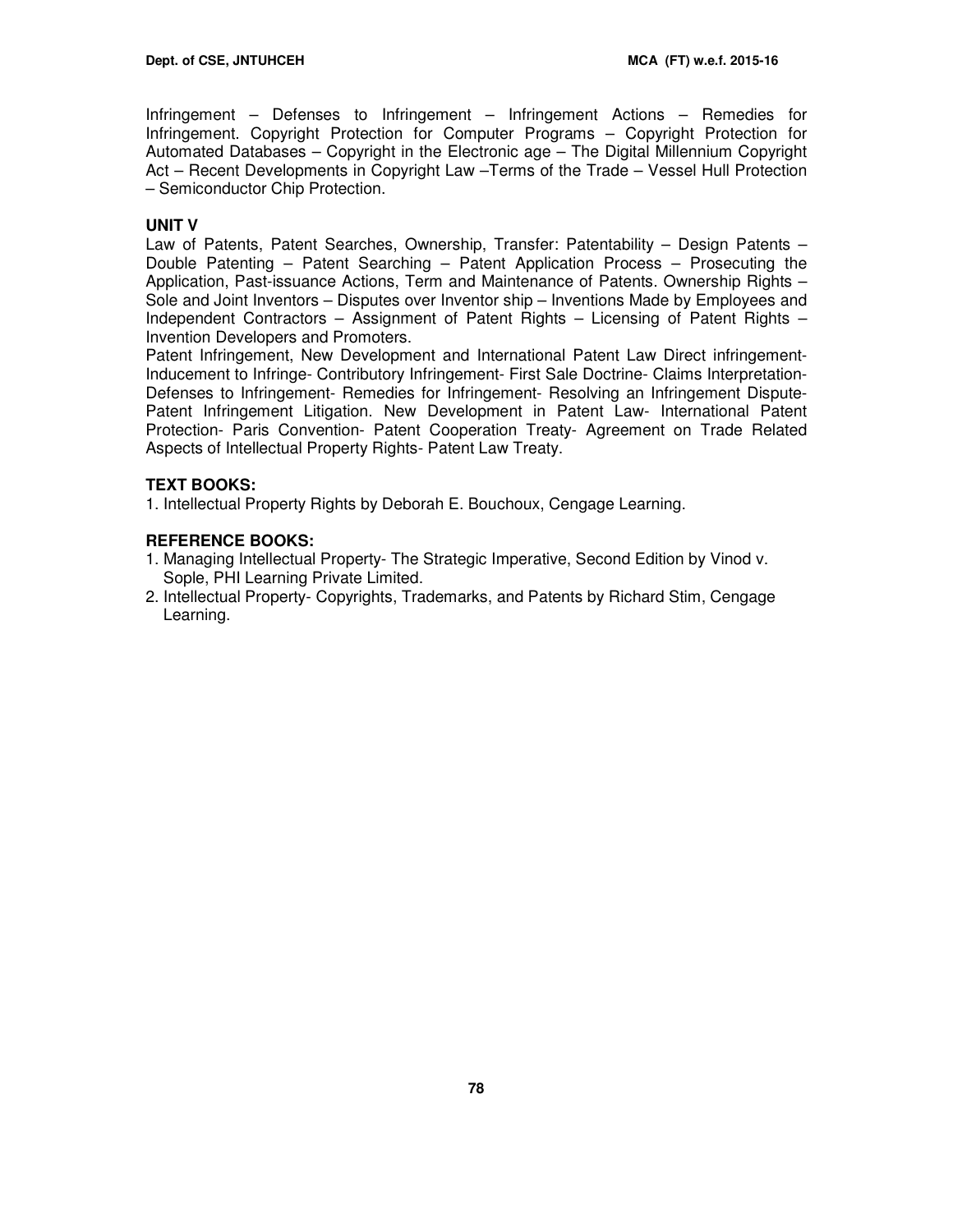# **II Year MCA IV Semester**

# **Open Elective ETHICAL HACKING**

# **Prerequisites**

- A course on "Computer Networks"
- A course on "Network Security and Cryptography"

# **Objectives**

 $\geq$  To introduce the methodologies and framework of ethical hacking for enhancing the security.

# **Outcomes**

- $\gg$  Gain the knowledge of the use and availability of tools to support an ethical hack
- $\approx$  Gain the knowledge of interpreting the results of a controlled attack
- $\infty$  Comprehend the dangers associated with penetration testing

### **UNIT I**

**Introduction:** Hacking Impacts, The Hacker

**Framework:** Planning the test, Sound Operations, Reconnaissance, Enumeration, Vulnerability Analysis, Exploitation, Final Analysis, Deliverable, Integration

**Information Security Models:** Computer Security, Network Security, Service Security, Application Security, Security Architecture

**Information Security Program**: The Process of Information Security, Component Parts of Information Security Program, Risk Analysis and Ethical Hacking

# **UNIT II**

**The Business Perspective**: Business Objectives, Security Policy, Previous Test Results, Business Challenges

**Planning for a Controlled Attack**: Inherent Limitations, Imposed Limitations, Timing is Everything, Attack Type, Source Point, Required Knowledge, Multi-Phased Attacks, Teaming and Attack Structure, Engagement Planner, The Right Security Consultant, The Tester, Logistics, Intermediates, Law Enforcement

# **UNIT III**

**Preparing for a Hack**: Technical Preparation, Managing the Engagement **Reconnaissance**: Social Engineering, Physical Security, Internet Reconnaissance

# **UNIT IV**

**Enumeration:** Enumeration Techniques, Soft Objective, Looking Around or Attack, Elements of Enumeration, Preparing for the Next Phase

**Exploitation:** Intutive Testing, Evasion, Threads and Groups, Operating Systems, Password Crackers, RootKits, applications, Wardialing, Network, Services and Areas of Concern

# **UNIT V**

**Deliverable**: The Deliverable, The Document, Overal Structure, Aligning Findings, **Presentation** 

**Integration:** Integrating the Results, Integration Summary, Mitigation, Defense Planning, Incident Management, Security Policy, Conclusion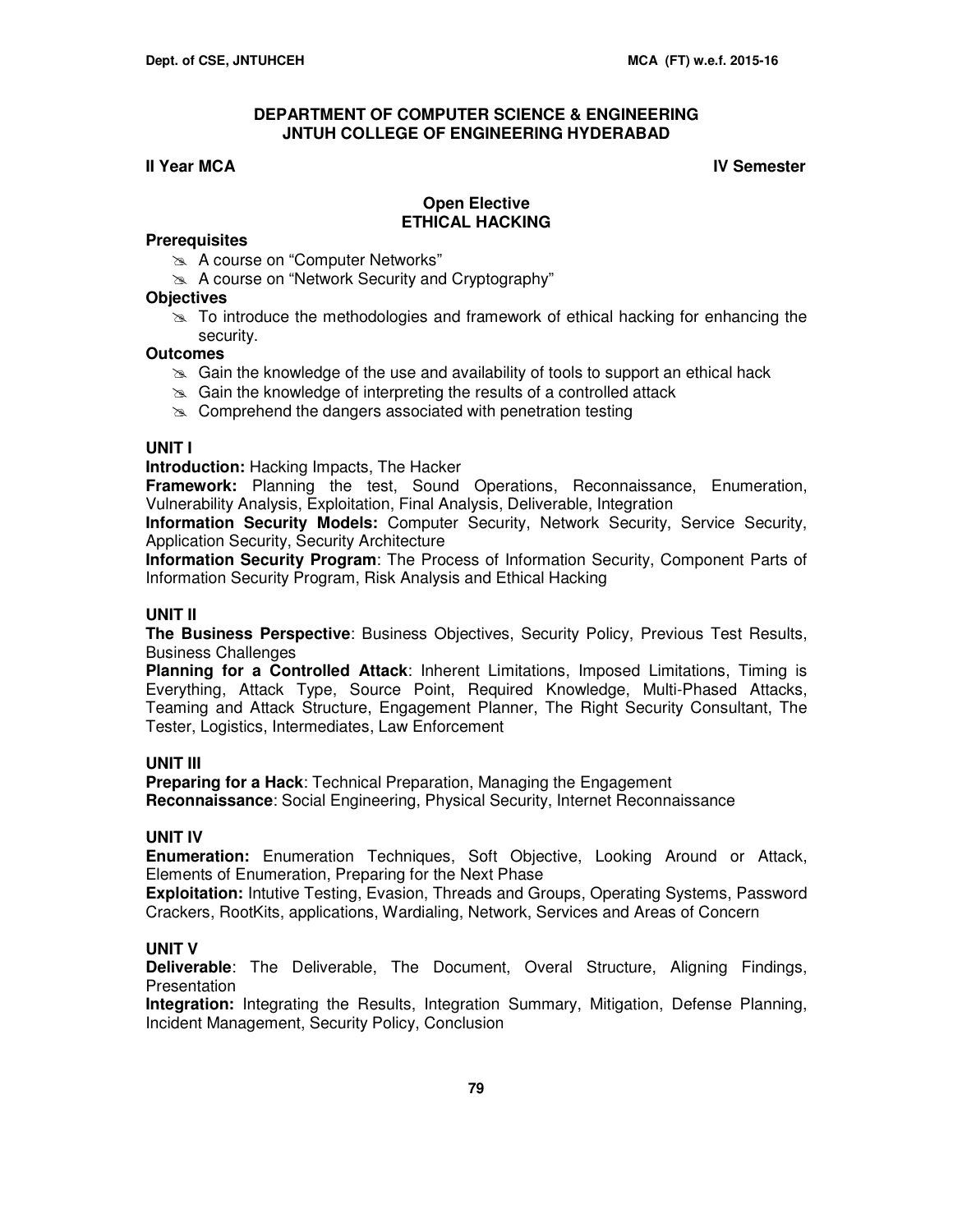# **TEXT BOOK**

1. James S. Tiller, "The Ethical Hack: A Framework for Business Value Penetration Testing", Auerbach Publications, CRC Press

# **REFERENCE BOOKS**

- 1. EC-Council, "Ethical Hacking and Countermeasures Attack Phases", Cengage Learning
- 2. Michael Simpson, Kent Backman, James Corley, "Hands-On Ethical Hacking and Network Defense", Cengage Learning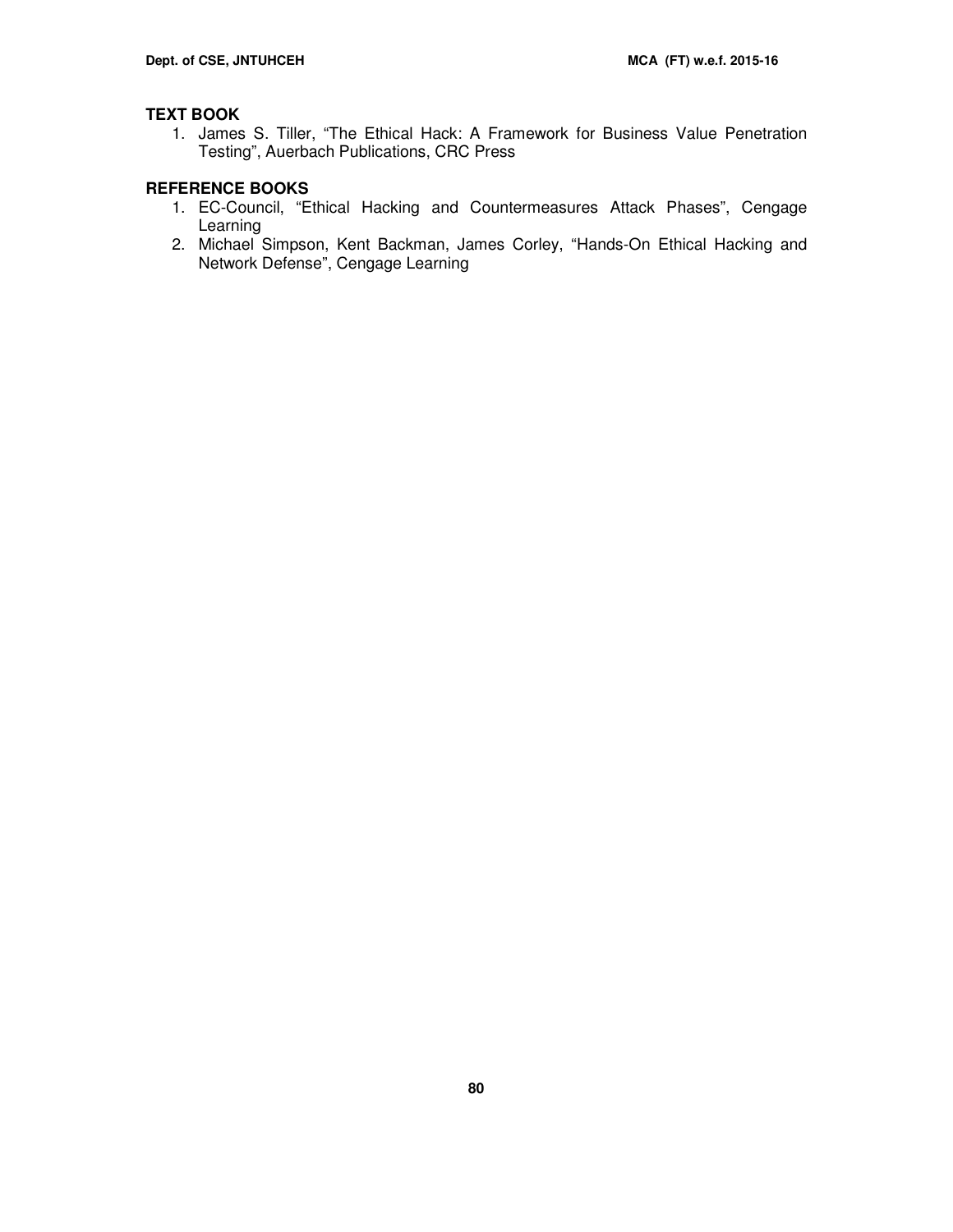## **II Year MCA IV Semester**

# **Open Elective ENGINEERING MANAGEMENT**

#### **Prerequisite:**

- A course on " Accountancy and Financial Management"
- **A course on "Management Information Systems"**

#### **objectives:**

- $\geq$  To sensitize and orient the future engineers about the challenges in managing engineering enterprises
- $\geq$  To learn how to provide value through innovations, leadership in technology projects, and the application of emerging technologies through web-based tools.

## **outcomes:**

- $\mathbb{R}$  The student learns how to manage operations in engineering organizations.
- $\geq$  The students will be enabled to become better engineering leaders who can manage personnel, projects, products, and services.
- $\geq$  This course will enable the students to do their professional engineering practice through the nuances of engineering management.

#### **Unit-I**

Introduction to Engineering Management - Management Challenges For Engineers – Planning –Organizing –Leading- Controlling.

#### **Unit-II**

Value Engineering: Cost Reduction Vs Cost control- Cost Management – Value engineering methodologies

### **Unit-III**

Operations and Marketing Management: Production planning and control –Process planning – New product design – Maintenance Management – Marketing Management for Engineering Managers.

#### **Unit-IV**

Engineers as Managers/Leaders- Ethics In Engineering/Business Management. – Business Process Re-engineering-Ergonomics.

#### **Unit-V**

Advanced Manufacturing Technologies and systems -Web-Based Enablers For Engineering And Management – Managerial Issues relating to CAD/CAM//CAE- High performance Computing.

#### **Text Book:**

1. C M Chang, Engineering Management: Challenges in the New Millennium, Pearson, 2013.

#### **References:**

- 1. Martand Telsang, Industrial Engineering and Production Management,, S. Chand, Second edition.
- 2. A.K. Gupta, Engineering Management, S. Chand, 2010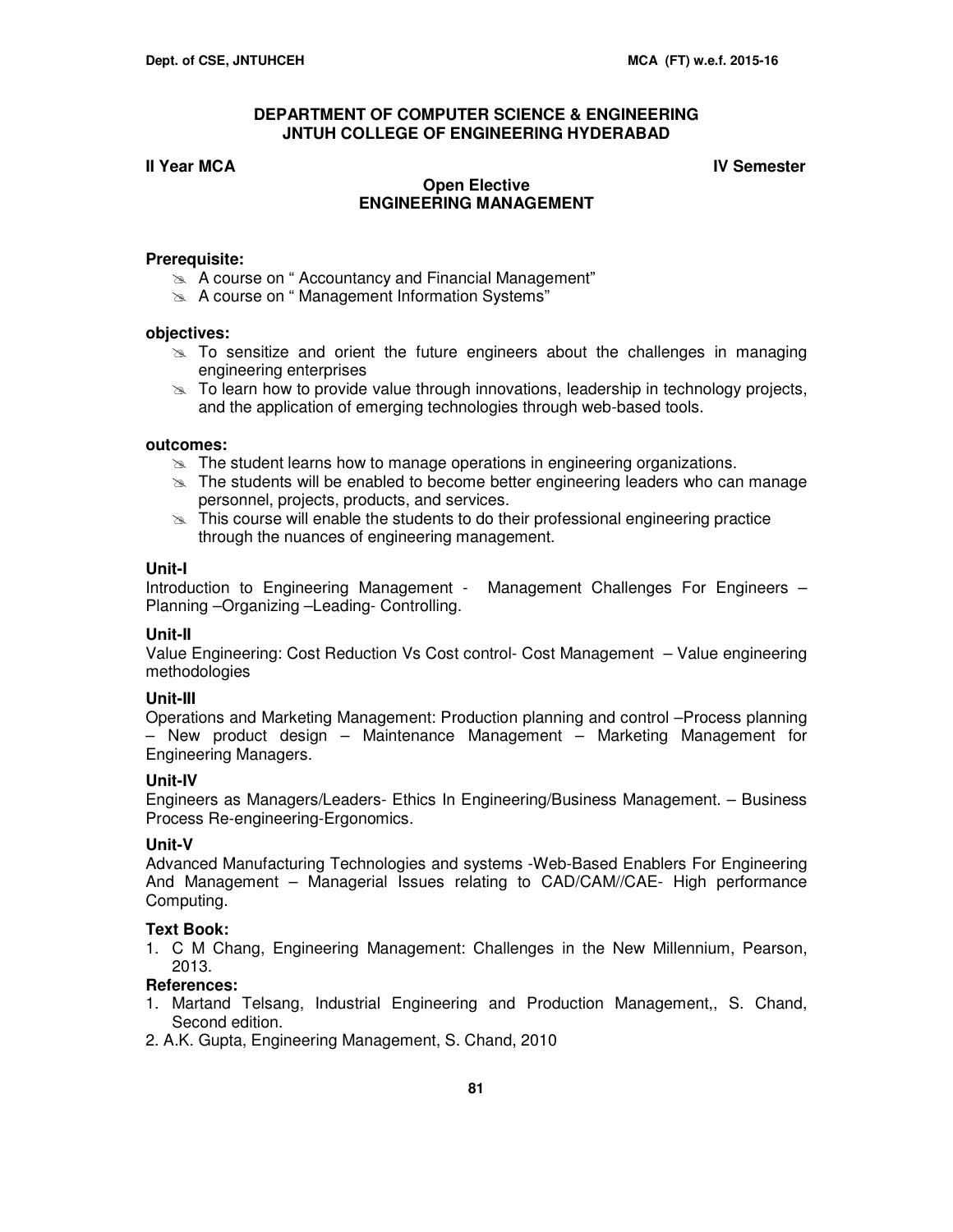## **II Year MCA IV Semester**

## **WEB PROGRAMMING LAB**

#### **Prerequisites**

- **A Course on "Computer Programming and Data Structures"**
- **A Course on "Objected Oriented Programming through Java"**

# **Co-requisites**

A course on "Web Technologies"

## **Objectives**

- $\approx$  To provide hands-on experience on web technologies
- $\geq$  To develop client-server application using web technologies
- $\geq$  To introduce server side programming with Java servlets and JSP
- $\approx$  To introduce client side scripting with Javascript and AJAX

### **Outcomes**

- $\gg$  Design and develop interactive and dynamic web applications using HTML, CSS, JavaScript and XML
- $\geq$  Apply client-server principles to develop scalable and enterprise web applications.

## **List of Experiments:**

- 1. Develop static pages (using Only HTML) of an online book store. The pages should resemble: www.amazon.com. The website should consist the following pages.
	- a) Home page
	- b) Registration and user Login
	- c) User Profile Page
	- d) Books catalog
	- e) Shopping Cart
	- f) Payment By credit card
	- g) Order Conformation
- 2. Validate the Registration, user login, user profile and payment by credit card pages using JavaScript.
- 3. Create and save an XML document on the server, which contains 10 users information. Write a program, which takes User Id as an input and returns the user details by taking the user information from the XML document.
- 4. Bean Assignments
	- a. Create a JavaBean which gives the exchange value of INR (Indian Rupees) into equivalent American/Canadian/Australian Dollar value.
	- b. Create a simple Bean with a label which is the *count* of number of clicks. Then create a BeanInfo class, such that only the "count" property is visible in the Property Window.
	- c. Create two Beans- a)KeyPad. b)DisplayPad. After that integrate the two Beans to make it work as a Calculator.
	- d. Create two Beans: Traffic Light(Implemented as a Label with only three background colours - Red,Green,Yellow) and Automobile (Implemented as a TextBox which states its state/movement). The state of the Automobile should depend on the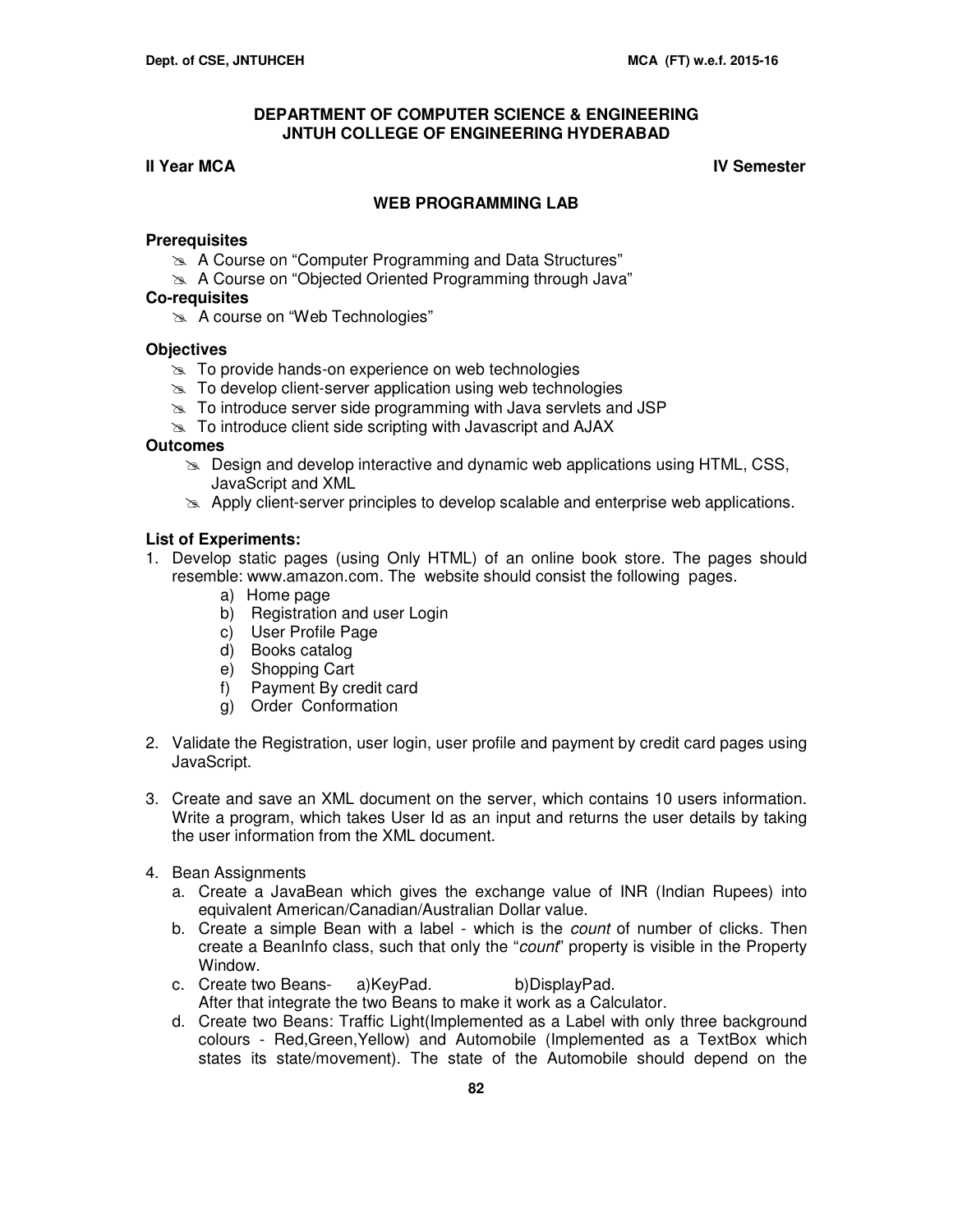following Light Transition Table.

| <b>Light Transition</b> | <b>Automobile State</b> |
|-------------------------|-------------------------|
| Red ---> Yellow         | Ready                   |
| Yellow ---> Green       | Move                    |
| Green --> Red           | Stopped                 |

- 5. Install TOMCAT web server. Convert the static web pages of assignments 2 into dynamic web pages using servlets and cookies. Hint: Users information (user id, password, credit card number) would be stored in web.xml. Each user should have a separate Shopping Cart.
- 6. Redo the previous task using JSP by converting the static web pages of assignments 2 into dynamic web pages. Create a database with user information and books information. The books catalogue should be dynamically loaded from the database. Follow the MVC architecture while doing the website.

#### **TEXT BOOKS:**

1. WEB TECHNOLOGIES: A Computer Science Perspective, Jeffrey C. Jackson, Pearson Education

## **REFERENCES:**

- 1. Deitel H.M. and Deitel P.J., "Internet and World Wide Web How to program", Pearson International, 2012, 4th Edition.
- 2. J2EE: The complete Reference By James Keogh, McGraw-Hill
- 3. Bai and Ekedhi, The Web Warrior Guide to Web Programming, Thomson
- 4. Paul Dietel and Harvey Deitel,"Java How to Program", Prentice Hall of India, 8th **Edition**
- 5. Web technologies, Black Book, Dreamtech press.
- 6. Gopalan N.P. and Akilandeswari J., "Web Technology", Prentice Hall of India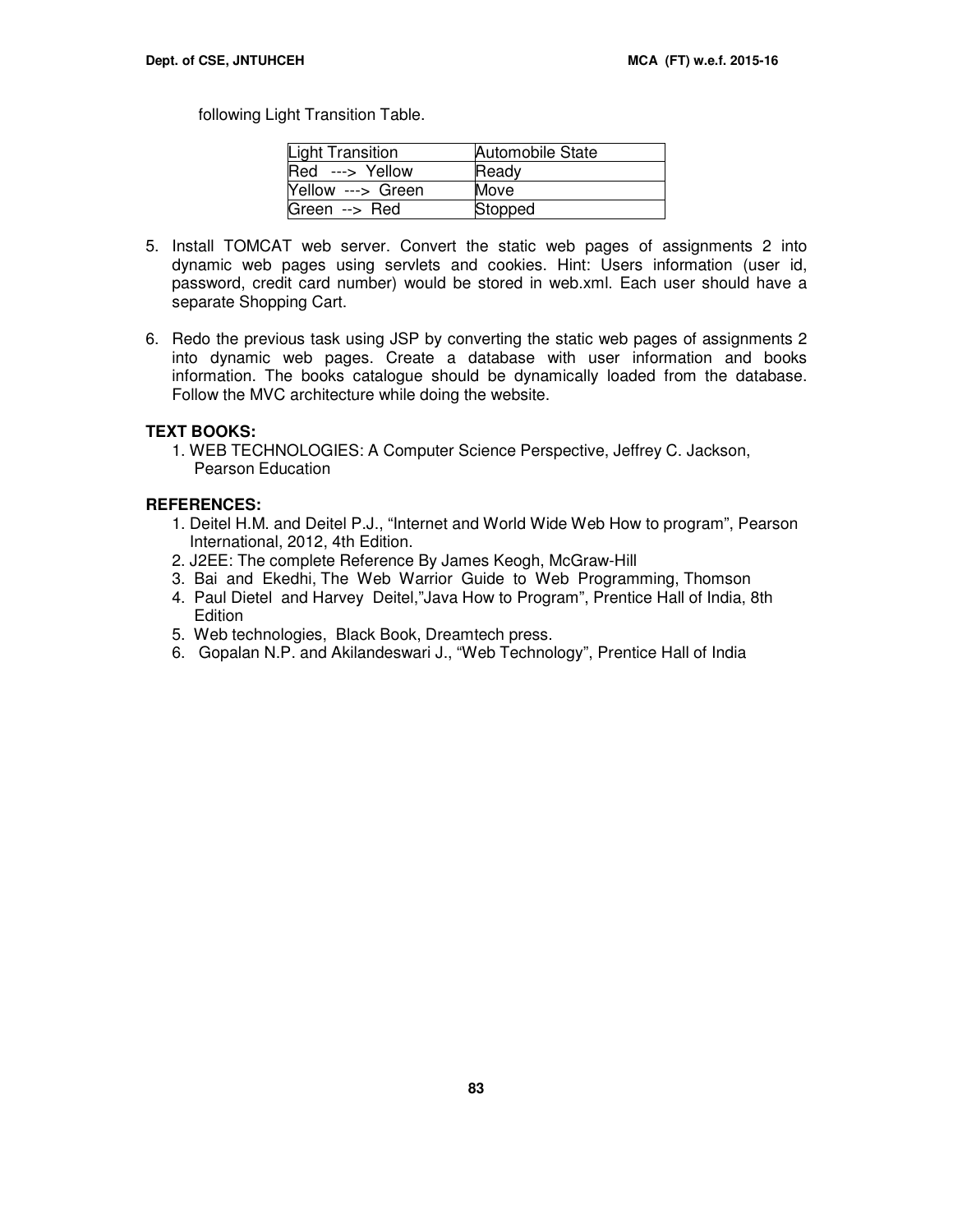# **II Year MCA IV Semester**

# **ANDROID PROGRAMMING LAB**

### **Prerequisites: --- NIL---**

### **Objectives:**

- $\geq$  To learn how to develop Applications in android environment.
- $\geq$  To learn how to develop user interface applications.
- $\infty$  To learn how to develop URL related applications.

### **Objectives:**

- $\infty$  Student understands the working of Android OS Practically.
- $\approx$  Student will be able to develop userinterfaces.
- $\geq$  Student will be able to develop, deploy and maintain the Android Applications.

The student is expected to be able to do the following problems, though not limited.

- 1. Create an Android application that shows Hello + name of the user and run it on an emulator. (b) Create an application that takes the name from a text box and shows hello message along with the name entered in text box, when the user clicks the OK button.
- 2. Create a screen that has input boxes for User Name, Password, Address, Gender (radio buttons for male and female), Age (numeric), Date of Birth (Date Picket), State (Spinner) and a Submit button. On clicking the submit button, print all the data below the Submit Button. Use (a) Linear Layout (b) Relative Layout and (c) Grid Layout or Table Layout.
- 3. Develop an application that shows names as a list and on selecting a name it should show the details of the candidate on the next screen with a "Back" button. If the screen is rotated to landscape mode (width greater than height), then the screen should show list on left fragment and details on right fragment instead of second screen with back button. Use Fragment transactions and Rotation event listener.
- 4. Develop an application that uses a menu with 3 options for dialing a number, opening a website and to send an SMS. On selecting an option, the appropriate action should be invoked using intents.
- 5. Develop an application that inserts some notifications into Notification area and whenever a notification is inserted, it should show a toast with details of the notification.
- 6. Create an application that uses a text file to store user names and passwords (tab separated fields and one record per line). When the user submits a login name and password through a screen, the details should be verified with the text file data and if they match, show a dialog saying that login is successful. Otherwise, show the dialog with Login Failed message.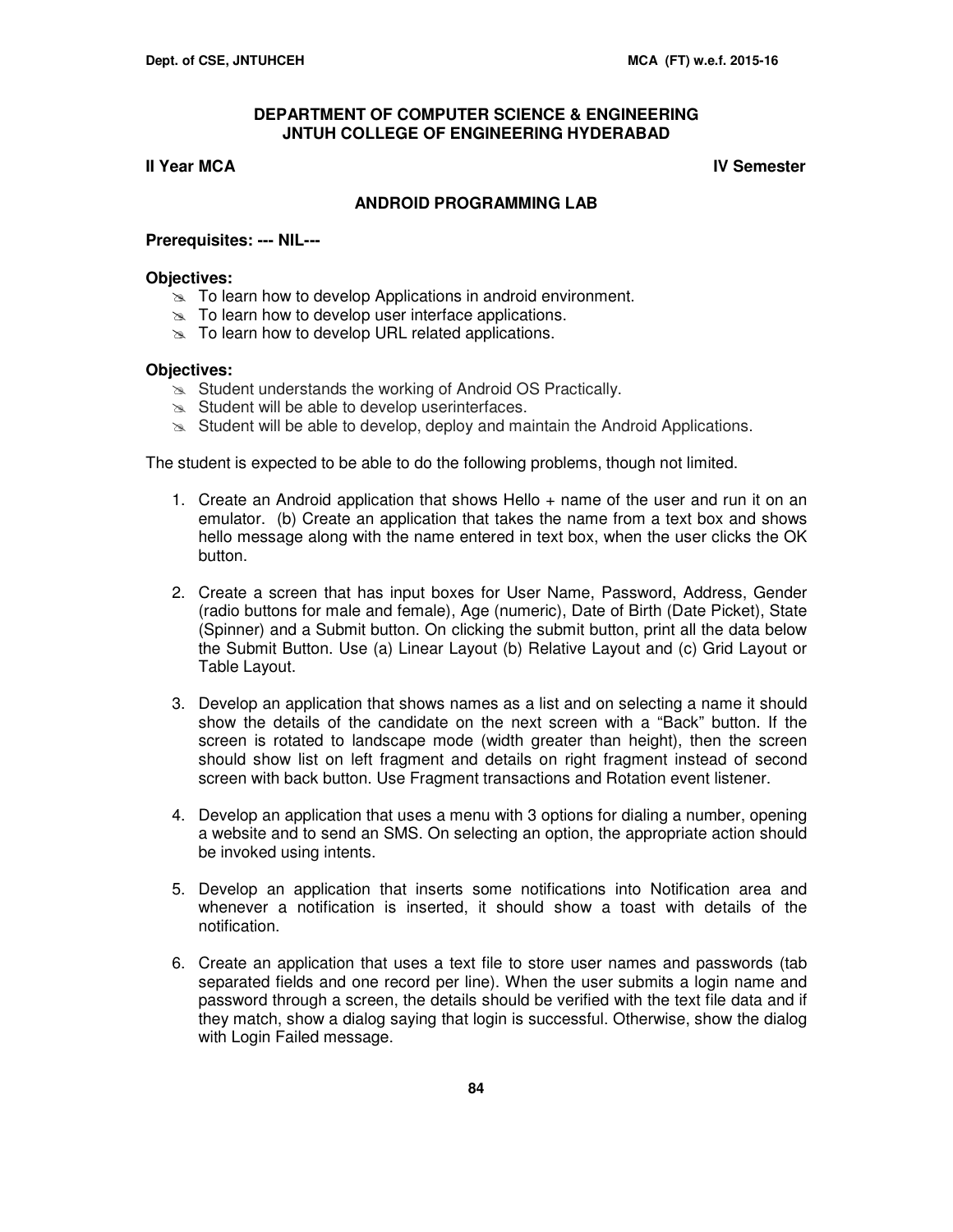- 7. Create a user registration application that stores the user details in a database table.
- 8. Create a database and a user table where the details of login names and passwords are stored. Insert some names and passwords initially. Now the login details entered by the user should be verified with the database and an appropriate dialog should be shown to the user.
- 9. Create an admin application for the user table, which shows all records as a list and the admin can select any record for edit or modify. The results should be reflected in the table.
- 10. Develop an application that shows all contacts of the phone along with details like name, phone number, mobile number etc.
- 11. Create an application that saves user information like name, age, gender etc. in shared preference and retrieves them when the program restarts.
- 12. Create an alarm that rings every Sunday at 8:00 AM. Modify it to use a time picker to set alarm time.
- 13. Create an application that shows the given URL (from a text field) in a browser.

Develop an application that shows the current location's latitude and longitude continuously as the device is moving (tracking).

14. Create an application that shows the current location on Google maps.

# **Note:**

Android Application Development with MIT App Inventor:For the first one week, the student is advised to go through the App Inventor from MIT which gives insight into the various properties of each component.

The student should pay attention to the properties of each components, which are used later in Android programming. Following are useful links:

1. http://ai2.appinventor.mit.edu

2. https://drive.google.com/file/d/0B8rTtW\_91YclTWF4czdBMEpZcWs/view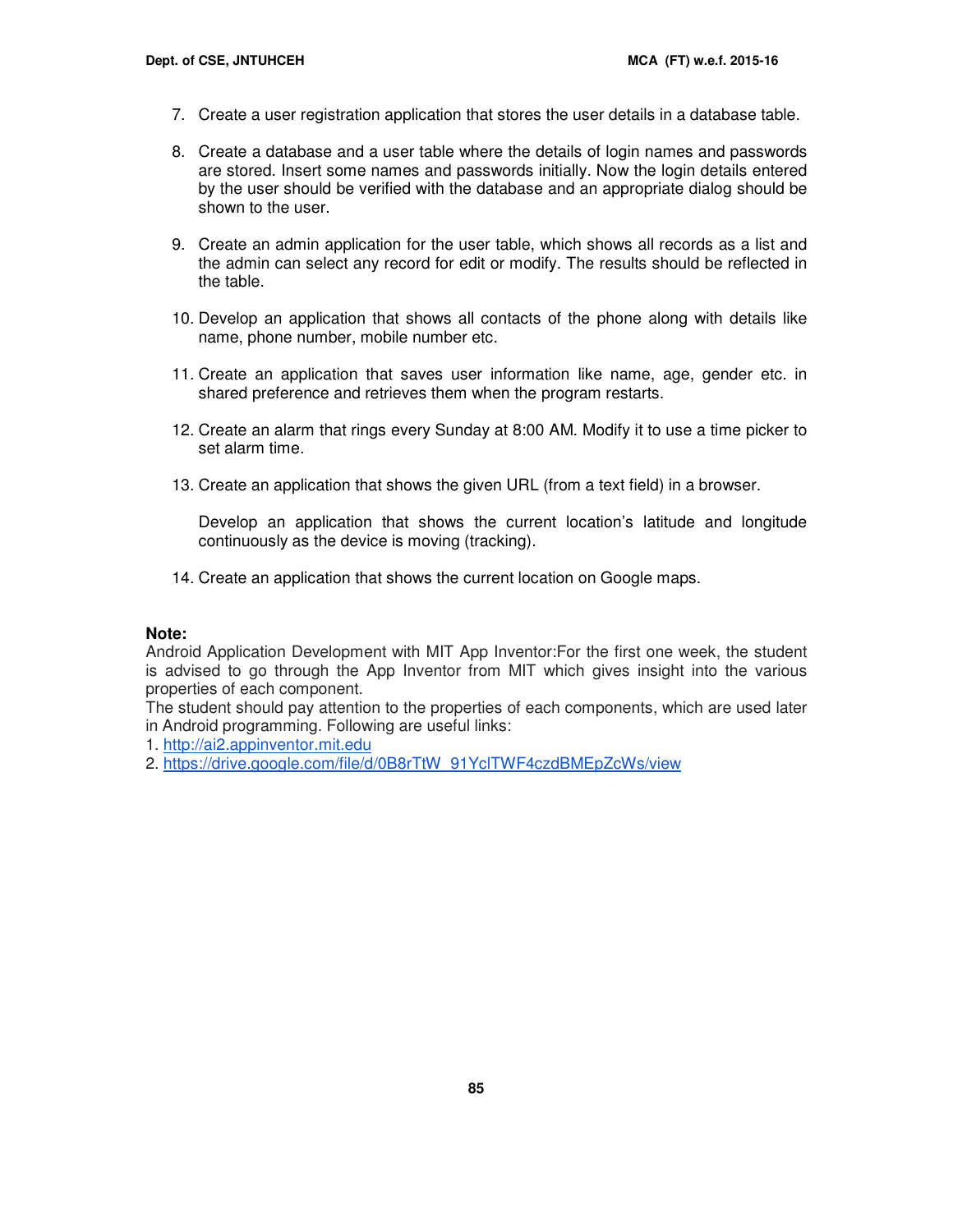# **III Year MCA V Semester**

# **MOBILE COMMERCE**

# **Prerequisites**

---NIL---

#### **Objectives**

- $\geq$  Explains topics like E-commerce and Mobile commerce
- To understand BUSINESS– TO– BUSINESS MOBILE E– COMMERCE

### **Outcomes**

- $\approx$  Understand how to apply E-commerce in the business
- $\gg$  Apply Mobile commerce theory in the business.

# **UNIT I**

# **ELECTRONIC COMMERCE 9**

Traditional commerce and E-commerce – Internet and WWW – Role of WWW – Value Chains – Strategic Business And Industry Value Chains – Role of E-commerce. Packet Switched Networks – TCP/IP Protocol Script – Internet Utility Programmes – SGML, HTML And XML – Web Client And Servers – Web Client/Server Architecture – Intranet And Extranets – Web Based Tools For E-commerce – Security.

# **UNIT II**

# **MOBILE COMMERCE 9**

Introduction – Infrastructure of M–Commerce – Types Of Mobile Commerce Services – Technologies Of Wireless Business – Benefits And Limitations, Support, Mobile Marketing & Advertisement, Non– Internet Applications In M–Commerce – Wireless/Wired Commerce Comparisons.

# **UNIT III**

# **MOBILE COMMERCE: TECHNOLOGY 9**

A Framework For The Study Of Mobile Commerce – NTT Docomo's I-Mode – Wireless Devices For Mobile Commerce – Towards A Classification Framework For Mobile Location Based Services – Wireless Personal And Local Area Networks –The Impact Of Technology Advances On Strategy Formulation In Mobile Communications Networks.

# **UNIT IV**

# **MOBILE COMMERCE: THEORY AND APPLICATIONS 9**

The Ecology Of Mobile Commerce – The Wireless Application Protocol – Mobile Business Services – Mobile Portal – Factors Influencing The Adoption of Mobile Gaming Services – Mobile Data Technologies And Small Business Adoption And Diffusion – E–commerce in The Automotive Industry – Location– Based Services: Criteria For Adoption And Solution Deployment – The Role of Mobile Advertising In Building A Brand – M–commerce Business **Models** 

#### **UNIT V**

# **BUSINESS– TO– BUSINESS MOBILE E– COMMERCE 9**

Enterprise Enablement – Email and Messaging – Field Force Automation (Insurance, Real Estate, Maintenance, Healthcare) – Field Sales Support (Content Access, Inventory) – Asset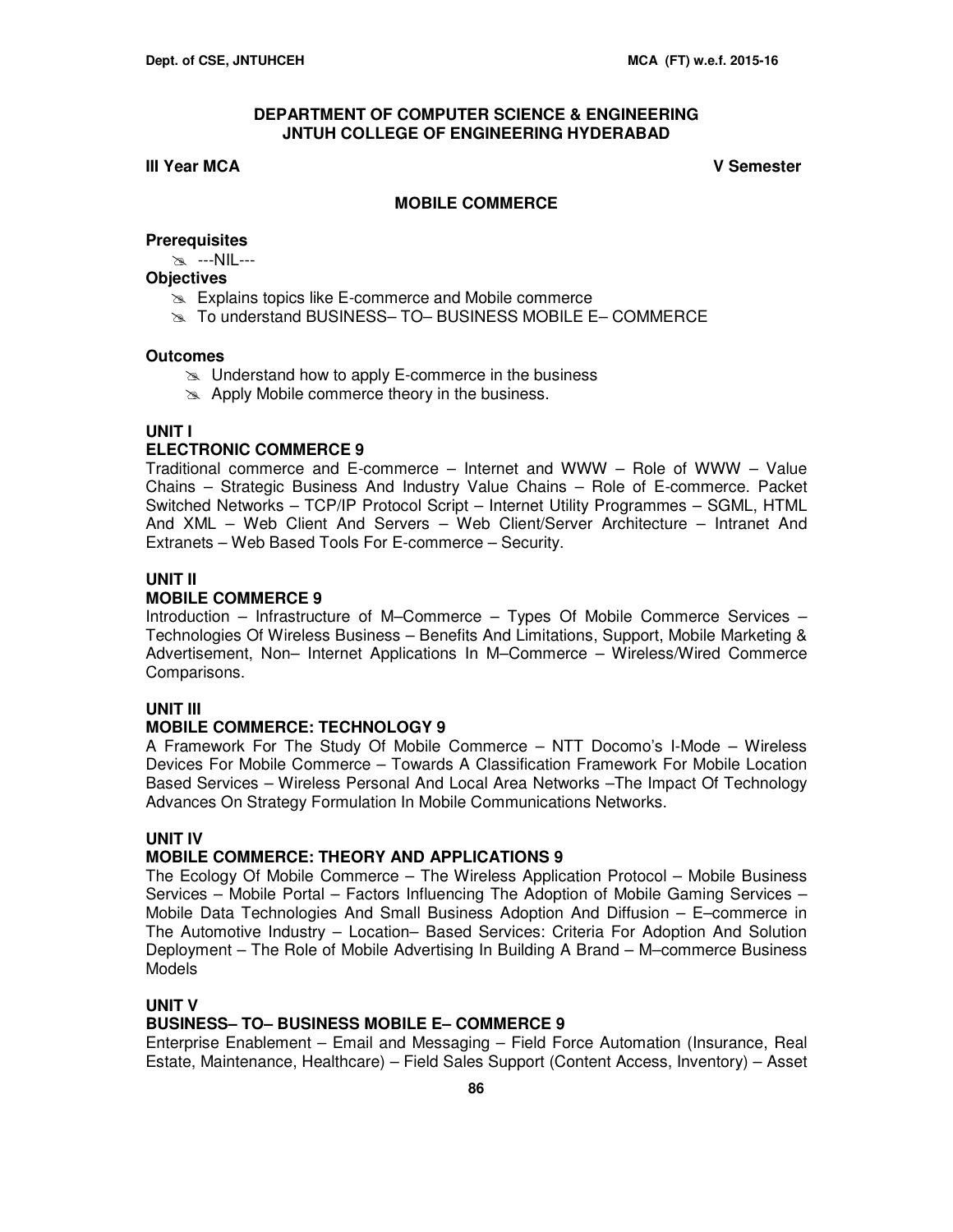Tracking and Maintenance/Management – Remote IT Support – Customer Retention (B2C Services, Financial, Special Deals) – Warehouse Automation – Security.

# **TEXT BOOKS**

- 1. E.Brian Mennecke, J.Troy Strader, "Mobile Commerce: Technology, Theory and Applications", Idea Group Inc., IRM press, 2003.
- 2. Ravi Kalakota, B.Andrew Whinston, "Frontiers of Electronic Commerce", Pearson Education, 2003.

# **REFERENCES**

- 1. P. J. Louis, "M-Commerce Crash Course", McGraw- Hill Companies February 2001.
- 2. Paul May, "Mobile Commerce: Opportunities, Applications, and Technologies Of Wireless Business" Cambridge University Press March 2001.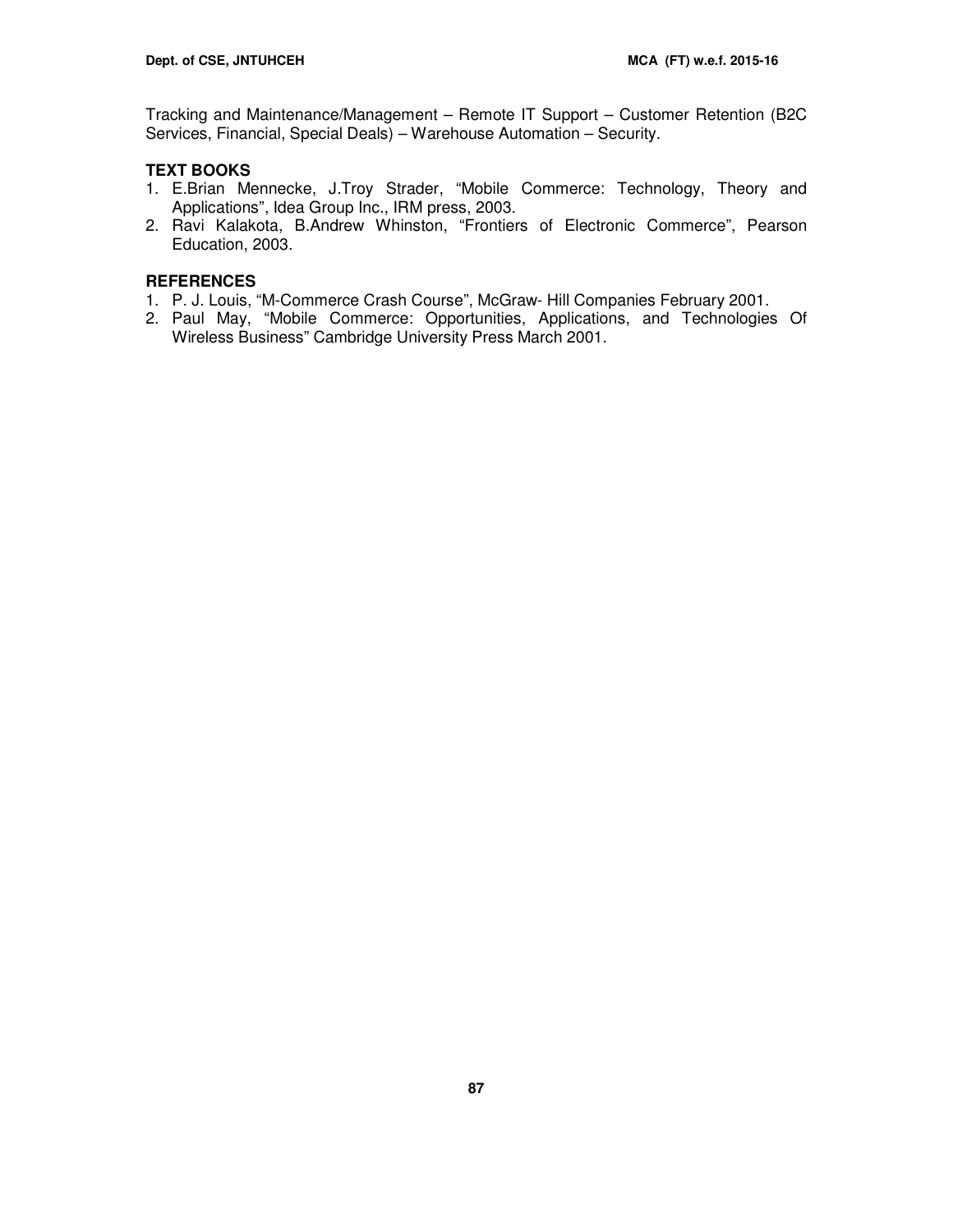# **III Year MCA V Semester**

# **INFORMATION SECURITY**

# **Prerequisites**

**1. A Course on "Computer Networks, Mathematics** 

# **Objectives**

- $\geq$  Understand information security's importance in our increasingly computer-driven world..
- $\approx$  Master the key concepts of information security and how they "work."
- $\approx$  To understand the fundamentals of Cryptography
- $\geq$  To understand the various key distribution and management schemes
- $\gg$  To understand how to deploy encryption techniques to secure data in transit across data networks
- $\geq$  To apply algorithms used for secure transactions in real world applications

# **Outcomes**

- $\geq$  Demonstrate the knowledge of cryptography and network security concepts and applications.
- $\approx$  Ability to design different public & private key cryptography algorithms.
- $\geq$  Ability to identify and investigate vulnerabilities and security threats and mechanisms to counter them.

# **UNIT I**

Security Attacks (Interruption, Interception, Modification and Fabrication), Security Services (Confidentiality, Authentication, Integrity, Non-repudiation, access Control and Availability) and Mechanisms, A model for Internetwork security.

Classical Encryption Techniques, DES, Strength of DES, Differential and Linear Cryptanalysis, Block Cipher Design Principles and Modes of operation, Blowfish, Placement of Encryption Function, Traffic Confidentiality, key Distribution, Random Number Generation.

# **UNIT II**

Public key Cryptography Principles, RSA algorithm, Key Management, Diffie-Hellman Key Exchange, Elliptic Curve Cryptography.

Message authentication and Hash Functions , Authentication Requirements and Functions, Message Authentication, Hash Functions and MACs Hash and MAC Algorithms SHA-512, HMAC.

# **UNIT III**

Digital Signatures, Authentication Protocols, Digital signature Standard, Authentication Applications, Kerberos, X.509 Directory Authentication Service. Email Security: Pretty Good Privacy (PGP) and S/MIME.

# **UNIT IV**

IP Security:

Overview, IP Security Architecture, Authentication Header, Encapsulating Security Payload, Combining Security Associations and Key Management.

Web Security: Web Security Requirements, Secure Socket Layer (SSL) and Transport Layer Security (TLS), Secure Electronic Transaction (SET).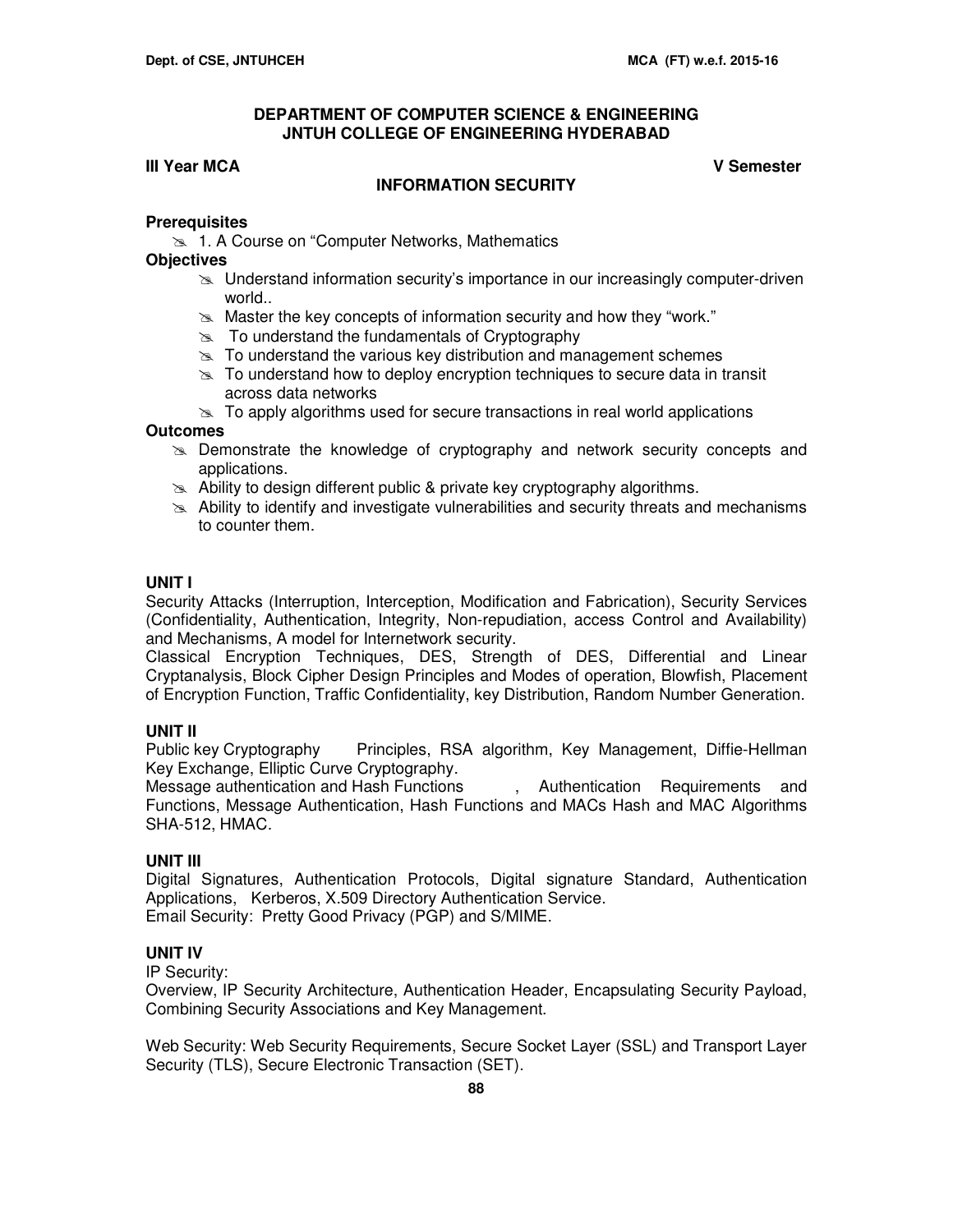# **UNIT V**

Intruders, Viruses and Worms Intruders, Viruses and related threats Firewalls: Firewall Design Principles, Trusted Systems, Intrusion Detection Systems.

# **TEXT BOOKS:**

1. Cryptography and Network Security (principles and approaches) by William Stallings Pearson Education, 4th Edition.

# **REFERENCE BOOKS:**

- 1. Network Security Essentials (Applications and Standards) by William Stallings Pearson Education.
- 2. Principles of Information Security, Whitman, Thomson.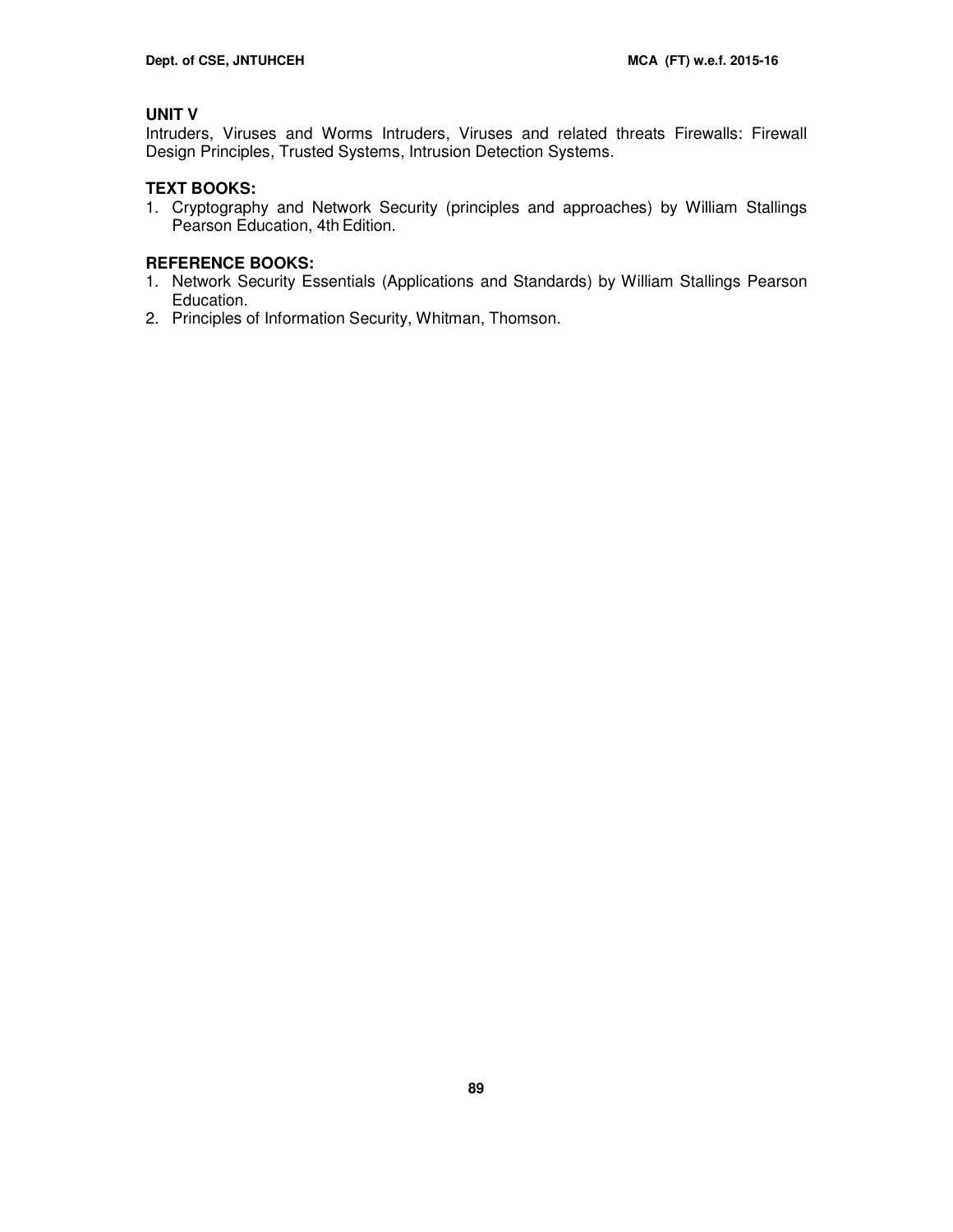# **III Year MCA V Semester**

# **BIG DATA ANALYTICS**

# **Prerequisites**

**Solution** Data Mining

# **Objectives**

- $\gg$  The purpose of this course is to provide the students with the knowledge of Big data Analytics principles and techniques.
- $\gg$  This course is also designed to give an exposure of the frontiers of Big data

# **Outcomes**

- Ability to explain the foundations, definitions, and challenges of Big Data and Analytics.
- **Apply Big Data technologies in Text/Speech Analytics.**
- im Ability to program using HADOOP and Map reduce, NOSQL

# **UNIT 1:**

Introduction to Big data, Challenges of BD, Benefits of BD, characteristics of BD, How to use BD in your Business, BD analytics, BD Enterprise Model, Building BD Platform, Data intelligence, Data Science, Data Scientist.

# **UNIT 2:**

Big Data storage, Big Data Architecture, Big Data Computation, Relational Data Base, Google Big Data services, Open Stack, Microsoft AZURE, and Integrating Data source, **NOSQL** 

# **UNIT 3:**

Apache Hadoop, Core Hadoop, Hadoop Lower Levels, HDFS, PIG, Hive, HBase, Data and NO SQL Planning for BD, Hadoop Data Storage and Analysis, HDFS: design, concepts, java interface, Hadoop file system, Hadoop pipes, streaming.

# **UNIT 4:**

Map reduces types, I/O formats, counter, storing, joining Map Reduce Library Classes, Setting up Hadoop cluster, cluster specifications, setup and installation.

# **UNIT 5:**

Big data Analytics, Emerging BD Practices, BD Analytics for Consumer Reports, BD Analytics for financial Science. Evolution of analytics, Text analytics, Speech analytics, Video/Image analytics, Transparency, Prediction vs. Privacy.

# **Text Books:**

- 1. BIG DATA and ANALYTICS, Seema Acharya, Subhasinin Chellappan, Wiley publications.
- 2. Hadoop: The definitive guide, 3rd edition, tom white.
- 3. Big Data Hand Book for managers, Joni Salminen, Valtteri Kaartemo, Kindle Edition.

# **Reference:**

- 1. Big Data and Hadoop, Kindle Edition.
- 2. Planning for Big Data, O'Reilly Radar team.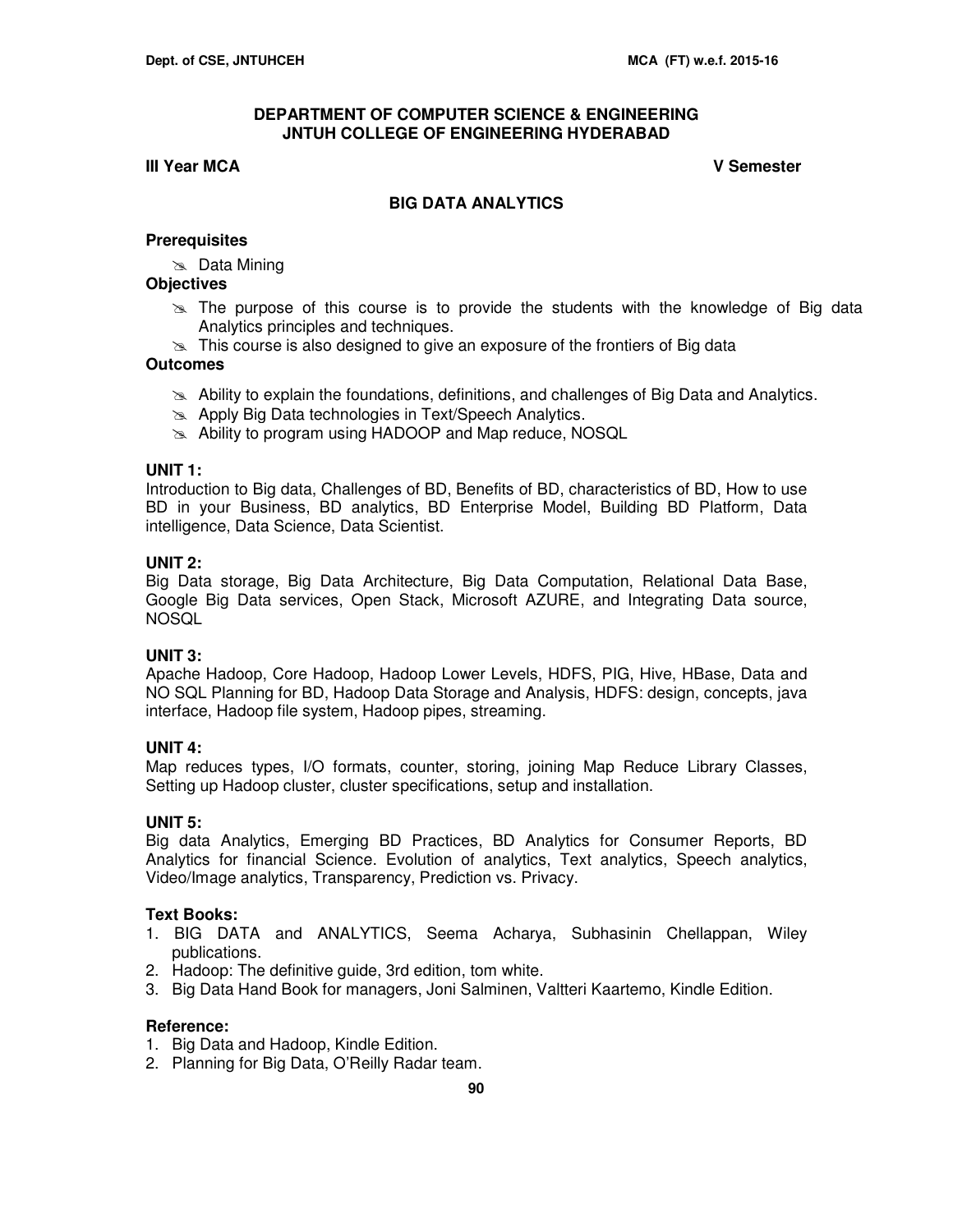# **III Year MCA V Semester**

# **CLOUD COMPUTING**

## **Prerequisites**

- A course on "Computer Networks"
- A course on "Operating Systems"

#### **Objectives**

- $\approx$  This course provides an insight into cloud computing
- **In Topics include- distributed system models, service oriented architectures, cloud** programming and software environments, resource management and cloud service models.

### **Outcomes**

- Ability to understand various service delivery models of a cloud computing architecture.
- $\geq$  Ability to understand the ways in which the cloud can be programmed and deployed.
- **EXALURE Understanding Cloud Service Providers.**

**UNIT I: Computing Paradigms,** High-Performance Computing, Parallel Computing.,Distributed Computing..,ClusterComputing.,Grid Computing, Cloud Computing., Biocomputing, Mobile Computing.,QuantumComputing, Optical Computing. Nanocomputing.

**UNIT II: Cloud Computing Fundamentals**: Motivation for Cloud Computing,The Need for Cloud Computing,Defining Cloud Computing, Definition of Cloud computing,Cloud Computing Is a Service, Cloud Computing Is a Platform, Principles of Cloud computing,Five Essential Characteristics...Four Cloud Deployment Models

 **UNIT III: Cloud Computing Architecture and Management**: Cloud architecture, Layer,Anatomy of the Cloud,Network Connectivity in Cloud Computing, Applications, on the Cloud,Managing the Cloud,Managing the Cloud Infrastructure Managing the Cloud application, Migrating Application to Cloud, Phases of Cloud Migration Approaches for Cloud Migration.

**UNIT IV: Cloud Service Models:** Infrastructure as a Service,Characteristics of IaaS.Suitability of IaaS,Pros and Cons of IaaS,Summary of IaaS Providers,Platform as a Service,Characteristics of PaaS,Suitability of PaaS,Pros and Cons of PaaS,Summary of PaaS Providers,Software as a Service,Characteristics of SaaS,Suitability of SaaS,Pros and Cons of SaaS,Summary of SaaS Providers.Other Cloud Service Models

**UNIT V: Cloud Service Providers:**EMC,EMC IT,Captiva Cloud Toolkit,Google,Cloud Platform,Cloud Storage,Google Cloud Connect,Google Cloud Print,Google App Engine,Amazon Web Services,Amazon Elastic Compute Cloud,Amazon Simple Storage Service,Amazon Simple Queue ,ervice,Microsoft,Windows Azure,Microsoft Assessment and Planning Toolkit,SharePoint,IBM,Cloud Models,IBM SmartCloud,SAP Labs,SAP HANA Cloud Platform,Virtualization Services Provided by SAP,Salesforce,Sales Cloud,Service Cloud: Knowledge as a Service,Rackspace,VMware,Manjrasoft,Aneka Platform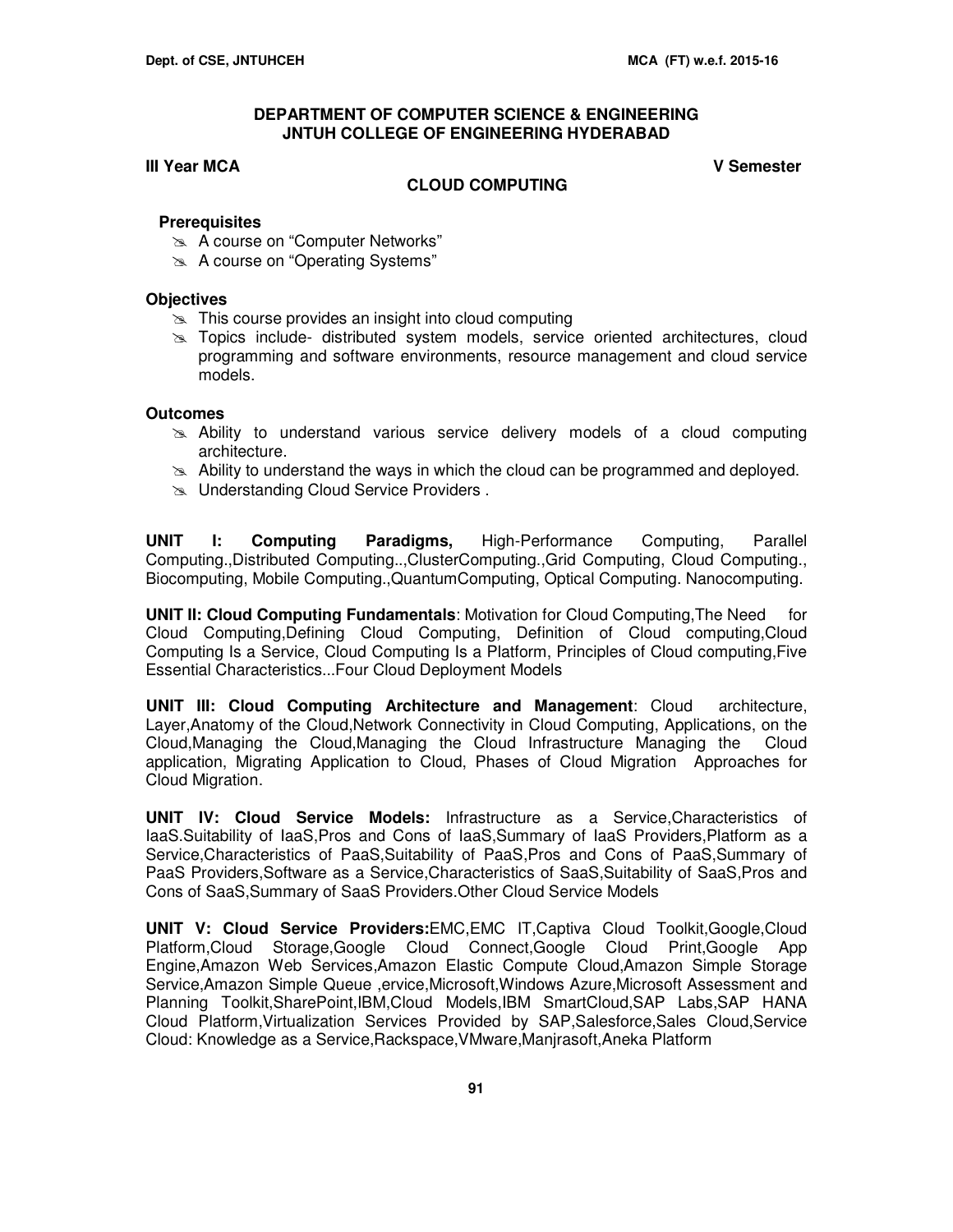# **TEXT BOOKS:**

1. Essentials of cloud Computing : K.Chandrasekhran , CRC press, 2014

# **REFERENCE BOOKS:**

- 1. Cloud Computing: Principles and Paradigms by Rajkumar Buyya, James Broberg and Andrzej M. Goscinski, Wiley, 2011.
- 2. Distributed and Cloud Computing , Kai Hwang, Geoffery C.Fox, Jack J.Dongarra, Elsevier, 2012.
- 3. Cloud Security and Privacy: An Enterprise Perspective on Risks and Compliance, Tim Mather, Subra Kumaraswamy, Shahed Latif, O'Reilly, SPD, rp2011.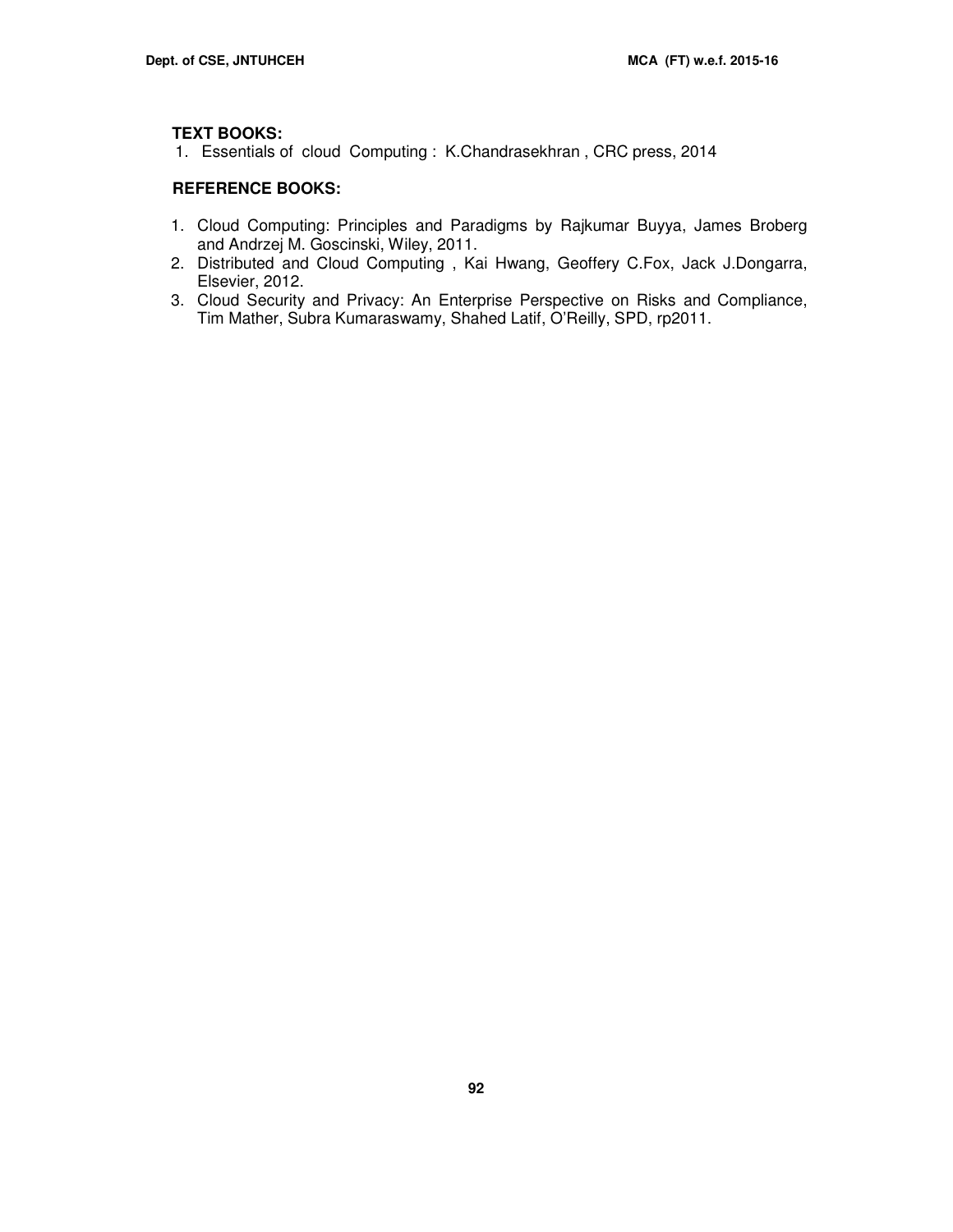# **III Year MCA V Semester**

# **Dept. Elective-II DISTRIBUTED SYSTEMS**

# **Prerequisites**

- A course on " Operating Systems"
- A course on "Network Security and Cryptography"

# **Objectives**

- **EX** This course provides an insight into Distributed systems.
- **Topics include- Peer to Peer Systems, Transactions and Concurrency control,** Security and Distributed shared memory

# **Outcomes**

- Ability to understand Transactions and Concurrency control.
- Ability to understand Security issues.
- **EXALU**nderstanding Distributed shared memory.
- $\approx$  Abilty to design distributed systems for basic level applications.

# **UNIT I**

Characterization of Distributed Systems-Introduction,Examples of Distributed systems,Resource sharing and web,challenges,System models-Introduction,Architectural and Fundamental models, Networking and Internetworking, Interprocess Communication, Distributed objects and Remote Invocation-Introduction,Communication between distributed objects,RPC,Events and notifications, Case study-Java RMI.

# **UNIT II**

Operating System Support- Introduction, OS layer,Protection,Processes and Threads, Communication and Invocation, Operating system architecture,Distributed File Systems-Introduction,File Service architecture,case study- SUN network file systems.

Name Services-Introduction, Name Services and the Domain Name System,Case study of the Global Name Service,Case study of the X.500 Directory Service.

# **UNIT III**

Peer to Peer Systems–Introduction,Napster and its legacy,Peer to Peer middleware,Routing overlays,Overlay case studies-Pastry,Tapestry,Application case studies-Squirrel,OceanStore.

Time and Global States-Introduction,Clocks,events and Process states,Synchronizing physical clocks,logical time and logical clocks,global states,distributed debugging.

Coordination and Agreement-Introduction,Distributed mutual exclusion,Elections,Multicast communication,consensus and related problems.

# **UNIT IV**

Transactions and Concurrency control-Introduction,Transactions, Nested Transactions, Locks, Optimistic concurrency control, Timestamp ordering, Comparison of methods for concurrency control.Distributed Transactions-Introduction,Flat and Nested Distributed Transactions, Atomic commit protocols, Concurrency control in distributed transactions,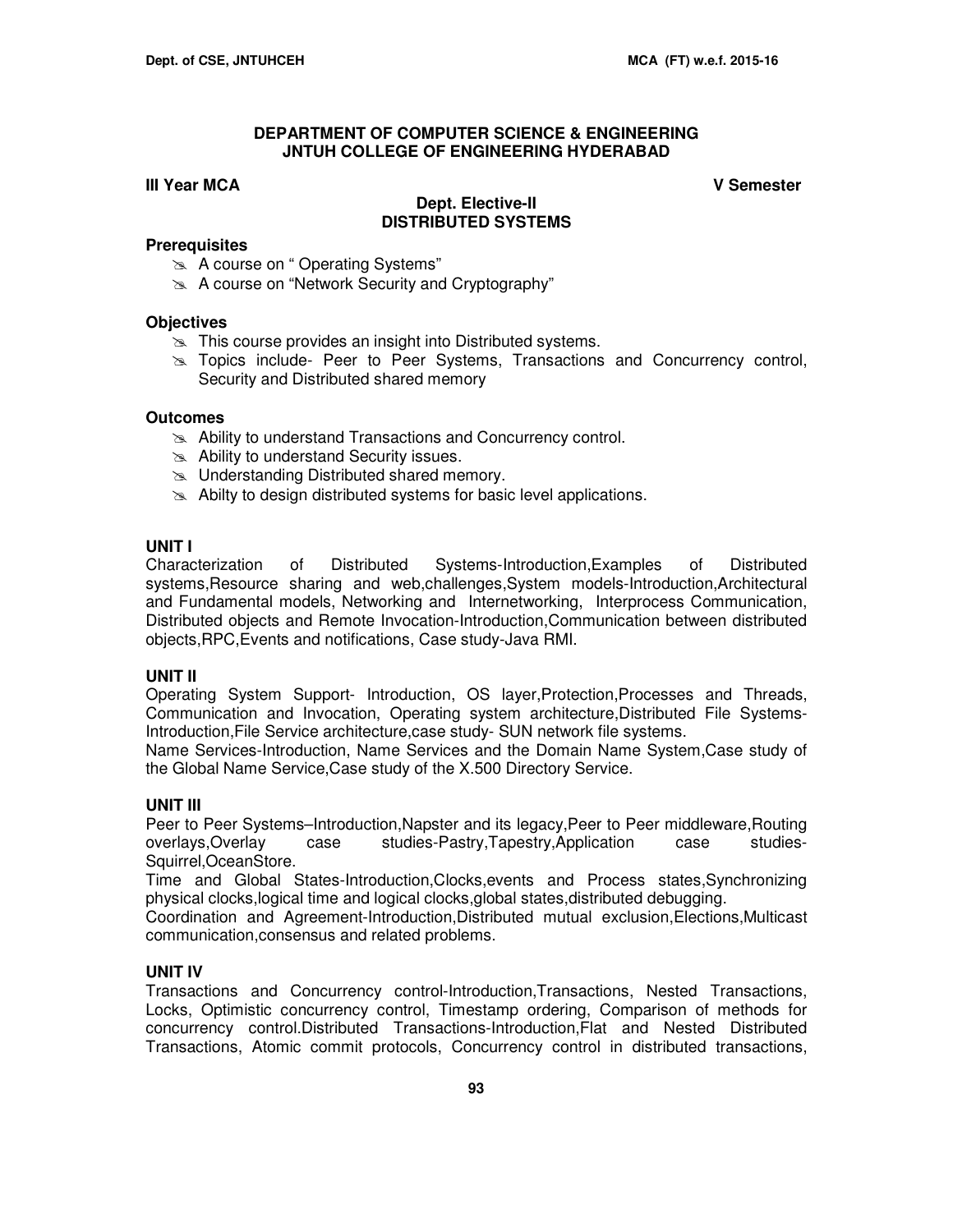Distributed deadlocks, Transaction recovery,Replication-Introduction,System model and group communication, Fault tolerant services, Transactions with replicated data.

# **UNIT V**

Security-Introduction,Overview of Security techniques,Cryptographic algorithms,Digital signatures,Case studies-Kerberos,TLS,802.11 WiFi.

Distributed shared memory, Design and Implementation issues, Sequential consistency and Ivy case study, Release consistency and Munin case study,Other consistency models, CORBA case study-Introduction,CORBA RMI,CORBA Services.

# **TEXT BOOKS:**

- 1. Distributed Systems Concepts and Design, G Coulouris, J Dollimore and T Kindberg, Fourth Edition, Pearson Education.
- 2. Distributed Systems,S.Ghosh,Chapman&Hall/CRC,Taylor&Francis Group,2010.

# **REFERENCE BOOKS:**

- 1. Distributed Computing,S.Mahajan and S.Shah,Oxford University Press.
- 2. Distributed Operating Systems Concepts and Design,Pradeep K.Sinha,PHI.
- 3. Advanced Concepts in Operating Systems, M Singhal, N G Shivarathri, TMH.
- 4. Reliable Distributed Systems,K.P.Birman,Springer.
- 5. Distributed Systems Principles and Paradigms, A.S. Tanenbaum and M.V. Steen, PearsonEducation.
- 6. Distributed Operating Systems and Algorithm Analysis,R.Chow,T.Johnson,Pearson.
- 7. Distributed Operating Systems,A.S.Tanenbaum,Pearson education.
- 8. Distributed Computing,Principles,Algorithms and Systems,Ajay D.Kshemakalyani and Mukesh Singhal,Cambridge,rp 2010.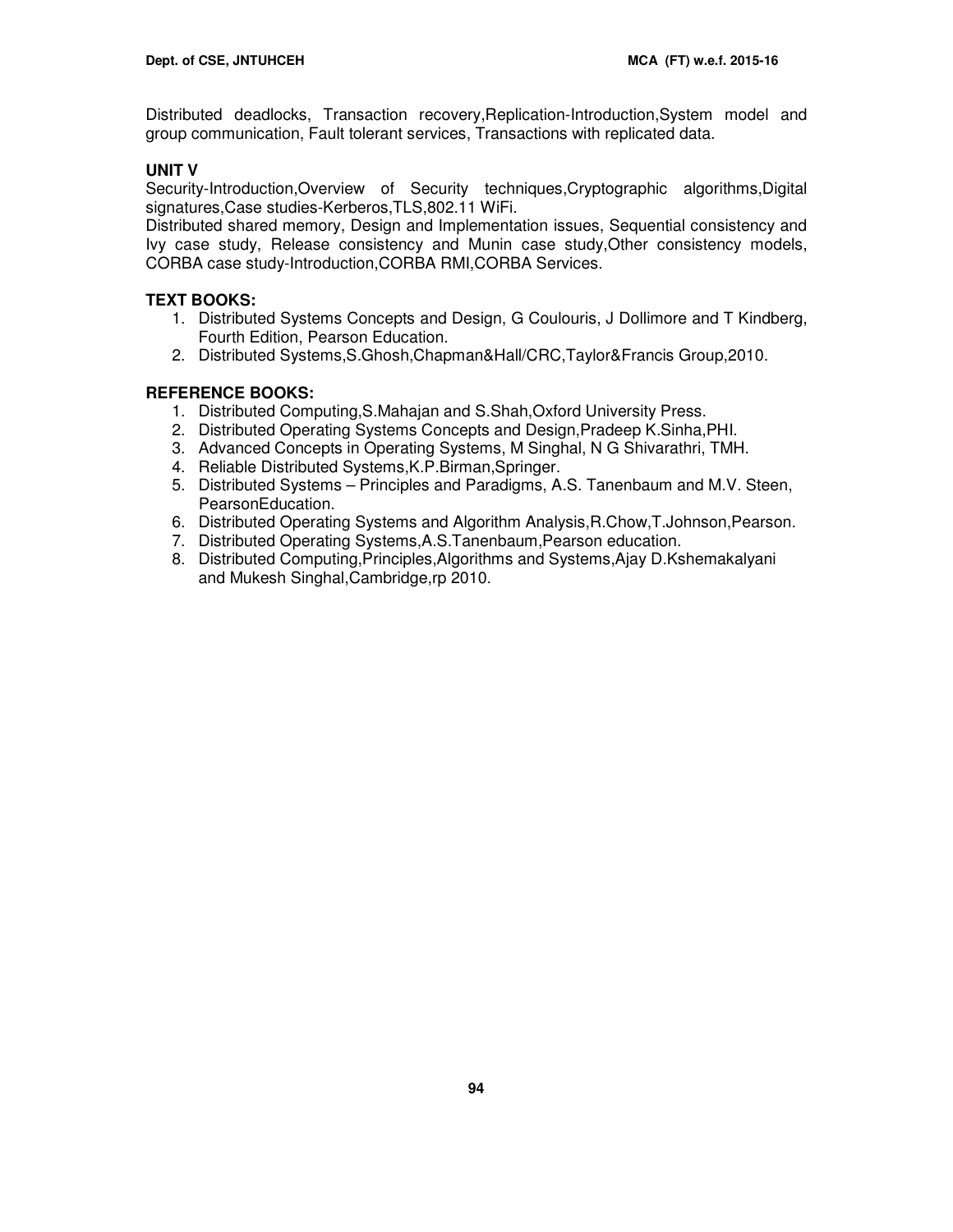# **III Year MCA V Semester**

# **Dept. Elective-II MACHINE LEARNING**

# **Prerequisites**

- **Solution Data Structures**
- **EX** Knowledge on statistical methods

# **Objectives**

- $\geq$  This course explains machine learning techniques such as decision tree learning. Bayesian learning etc.
- $\geq$  To understand computational learning theory.
- $\approx$  To study the pattern comparison techniques.

# **Outcomes**

- $\geq$  Understand the concepts of computational intelligence like machine learning
- $\geq$  Ability to get the skill to apply machine learning techniques to address the real time problems in different areas
- Understand the Neural Networks and its usage in machine learning application.

# **UNIT -I**

**Introduction** - Well-posed learning problems, designing a learning system Perspectives and issues in machine learning

**Concept learning and the general to specific ordering** – Introduction, A concept learning task, concept learning as search, Find-S: Finding a Maximally Specific Hypothesis, Version Spaces and the Candidate Elimination algorithm, Remarks on Version Spaces and Candidate Elimination, Inductive Bias.

**Decision Tree Learning** – Introduction, Decision Tree Representation, Appropriate Problems for Decision Tree Learning, The Basic Decision Tree Learning Algorithm Hypothesis Space Search in Decision Tree Learning, Inductive Bias in Decision Tree Learning, Issues in Decision Tree Learning.

# **UNIT -II**

**Artificial Neural Networks** Introduction, Neural Network Representation, Appropriate Problems for Neural Network Learning, Perceptions, Multilayer Networks and the Back propagation Algorithm.

Discussion on the Back Propagation Algorithm, An illustrative Example: Face Recognition **Evaluation Hypotheses** – Motivation, Estimation Hypothesis Accuracy, Basics of Sampling Theory, A General Approach for Deriving Confidence Intervals, Difference in Error of Two Hypotheses, Comparing Learning Algorithms.

# **UNIT -III**

**Bayesian learning -** Introduction, Bayes Theorem, Bayes Theorem and Concept Learning Maximum Likelihood and Least Squared Error Hypotheses, Maximum Likelihood Hypotheses for Predicting Probabilities, Minimum Description Length Principle , Bayes Optimal Classifier, Gibs Algorithm, Naïve Bayes Classifier, An Example: Learning to Classify Text, Bayesian Belief Networks, EM Algorithm.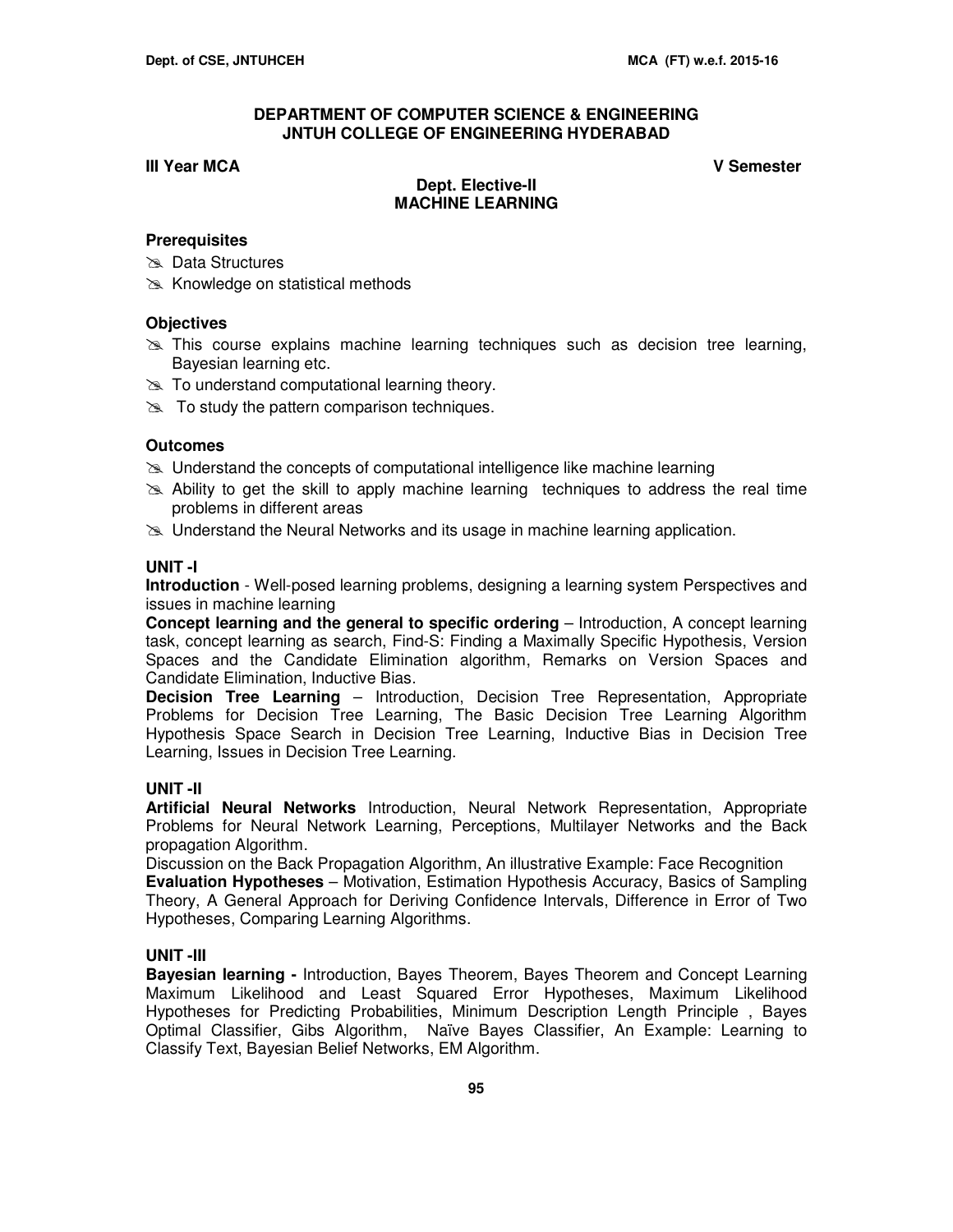**Computational Learning Theory –** Introduction, Probably Learning an Approximately Correct Hypothesis, Sample Complexity for Finite Hypothesis Space, Sample Complexity for Infinite Hypothesis Spaces, The Mistake Bound Model of Learning.

**Instance-Based Learning –** Introduction, k-Nearest Neighbor Learning, Locally Weighted Regression, Radial Basis Functions, Case-Based Reasoning, Remarks on Lazy and Eager Learning.

# **UNIT -IV**

**Pattern Comparison Techniques**, Temporal patterns, Dynamic Time Warping Methods, Clustering, Codebook Generation, Vector Quantization

**Pattern Classification:** Introduction to HMMS, Training and Testing of Discrete Hidden Markov Models and Continuous Hidden Markov Models, Viterbi Algorithm, Different Case Studies in Speech recognition and Image Processing

# **UNIT -V**

**Analytical Learning –** Introduction, Learning with Perfect Domain Theories : PROLOG-EBG Remarks on Explanation-Based Learning, Explanation-Based Learning of Search Control Knowledge, Using Prior Knowledge to Alter the Search Objective, Using Prior Knowledge to Augment Search Operations.

**Combining Inductive and Analytical Learning –** Motivation, Inductive-Analytical Approaches to Learning, Using Prior Knowledge to Initialize the Hypothesis.

# **Text Books:**

- 1. Machine Learning Tom M.Mitchell,-MGH
- 2. Fundamentals of Speech Recognition By Lawrence Rabiner and Biing Hwang Juang.

# **Reference Books:**

1. Machine Learning : An Algorithmic Perspective, Stephen Marsland, Taylor & Francis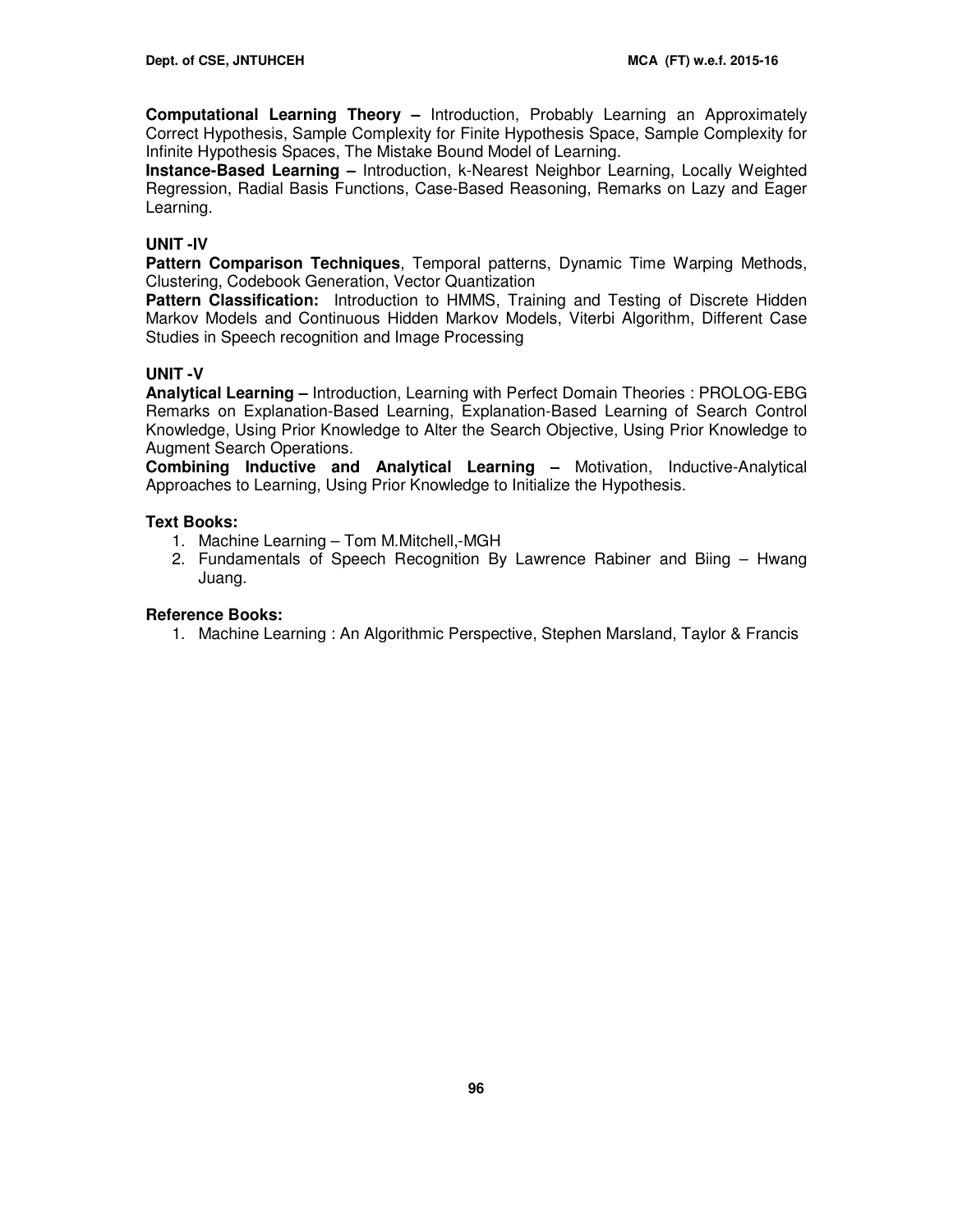## **III Year MCA V Semester**

## **Dept. Elective-II BUSINESS INTELLIGENCE**

#### **Prerequisites:**

**EX** Data Mining and Data Warehousing

#### **Objectives:**

 $\geq$  It enables the student understand the concepts of Business Intelligence

#### **Outcome:**

**The student understands Data Ware Housing, Data Mining for Business Intelligence,** Business Rules and Business Intelligence Implementation.

#### 1. **UNIT-I**

Introduction to Business Intelligence-the Business pressure-Responses and support model-Definition of BI- Architecture of BI- Styles of BI-event-Driven alerts, A cyclic process of Intelligence Creation. The value of Business intelligence-Value driven and Information use-Performance metrics and key performance indicators-horizontal use cases for BI.

Case Study: 1 (Efraim Turban Pg no 26 & 107).

# 2. **UNIT-II**

Data Ware Housing-Definitions and concepts-DW process an Innovation-Data Warehousing Implementation-Data warehousing Administration-Security Issues and future trends. Business Performance Management-Overview Strategic plan, monitor, performance measurement, BPM methodologies-BPM Techniques-Performance dashboard and scorecards.

Case Studies: 2 (Efraim Turban.Pg no 125).

# 3. **UNIT-III**

Data mining for Business Intelligence-Data mining concepts and definitions-Data mining applications-Artificial neural Networks for data mining. Text and web mining-Natural language processing-Text mining applications-Text mining process-tools-Web mining overview-Web content overview-Web structure mining-Web usage mining. Case Studies :3 (Efraim Turban.Pg no 228)

### 4. **UNIT-IV**

Business Rules-the value preposition of business rules-Business rules approach-Business rule system-sources of business rules and management approach.

## 5. **UNIT-V**

 Business intelligence implementation-Business Intelligence and integration implementation-connecting in BI systems- Issues of legality- Privacy and ethics- Social networking and BI.

# **Text Book**

• Efraim Turban et al."Business Intelligence" 2e, Pearson Education, 2012.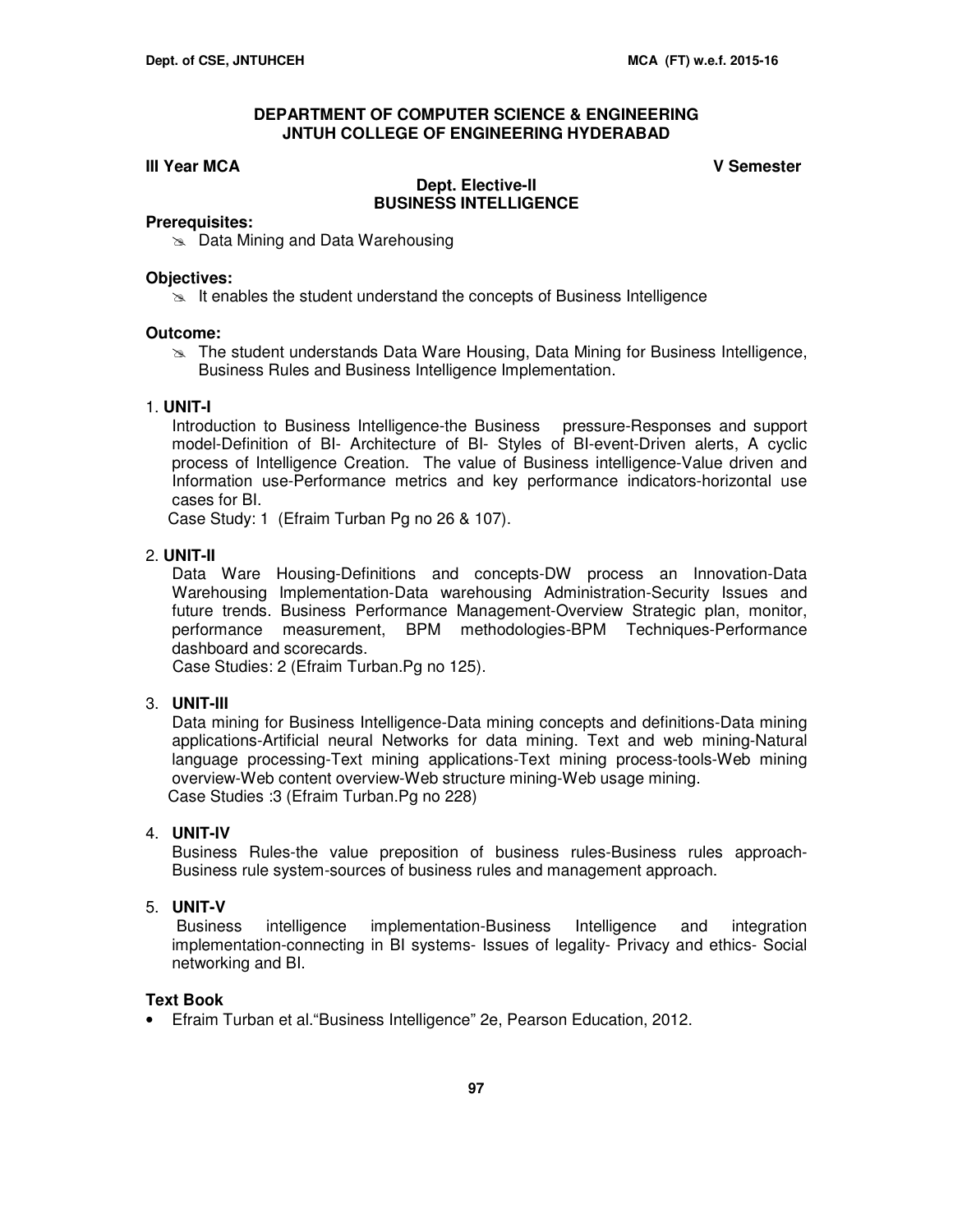# **References:**

- 1. David Loshin "Business Intelligence" 2e, Elsevier, 2012.
- 2. Amit Johri "Business Intelligence" Himalaya, 2012.
- 3. Rajiv Sabherwal "Business Intelligence" Wiley Publications, 2012.
- 4. Carlo Vercellis "Business Intelligence" Wiley Publications, 2012.
- 5. Philo Janus, Stacia Misner, Building Integrated Business Intelligence Solutions with SQL Server, 2008 R2 & Office 2010, TMH, 2011.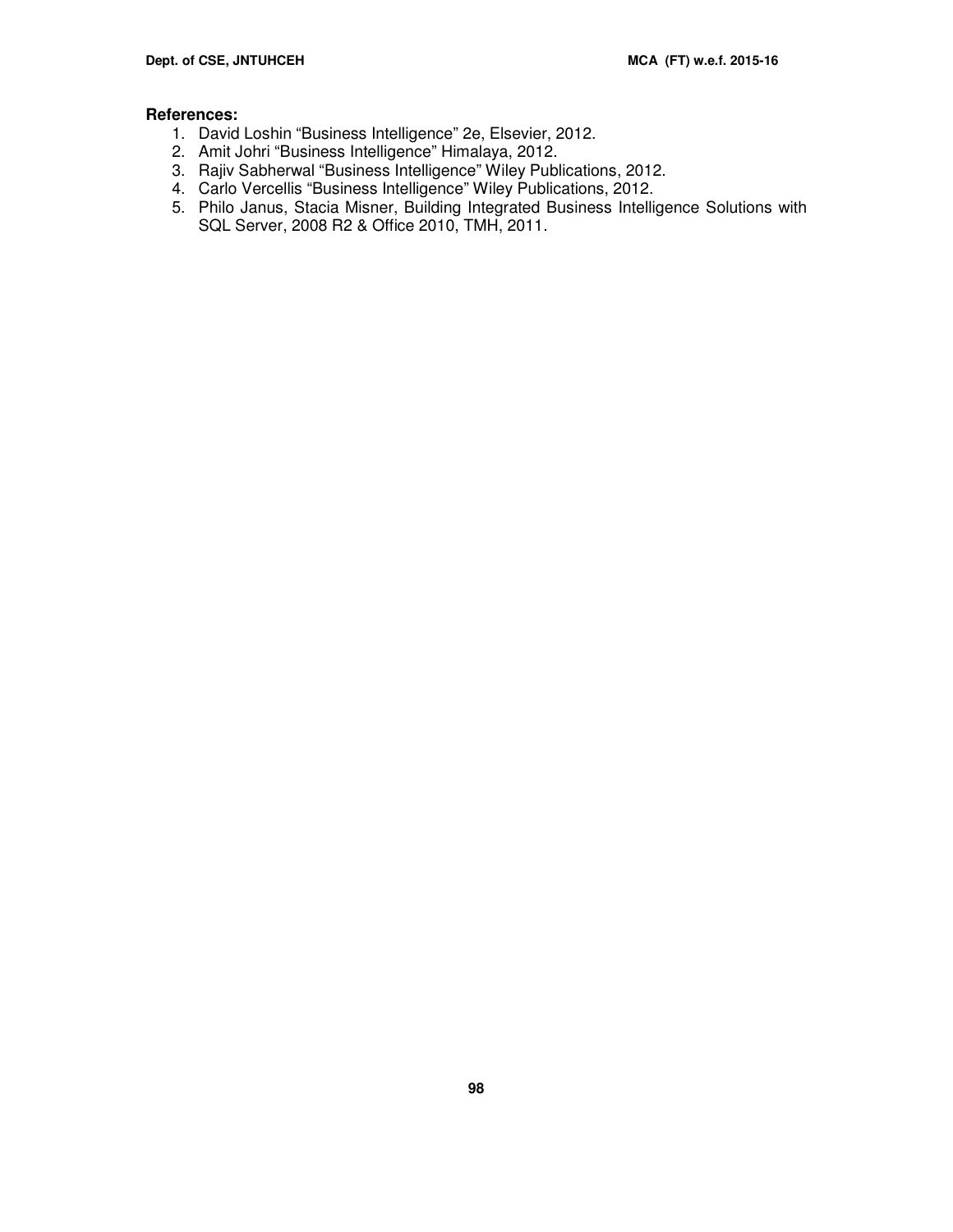# **III Year MCA V Semester**

# **Dept. Elective-II REAL TIME OPERATING SYSTEMS**

# **Preriqusits:**

- **EX** Computer Organization
- **Microprocessors**
- **Some Operating Systems**

### **Objectives:**

 $\geq$  To provide students with a thorough understanding of the principles behind the structure and operation of real-time operating systems.

# **Outcomes:**

- $\approx$  Distinguish a real-time system from other systems
- $\approx$  Identify the functions of operating system
- $\approx$  Evaluate the need for real-time operating system
- $\infty$  Implement the real-time operating system principles

# **UNIT – I:**

**Introduction to Real Time Operating Systems:** Brief History of OS, Defining an RTOS, The Scheduler, Objects, Services, Key Characteristics of an RTOS

**Tasks:** Defining a Task, Task States and Scheduling, Typical Task Operations, Typical task Structure, Synchronization, Communication and Concurrency.

**Semaphores:** Defining Semaphores, Operations and Use, Defining Message Queue, States, Content, Storage, Operations and Use

# **UNIT - II:**

**Message Queues:** Defining Message Queues, Message Queue states, Message Queue content, Message Queue Storage, Typical Message Queue operations, Typical Message Queue use

**Kernel Objects:** Pipes, Event Registers, Signals, Condition Variables **RTOS Services:** Building Blocks, Component Configuration

# **UNIT- III:**

**Exceptions and Interrupts:** What are Exceptions and Interrupts, Application of exceptions and Interrupts, A closer look at Exceptions and Interrupts, Processing General Exceptions, Nature of Spurious Exceptions

**Timer and Timer Services:** Real Time Clocks, Programmable Interval Timers, Timer Interrupt Service Routines, A Model for Implementing the Soft-Timer Handling Capacity, Timing Wheels

# **UNIT IV:**

**I/O Subsystem:** Basic I/O Concepts, The I/O subsystem

**Memory Management:** Dynamic Memory allocation In Embedded Systems, Fixed Size Memory management, Blocking Vs NON-Blocking Memory Functions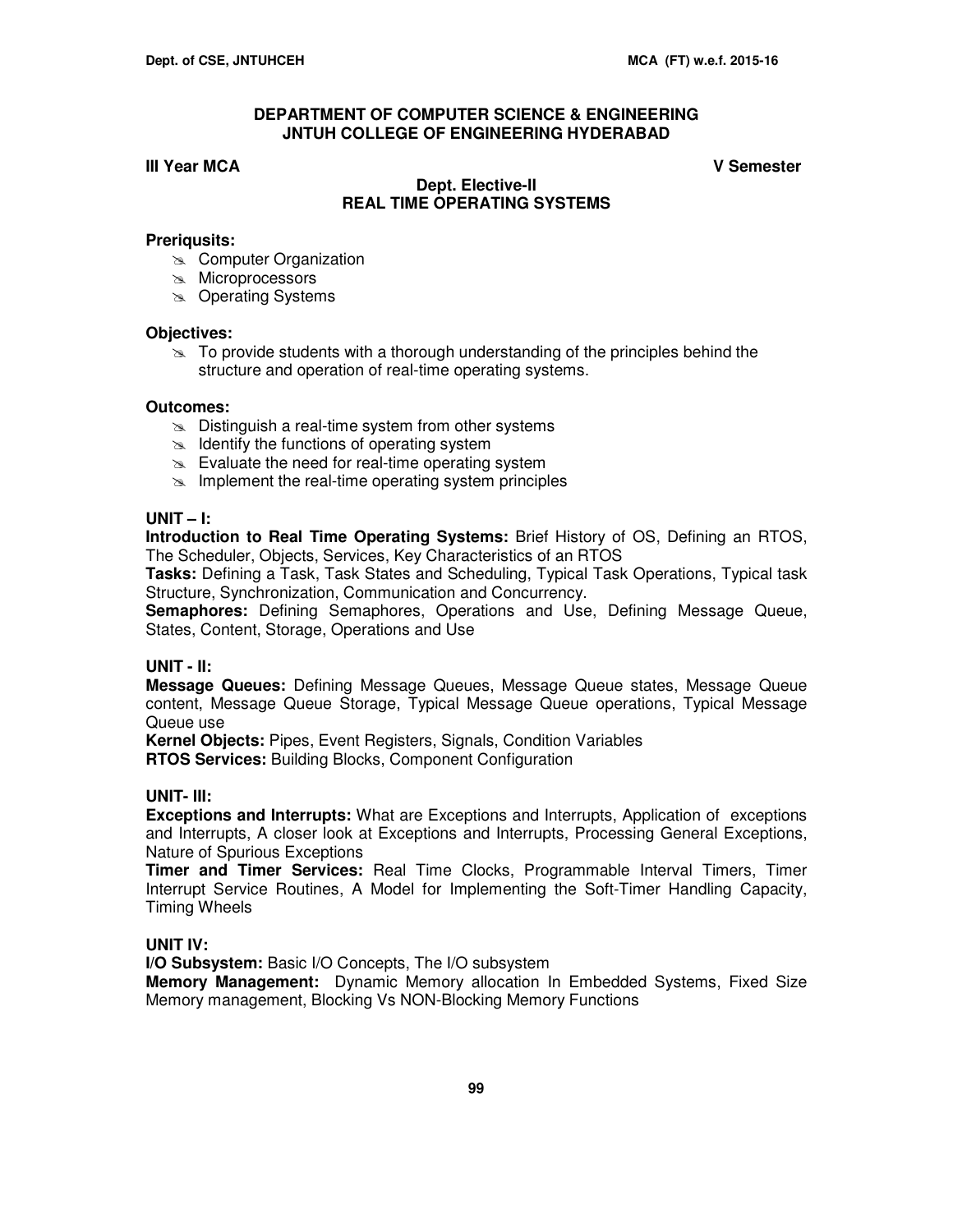# **UNIT V:**

**Synchronization and Communication:** Synchronization, Communication, Resource Synchronozation Methods, Common Practical Design Patterns **Case Studies:** RT Linux, MicroC/OS-II, Vx Works

# **TEXT BOOKS:**

1. Real Time Concepts for Embedded Systems – Qing Li, Elsevier, 2011

# **REFERENCE BOOKS:**

- 1. Embedded Systems- Architecture, Programming and Design by Rajkamal, 2007, TMH.
- 2. Advanced UNIX Programming, Richard Stevens
- 3. Embedded Linux: Hardware, Software and Interfacing Dr. Craig Hollabaugh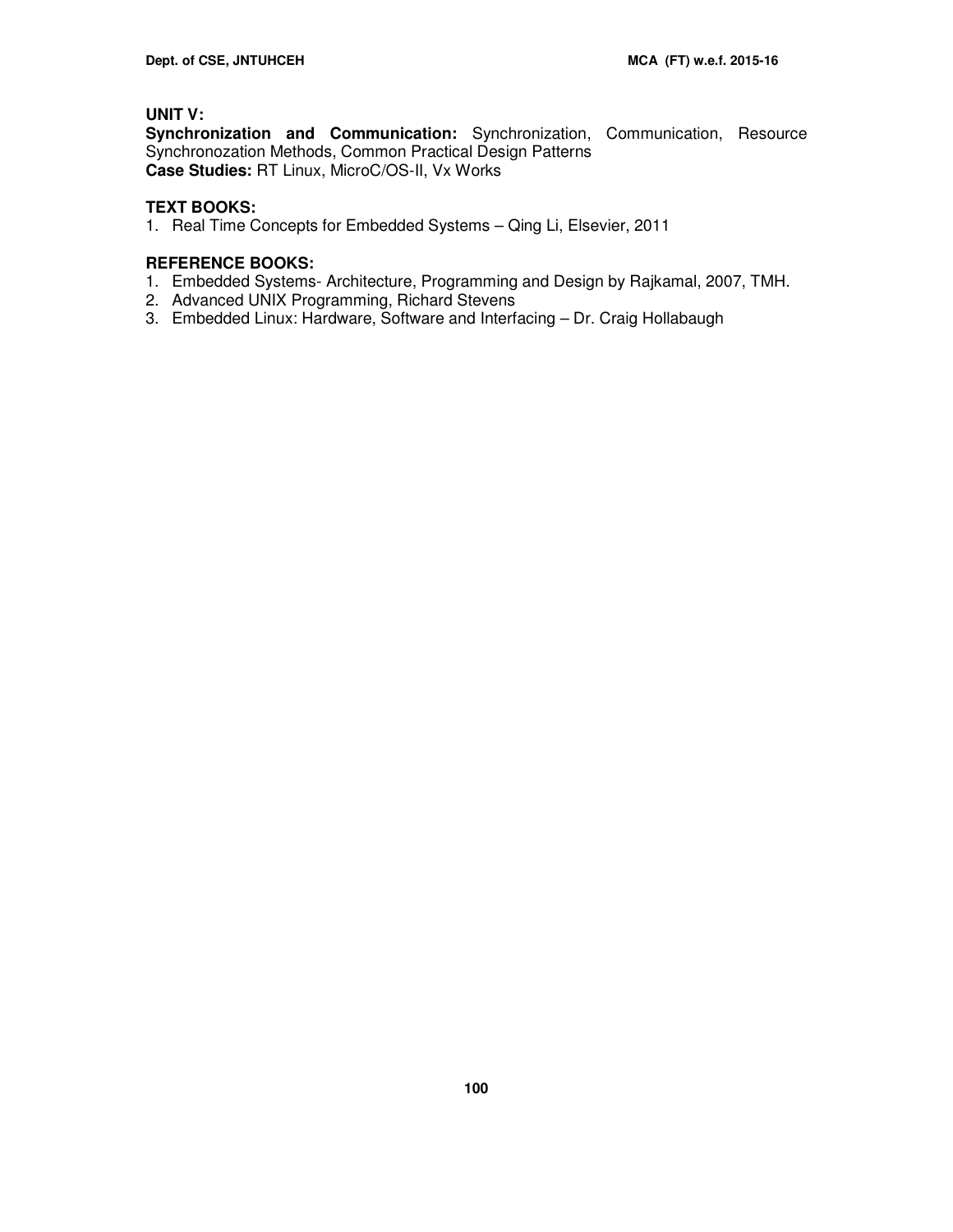## **III Year MCA V Semester**

# **Dept. Elective-III DISTRIBUTED DATABASES**

#### **Prerequisites**

1. A course on "Database Management Systems"

**Objectives**

.

- 1. To acquire knowledge on parallel and distributed databases and its applications.
- 2. To study the usage and applications of Object Oriented databases.
- 3. To learn the modeling and design of databases
- 4. To acquire knowledge on parallel and distributed databases and its applications.
- 5. Equip students with principles and knowledge of parallel and object oriented databases.
- 6. Topics include distributed DBMS architecture and design; query processing and optimization; distributed transaction management and reliability; parallel and object database management systems.

#### **Outcomes**

- 1. Understand theoretical and practical aspects of distributed database systems.
- 2. Study and identify various issues related to the development of distributed database system.
- 3. Understand the design aspects of object oriented database system and related development.
- 4. Abilty to write global queries for distributed databases.

#### **UNIT I**

Features of Distributed versus Centralized Databases, Principles of Distributed Databases, Levels Of Distribution Transparency, Reference Architecture for Distributed Databases, Types of Data Fragmentation, Integrity Constraints in Distributed Databases, Distributed Database Design

# **UNIT II**

Translation of Global Queries to Fragment Queries, Translationce transformations for Queries, Transforming Global Queries into Fragment Queries, Distributed Grouping and Aggregate Function Evaluation, Parametric Queries.

Optimization of Access Strategies, A Framework for Query Optimization, Join Queries, General Queries

#### **UNIT III**

The Management of Distributed Transactions, A Framework for Transaction Management, Supporting Atomicity of Distributed Transactions, Concurrency Control for Distributed Transactions, Architectural Aspects of Distributed Transactions

Concurrency Control, Foundation of Distributed Concurrency Control, Distributed Deadlocks, Concurrency Control based on Timestamps, Optimistic Methods for Distributed Concurrency Control.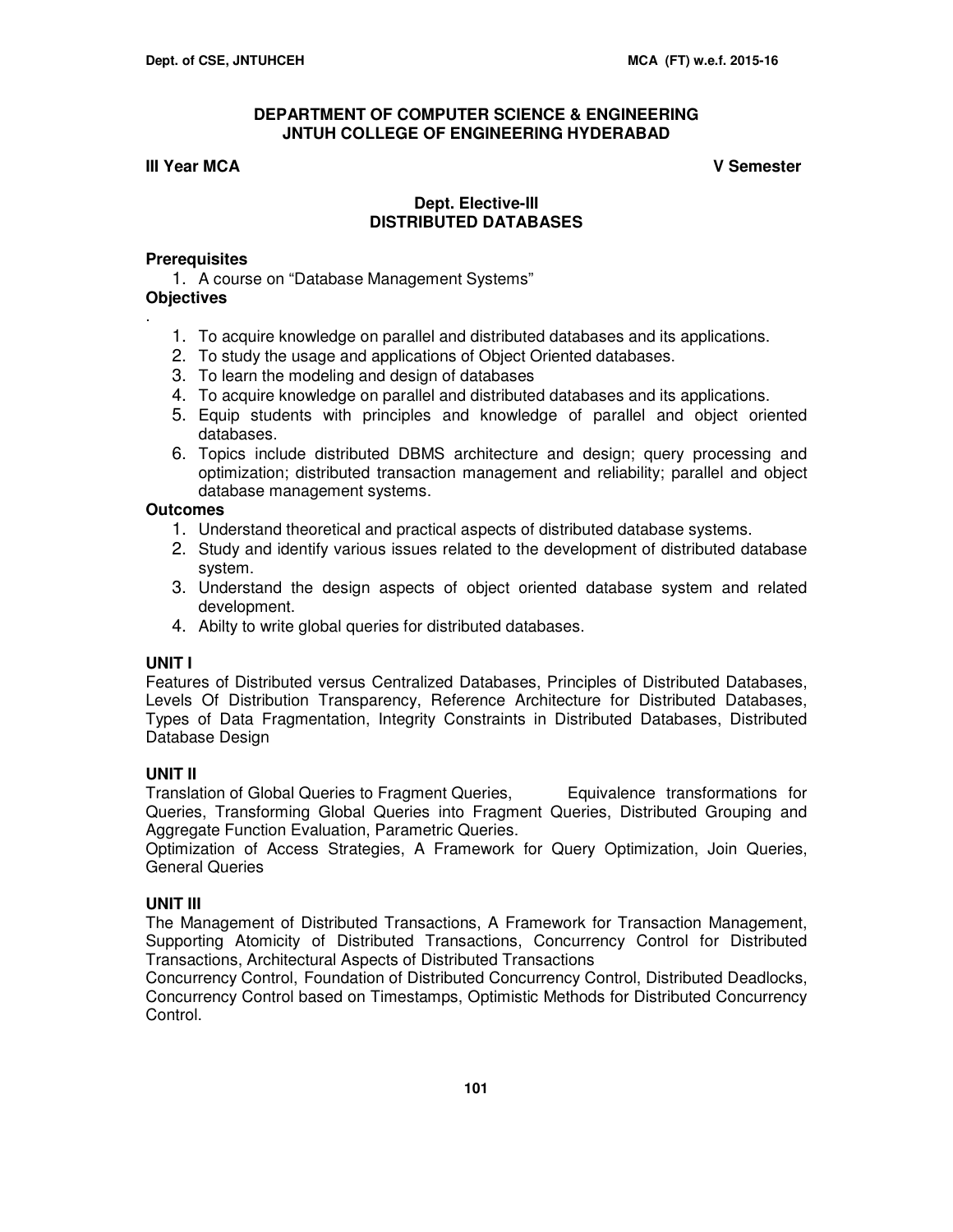# **UNIT IV**

Reliability, Basic Concepts, Nonblocking Commitment Protocols, Reliability and concurrency Control, Determining a Consistent View of the Network, Detection and Resolution of Inconsistency, Checkpoints and Cold Restart, Distributed Database Administration, Catalog Management in Distributed Databases, Authorization and Protection

# **UNIT V**

Architectural Issues, Alternative Client/Server Architectures, Cache Consistency, Object Management, Object Identifier Management, Pointer Swizzling, Object Migration, Distributed Object Storage, Object Query Processing, Object Query Processor Architectures, Query Processing Issues, Query Execution, Transaction Management, Transaction Management in Object DBMSs, Transactions as Objects

Database Integration, Scheme Translation, Scheme Integration, Query Processing Query Processing Layers in Distributed Multi-DBMSs, Query Optimization Issues Transaction Management Transaction and Computation Model, Multidatabase Concurrency Control, Multidatabase Recovery, Object Orientation and Interoperability, Object Management Architecture CORBA and Database interoperability, Distributed Component Object Model, COM/OLE and Database Interoperability, PUSH-Based Technologies

# **TEXT BOOKS:**

- 1. Distributed Databases Principles & Systems, Stefano Ceri, Giuseppe Pelagatti,TMH.
- 2. Principles of Distributed Database Systems, M. Tamer Ozsu, Patrick Valduriez , Pearson Education, 2nd Edition.

# **REFERENCE BOOKS:**

- 1. Distributed Database Systems,Chanda Ray,Pearson.
- 2. Distributed Database Management Systems,S.K.Rahimi and Frank.S.Haug, Wiley.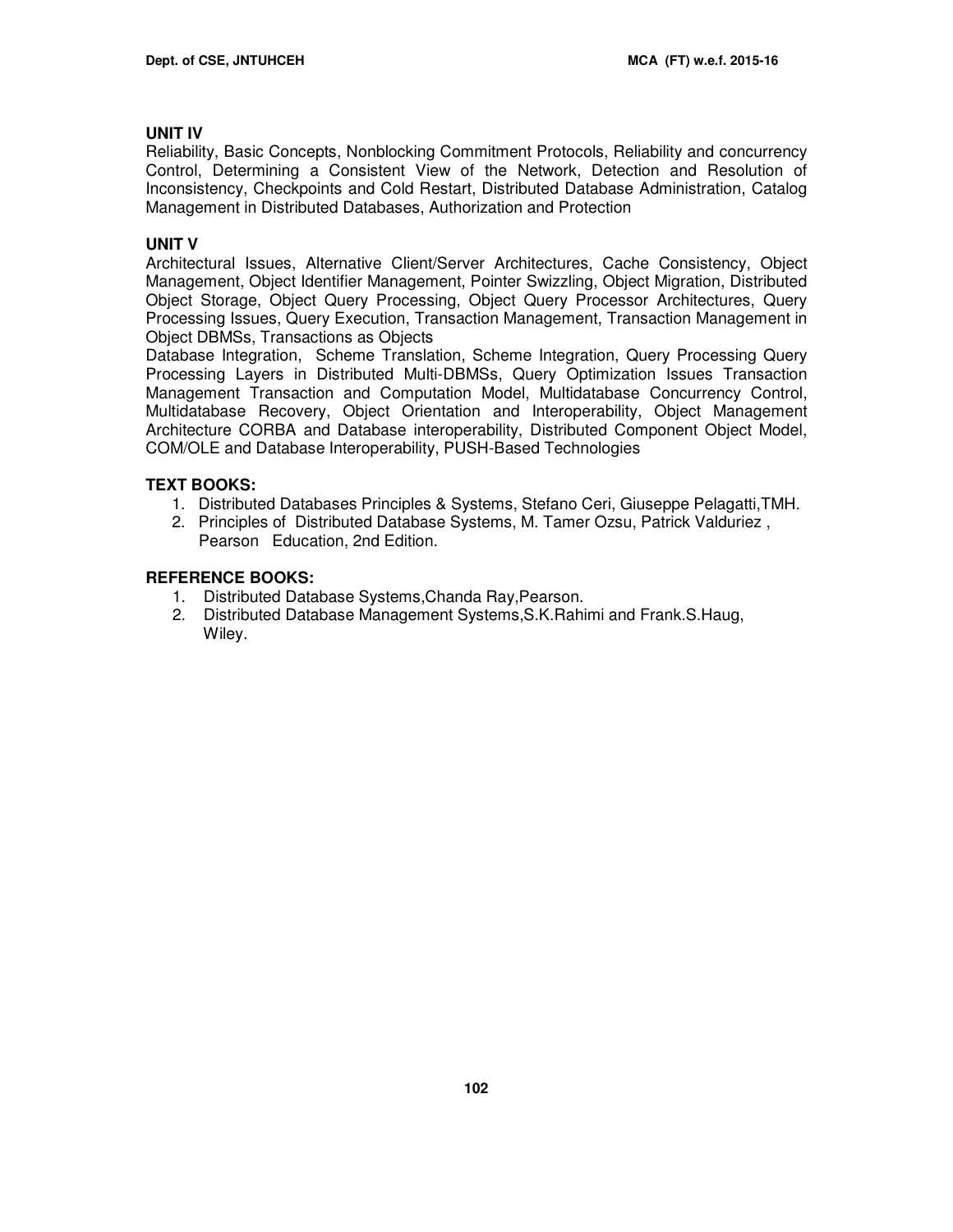# **III Year MCA V Semester**

## **Dept. Elective-III WEB SERVICES & SERVICE ORIENTED ARCHITECTURE**

#### **Pre-requisites:**

 $\approx$  The course assumes a reasonable comfort and background about Information Technology and Management Information Systems.

### **Objectives**:

- $\approx$  To gain understanding of the basic principles of service orientation
- **To learn service oriented analysis techniques**
- $\infty$  To learn technology underlying the service design
- $\geq$  To learn the concepts such as SOAP, Registering and Discovering Services.

# **Outcomes:**

At the end of this course, students are expected to gain the following learning:

- $\approx$  Get the foundations and concepts of service based computing
- $\approx$  Advocate the importance and means of technology alignment with business
- $\infty$  Understanding the basic operational model of web services,
- $\approx$  Gain the knowledge of key technologies in the service oriented computing arena
- Apply and practice the learning through a real or illustrative project/case study.

## **UNIT- I**

Evolution and Emergence of Web Services – Evolution of distributed computing. Core distributed computing technologies – client/server, CORBA, JAVA RMI, Micro Soft DCOM, MOM, Challenges in Distributed Computing, role of J2EE and XML in distributed computing, emergence of Web Services and Service Oriented Architecture (SOA). Introduction to Web Services – The definition of web services, basic operational model of web services, tools and technologies enabling web services, benefits and challenges of using web services.

### **UNIT -II**

Web Service Architecture – Web services Architecture and its characteristics, core building blocks of web services, standards and technologies available for implementing web services, web services communication, basic steps of implementing web services. Describing Web Services – WSDL introduction, non functional service description, WSDL1.1 Vs WSDL 2.0, WSDL document, WSDL elements, WSDL binding, WSDL tools, WSDL port type, limitations of WSDL.

#### **UNIT III**

Brief Over View of XML – XML Document structure, XML namespaces, Defining structure in XML documents, Reuse of XML schemes, Document navigation and transformation. SOAP : Simple Object Access Protocol, Inter-application communication and wire protocols, SOAP as a messaging protocol, Structure of a SOAP message, SOAP envelope, Encoding, Service Oriented Architectures, SOA revisited, Service roles in a SOA, Reliable messaging, The enterprise Service Bus, SOA Development Lifecycle, SOAP HTTP binding, SOAP communication model, Error handling in SOAP.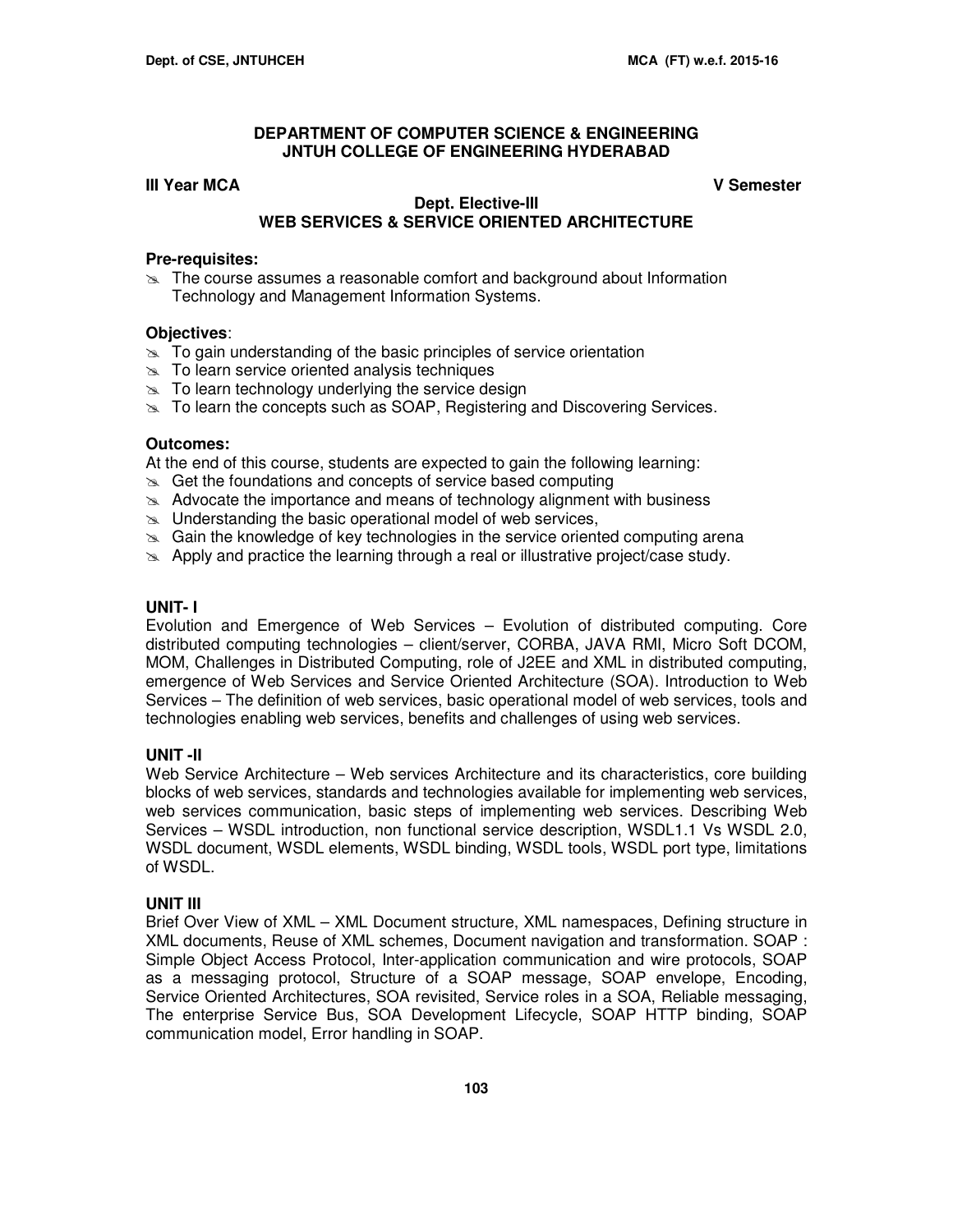# **UNIT – IV**

Registering and Discovering Services : The role of service registries, Service discovery, Universal Description, Discovery, and Integration, UDDI Architecture, UDDI Data Model, Interfaces, UDDI Implementation, UDDI with WSDL, UDDI specification, Service Addressing and Notification, Referencing and addressing Web Services, Web Services Notification.

# **UNIT - V**

SOA and web services security considerations, Network-level security mechanisms, Application-level security topologies, XML security standards, Semantics and Web Services, The semantic interoperability problem, The role of metadata, Service metadata, Overview of .NET and J2EE, SOA and Web Service Management, Managing Distributed System, Enterprise management Framework, Standard distributed management frameworks, Web service management, Richer schema languages, WS-Metadata Exchange.

# **Text Books:**

- 1. Web Services & SOA Principles and Technology, Second Edition, Michael P. Papazoglou.
- 2. Developing Java Web Services, R. Nagappan, R. Skoczylas, R.P. Sriganesh, Wiley India.
- 3. Developing Enterprise Web Services, S. Chatterjee, J. Webber, Pearson Education.

# **Reference Books:**

- 1. XML, Web Services, and the Data Revolution, F.P.Coyle, Pearson Education.
- 2. Building web Services with Java,  $2^{nd}$  Edition, S. Graham and others, Pearson Education.
- 3. Java Web Services, D.A. Chappell & T. Jewell, O'Reilly, SPD.
- 4. McGovern, et al., "Java web Services Architecture", Morgan Kaufmann Publishers, 2005.
- 5. J2EE Wer Services, Richard Monson-Haefel, Pearson Education.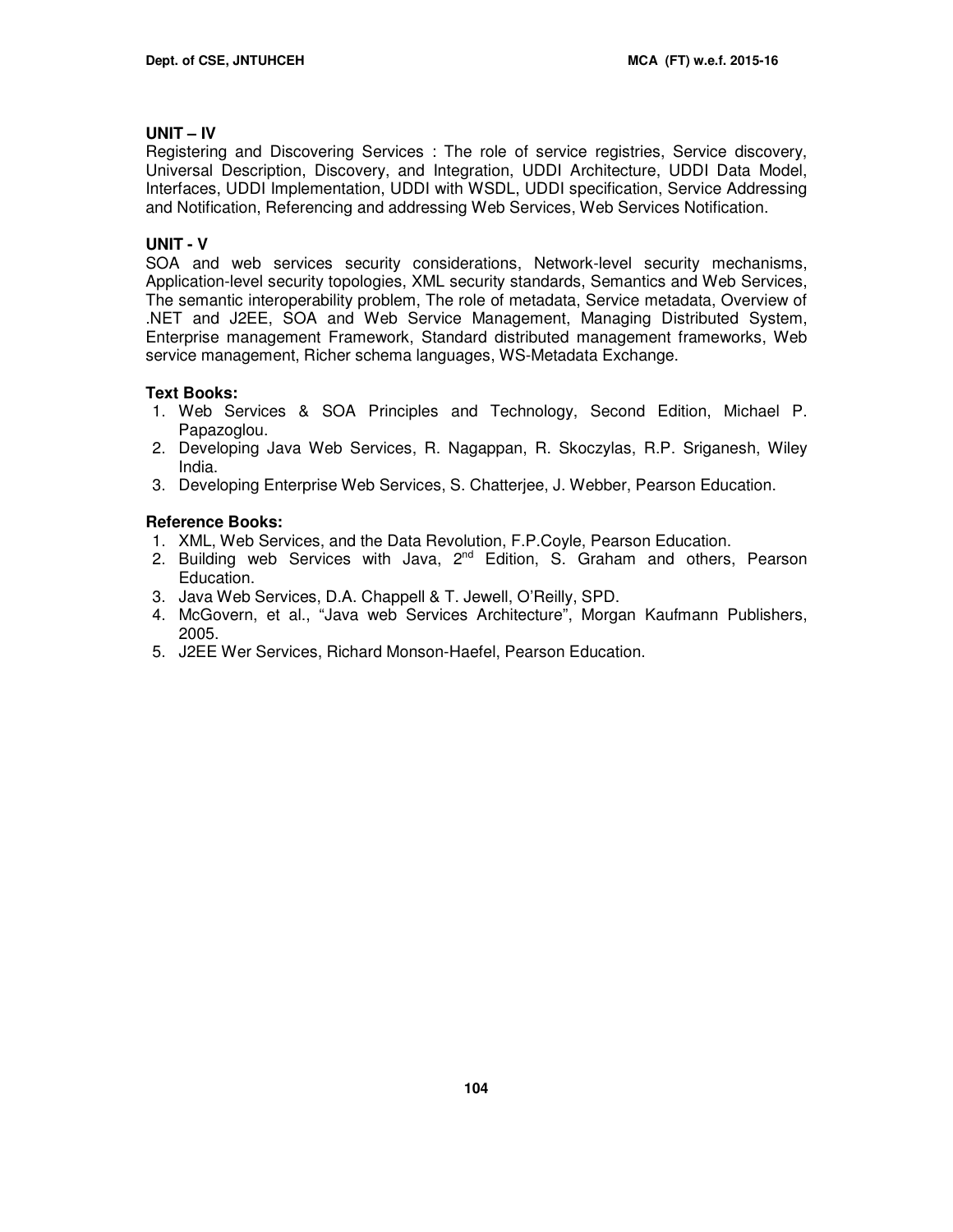# **III Year MCA V Semester**

# **Dept. Elective-III SIMULATION AND MODELING**

## **Prerequisites**

1. A course on "Computer Oriented Statistical Methods"

## **Objectives**

- 1. The course is intended to provide a thorough understanding of methods, techniques and tools for modeling, simulation and performance analysis of complex systems
- 2. The topics include system models and studies; random number generation; simulation of continuous and discrete systems; simulation of queuing systems and pert networks.

### **Outcomes**

- 1. Acquire proficiency in constructing a model for a given system/set of data.
- 2. Ability to generate and test random number variates and employ them in developing simulation models.
- 3. Ability to infer from the model and apply the results to resolve issues in a real world environment

### **Unit-I:** System Models and Studies

System Models: Concepts of a System, System Environment, Stochastic Activities, Continuous and Discrete Systems, System Modeling, Types of Models, Static Physical Models, Dynamic Physical Models, Static Mathematical Models, Dynamic Mathematical Models, Principles Used in Modeling.

System Studies: Subsystems, A Corporate Model, Environment Segment, Production Segment, Management Segment, The Full Corporate Model, Types of System Study, System Analysis, System Design, System Postulation

# **Unit-II:** Random Numbers

Random Number Generation: Properties, Generation of Pseudo-Random Numbers, Techniques of generating random numbers, tests for random numbers

Random-Variate Generation: Inverse-Transform Technique, Acceptance-Rejection Technique, Special Properties.

# **Unit-III:** Simulation of Continuous and Discrete Systems

Simulation of Continuous Systems: A chemical reactor, Numerical integration vs. continuous system simulation, Selection of an integration formula, Runge-Kutta integration formulas, Simulation of a servo system, Simulation of a water reservoir system, Analog vs. digital simulation.

Discrete System Simulation: Fixed time-step vs. event-to-event model, On simulating randomness, Generation of random numbers, Generation of non-uniformly distributed random numbers, Monte-Carlo computation vs. stochastic simulation.

# **Unit-IV:** System Simulation

Simulation of Queueing Systems: Rudiments of queueing theory, Simulation of a singleserver queue, Simulation of a two-server queue, Simulation of more general queues.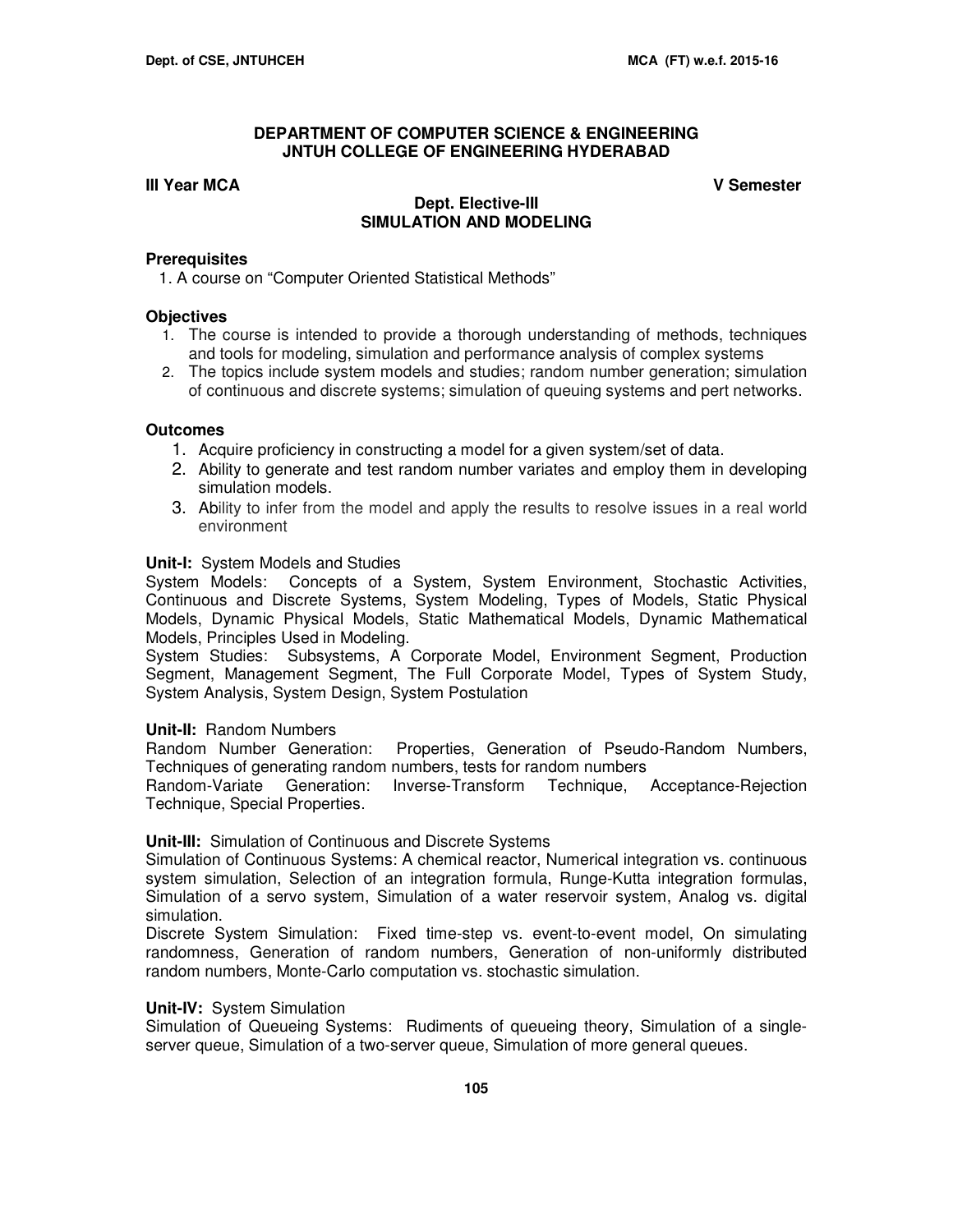Simulation of a Pert Network: Network model of a project, Analysis of activity network, Critical path computation, Uncertainties in activity durations, Simulation of activity network, Computer program for simulation, Resource allocation and cost considerations.

# **Unit-V:** Simulation Experimentation

Design and Evaluation of Simulation Experiments: Length of simulation runs, Variance reduction techniques, Experimental layout, Validation.

Simulation Languages: Continuous and discrete simulation languages, Continuous simulation languages, Block-structured continuous simulation languages, Expression-based languages, Discrete-system simulation languages, GPSS.

# **Text Books**

- 1. System Simulation, Geoffrey Gordon, Prentice-Hall of India Private Limited, Second Edition, 1978. (for Unit-I: Chapters 1 and 2)
- 2. Discrete-Event System Simulation, Jerry Banks, John S. Carson II, Barry L. Nelson, David M.Nicol, Pearson, Fifth Edition, 2010. (for Unit-II: Chapters 7 and 8)
- 3. System Simulation with Digital Computer, Narsingh Deo, Prentice-Hall of India Private Limited, 1979. (for Unit-III to V: Chapters 2 to 5 and 7,8).

# **Reference Books**

1. System Modeling land Simuation: An Introduction, Frank L. Severance, Wiley Publisher, 2005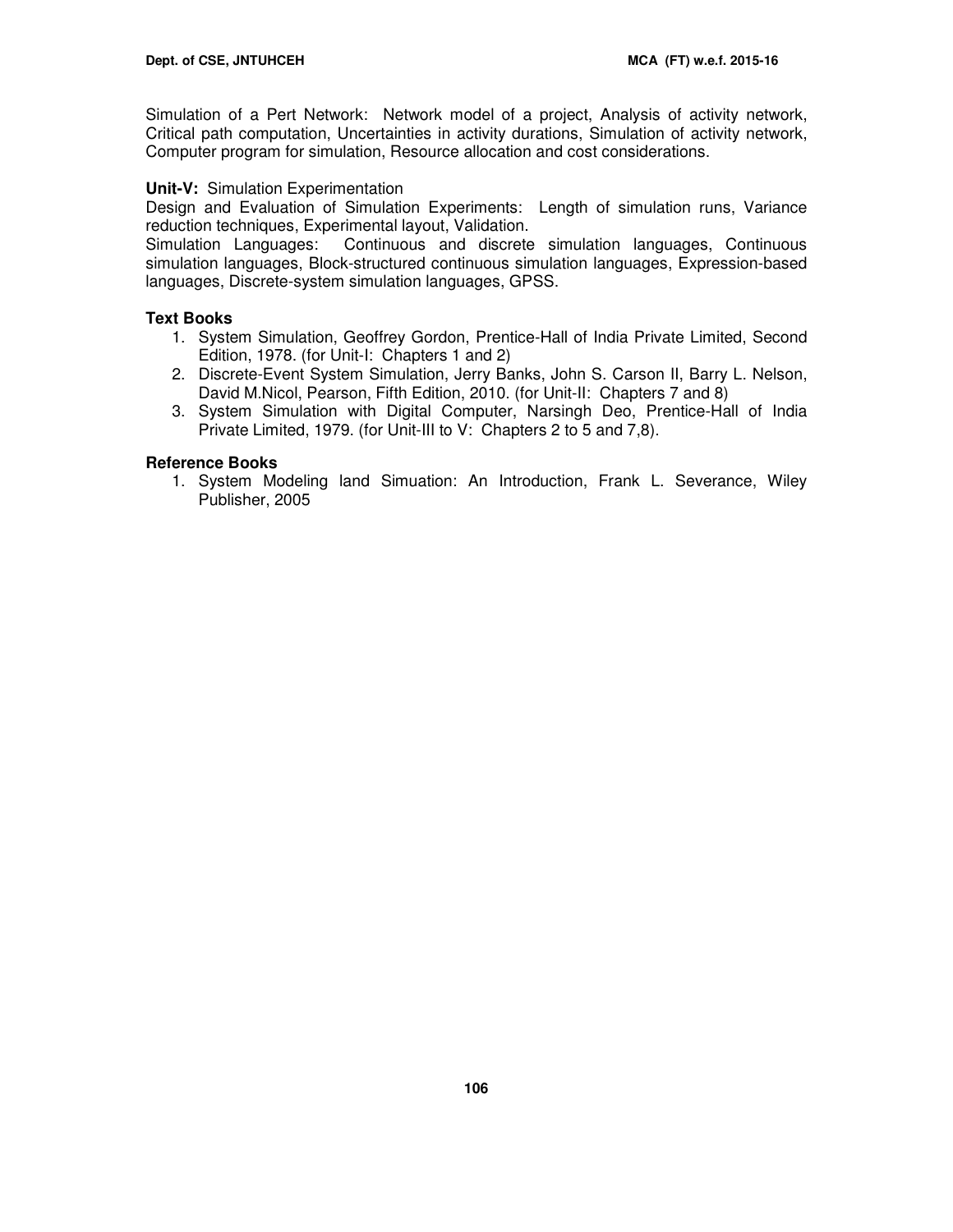# **III Year MCA V Semester**

# **Dept. Elective-III INFORMATION RETRIEVAL SYSTEMS**

## **Prerequisites:**

**Data Structures** 

# **Course Objectives:**

- $\geq$  to learn the important concepts and algorithms in Inforamtion Retrieval Systems.
- $\geq$  To understand the data/file structures that are necessary to design, and implement Information Retrieval (IR) systems.

# **Oucomes :**

- $\infty$  Can be able to use different information retrieval techniques in various application areas
- $\infty$  Can apply IR principles to locate relevant information in large collections of data
- $\approx$  Able to design different document clustering Algorithms.
- $\infty$  Can be able to implement retrieval systems for web search tasks.

# **UNIT I**

Introduction:

Motivation, Basic Concepts, Past-Present and Future, the Retrieval Process Modeling :

Introduction, A Taxonomy of Information retrieval Models, Retrieval: Ad hoc and Filtering, A Formal Characteristics of IR Models, Classic Information Retrieval, Alternative Ste Theory Models, Alternative Probabilistic Models, Structured Text Retrieval Models, Model for Browsing

# **UNIT II**

Retrieval Evaluation Introduction, retrieval Performance Evaluation, Reference Collections Query languages Introduction, Keyword-Based Querying, Pattern Matching, Structural Queries, Query Protocols Query Operations Introduction, User Relevance Feedback, Automatic Local Analysis, Automatic global Analysis

Text Operations

Introduction, Document Preprocessing, Document Clustering, Text Compression, Comparing text Compression Techniques

# **UNIT III**

Indexing and Searching Introduction, Inverted Files, Other Indices for Text, Boolean queries, Sequential Searching, pattern Matching, Structural Queries, Compression Searching the Web Introduction, Challenges, Characterizing the Web, Search Engines, Browsing, Metasearches, Finding the Needle in the Haystack, Searching using Hyperlinks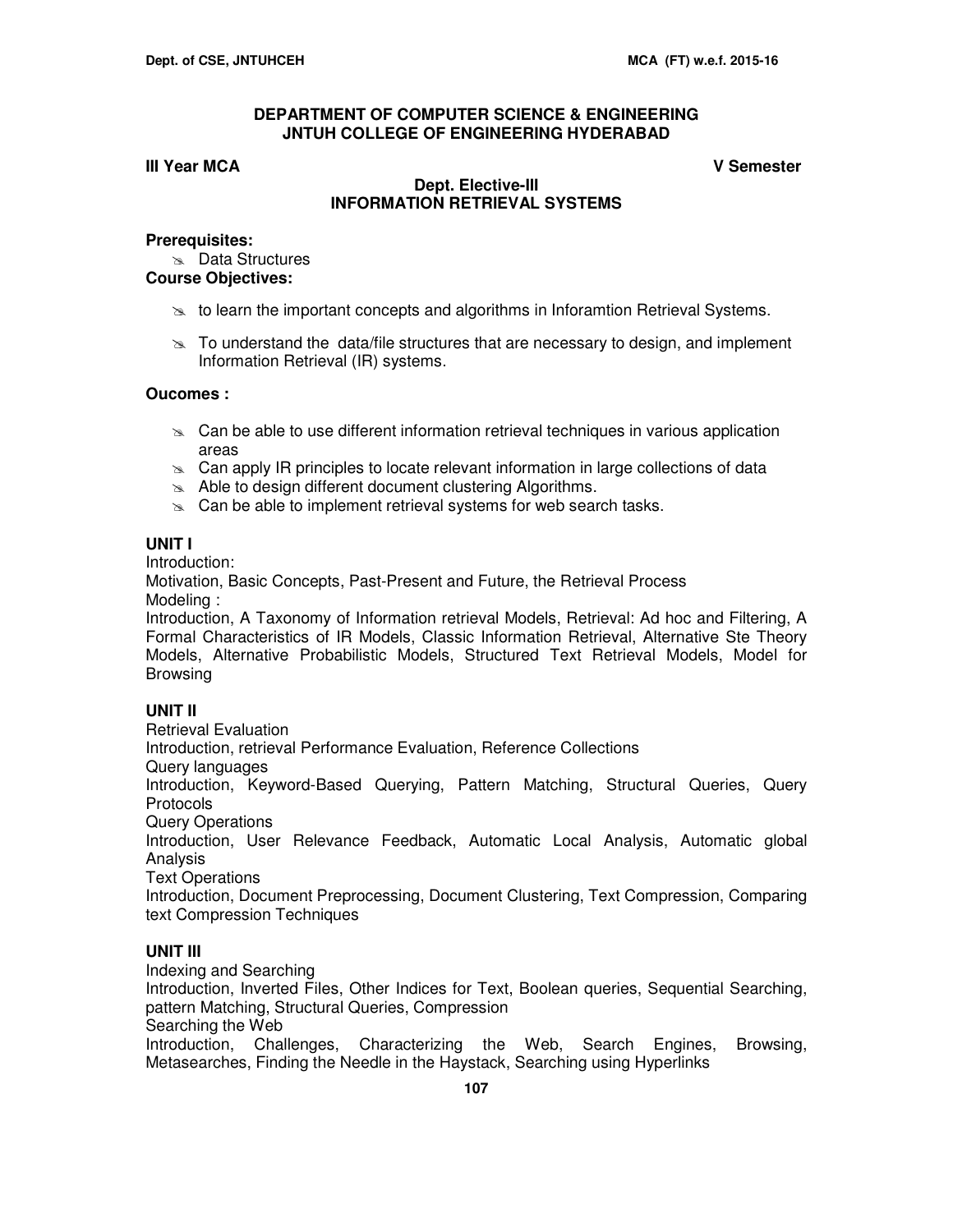# **UNIT IV**

User Interfaces and Visualization

Introduction, human-Computer Interaction, The Information Access Process, Starting Points, Query Specification, Context, User Relevance Judgments, Interface Support for the Search Process

# **UNIT V**

Multimedia IR: Models and Languages Introduction, Data Modeling, Query Languages Multimedia IR: Indexing and |Searching Introduction, Background-Spatial Access Methods,A Generic Multimedia Indexing Approach, One Dimentional Time Series, wo dimential Color Images, Automatic Feature Extraction.

# **Text Books**

1. Modern Information Retrival By Yates and Neto Pearson Education.

# **Reference:**

- 1. Kowalski, Gerald, Mark T Maybury: Information Retrieval Systems: Theory and Implementation, Kluwer Academic Press, 1997.
- 2. Frakes, W.B., Ricardo Baeza-Yates: Information Retrieval Data Structures and Algorithms, Prentice Hall, 1992.
- 3. Information Storage & Retieval By Robert Korfhage John Wiley & Sons.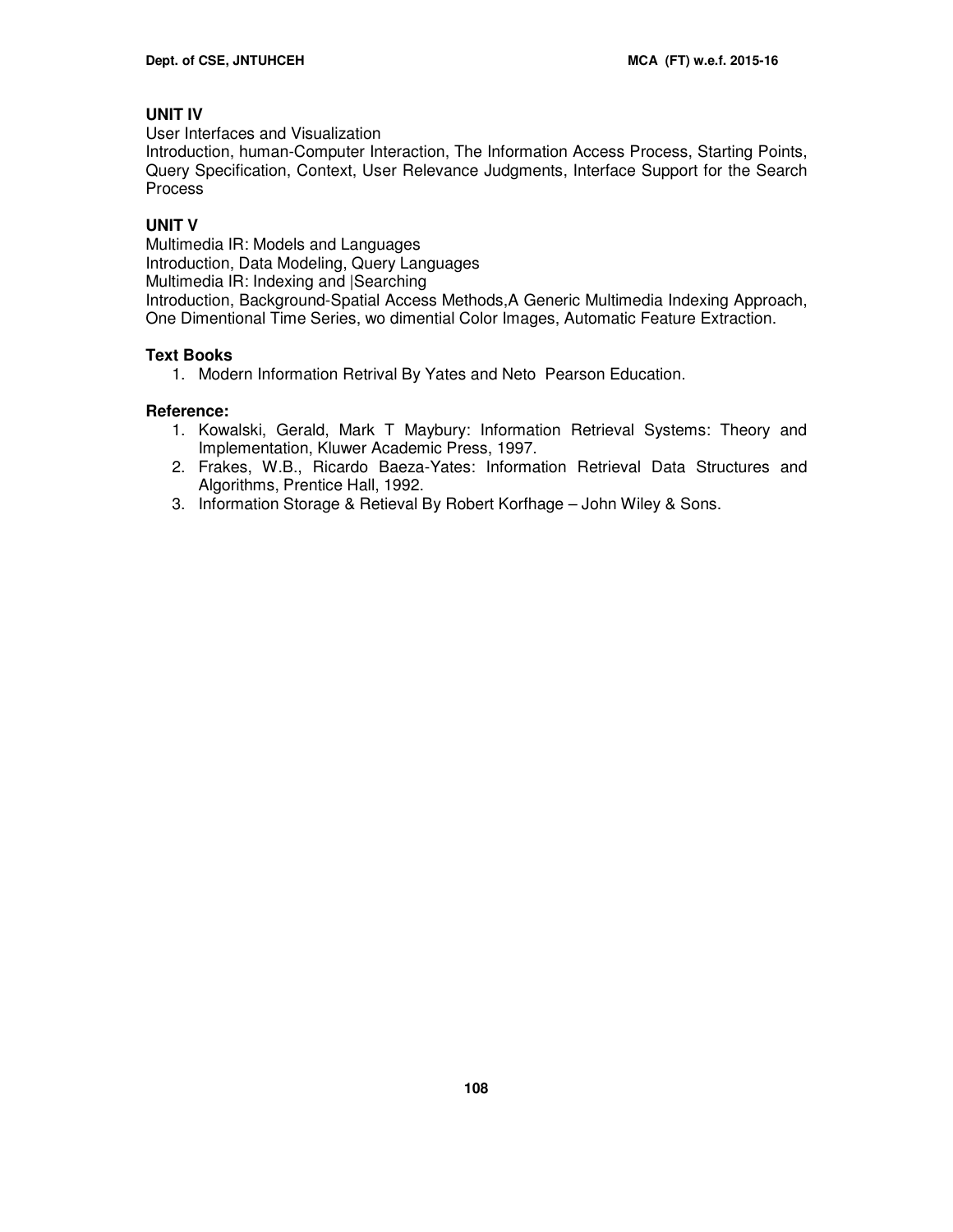## **DEPARTMENT OF COMPUTER SCIENCE & ENGINEERING JNTUH COLLEGE OF ENGINEERING HYDERABAD**

# **III Year MCA V Semester**

# **INFORMATION SECURITY LAB**

### **Prerequisites**

**1. A Course on "Computer Networks, Mathematics** 

### **Objectives**

- $\approx$  To understand the fundamentals of Cryptography
- $\approx$  To understand the various key distribution and management schemes
- $\geq$  To apply algorithms used for secure transactions in real world applications

# **Outcomes**

- $\geq$  Demonstrate the knowledge of cryptography and network security concepts and applications.
- $\approx$  Ability to implement different public and private key algorithms..
- $\geq$  Ability to implement the programs to demonstrate the vulnerabilities and security threats and mechanisms to counter them.
- 1. Write a program that can encrypt and decrypt using Ceaser Cipher. Assume the key value  $K = 5$ .
- 2. Write a program to encrypt and decrypt using a 2 X 2 Hill Cipher.
- 3. Write a program that can encrypt and decrypt using a transposition technique, key value  $k = 4312567$ .
- 4. Write a program that can encrypt and decrypt using simple DES.
- 5. Using any one of the key management technique, write a program so that the sender and the receiver have the same secret key (Symmetric key encryption).
- 6. Write an RSA program for generating the public and private key, and for encrypting and decrypting the given plain text.
- 7. Write a Diffie-Hellman key exchange program for generating the public and private key.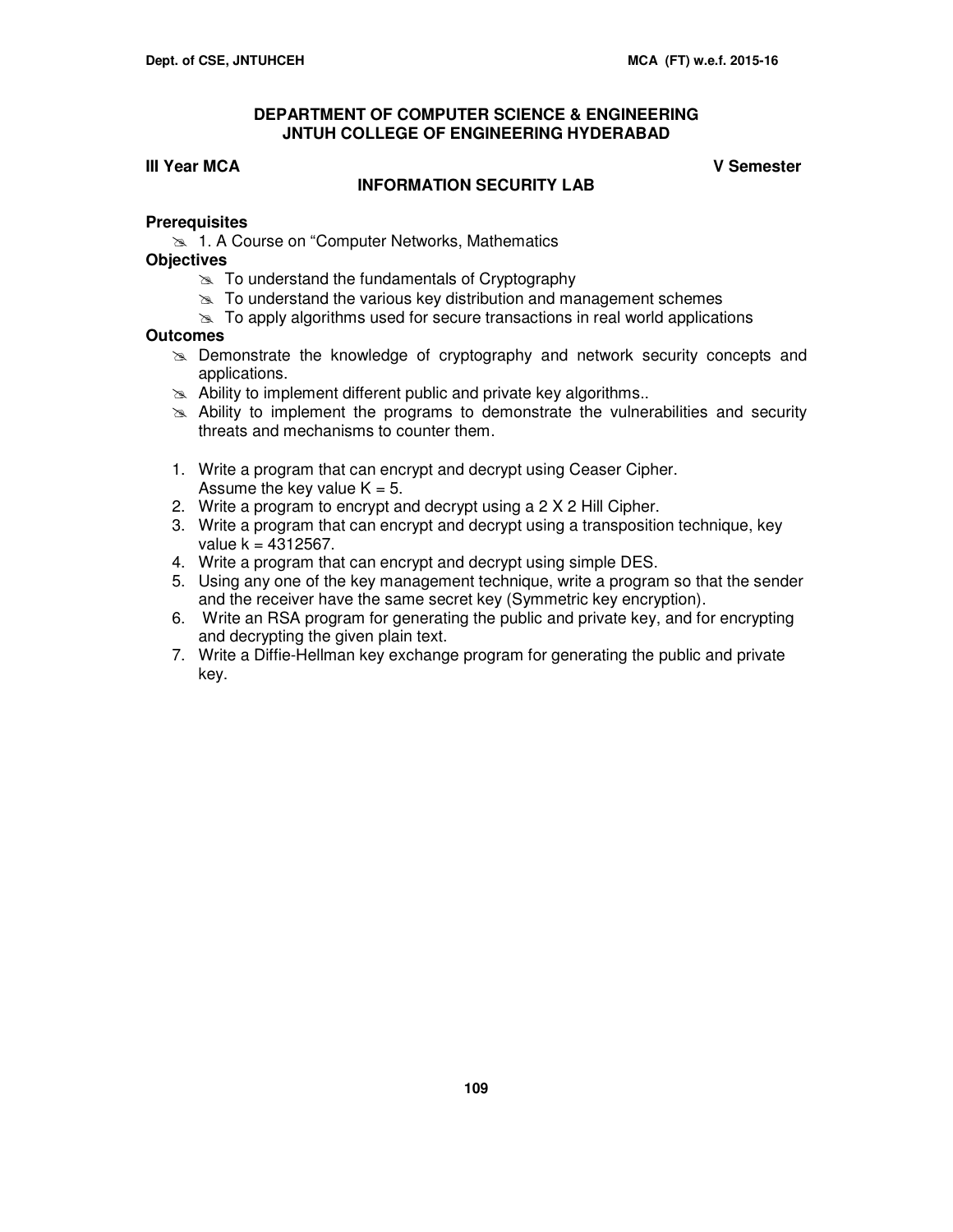# **DEPARTMENT OF COMPUTER SCIENCE & ENGINEERING JNTUH COLLEGE OF ENGINEERING HYDERABAD**

# **III Year MCA VI Semester**

### **TECHNICAL SEMINAR**

# **Prerequisites**

\* None.

# **Objectives**

 $\mathbb{Z}$ 

# **Outcomes**

At the end of the course the student will be able to:

- Analyze the selected topic, organize the content and communicate to audience in an effective manner
- $\gg$  Practice the learning by self study